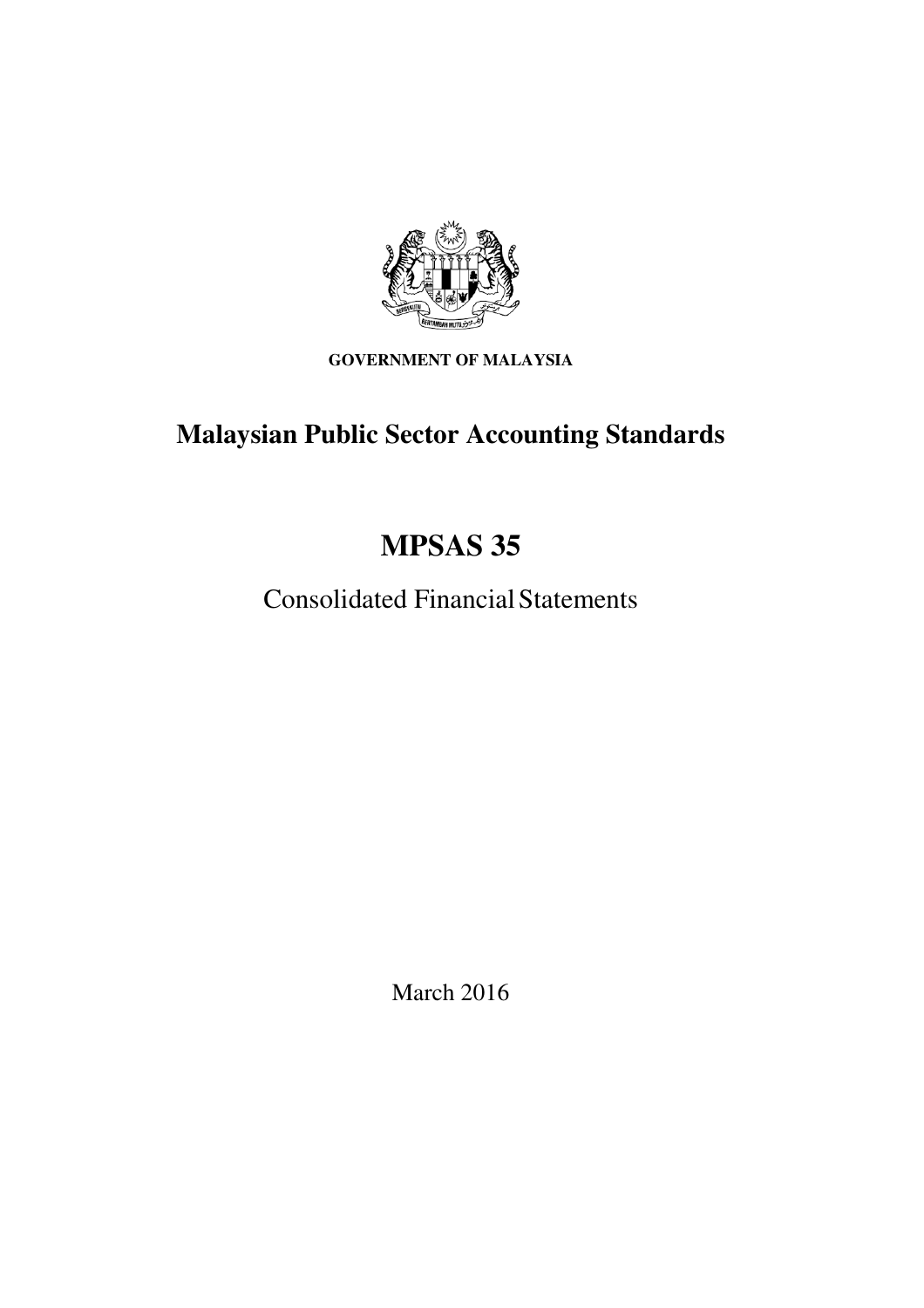# **MPSAS 35 – CONSOLIDATED FINANCIAL STATEMENTS**

#### **Acknowledgment**

The Malaysian Public Sector Accounting Standard (MPSAS) 34 is based on International Public Sector Accounting Standard (IPSAS) 35, *Consolidated Financial Statements* of the International Public Sector Accounting Standards Board, published by the International Federation of Accountants (IFAC) in January 2015 and is used with permission of IFAC.

International Public Sector Accounting Standard (IPSAS) 35, *Consolidated Financial Statements* © January 2015 by the International Federation of Accountants.

Prepared by: Accountant General's Department No. 1, Persiaran Perdana Kompleks Kementerian Kewangan Presint 2, Pusat Pentadbiran Kerajaan Persekutuan 62594 Putrajaya

Tel : 03-88821000 Faks : 03-88821765 Web: http://www.anm.gov.my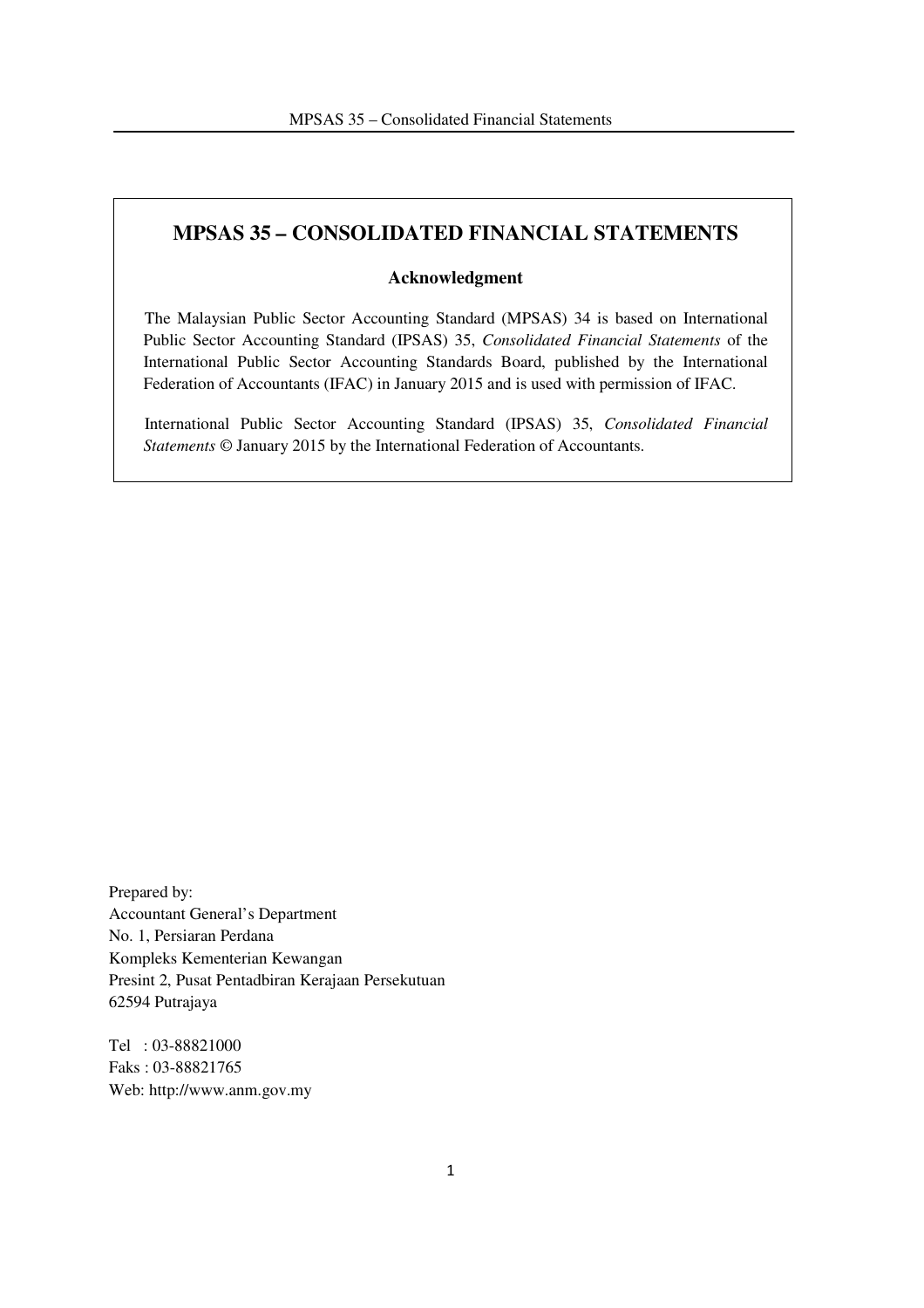# **MPSAS 35—CONSOLIDATED FINANCIAL STATEMENTS**

# **CONTENTS**

|                                | Paragraph      |
|--------------------------------|----------------|
|                                | $1 - 2$        |
|                                | $3 - 13$       |
|                                | $\overline{4}$ |
|                                | $5 - 10$       |
|                                | $11 - 13$      |
|                                | $14 - 17$      |
|                                | 15             |
|                                | $16 - 17$      |
|                                | $18 - 37$      |
|                                | $23 - 29$      |
|                                | $30 - 34$      |
|                                | $35 - 37$      |
|                                | $38 - 55$      |
|                                | 40             |
|                                | 41             |
|                                | 42             |
|                                | $43 - 45$      |
|                                | 46             |
|                                | $47 - 51$      |
|                                | $52 - 55$      |
|                                | $56 - 64$      |
|                                | $59 - 60$      |
|                                | $61 - 62$      |
|                                | $63 - 64$      |
|                                | $65 - 78$      |
|                                | $79 - 80$      |
|                                | 81             |
| <b>Application Guidance</b>    |                |
| Amendments to Other MPSASs     |                |
| <b>Implementation Guidance</b> |                |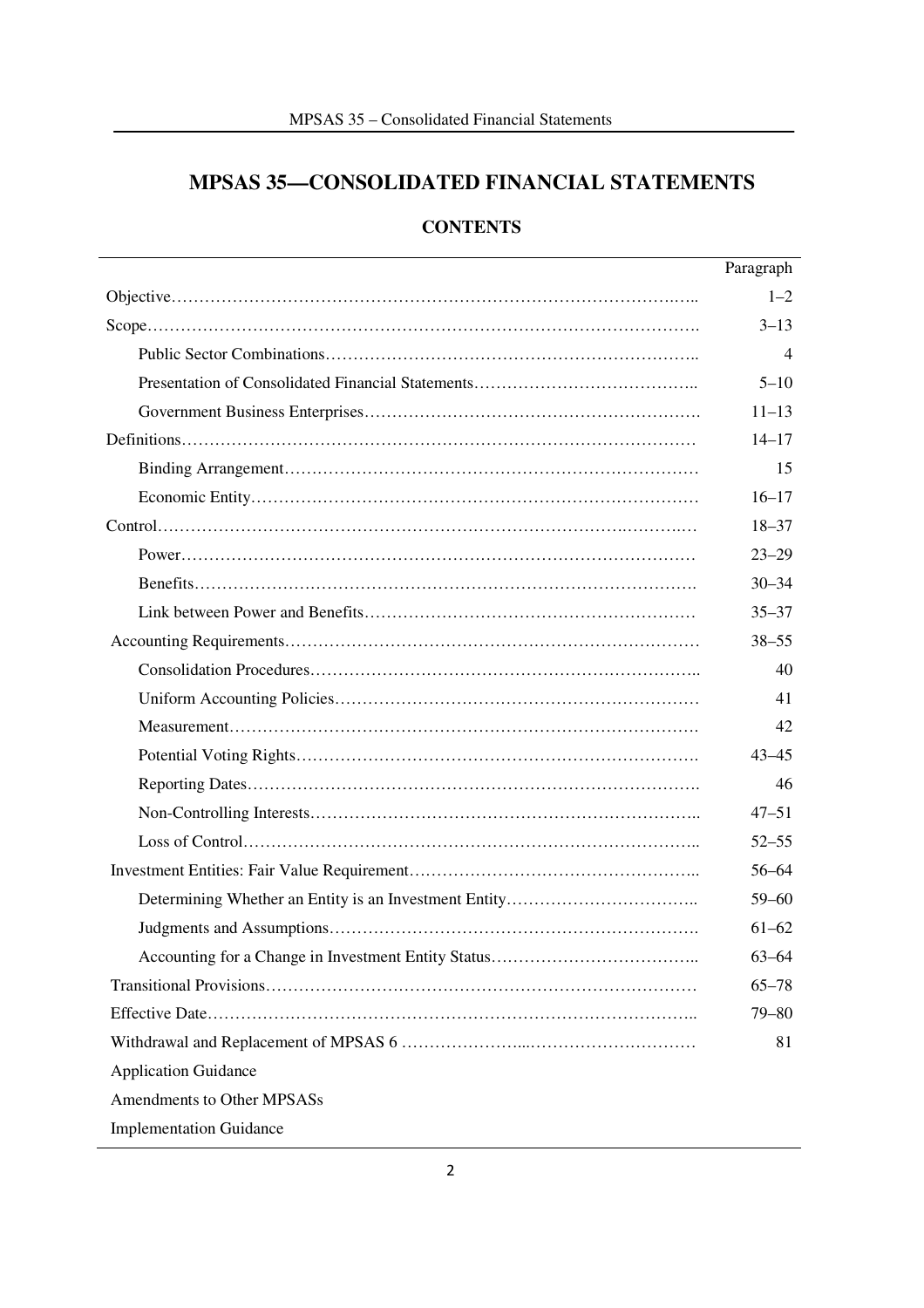Illustrative Examples Comparison with IPSAS 35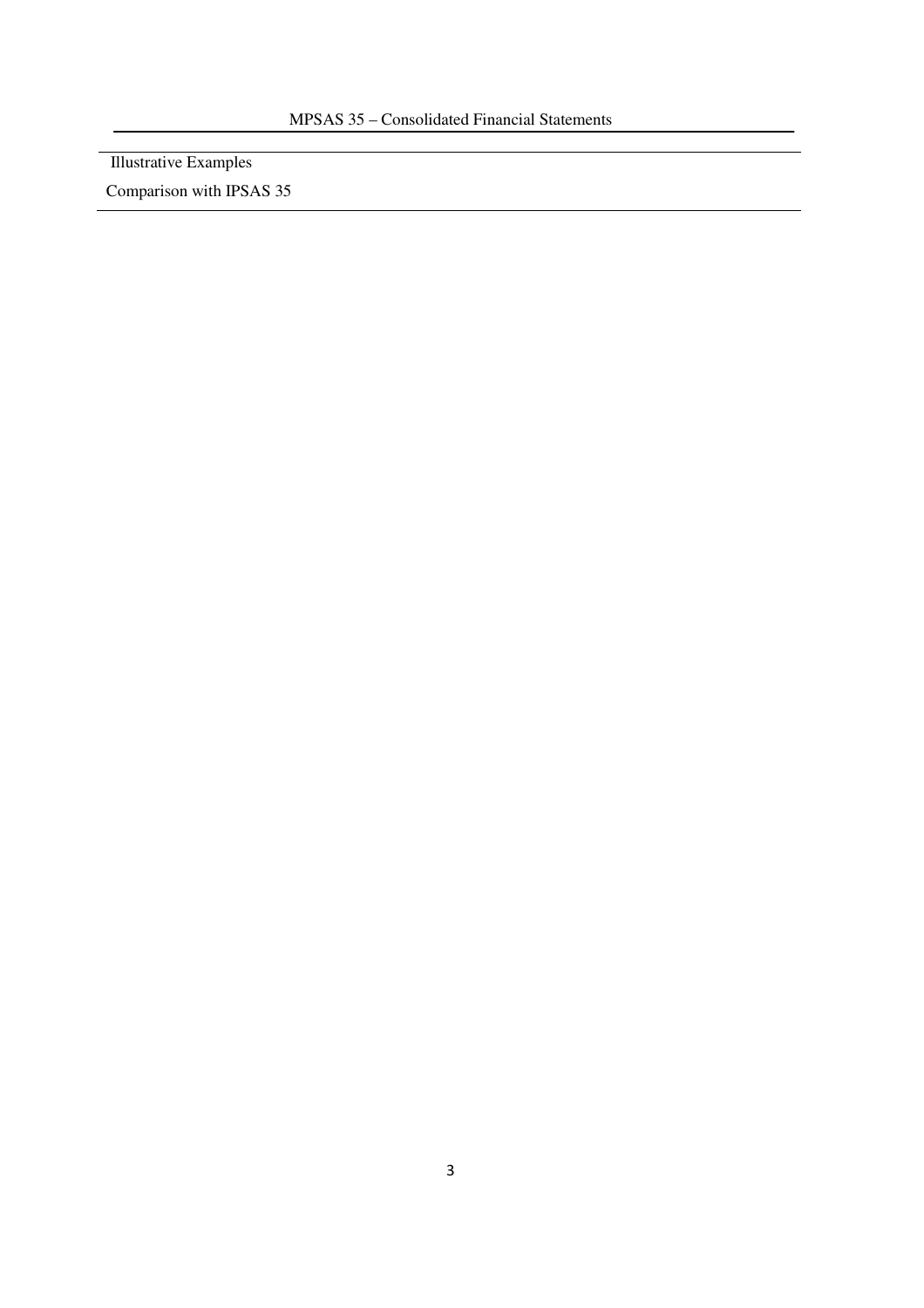Malaysian Public Sector Accounting Standard (MPSAS) 35, *Consolidated Financial Statements*, is set out in paragraphs 1–81. All the paragraphs have equal authority. MPSAS 35 should be read in the context of its objective and the *Preface to Malaysian Public Sector Accounting Standards*. MPSAS 3, *Accounting Policies, Changes in Accounting Estimates and Errors,* provides a basis for selecting and applying accounting policies in the absence of explicit guidance.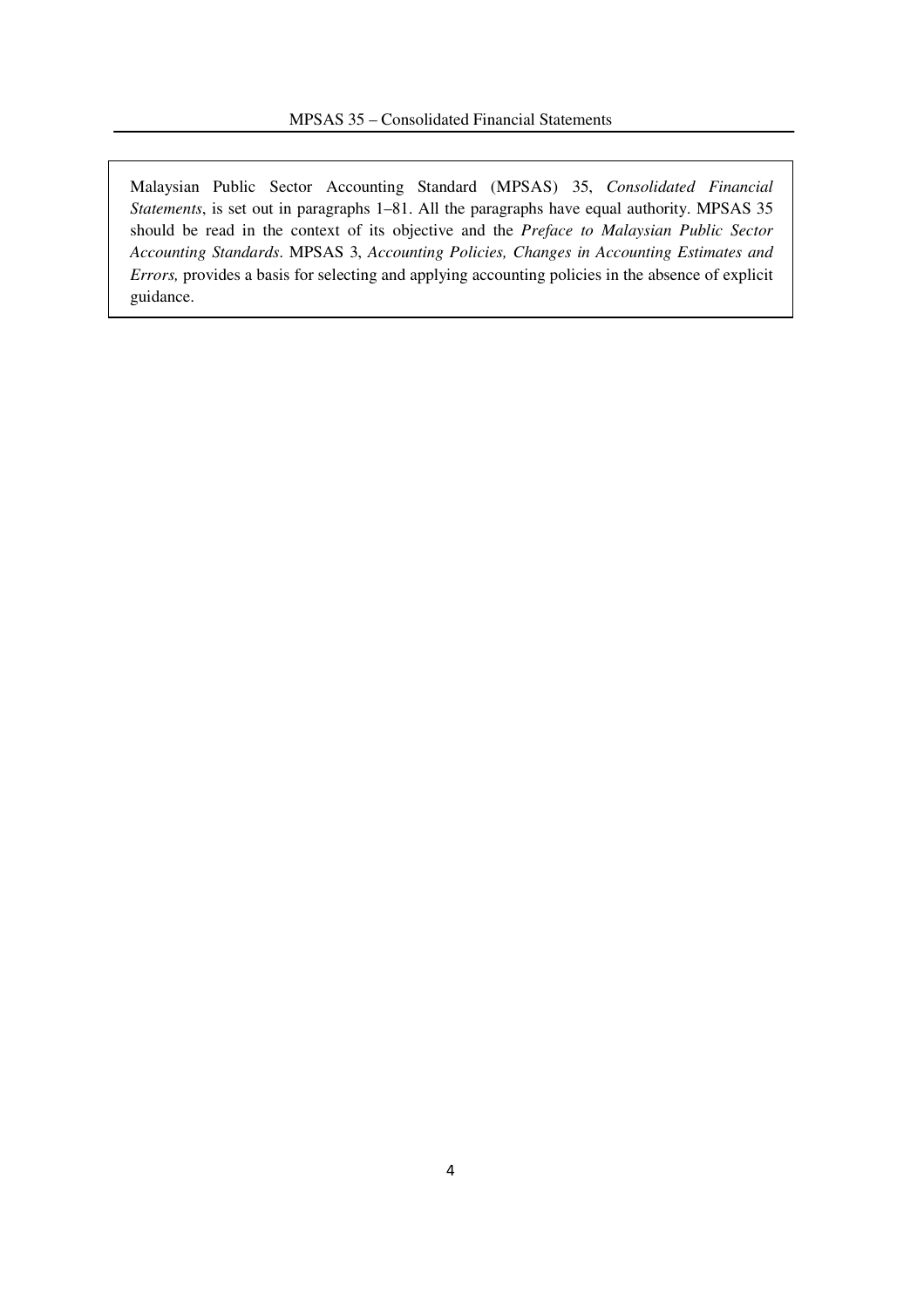# **Objective**

- 1. The objective of this Standard is to establish principles for the presentation and preparation of consolidated financial statements when an entity controls one or more other entities.
- 2. To meet the objective in paragraph 1, this Standard:
	- (a) Requires an entity (the controlling entity) that controls one or more other entities (controlled entities) to present consolidated financial statements;
	- (b) Defines the principle of control, and establishes control as the basis for consolidation;
	- (c) Sets out how to apply the principle of control to identify whether an entity controls another entity and therefore must consolidate that entity;
	- (d) Sets out the accounting requirements for the preparation of consolidated financial statements; and
	- (e) Defines an investment entity and sets out an exception to consolidating particular controlled entities of an investment entity.

#### **Scope**

3. **An entity that prepares and presents financial statements under the accrual basis of accounting shall apply this Standard in the preparation and presentation of consolidated financial statements for the economic entity.** 

#### **Public Sector Combinations**

4. This Standard does not deal with the accounting requirements for public sector combinations and their effect on consolidation, including goodwill arising on a public sector combination (see the relevant international or national accounting standard dealing with public sector combinations).

#### **Presentation of Consolidated Financial Statements**

- 5. **An entity that is a controlling entity other than Federal Government and State Governments shall present consolidated financial statements. This Standard applies to all entities, except that a controlling entity need not present consolidated financial statements if it meets all the following conditions:** 
	- (a) **It is itself a controlled entity and the information needs of users are met by its controlling entity's consolidated financial statements, and, in the case of a partially owned controlled entity, all its other owners, including those not otherwise entitled to vote, have been informed about, and do not object to, the entity not presenting consolidated financial statements;**
	- (b) **Its debt or equity instruments are not traded in a public market (a domestic or foreign stock exchange or an over-the-counter market, including local and regional**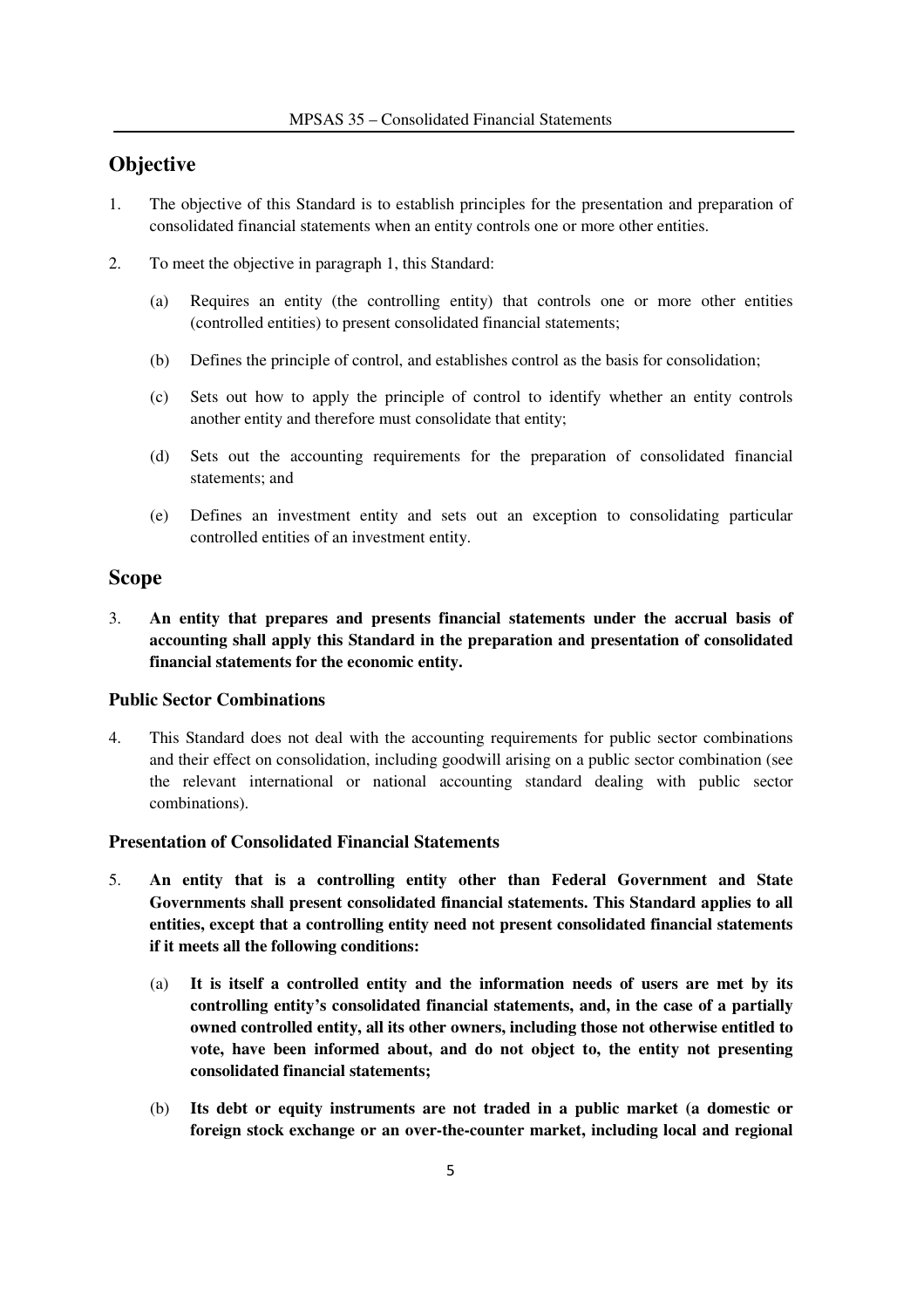**markets);** 

- (c) **It did not file, nor is it in the process of filing, its financial statements with a securities commission or other regulatory organization for the purpose of issuing any class of instruments in a public market; and**
- (d) **Its ultimate or any intermediate controlling entity produces financial statements that are available for public use and comply with Malaysian Public Sector Accounting Standards (MPSASs), in which controlled entities are consolidated or are measured at fair value through surplus or deficit in accordance with this Standard**.
- 6. This Standard does not apply to post-employment benefit plans or other long-term employee benefit plans to which MPSAS 25, *Employee Benefits* applies.
- 7. **A controlling entity that is an investment entity shall not present consolidated financial statements if it is required, in accordance with paragraph 56 of this Standard, to measure all of its controlled entities at fair value through surplus or deficit.**
- 8. A controlled entity is not excluded from consolidation because its activities are dissimilar to those of the other entities within the economic entity, for example, the consolidation of Government Business Enterprises (GBEs) with entities in the budget sector. Relevant information is provided by consolidating such controlled entities and disclosing additional information in the consolidated financial statements about the different activities of controlled entities. For example, the disclosures required by MPSAS 18, *Segment Reporting*, help to explain the significance of different activities within the economic entity.
- 9. The exemption from preparing consolidated financial statements in paragraph 5 does not apply where the information needs of a controlled entity's users would not be met by the consolidated financial statements of its controlling entity. For example, consolidated financial statements at a whole-of-government level may not meet the information needs of users in respect of key sectors or activities of a government. In many jurisdictions there are legislated financial reporting requirements intended to address the information needs of such users.
- 10. An entity may be required, (for example, by legislation, or by external users) to prepare aggregated financial statements which are for a different economic entity than that required by this Standard. Although such financial statements fall outside the scope of this Standard and would not comply with the requirements in this Standard, an entity could use the guidance in this Standard in the preparation of such aggregated financial statements.

#### **Government Business Enterprises**

- 11. **This Standard applies to all public sector entities other than GBEs.**
- 12. The *Preface to Malaysian Public Sector Accounting Standards* issued by the Accountant General's Department explains that GBEs apply approved accounting standards issued by the Malaysian Accounting Standards Board (MASB). GBEs are defined in MPSAS 1, *Presentation of Financial Statements*.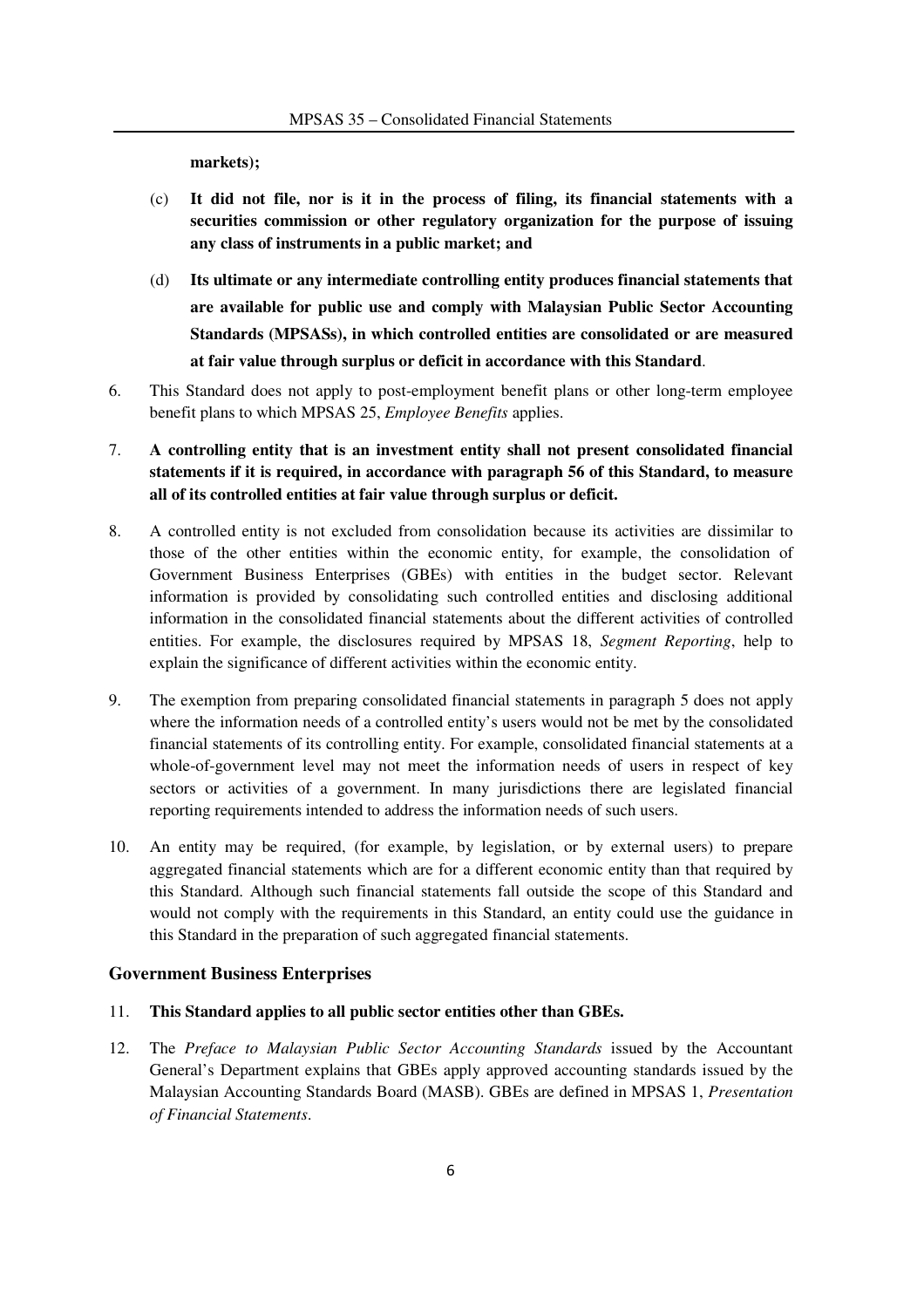13. **Although GBEs are not required to comply with this Standard in their own financial statements, the provisions of this Standard will apply where a public sector entity that is not a GBE has one or more controlled entities that are GBEs. In these circumstances, this Standard shall be applied in consolidating GBEs into the financial statements of the economic entity.** 

## **Definitions**

14. **The following terms are used in this Standard with the meanings specified:** 

**Benefits are the advantages an entity obtains from its involvement with other entities. Benefits may be financial or non-financial. The actual impact of an entity's involvement with another entity can have positive or negative aspects.**

**Binding arrangement: For the purposes of this Standard, a binding arrangement is an arrangement that confers enforceable rights and obligations on the parties to it as if it were in the form of a contract. It includes rights from contracts or other legal rights.**

**Consolidated financial statements are the financial statements of an economic entity in which the assets, liabilities, net assets/equity, revenue, expenses and cash flows of the controlling entity and its controlled entities are presented as those of a single economic entity.**

**Control: An entity controls another entity when the entity is exposed, or has rights, to variable benefits from its involvement with the other entity and has the ability to affect the nature or amount of those benefits through its power over the other entity.**

**A controlled entity is an entity that is controlled by another entity.** 

**A controlling entity is an entity that controls one or more entities.**

**A decision-maker is an entity with decision-making rights that is either a principal or an agent for other parties.**

**An economic entity is a controlling entity and its controlled entities.** 

**An investment entity is an entity that:**

- (a) **Obtains funds from one or more investors for the purpose of providing those investor(s) with investment management services;**
- (b) **Has the purpose of investing funds solely for returns from capital appreciation, investment revenue, or both; and**
- (c) **Measures and evaluates the performance of substantially all of its investments on a fair value basis.**

**A non-controlling interest is the net assets/equity in a controlled entity not attributable, directly or indirectly, to a controlling entity.**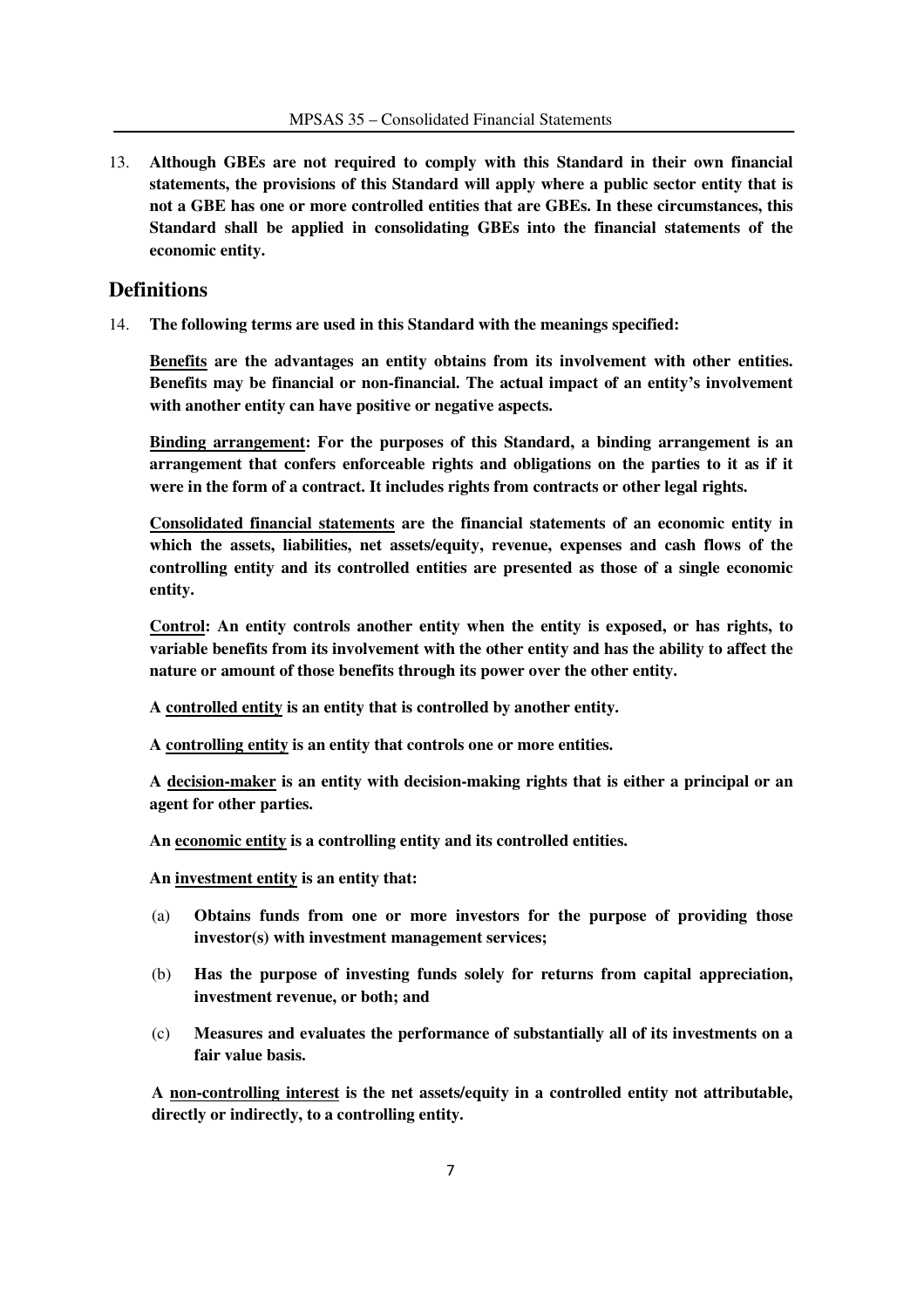**Power consists of existing rights that give the current ability to direct the relevant activities of another entity.**

**Protective rights are rights designed to protect the interest of the party holding those rights without giving that party power over the entity to which those rights relate.**

**Relevant activities: For the purpose of this Standard, relevant activities are activities of the potentially controlled entity that significantly affect the nature or amount of the benefits that an entity receives from its involvement with that other entity.**

**Removal rights are rights to deprive the decision maker of its decision-making authority.**

**Terms defined in other MPSASs are used in this Standard with the same meaning as in those Standards, and are reproduced in the** *Glossary of Defined Terms* **published separately. The following terms are defined in either MPSAS 36,** *Investments in Associates and Joint Ventures,* **MPSAS 37,** *Joint Arrangements,* **or MPSAS 38,** *Disclosure of Interests in Other Entities***: associate, interest in another entity, joint venture and significant influence.**

#### **Binding Arrangement**

15. Binding arrangements can be evidenced in several ways. A binding arrangement is often, but not always, in writing, in the form of a contract or documented discussions between the parties. Statutory mechanisms such as legislative or executive authority can also create enforceable arrangements, similar to contractual arrangements, either on their own or in conjunction with contracts between the parties.

#### **Economic Entity**

- 16. The term economic entity is used in this Standard to define, for financial reporting purposes, a group of entities comprising the controlling entity and any controlled entities. Other terms sometimes used to refer to an economic entity include administrative entity, financial entity, consolidated entity, and group. An economic entity may include entities with both social policy and commercial objectives.
- 17. The determination of the economic entity will need to be made having regard to the constitutional arrangements in a jurisdiction, in particular the ways in which government power is limited and allocated, and how the government system is set up and operates. For example, in jurisdictions with an executive, legislature and judiciary, these may collectively form an economic entity in respect of which there is a user need for consolidated financial statements. Such consolidated financial statements are commonly referred to as whole-of-government financial statements.

## **Control (see paragraphs AG2–AG87)**

18. **An entity, regardless of the nature of its involvement with another entity, shall determine whether it is a controlling entity by assessing whether it controls the other entity.**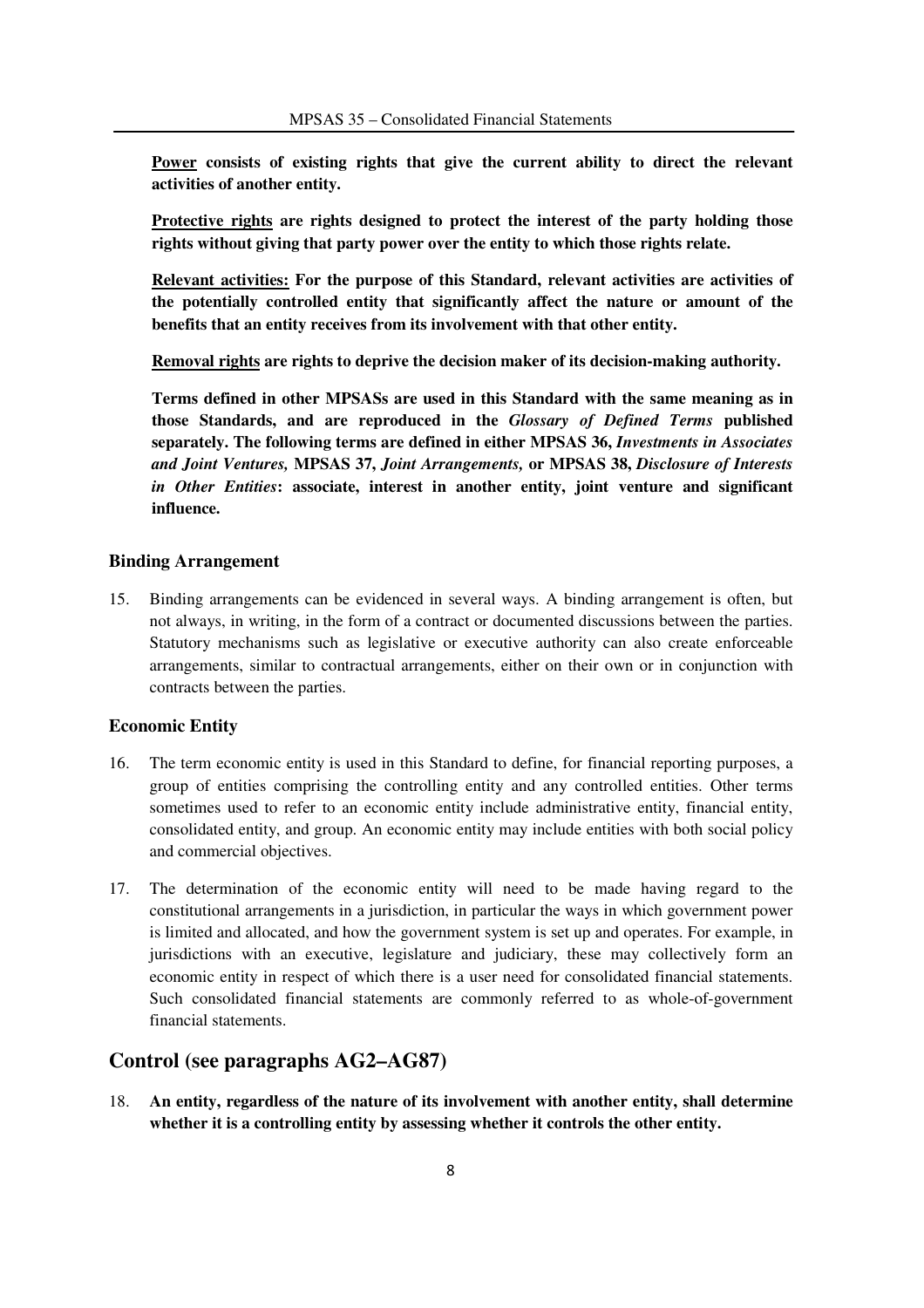- 19. **An entity controls another entity when it is exposed, or has rights, to variable benefits from its involvement with the other entity and has the ability to affect the nature and amount of those benefits through its power over the other entity.**
- 20. **Thus, an entity controls another entity if and only if the entity has all the following:** 
	- (a) **Power over the other entity (see paragraphs 23–29);**
	- (b) **Exposure, or rights, to variable benefits from its involvement with the other entity (see paragraphs 30–34); and**
	- (c) **The ability to use its power over the other entity to affect the nature or amount of the benefits from its involvement with the other entity (see paragraphs 35–37**).
- 21. **An entity shall consider all facts and circumstances when assessing whether it controls another entity. The entity shall reassess whether it controls another entity if facts and circumstances indicate that there are changes to one or more of the three elements of control listed in paragraph 20 (see paragraphs AG82–AG87).**
- 22. Two or more entities collectively control another entity when they must act together to direct the relevant activities. In such cases, because no single entity can direct the activities without the co-operation of the others, no single entity controls the other entity. Each entity would account for its interest in the other entity in accordance with the relevant MPSASs, such as MPSAS 36, MPSAS 37, or the MPSASs dealing with financial instruments (MPSAS 28, *Financial Instruments: Presentation,* MPSAS 29, *Financial Instruments: Recognition and Measurement*, and MPSAS 30, *Financial Instruments: Disclosures*).

#### **Power**

- 23. An entity has power over another entity when the entity has existing rights that give it the current ability to direct the relevant activities, i.e., the activities that significantly affect the nature or amount of the benefits from its involvement with the other entity. The right to direct the financial and operating policies of another entity indicates that an entity has the ability to direct the relevant activities of another entity and is frequently the way in which power is demonstrated in the public sector.
- 24. Power arises from rights. In some cases assessing power is straightforward, such as when power over another entity is obtained directly and solely from the voting rights granted by equity instruments such as shares, and can be assessed by considering the voting rights from those shareholdings. However, public sector entities often obtain power over another entity from rights other than voting rights. They may also obtain power over another entity without having an equity instrument providing evidence of a financial investment. An entity may have rights conferred by binding arrangements. These rights may give an entity power to require the other entity to deploy assets or incur liabilities in a way that affects the nature or amount of benefits received by the first-mentioned entity. The assessment of whether such rights give rise to power over another entity may be complex and require more than one factor to be considered.
- 25. An entity can have power over another entity even if it does not have responsibility for the dayto-day operation of the other entity or the manner in which prescribed functions are performed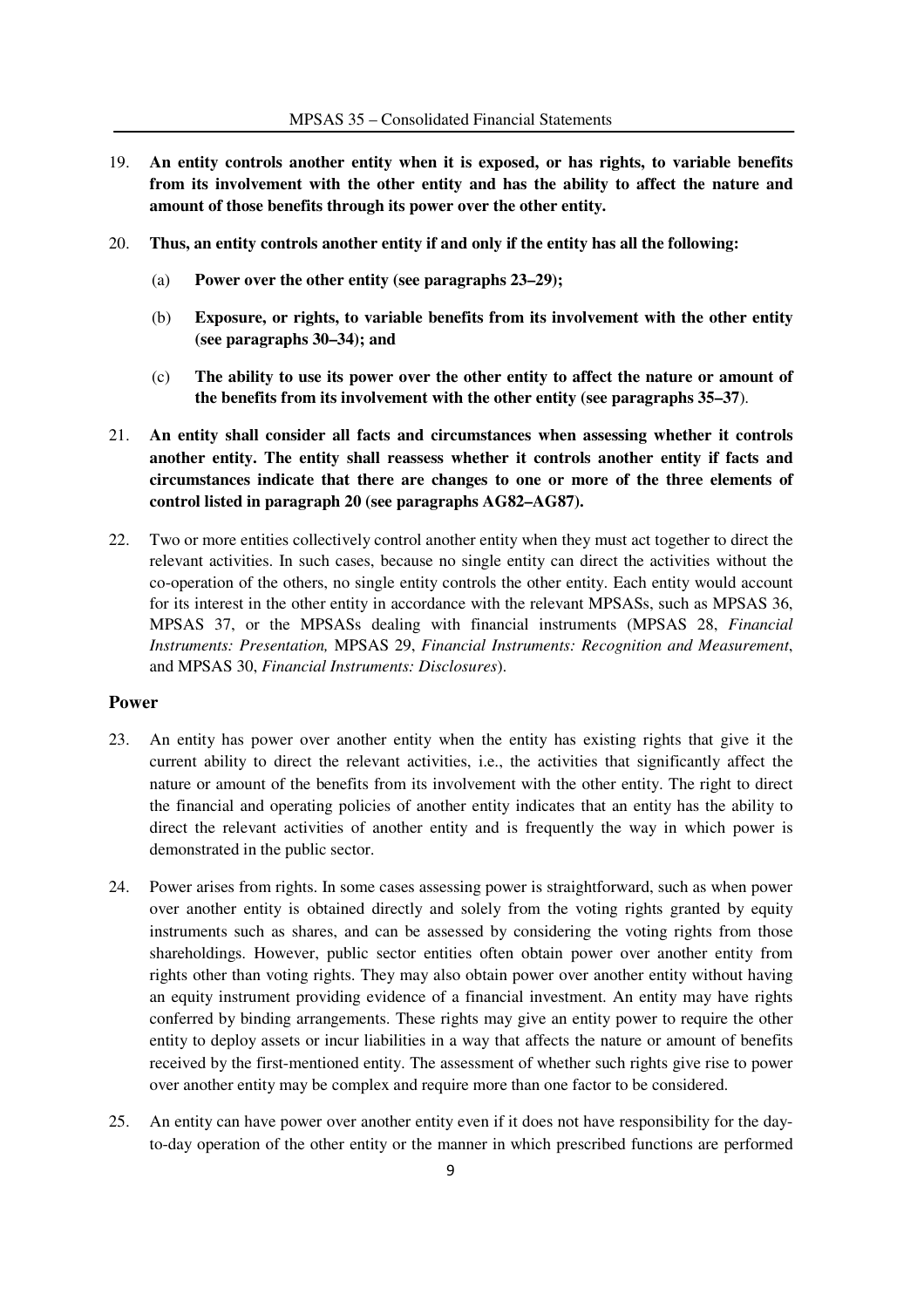by that other entity. Legislation may give statutory bodies or statutory officers powers to carry out their functions independently of government. For example, the Auditor-General and Government Statistician usually have statutory powers to obtain information and publish reports without recourse to government and the judiciary often has special powers to give effect to the concept of judicial independence. Legislation may also set out the broad parameters within which the statutory body is required to operate, and result in the statutory body operating in a manner consistent with the objectives set by Parliament or a similar body. The existence of statutory powers to operate independently does not, of itself, preclude an entity having the ability to direct the operating and financial policies of another entity with statutory powers so as to obtain benefits. For example, the independence of a central bank in relation to monetary policy does not preclude the possibility of the central bank being controlled. All facts and circumstances would still need to be considered.

- 26. The existence of rights over another entity does not necessarily give rise to power for the purposes of this Standard. An entity does not have power over another entity solely due to the existence of:
	- (a) Regulatory control (see paragraph AG12); or
	- (b) Economic dependence (see paragraphs AG41–AG42).
- 27. An entity with the current ability to direct the relevant activities has power even if its rights to direct have yet to be exercised. Evidence that the entity has been directing the relevant activities of the entity being assessed for control can help determine whether the entity has power, but such evidence is not, in itself, conclusive in determining whether the entity has power over the entity being assessed for control. In the case of an entity established with predetermined activities, the right to direct the relevant activities may have been exercised at the time that the entity was established.
- 28. If two or more entities each have existing rights that give them the unilateral ability to direct different relevant activities, the entity that has the current ability to direct the activities that most significantly affect the nature or amount of benefits from that entity has power over that other entity.
- 29. An entity can have power over an entity being assessed for control even if other entities have existing rights that give them the current ability to participate in the direction of the relevant activities, for example when another entity has significant influence. However, an entity that holds only protective rights does not have power over another entity (see paragraphs AG29– AG31), and consequently does not control the other entity.

#### **Benefits**

30. An entity is exposed, or has rights, to variable benefits from its involvement with an entity being assessed for control when the benefits that it seeks from its involvement have the potential to vary as a result of the other entity's performance. Entities become involved with other entities with the expectation of positive financial or non-financial benefits over time. However, in a particular reporting period, the actual impact of an entity's involvement with the entity being assessed for control can be only positive, only negative or a mix of both positive and negative.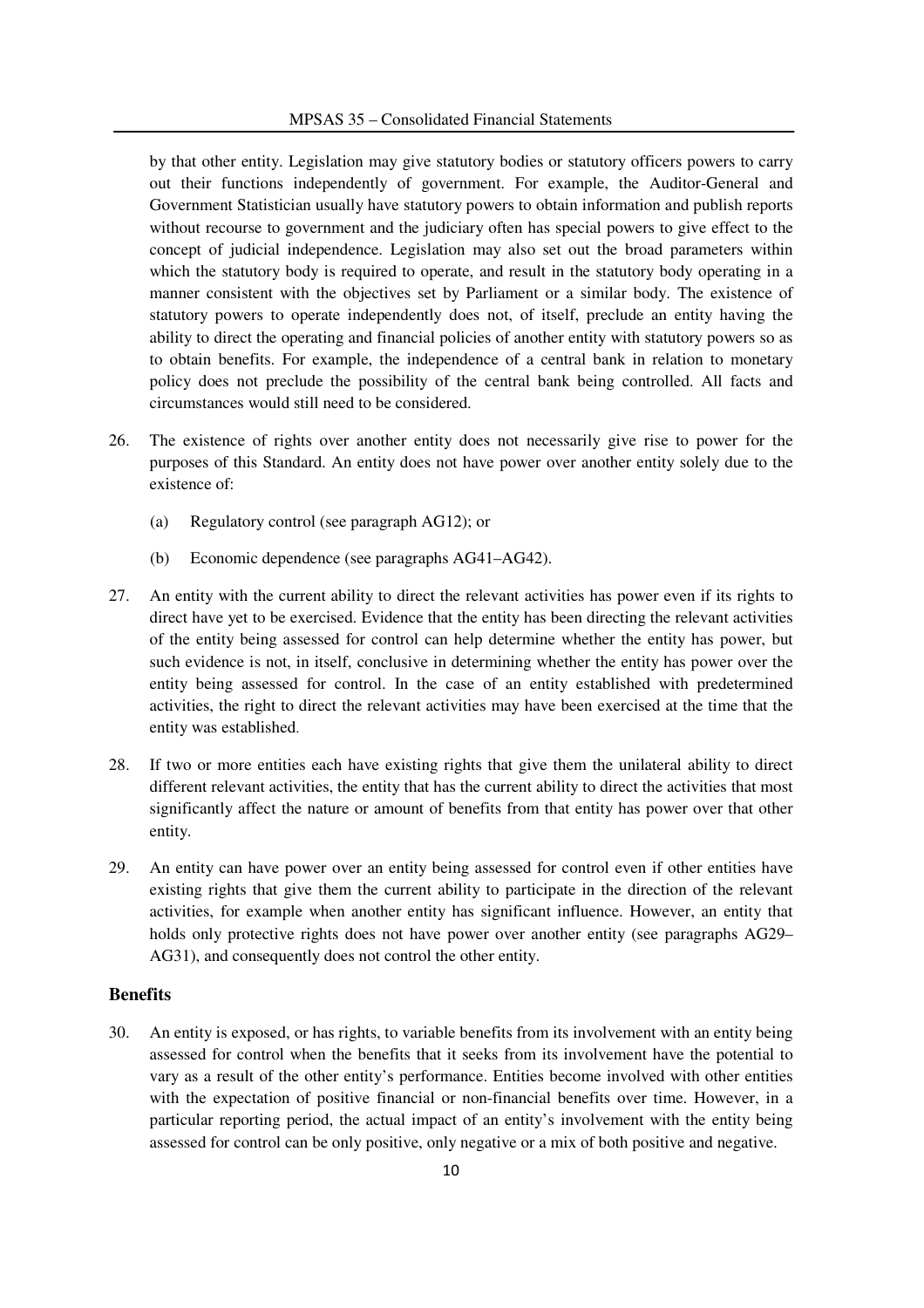- 31. The entity's benefits from its involvement with the entity being assessed for control can be only financial, only non-financial or both financial and non-financial. Financial benefits include returns on investment such as dividends or similar distributions and are sometimes referred to as "returns". Non-financial benefits include advantages arising from scarce resources that are not measured in financial terms and economic benefits received directly by service recipients of the entity. Non-financial benefits can occur when the activities of another entity are congruent with, (that is, they are in agreement with), the objectives of the entity and support the entity in achieving its objectives. For example, an entity may obtain benefits when another entity with congruent activities provides services that the first entity would have otherwise been obliged to provide. Congruent activities may be undertaken voluntarily or the entity may have the power to direct the other entity to undertake those activities. Non-financial benefits can also occur when two entities have complementary objectives (that is, the objectives of one entity add to, and make more complete, the objectives of the other entity).
- 32. The following examples illustrate financial benefits that an entity may receive from its involvement with another entity:
	- (a) Dividends, variable interest on debt securities, other distributions of economic benefits;
	- (b) Exposure to increases or decreases in the value of an investment in another entity;
	- (c) Exposure to loss from agreements to provide financial support, including financial support for major projects;
	- (d) Cost savings (for example, if an entity would achieve economies of scale or synergies by combining the operations or assets of the other entity with its own operations or assets);
	- (e) Residual interests in the other entity's assets and liabilities on liquidation of that other entity; and
	- (f) Other exposures to variable benefits that are not available to other entities.
- 33. Examples of non-financial benefits include:
	- (a) The ability to benefit from the specialized knowledge of another entity;
	- (b) The value to the entity of the other entity undertaking activities that assist the entity in achieving its objectives;
	- (c) Improved outcomes;
	- (d) More efficient delivery of outcomes;
	- (e) More efficient or effective production and delivery of goods and services;
	- (f) Having an asset and related services available earlier than otherwise would be the case; and
	- (g) Having a higher level of service quality than would otherwise be the case.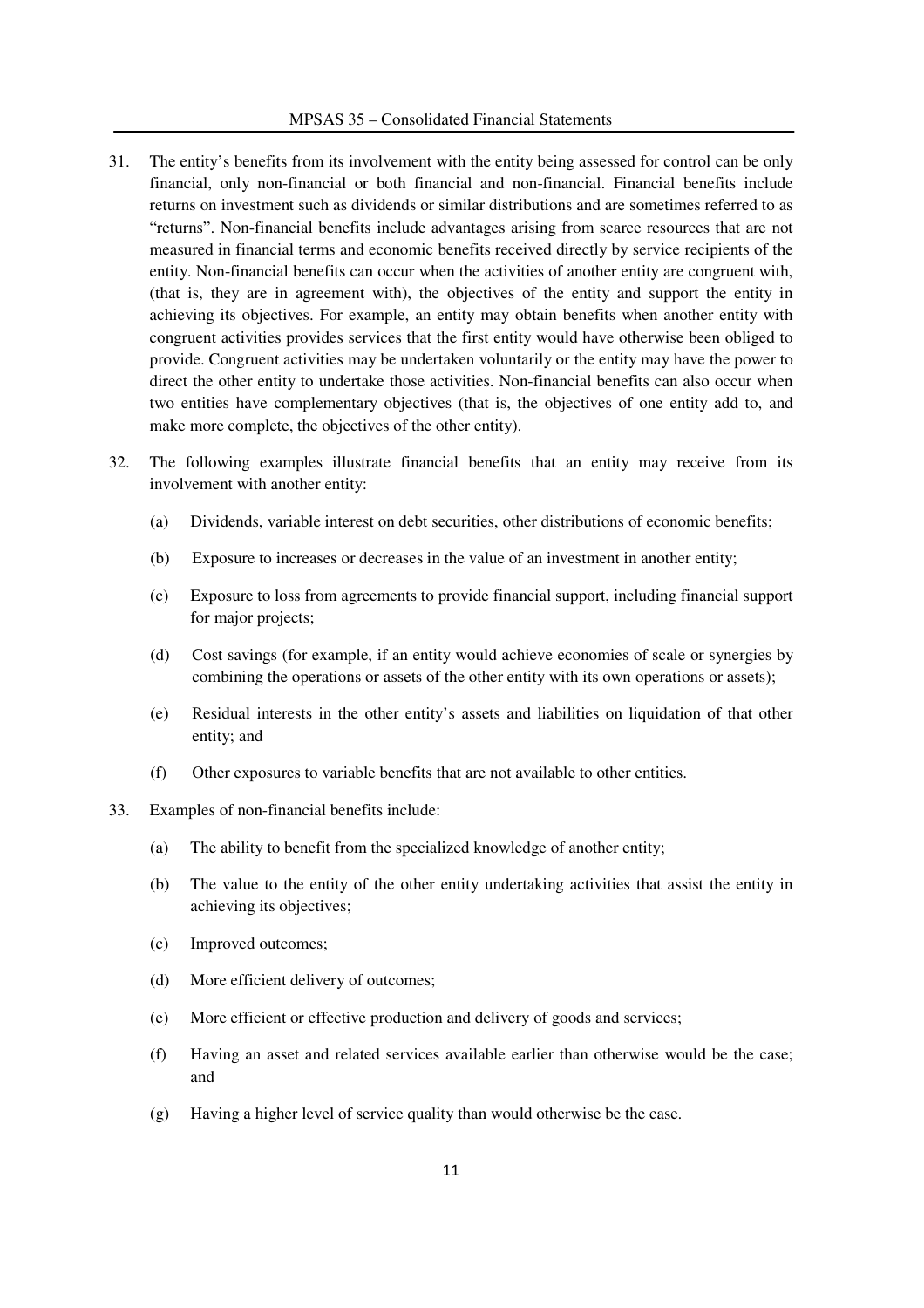34. Although only one entity can control another entity, more than one party can share in the benefits of that other entity. For example, holders of non-controlling interests can share in the financial benefits such as surpluses or distributions from an entity or the non-financial benefits such as congruence of activities with desired outcomes.

#### **Link between Power and Benefits**

- 35. An entity controls another entity if the entity not only has power over the entity being assessed for control and exposure or rights to variable benefits from its involvement with the other entity, but also has the ability to use its power to affect the nature or amount of the benefits from its involvement with the entity being assessed for control.
- 36. The existence of congruent objectives alone is insufficient for an entity to conclude that it controls another entity. In order to have control the entity would also need to have the ability to use its power over the entity being assessed for control to direct that other entity to work with it to further its objectives.
- 37. **An entity with decision-making rights shall determine whether it is a principal or an agent. An entity shall also determine whether another entity with decision-making rights is acting as an agent for the entity. An agent is a party primarily engaged to act on behalf and for the benefit of another party or parties (the principal(s)) and therefore does not control the other entity when it exercises its decision-making authority. Thus, sometimes a principal's power may be held and exercisable by an agent, but on behalf of the principal.**

#### **Accounting Requirements**

- 38. **A controlling entity shall prepare consolidated financial statements using uniform accounting policies for like transactions and other events in similar circumstances.**
- 39. **Consolidation of a controlled entity shall begin from the date the entity obtains control of the other entity and cease when the entity loses control of the other entity.**

#### **Consolidation Procedures**

- 40. Consolidated financial statements:
	- (a) Combine like items of assets, liabilities, net assets/equity, revenue, expenses and cash flows of the controlling entity with those of its controlled entities.
	- (b) Offset (eliminate) the carrying amount of the controlling entity's investment in each controlled entity and the controlling entity's portion of net assets/equity of each controlled entity (the relevant international or national accounting standards explain how to account for any related goodwill).
	- (c) Eliminate in full intra-economic entity assets, liabilities, net assets/equity, revenue, expenses and cash flows relating to transactions between entities of the economic entity (surpluses or deficits resulting from intra-economic entity transactions that are recognized in assets, such as inventory and fixed assets, are eliminated in full). Intra-economic entity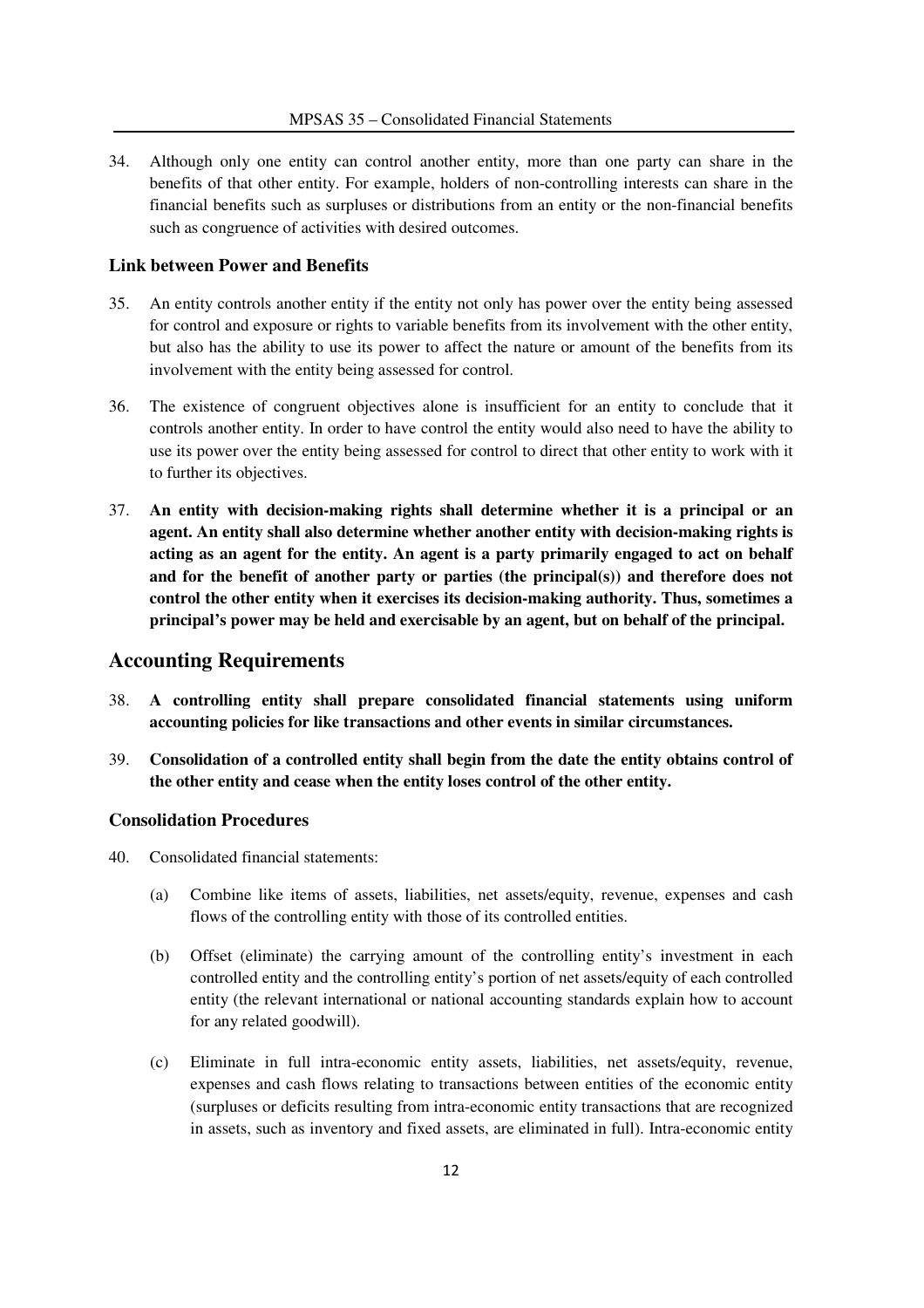losses may indicate an impairment that requires recognition in the consolidated financial statements.

#### **Uniform Accounting Policies**

41. If a member of the economic entity uses accounting policies other than those adopted in the consolidated financial statements for like transactions and events in similar circumstances, appropriate adjustments are made to that member's financial statements in preparing the consolidated financial statements to ensure conformity with the economic entity's accounting policies.

#### **Measurement**

42. An entity includes the revenue and expenses of a controlled entity in the consolidated financial statements from the date it gains control until the date when the entity ceases to control the controlled entity. Revenue and expenses of the controlled entity are based on the amounts of the assets and liabilities recognized in the consolidated financial statements at the acquisition date. For example, depreciation expense recognized in the consolidated statement of financial performance after the acquisition date is based on the values of the related depreciable assets recognized in the consolidated financial statements at the acquisition date.

#### **Potential Voting Rights**

- 43. When potential voting rights, or other derivatives containing potential voting rights, exist, the proportion of surplus or deficit and changes in net assets/equity allocated to the controlling entity and non-controlling interests in preparing consolidated financial statements is determined solely on the basis of existing ownership interests and does not reflect the possible exercise or conversion of potential voting rights and other derivatives, unless paragraph 44 applies.
- 44. In some circumstances an entity has, in substance, an existing ownership interest as a result of a transaction that currently gives the entity access to the benefits associated with an ownership interest. In such circumstances, the proportion allocated to the controlling entity and noncontrolling interests in preparing consolidated financial statements is determined by taking into account the eventual exercise of those potential voting rights and other derivatives that currently give the entity access to the benefits.
- 45. MPSAS 28 and MPSAS 29 do not apply to interests in controlled entities that are consolidated. When instruments containing potential voting rights in substance currently give access to the benefits associated with an ownership interest in a controlled entity, the instruments are not subject to the requirements of MPSAS 28 and MPSAS 29. In all other cases, instruments containing potential voting rights in a controlled entity are accounted for in accordance with MPSAS 28 and MPSAS 29.

#### **Reporting Dates**

46. **The financial statements of the controlling entity and its controlled entities used in the preparation of the consolidated financial statements shall be prepared as at the same reporting date. When the end of the reporting period of the controlling entity is different**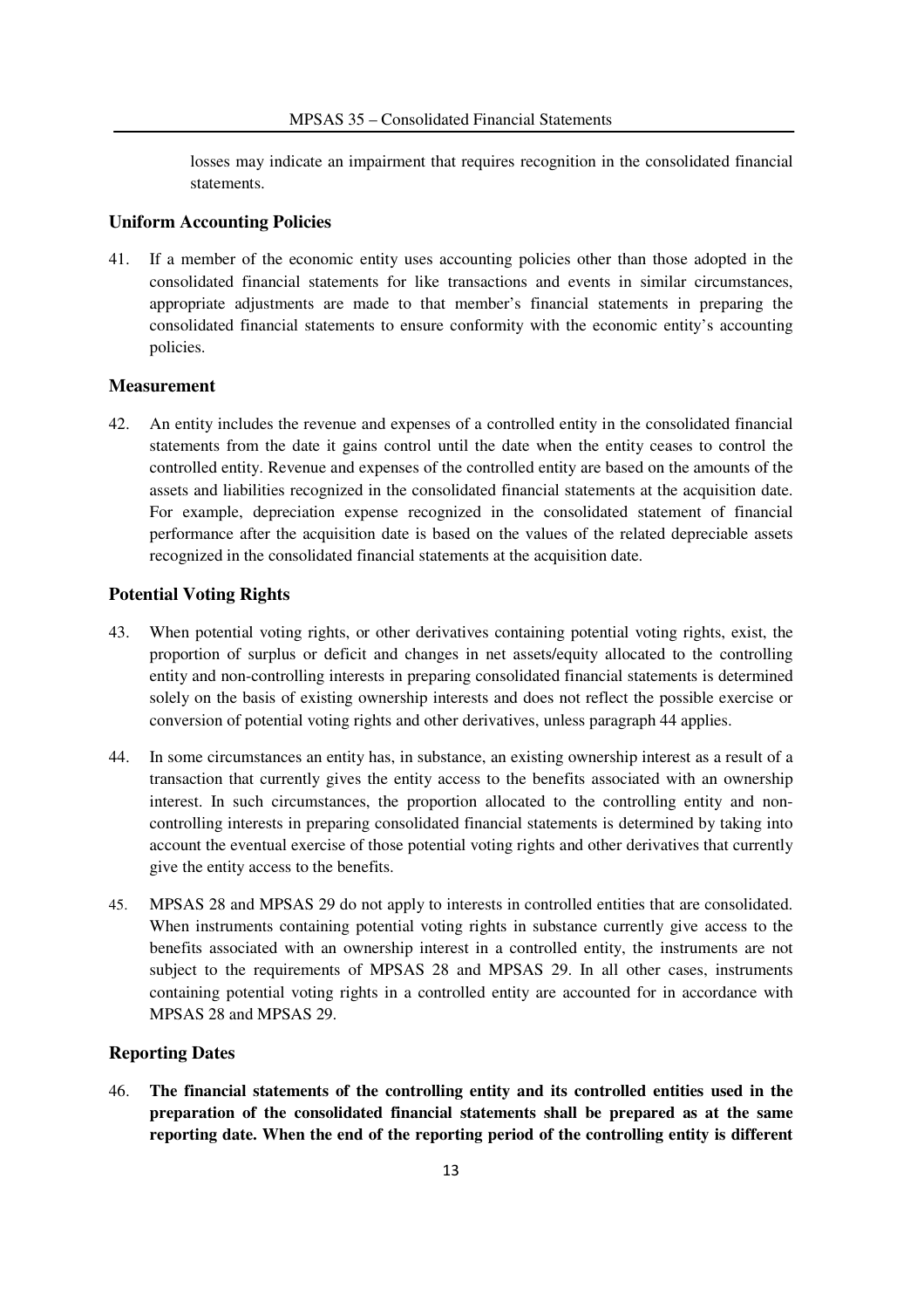**from that of a controlled entity, the controlling entity either:** 

- (a) **Obtains, for consolidation purposes, additional financial information as of the same date as the financial statements of the controlling entity; or**
- (b) **Uses the most recent financial statements of the controlled entity adjusted for the effects of significant transactions or events that occur between the date of those financial statements and the date of the consolidated financial statements.**

#### **Non-Controlling Interests**

- 47. **A controlling entity shall present non-controlling interests in the consolidated statement of financial position within net assets/equity, separately from the net assets/equity of the owners of the controlling entity.**
- 48. Changes in a controlling entity's interest in a controlled entity that do not result in the controlling entity losing control of the controlled entity are transactions with owners in their capacity as owners.
- 49. **An entity shall attribute the surplus or deficit and each gain or loss recognized directly in net assets/equity to the owners of the controlling entity and to the non-controlling interests. The entity shall also attribute the total amount recognized in the statement of changes in net assets/equity to the owners of the controlling entity and to the noncontrolling interests even if this results in the non-controlling interests having a deficit balance.**
- 50. **If a controlled entity has outstanding cumulative preference shares that are classified as equity instruments and are held by non-controlling interests, the entity shall compute its share of surplus or deficit after adjusting for the dividends on such shares, whether or not such dividends have been declared.**

#### *Changes in the Proportion held by Non-Controlling Interests*

51. **When the proportion of the net assets/equity held by non-controlling interests changes, an entity shall adjust the carrying amounts of the controlling and non-controlling interests to reflect the changes in their relative interests in the controlled entity. The entity shall recognize directly in net assets/equity any difference between the amount by which the non-controlling interests are adjusted and the fair value of the consideration paid or received, and attribute it to the owners of the controlling entity.** 

#### **Loss of Control**

- 52. **If a controlling entity loses control of a controlled entity, the controlling entity:** 
	- (a) **Derecognizes the assets and liabilities of the former controlled entity from the consolidated statement of financial position;**
	- (b) **Recognizes any investment retained in the former controlled entity at its fair value when control is lost and subsequently accounts for it and for any amounts owed by**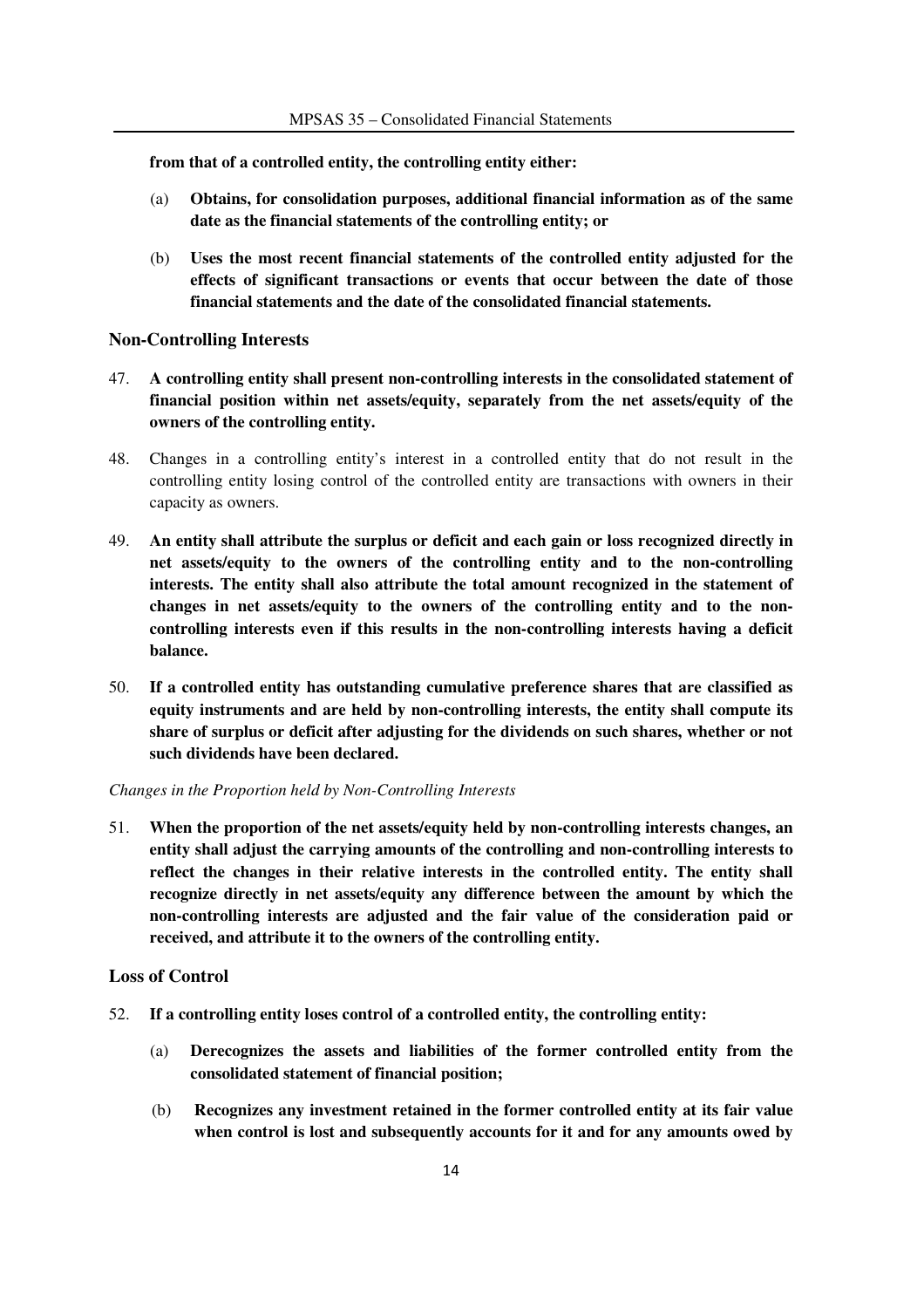**or to the former controlled entity in accordance with relevant MPSASs. That fair value shall be regarded as the fair value on initial recognition of a financial asset in accordance with MPSAS 29 or the cost on initial recognition of an investment in an associate or joint venture; and** 

- (c) **Recognizes the gain or loss associated with the loss of control attributable to the former controlling interest.**
- 53. **A controlling entity might lose control of a controlled entity in two or more arrangements (transactions). However, sometimes circumstances indicate that the multiple arrangements should be accounted for as a single transaction. In determining whether to account for the arrangements as a single transaction, a controlling entity shall consider all the terms and conditions of the arrangements and their economic effects. One or more of the following indicate that the controlling entity should account for the multiple arrangements as a single transaction:** 
	- (a) **They are entered into at the same time or in contemplation of each other.**
	- (b) **They form a single transaction designed to achieve an overall commercial effect.**
	- (c) **The occurrence of one arrangement is dependent on the occurrence of at least one other arrangement.**
	- (d) **One arrangement considered on its own is not economically justified, but it is economically justified when considered together with other arrangements. An example is when a disposal of an investment is priced below market and is compensated for by a subsequent disposal priced above market.**
- 54. **If a controlling entity loses control of a controlled entity, it shall:** 
	- (a) **Derecognize:** 
		- (i) **The assets (including any goodwill) and liabilities of the controlled entity at their carrying amounts at the date when control is lost; and**
		- (ii) **The carrying amount of any non-controlling interests in the former controlled entity at the date when control is lost (including any gain or loss recognized directly in net assets/equity attributable to them).**
	- (b) **Recognize:** 
		- (i) **The fair value of the consideration received, if any, from the transaction, event or circumstances that resulted in the loss of control;**
		- (ii) **If the transaction, event or circumstances that resulted in the loss of control involves a distribution of shares of the controlled entity to owners in their capacity as owners, that distribution; and**
		- (iii) **Any investment retained in the former controlled entity at its fair value at the date when control is lost.**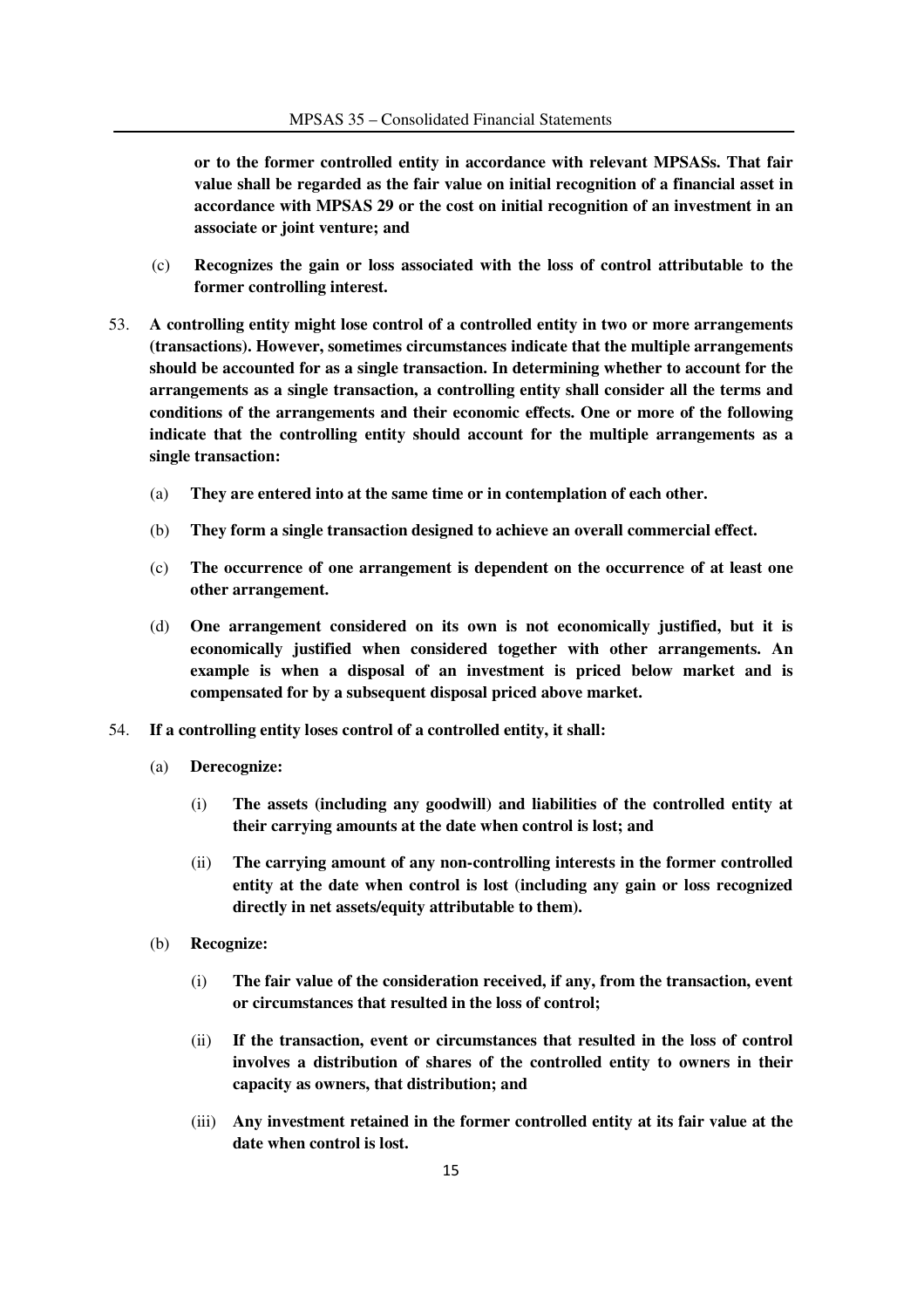- (c) **Transfer directly to accumulated surplus/deficit, if required by other MPSASs, the amounts recognized directly in net assets/equity in relation to the controlled entity on the basis described in paragraph 55.**
- (d) **Recognize any resulting difference as a gain or loss in surplus or deficit attributable to the controlling entity.**
- 55. **If a controlling entity loses control of a controlled entity, the controlling entity shall account for all amounts previously recognized directly in net assets/equity in relation to that controlled entity on the same basis as would be required if the controlling entity had directly disposed of the related assets or liabilities. If a revaluation surplus previously recognized directly in net assets/equity would be transferred directly to accumulated surplus/deficit on the disposal of the asset, the controlling entity shall transfer the revaluation surplus directly to accumulated surplus/deficit when it loses control of the controlled entity.**

#### **Investment Entities: Fair Value Requirement**

- 56. **Except as described in paragraph 57, an investment entity shall not consolidate its controlled entities. Instead, an investment entity shall measure an investment in a controlled entity at fair value through surplus or deficit in accordance with MPSAS 29***.*
- 57. **Notwithstanding the requirement in paragraph 56, if an investment entity has a controlled entity that is not itself an investment entity and whose main purpose and activities are providing services that relate to the investment entity's investment activities (see paragraphs AG98–AG100), it shall consolidate that controlled entity in accordance with paragraphs 38–55 of this Standard.**
- 58. **A controlling entity of an investment entity that is not itself an investment entity shall present consolidated financial statements in which it (i) measures the investments of a controlled investment entity at fair value through surplus or deficit in accordance with MPSAS 29 and (ii) consolidates the other assets and liabilities and revenue and expenses of the controlled investment entity in accordance with paragraphs 38–55 of this Standard.**

#### **Determining Whether an Entity is an Investment Entity**

- 59. **An entity shall consider all facts and circumstances when assessing whether it is an investment entity, including its purpose and design. Paragraphs AG89–AG106 describe aspects of the definition of an investment entity in more detail. If facts and circumstances indicate that there are changes to one or more of the three elements that make up the definition of an investment entity, a controlling entity shall reassess whether it is an investment entity.**
- 60. **A controlling entity that either ceases to be an investment entity or becomes an investment entity shall account for the change in its status prospectively from the date at which the change in status occurred (see paragraphs 63–64).**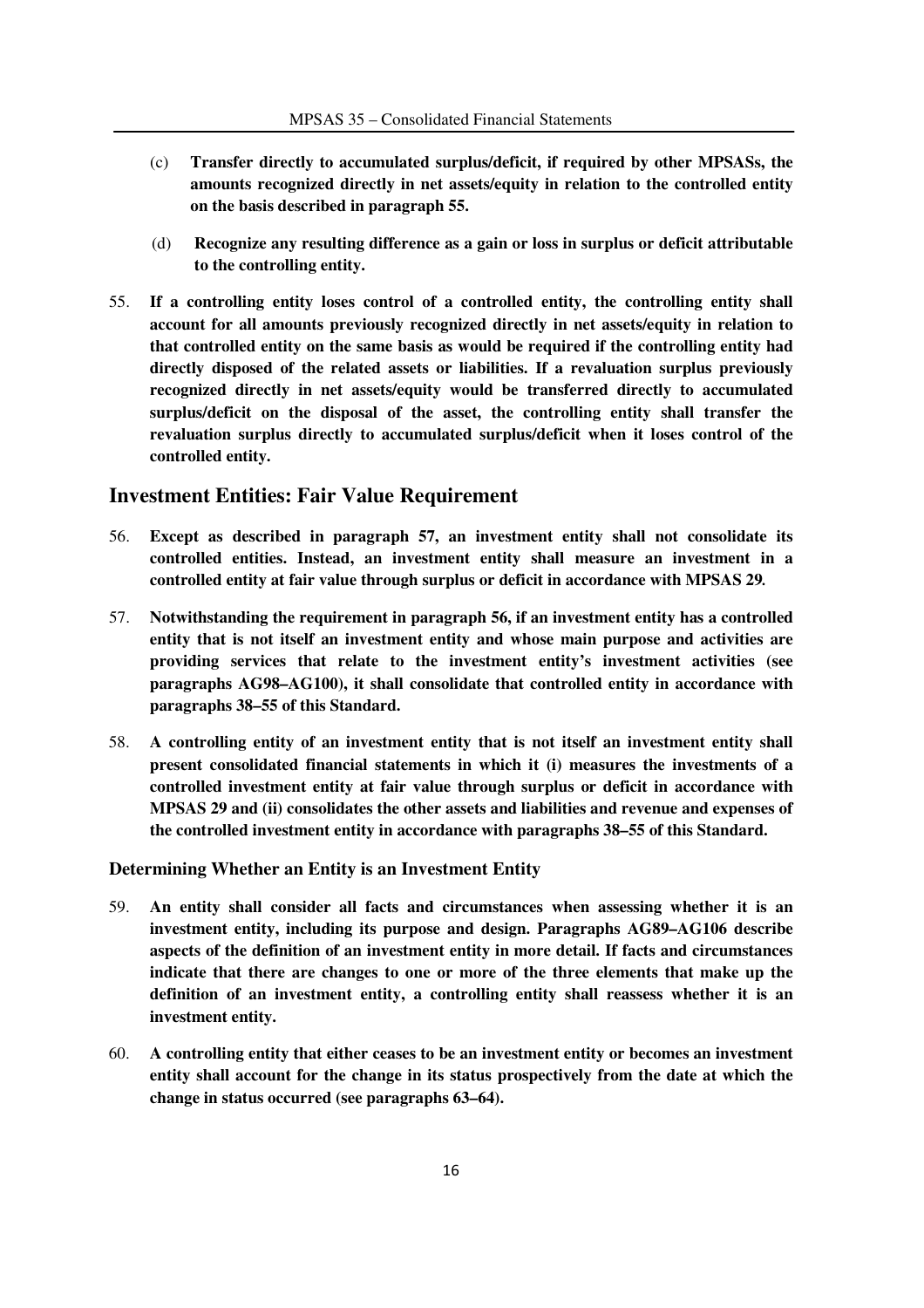#### **Judgments and Assumptions**

- 61. **An investment entity shall disclose the information required by paragraph 15 of MPSAS 38 about significant judgments and assumptions made in determining that it is an investment entity unless it has all of the following characteristics:** 
	- (a) **It has obtained funds from more than one investor (see paragraphs AG89–AG90);**
	- (b) **It has ownership interests in the form of equity or similar interests (see paragraphs AG91–AG92); and**
	- (c) **It has more than one investment (see paragraphs AG96–AG97).**
- 62. The absence of any of these characteristics does not necessarily disqualify an entity from being classified as an investment entity. However, the absence of any of these characteristics means that an entity is required to disclose information about the significant judgments and assumptions made in determining that it is an investment entity.

#### **Accounting for a Change in Investment Entity Status**

- 63. **When an entity ceases to be an investment entity, it shall apply the relevant international or national accounting standard dealing with public sector combinations to any controlled entity that was previously measured at fair value through surplus or deficit in accordance with paragraph 56. The date of the change of status shall be the deemed acquisition date. The fair value of the controlled entity at the deemed acquisition date shall represent the transferred deemed consideration when measuring any goodwill or gain from a bargain purchase that arises from the deemed acquisition. All controlled entities shall be consolidated in accordance with paragraphs 38–51 of this Standard from the date of change of status.**
- 64. **When an entity becomes an investment entity, it shall cease to consolidate its controlled entities at the date of the change in status, except for any controlled entity that shall continue to be consolidated in accordance with paragraph 57. The investment entity shall apply the requirements of paragraphs 52 and 53 to those controlled entities that it ceases to consolidate as though the investment entity had lost control of those controlled entities at that date.**

# **Transitional Provisions**

- 65. **An entity shall apply this Standard retrospectively, in accordance with MPSAS 3,**  *Accounting Policies, Changes in Accounting Estimates and Errors***, except as specified in paragraphs 66–78.**
- 66. **Notwithstanding the requirements of paragraph 33 of MPSAS 3, when this Standard is first applied an entity need only present the quantitative information required by paragraph 33(f) of MPSAS 3 for the annual period immediately preceding the date of initial application of this Standard (the "immediately preceding period"). An entity may also present this information for the current period or for earlier comparative periods, but**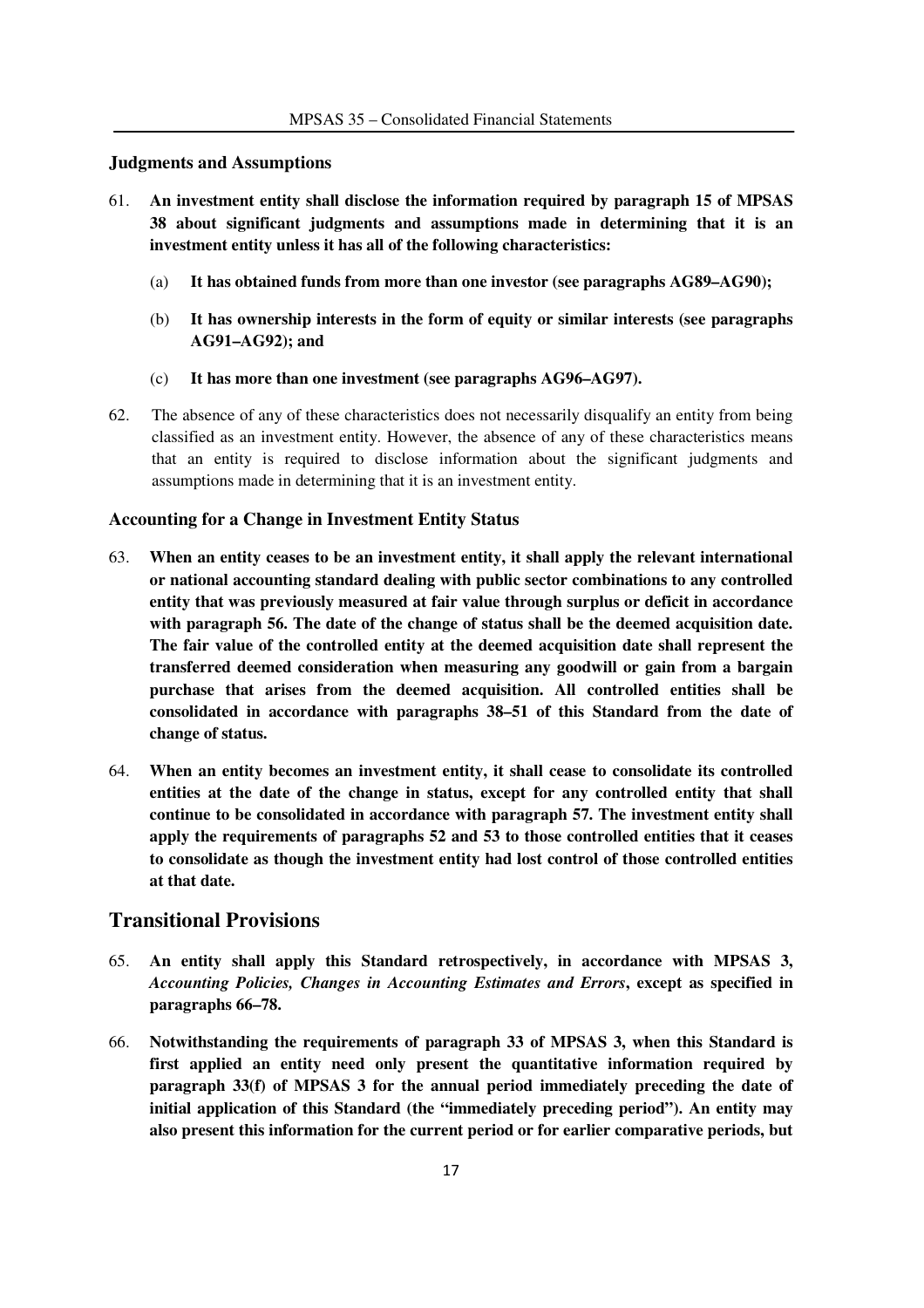#### **is not required to do so.**

- 67. For the purposes of this Standard, the date of initial application is the beginning of the annual reporting period for which this Standard is applied for the first time.
- 68. At the date of initial application, an entity is not required to make adjustments to the previous accounting for its involvement with either:
	- (a) Entities that would be consolidated at that date in accordance with MPSAS 6, *Consolidated and Separate Financial Statements*, and are still consolidated in accordance with this Standard; or
	- (b) Entities that would not be consolidated at that date in accordance with MPSAS 6, and are not consolidated in accordance with this Standard.
- 69. **At the date of initial application, an entity shall assess whether it is an investment entity on the basis of the facts and circumstances that exist at that date. If, at the date of initial application, an entity concludes that it is an investment entity, it shall apply the requirements of paragraphs 70–73 instead of paragraphs 77–78.**
- 70. **Except for any controlled entity that is consolidated in accordance with paragraph 57 (to which paragraph 68 or paragraphs 77–78, whichever is relevant, apply), an investment entity shall measure its investment in each controlled entity at fair value through surplus or deficit as if the requirements of this Standard had always been effective. The investment entity shall retrospectively adjust both the annual period that immediately precedes the date of initial application and net assets/equity at the beginning of the immediately preceding period for any difference between:** 
	- (a) **The previous carrying amount of the controlled entity; and**
	- (b) **The fair value of the investment entity's investment in the controlled entity.**

**The cumulative amount of any fair value adjustments previously recognized directly in net assets/equity shall be transferred to accumulated surplus/deficit at the beginning of the annual period immediately preceding the date of initial application.**

- 71. **An investment entity shall use the fair value amounts that were previously reported to investors or to management.**
- 72. **If measuring an investment in a controlled entity in accordance with paragraph 70 is impracticable (as defined in MPSAS 3), an investment entity shall apply the requirements of this Standard at the beginning of the earliest period for which application of paragraph 70 is practicable, which may be the current period. The investor shall retrospectively adjust the annual period that immediately precedes the date of initial application, unless the beginning of the earliest period for which application of this paragraph is practicable is the current period. If this is the case, the adjustment to net assets/equity shall be recognized at the beginning of the current period.**
- 73. If an investment entity has disposed of, or has lost control of, an investment in a controlled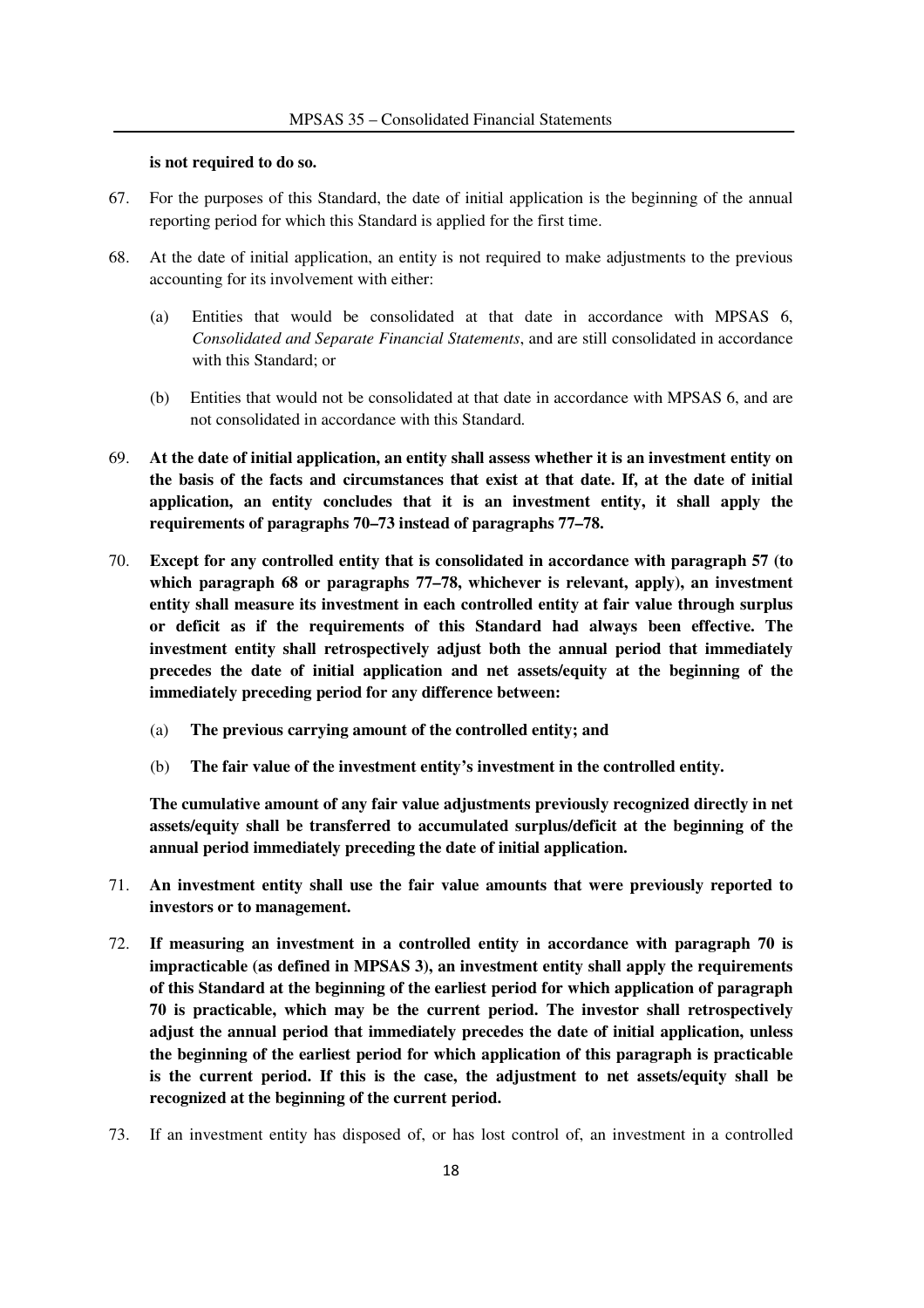entity before the date of initial application of this Standard, the investment entity is not required to make adjustments to the previous accounting for that controlled entity.

- 74. **If, at the date of initial application, an entity concludes that it shall consolidate another entity that was not consolidated in accordance with MPSAS 6, the entity shall measure the assets, liabilities and non-controlling interests in that previously unconsolidated entity as if that other entity had been consolidated from the date when the entity obtained control of that other entity on the basis of the requirements of this Standard. The entity shall adjust retrospectively the annual period immediately preceding the date of initial application. When the date that control was obtained is earlier than the beginning of the immediately preceding period, the entity shall recognize, as an adjustment to net assets/equity at the beginning of the immediately preceding period, any difference between:** 
	- (a) **The amount of assets, liabilities and non-controlling interests recognized; and**
	- (b) **The previous carrying amount of the entity's involvement with the other entity.**
- 75. **If measuring a controlled entity's assets, liabilities and non-controlling interests in accordance with paragraph 74(a) or (b) is impracticable (as defined in MPSAS 3), an entity shall measure the assets, liabilities and non-controlling interests in that previously unconsolidated entity as if that entity had been consolidated from the deemed acquisition date. The deemed acquisition date shall be the beginning of the earliest period for which the application of this paragraph is practicable, which may be the current period.**
- 76. **The entity shall adjust retrospectively the annual period immediately preceding the date of initial application, unless the beginning of the earliest period for which application of this paragraph is practicable is the current period. When the deemed acquisition date is earlier than the beginning of the immediately preceding period, the entity shall recognize, as an adjustment to net assets/equity at the beginning of the immediately preceding period, any difference between:** 
	- (a) **The amount of assets, liabilities and non-controlling interests recognized; and**
	- (b) **The previous carrying amounts of the entity's involvement with the other entity.**

**If the earliest period for which application of this paragraph is practicable is the current period, the adjustment to net assets/equity shall be recognized at the beginning of the current period.**

77. **If, at the date of initial application, an entity concludes that it will no longer consolidate an entity that was consolidated in accordance with MPSAS 6, the entity shall measure its interest in the other entity at the amount at which it would have been measured if the requirements of this Standard had been effective when the entity became involved with, or lost control of, the other entity. The entity shall adjust retrospectively the annual period immediately preceding the date of initial application. When the date that the entity became involved with (but did not obtain control in accordance with this Standard), or lost control of, the other entity is earlier than the beginning of the immediately preceding period, the entity shall recognize, as an adjustment to net assets/equity at the beginning of**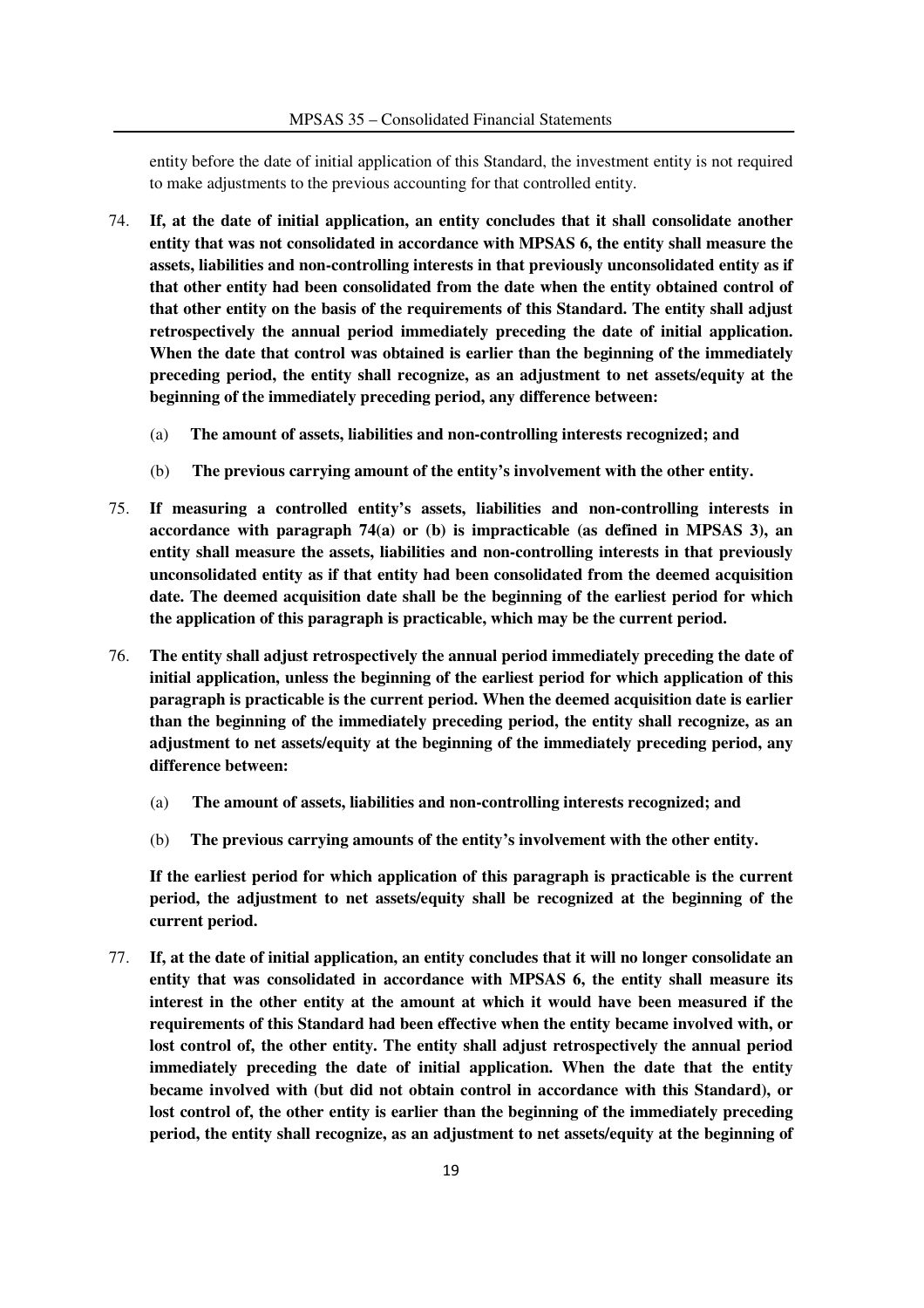**the immediately preceding period, any difference between:** 

- (a) **The previous carrying amount of the assets, liabilities and non-controlling interests; and**
- (b) **The recognized amount of the entity's interest in the other entity.**
- 78. **If measuring the interest in the other entity in accordance with paragraph 77 is impracticable (as defined in MPSAS 3), an entity shall apply the requirements of this Standard at the beginning of the earliest period for which application of paragraph 77 is practicable, which may be the current period. The entity shall adjust retrospectively the annual period immediately preceding the date of initial application, unless the beginning of the earliest period for which application of this paragraph is practicable is the current period. When the date that the entity became involved with (but did not obtain control in accordance with this Standard), or lost control of, the other entity is earlier than the beginning of the immediately preceding period, the entity shall recognize, as an adjustment to net assets/equity at the beginning of the immediately preceding period, any difference between:** 
	- (a) **The previous carrying amount of the assets, liabilities and non-controlling interests; and**
	- (b) **The recognized amount of the entity's interest in the other entity.**

**If the earliest period for which application of this paragraph is practicable is the current period, the adjustment to net assets/equity shall be recognized at the beginning of the current period.**

# **Effective Date**

- 79. **An entity shall apply this Standard for annual financial statements covering periods beginning on or after January 1, 2017. Earlier application is encouraged. If an entity applies this Standard for a period beginning before January 1, 2017, it shall disclose that fact and apply MPSAS 34,** *Separate Financial Statements,* **MPSAS 36, MPSAS 37, and MPSAS 38 at the same time.**
- 80. When an entity adopts the accrual basis MPSASs as defined in MPSAS 33, *First-time Adoption of Accrual Basis International Public Sector Accounting Standards (MPSASs)* for financial reporting purposes subsequent to this effective date, this Standard applies to the entity's annual financial statements covering periods beginning on or after the date of adoption of MPSASs.

# **Withdrawal and Replacement of MPSAS 6**

81. This Standard is issued concurrently with MPSAS 34. Together, the two Standards supersede MPSAS 6. MPSAS 6 remains applicable until MPSAS 34 and MPSAS 35 are applied or become effective, whichever is earlier.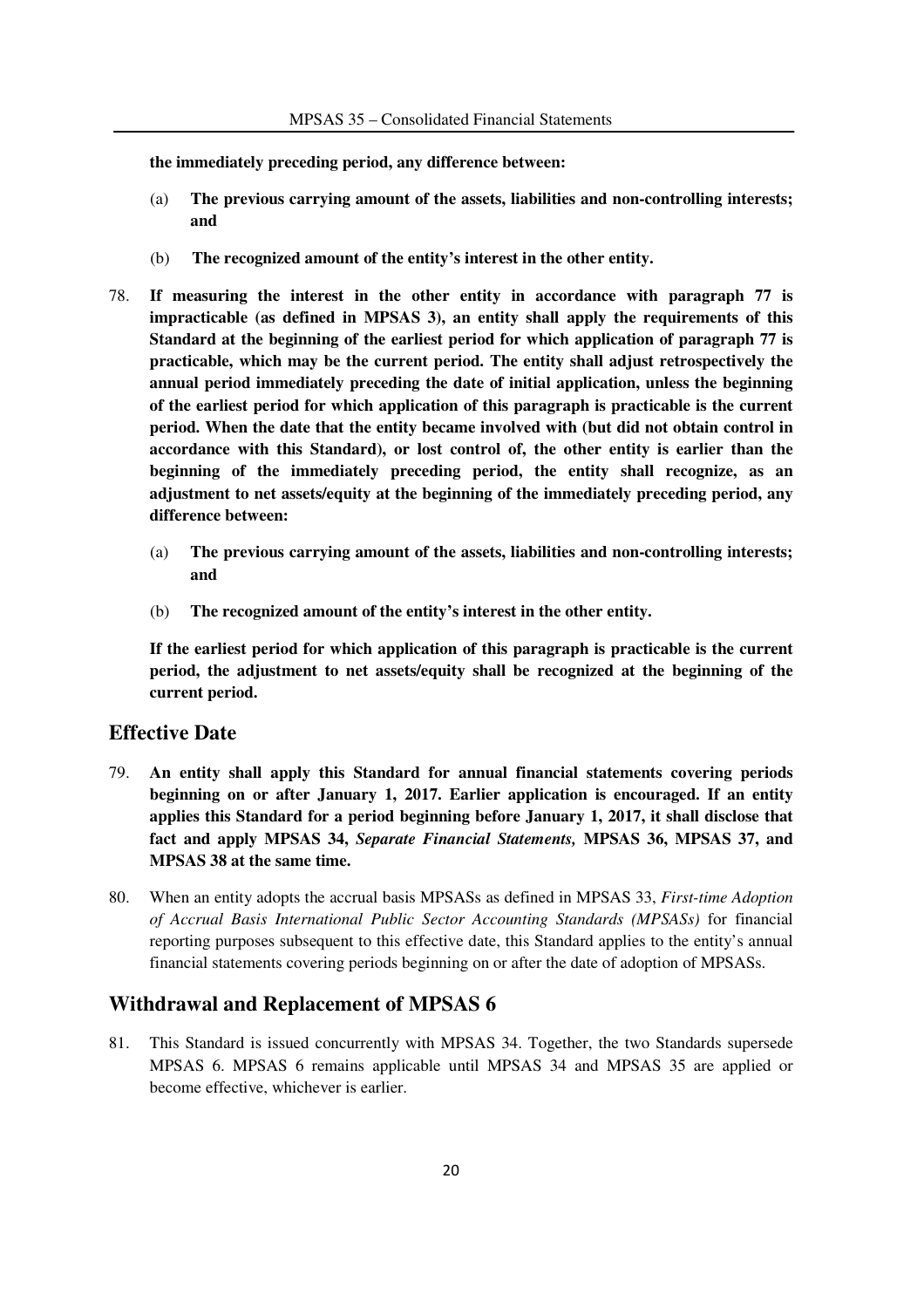# **Appendix A**

# **Application Guidance**

#### *This Appendix is an integral part of MPSAS 35.*

AG1. The examples in this appendix portray hypothetical situations. Although some aspects of the examples may be present in actual fact patterns, all facts and circumstances of a particular fact pattern would need to be evaluated when applying MPSAS 35, *Consolidated Financial Statements*.

## **Assessing Control**

- AG2. To determine whether it controls another entity an entity shall assess whether it has all the following:
	- (a) Power over the other entity;
	- (b) Exposure, or rights, to variable benefits from its involvement with the other entity; and
	- (c) The ability to use its power over the other entity to affect the nature or amount of the benefits from its involvement with the other entity.
- AG3. Consideration of the following factors may assist in making that determination:
	- (a) The purpose and design of the other entity (see paragraphs AG5–AG8);
	- (b) What the relevant activities are and how decisions about those activities are made (see paragraphs AG13–AG15);
	- (c) Whether the rights of the entity give it the current ability to direct the relevant activities of the other entity (see paragraphs AG16–AG56);
	- (d) Whether the entity is exposed, or has rights, to variable benefits from its involvement with the other entity (see paragraph AG57–AG58); and
	- (e) Whether the entity has the ability to use its power over the other entity to affect the nature or amount of the benefits from its involvement with the other entity (see paragraphs AG60–AG74).
- AG4. When assessing whether it controls another entity, an entity shall consider the nature of its relationship with other parties (see paragraphs AG75–AG77).

#### **Purpose and Design of another Entity**

AG5. An entity shall consider the purpose and design of the entity being assessed for control in order to identify the relevant activities, how decisions about the relevant activities are made, who has the current ability to direct those activities and who benefits from those activities.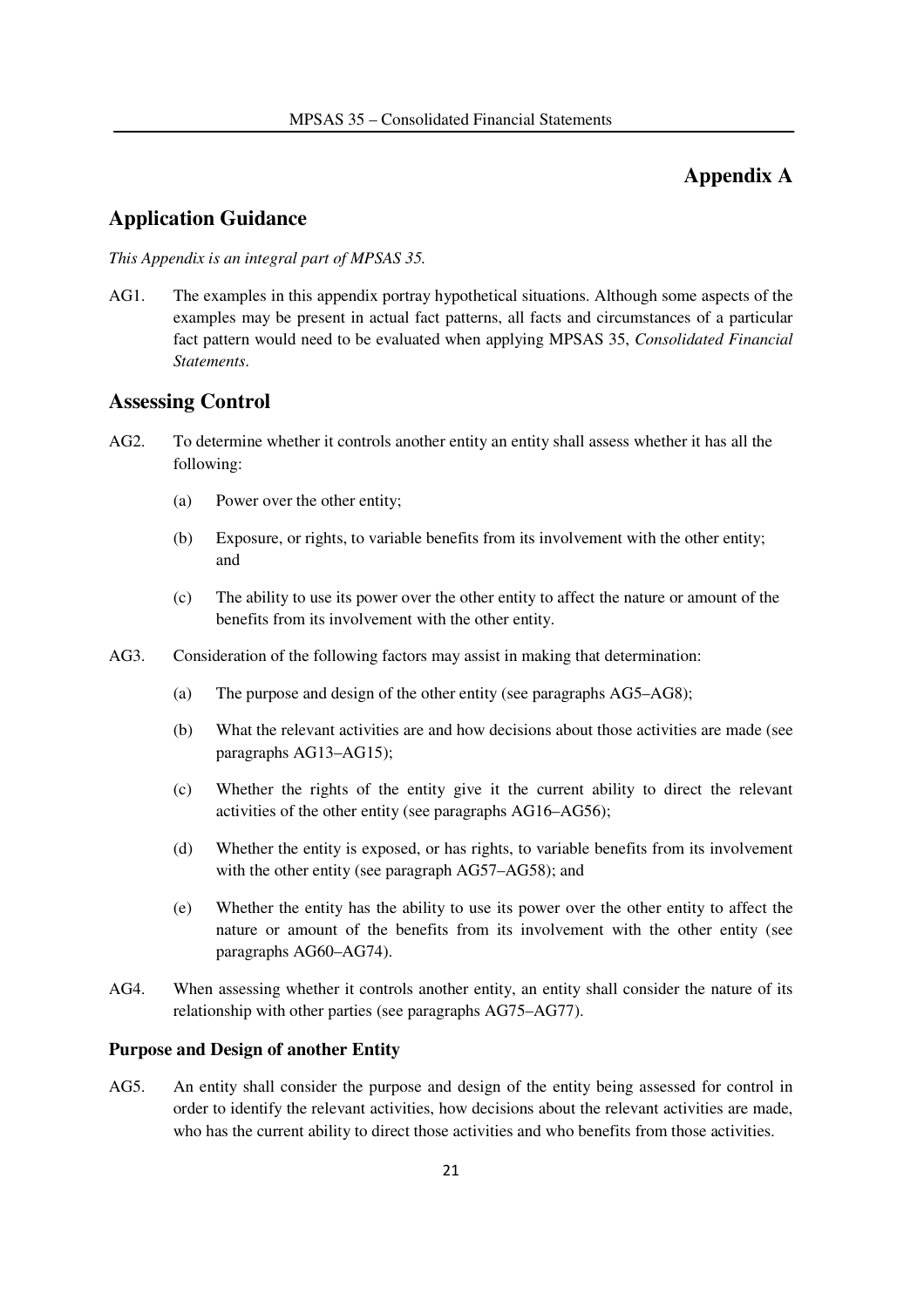- AG6. When the purpose and design of the entity being assessed for control are considered, it may be clear that the entity being assessed for control is controlled by means of equity instruments that give the holder proportionate voting rights, such as ordinary shares. In this case, in the absence of any additional arrangements that alter decision-making, the assessment of control focuses on which party, if any, is able to exercise voting rights sufficient to determine the operating and financing policies of the entity being assessed for control (see paragraphs AG32–AG52). In the most straightforward case, the entity that holds a majority of those voting rights, in the absence of any other factors, controls the other entity.
- AG7. To determine whether an entity controls another entity in more complex cases, it may be necessary to consider some or all of the other factors in paragraph AG3.
- AG8. Voting rights may not be the dominant factor in deciding who controls the entity being assessed for control. If there are voting rights they may be limited in scope. The relevant activities of the entity being assessed for control may be directed by means of binding arrangements or provisions in founding documents such as articles of association or a constitution. In such cases, an entity's consideration of the purpose and design of the entity being assessed for control shall also include consideration of the risks to which the other entity was designed to be exposed, the risks it was designed to pass on to the parties involved and whether the entity is exposed to some or all of those risks. Consideration of the risks includes not only the downside risk, but also the potential for upside.

#### **Power**

- AG9. To have power over another entity, an entity must have existing rights that give it the current ability to direct the relevant activities. For the purpose of assessing power, only substantive rights and rights that are not protective shall be considered (see paragraphs AG25–AG31).
- AG10. The determination about whether an entity has power depends on the relevant activities, the way decisions about the relevant activities are made and the rights of the entity and other entities in relation to the potentially controlled entity.
- AG11. An entity normally will have power over an entity that it has established when the constituting document or enabling legislation specifies the operating and financing activities that are to be carried out by that entity. However, the impact of the constituting document or legislation is evaluated in the light of other prevailing circumstances, as all facts and circumstances need to be considered in assessing whether an entity has power over another entity. For example, a government may not have power over a research and development corporation that operates under a mandate created, and limited, by legislation if that or other legislation assigns power to direct the relevant activities to other entities that are not controlled by the government.

#### *Regulatory Control*

AG12. Regulatory control does not usually give rise to power over an entity for the purposes of this Standard. Governments and other public sector bodies, including supranational bodies, may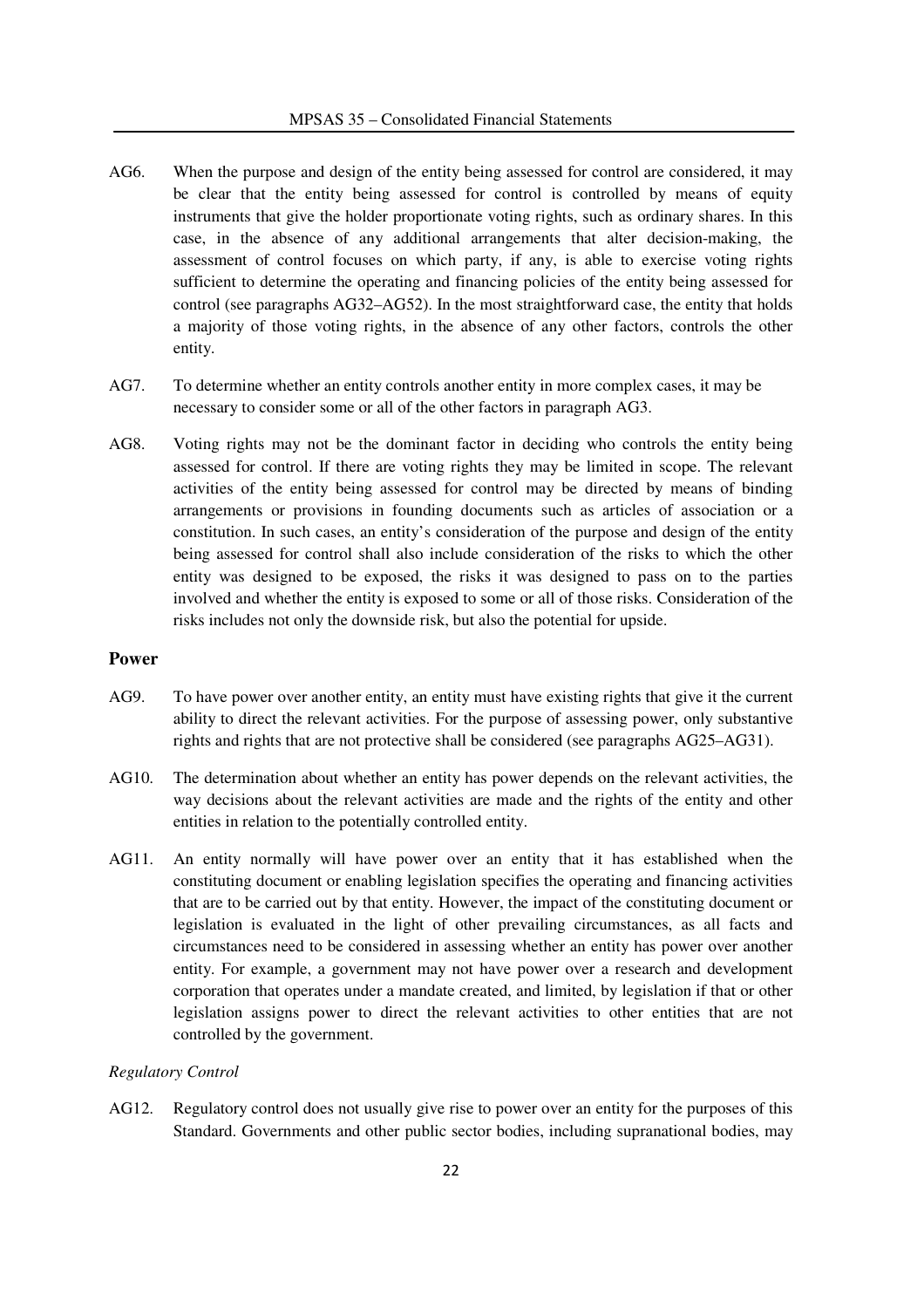have wide ranging powers to establish the regulatory framework within which entities operate, to impose conditions or sanctions on their operations and to enforce those conditions or sanctions. For example, governments and other public sector bodies may enact regulations to protect the health and safety of the community, restrict the sale or use of dangerous goods or specify the pricing policies of monopolies. However, when regulation is so tight as to effectively dictate how the entity performs its business, then it may be necessary to consider whether the purpose and design of the entity is such that it is controlled by the regulating entity.

#### *Relevant Activities and Direction of Relevant Activities*

- AG13. For many entities, a range of operating and financing activities significantly affect the benefits they generate. Any activity that assists in achieving or furthering the objectives of a controlled entity may affect the benefits to the controlling entity. Examples of activities that, depending on the circumstances, can be relevant activities include, but are not limited to:
	- (a) Using assets and incurring liabilities to provide services to service recipients;
	- (b) Distributing funds to specified individuals or groups;
	- (c) Collecting revenue through non-exchange transactions;
	- (d) Selling and purchasing of goods or services;
	- (e) Managing physical assets;
	- (f) Managing financial assets during their life (including upon default);
	- (g) Selecting, acquiring or disposing of assets;
	- (h) Managing a portfolio of liabilities;
	- (i) Researching and developing new products or processes; and
	- (j) Determining a funding structure or obtaining funding.
- AG14. Examples of decisions about relevant activities include but are not limited to:
	- (a) Establishing operating and capital decisions of an entity, including budgets; and
	- (b) Appointing and remunerating an entity's key management personnel or service providers and terminating their services or employment.
- AG15. In some situations, activities both before and after a particular set of circumstances arises or event occurs, may be relevant activities. When two or more entities have the current ability to direct relevant activities and those activities occur at different times, those entities shall determine which entity is able to direct the activities that most significantly affect those benefits consistently with the treatment of concurrent decision-making rights (see paragraph 28). The entities concerned shall reconsider this assessment over time if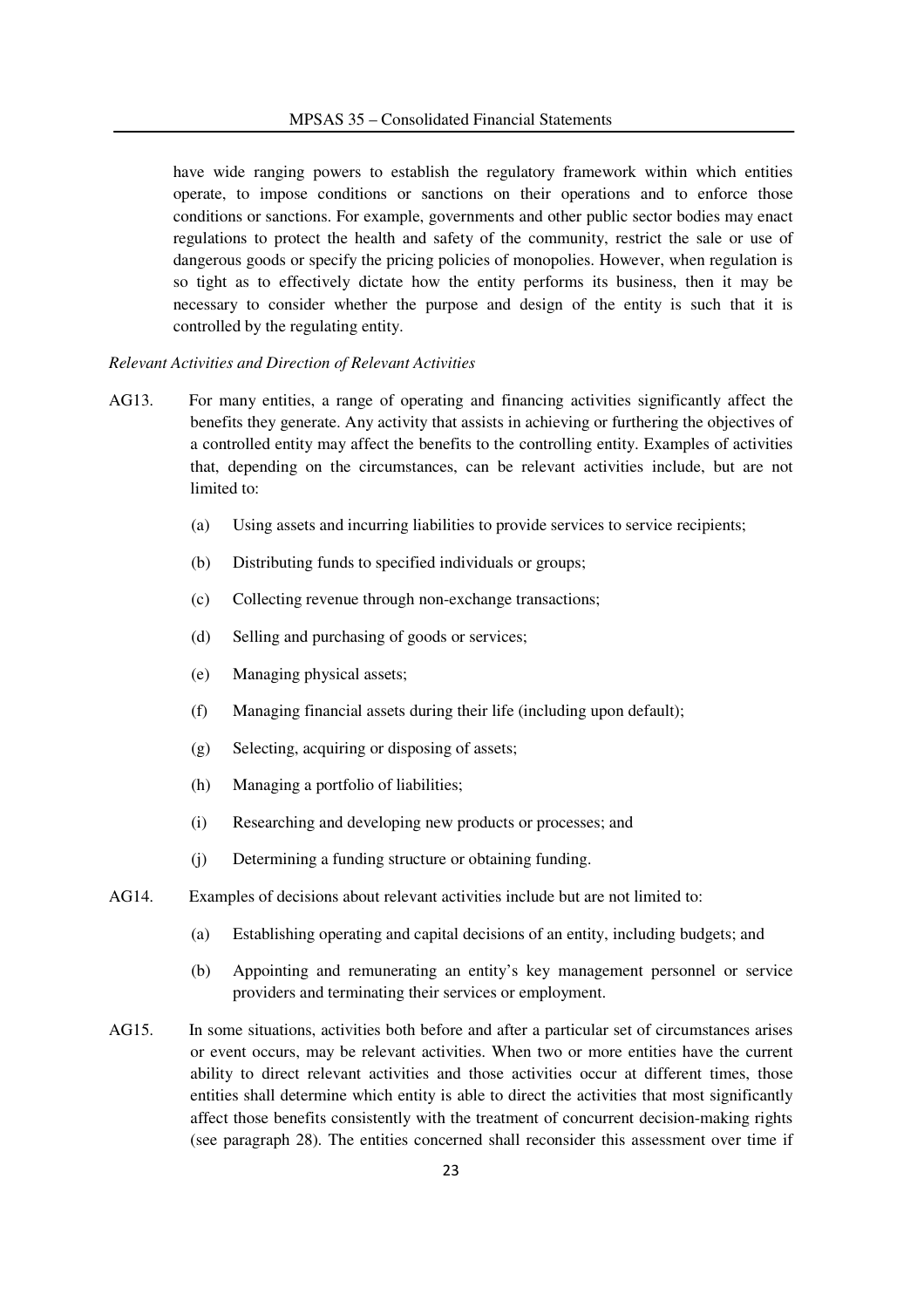relevant facts or circumstances change.

#### *Rights that Give an Entity Power over another Entity*

- AG16. Power arises from rights. To have power over another entity, an entity must have existing rights that give the entity the current ability to direct the relevant activities of the other entity. The rights that may give an entity power can differ.
- AG17. Examples of rights that, either individually or in combination, can give an entity power include but are not limited to:
	- (a) Rights to give policy directions to the governing body of another entity that give the holder the ability to direct the relevant activities of the other entity;
	- (b) Rights in the form of voting rights (or potential voting rights) of another entity (see paragraphs AG32–AG52);
	- (c) Rights to appoint, reassign or remove members of another entity's key management personnel who have the ability to direct the relevant activities;
	- (d) Rights to appoint or remove another entity that directs the relevant activities;
	- (e) Rights to approve or veto operating and capital budgets relating to the relevant activities of another entity;
	- (f) Rights to direct the other entity to enter into, or veto any changes to, transactions for the benefit of the entity;
	- (g) Rights to veto key changes to the other entity, such as the sale of a major asset or of the other entity as a whole; and
	- (h) Other rights (such as decision-making rights specified in a management contract) that give the holder the ability to direct the relevant activities.
- AG18. In considering whether it has power, an entity will need to consider the binding arrangements that are in place and the mechanism $(s)$  by which it has obtained power. Ways in which an entity may have obtained power, either individually or in combination with other arrangements, include:
	- (a) Legislative or executive authority;
	- (b) Administrative arrangements;
	- (c) Contractual arrangements;
	- (d) Founding documents (for example, articles of association); and
	- (e) Voting or similar rights.
- AG19. To determine whether an entity has rights sufficient to give it power, the entity shall also consider the purpose and design of the other entity (see paragraphs AG5–AG8) and the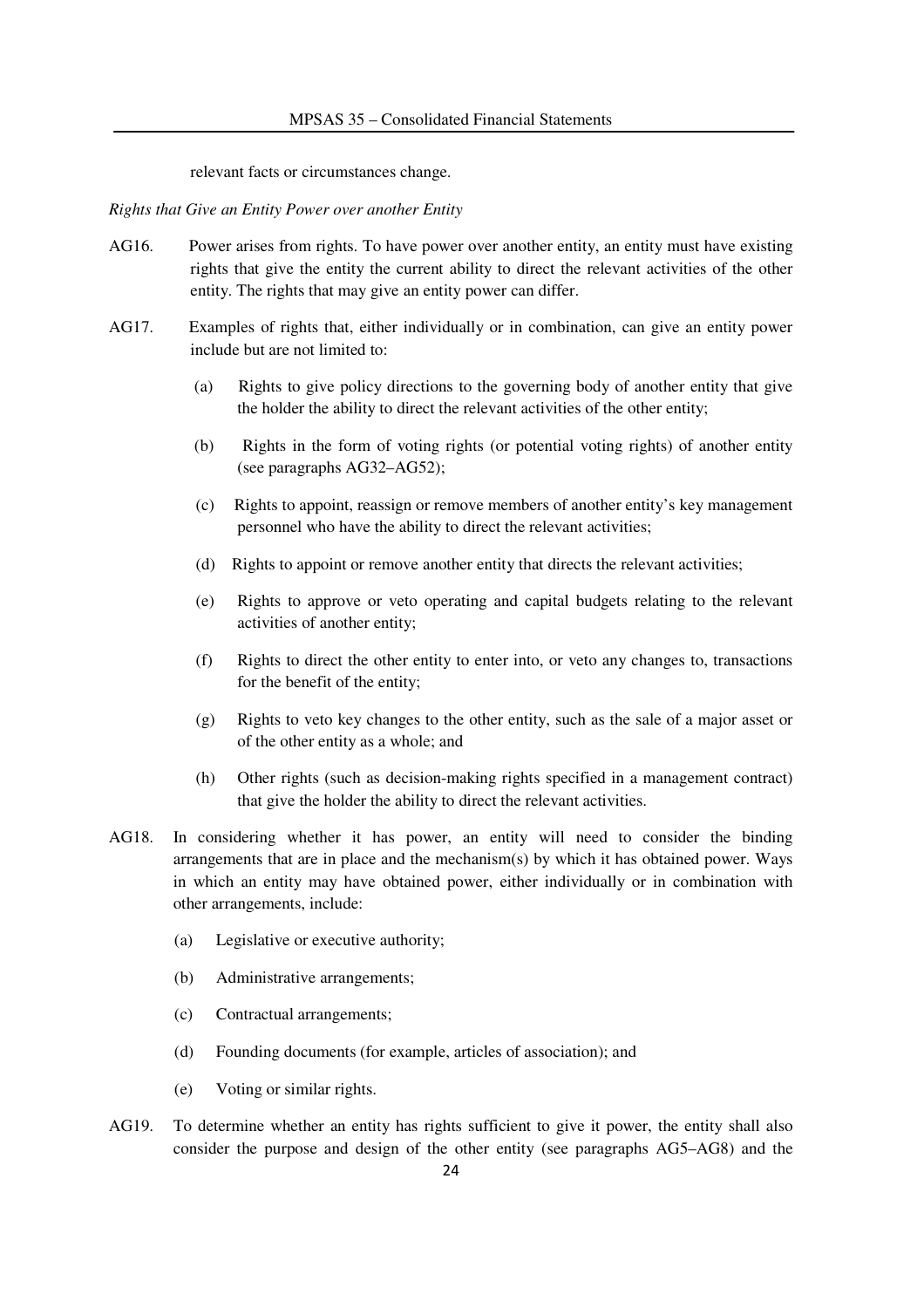requirements in paragraphs AG53–AG56 together with paragraphs AG20–AG22.

- AG20. In some circumstances it may be difficult to determine whether an entity's rights are sufficient to give it power over another entity. In such cases, to enable the assessment of power to be made, the entity shall consider evidence of whether it has the practical ability to direct the relevant activities unilaterally. Consideration is given, but is not limited, to the following, which, when considered together with its rights and the indicators in paragraphs AG21 and AG22, may provide evidence that the entity's rights are sufficient to give it power over the other entity:
	- (a) The entity can, without having the contractual right to do so, appoint or approve the other entity's key management personnel who have the ability to direct the relevant activities;
	- (b) The entity can, without having the contractual right to do so, direct the other entity to enter into, or can veto any changes to, significant transactions for the benefit of the entity;
	- (c) The entity can dominate either the nominations process for electing members of the other entity's governing body or the obtaining of proxies from other holders of voting rights;
	- (d) The other entity's key management personnel are related parties of the entity (for example, the chief executive officer of the other entity and the chief executive officer of the entity are the same person); or
	- (e) The majority of the members of the other entity's governing body are related parties of the entity.
- AG21. Sometimes there will be indications that the entity has a special relationship with the other entity, which suggests that the entity has more than a passive interest in the other entity. The existence of any individual indicator, or a particular combination of indicators, does not necessarily mean that the power criterion is met. However, if an entity has more than a passive interest in another entity this may indicate that the entity has other related rights sufficient to give it power or provide evidence of existing power over another entity. For example, the following suggests that the entity has more than a passive interest in the other entity and, in combination with other rights, may indicate power:
	- (a) The relationship between the entity and the other entity's operations is one of dependence, such as in the following situations:
		- (i) The entity funds a significant portion of the other entity's operations and the other entity depends on this.
		- (ii) The entity guarantees a significant portion of the other entity's obligations, and the other entity depends on this.
		- (iii) The entity provides critical services, technology, supplies or raw materials to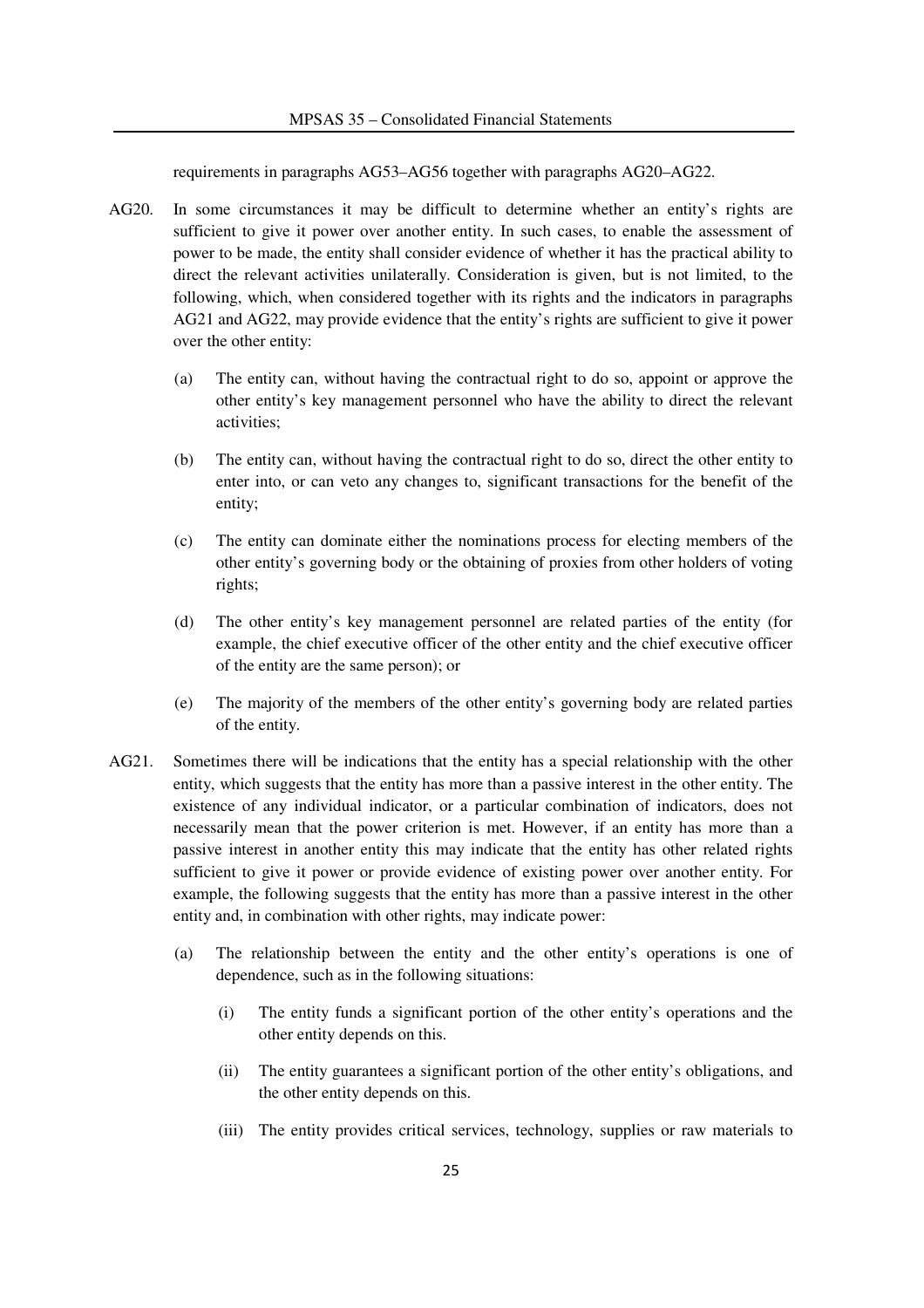the other entity, and the other entity depends on this.

- (iv) The entity controls assets such as licenses or trademarks that are critical to the other entity's operations and the other entity depends on this.
- (v) The entity provides key management personnel to the other entity (for example, when the entity's personnel have specialized knowledge of the other entity's operations) and the other entity depends on this.
- (b) A significant portion of the other entity's activities either involve or are conducted on behalf of the entity.
- (c) The entity's exposure, or rights, to benefits from its involvement with the other entity is disproportionately greater than its voting or other similar rights. For example, there may be a situation in which an entity is entitled, or exposed, to more than half of the benefits of the other entity but holds less than half of the voting rights of the other entity.
- AG22. Public sector entities often have special relationships with other parties as a result of the indicators listed in paragraph AG21. Public sector entities often fund the activities of other entities. Economic dependence is discussed in paragraphs AG41 to AG42.
- AG23. The greater an entity's exposure, or rights, to variability of benefits from its involvement with another entity, the greater is the incentive for the entity to obtain rights sufficient to give it power. Therefore, having a large exposure to variability of benefits is an indicator that the entity may have power. However, the extent of the entity's exposure does not, in itself, determine whether an entity has power over the other entity.
- AG24. When the factors set out in paragraph AG20 and the indicators set out in paragraphs AG21– AG23 are considered together with an entity's rights, greater weight shall be given to the evidence of power described in paragraph AG20.

Substantive Rights

- AG25. An entity, in assessing whether it has power, considers only substantive rights relating to another entity (held by the entity and others). For a right to be substantive, the holder must have the practical ability to exercise that right.
- AG26. Determining whether rights are substantive requires judgment, taking into account all facts and circumstances. Factors to consider in making that determination include but are not limited to:
	- (a) Whether there are any barriers (economic or otherwise) that prevent the holder (or holders) from exercising the rights. Examples of such barriers include but are not limited to:
		- (i) Financial penalties and incentives that would prevent (or deter) the holder from exercising its rights.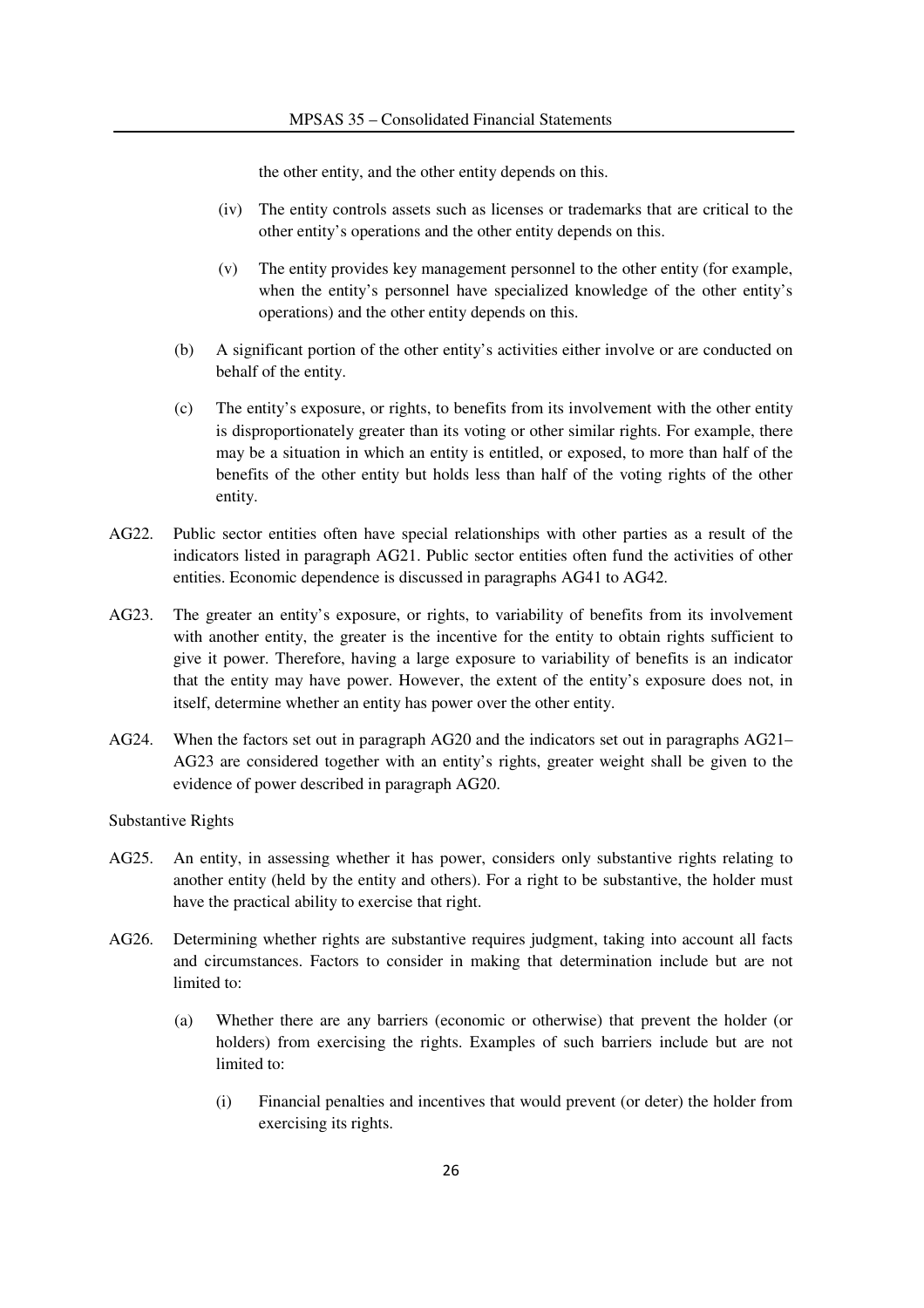- (ii) An exercise or conversion price that creates a financial barrier that would prevent (or deter) the holder from exercising its rights.
- (iii) Terms and conditions that make it unlikely that the rights would be exercised, for example, conditions that narrowly limit the timing of their exercise.
- (iv) The absence of an explicit, reasonable mechanism in the founding documents of another entity or in applicable laws or regulations that would allow the holder to exercise its rights.
- (v) The inability of the holder of the rights to obtain the information necessary to exercise its rights.
- (vi) Operational barriers or incentives that would prevent (or deter) the holder from exercising its rights (e.g., the absence of other managers willing or able to provide specialized services or provide the services and take on other interests held by the incumbent manager).
- (vii) Legal or regulatory requirements that limit the manner in which rights may be exercised or that prevent the holder from exercising its rights (e.g., where another entity has statutory powers which permit it to operate independently of the government or where a foreign entity is prohibited from exercising its rights).
- (b) When the exercise of rights requires the agreement of more than one party, or when the rights are held by more than one party, whether a mechanism is in place that provides those parties with the practical ability to exercise their rights collectively if they choose to do so. The lack of such a mechanism is an indicator that the rights may not be substantive. The more parties that are required to agree to exercise the rights, the less likely it is that those rights are substantive. However, a board of directors (or other governing body) whose members are independent of the decision maker may serve as a mechanism for numerous entities (or other parties) to act collectively in exercising their rights. Therefore, removal rights exercisable by an independent board of directors (or other governing body) are more likely to be substantive than if the same rights were exercisable individually by a large number of entities (or other parties).
- (c) Whether the party or parties that hold the rights would benefit from the exercise of those rights. For example, the holder of potential voting rights in another entity (see paragraphs AG49–AG52) shall consider the exercise or conversion price of the instrument. The terms and conditions of potential voting rights are more likely to be substantive when the instrument is in the money or the entity would benefit for other reasons (e.g., by realizing synergies between the entity and the other entity) from the exercise or conversion of the instrument.
- AG27. To be substantive, rights also need to be exercisable when decisions about the direction of the relevant activities need to be made. Usually, to be substantive, the rights need to be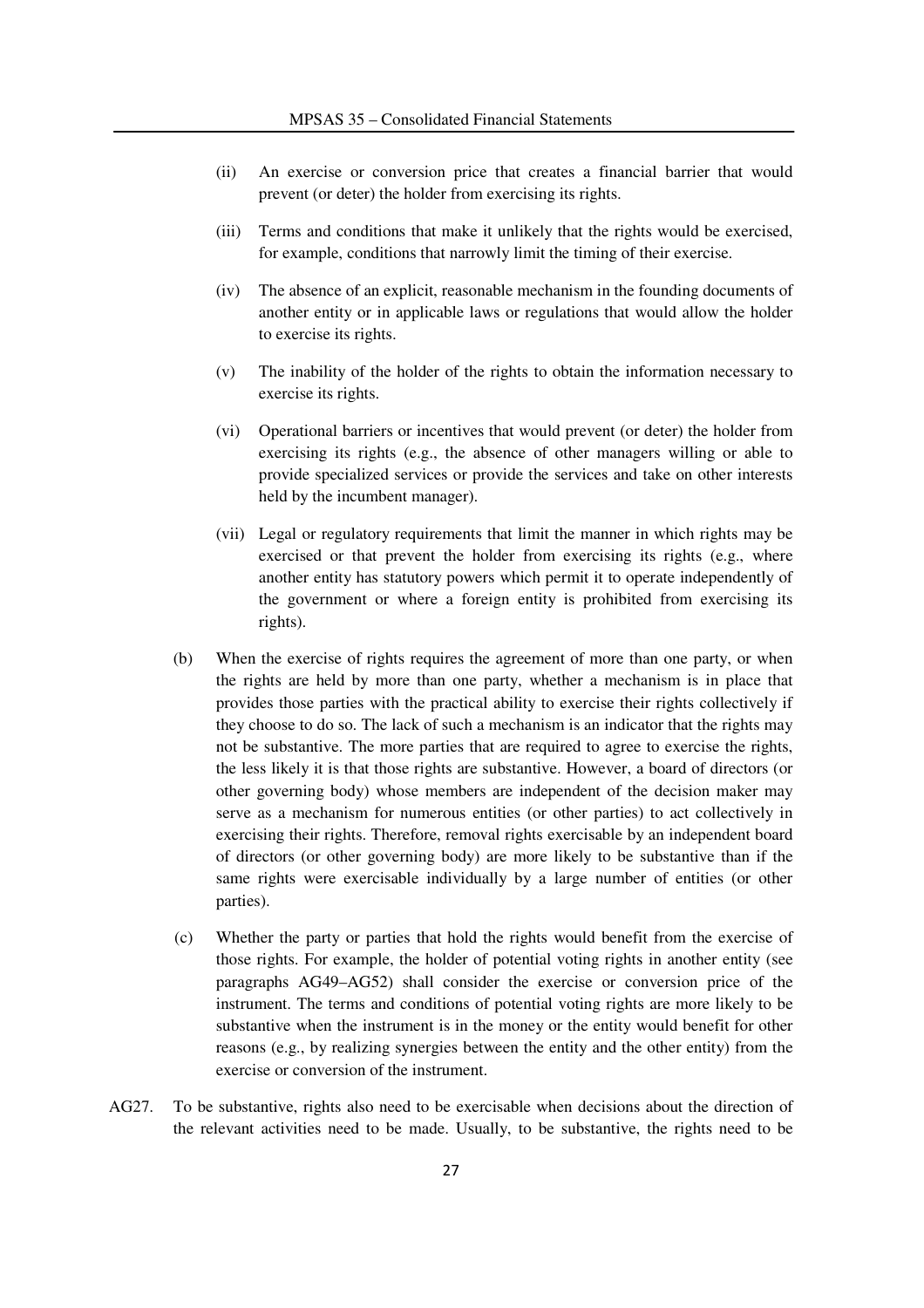currently exercisable. However, sometimes rights can be substantive, even though the rights are not currently exercisable.

AG28. Substantive rights exercisable by other parties can prevent an entity from controlling the entity being assessed for control, to which those rights relate. Such substantive rights do not require the holders to have the ability to initiate decisions. As long as the rights are not merely protective (see paragraphs AG29–AG31), substantive rights held by other parties may prevent the entity from controlling the entity being assessed for control even if the rights give the holders only the current ability to approve or block decisions that relate to the relevant activities.

#### Protective Rights

- AG29. In evaluating whether rights give an entity power over another entity, the entity shall assess whether its rights, and rights held by others, are protective rights. Protective rights relate to fundamental changes to the activities of another entity or apply in exceptional circumstances. However, not all rights that apply in exceptional circumstances or are contingent on events are protective (see paragraphs AG15 and AG55).
- AG30. Because protective rights are designed to protect the interests of their holder without giving that party power over the entity to which those rights relate, an entity that holds only protective rights cannot have power or prevent another party from having power over the entity to which those rights relate (see paragraph 29).
- AG31. Examples of protective rights include but are not limited to:
	- (a) A lender's right to restrict a borrower from undertaking activities that could significantly change the credit risk of the borrower to the detriment of the lender.
	- (b) The right of a party holding a non-controlling interest in an entity to approve capital expenditure greater than that required in the ordinary course of business, or to approve the issue of equity or debt instruments.
	- (c) The right of a lender to seize the assets of a borrower if the borrower fails to meet specified loan repayment conditions.
	- (d) The right of a regulator to curtail or close the operations of entities that are not complying with regulations or other requirements. For example, a pollution control authority may be able to close down activities of an entity that breaches environmental regulations.
	- (e) The right to remove members of the governing body of another entity under certain restricted circumstances. For example, a state government may be able to remove or suspend the chairman of a municipality and appoint an administrator if the municipality is unable to make timely decisions about key policies.
	- (f) The right of the government to remove tax deductibility for contributions to a not-forprofit entity if the entity significantly changes its objectives or activities.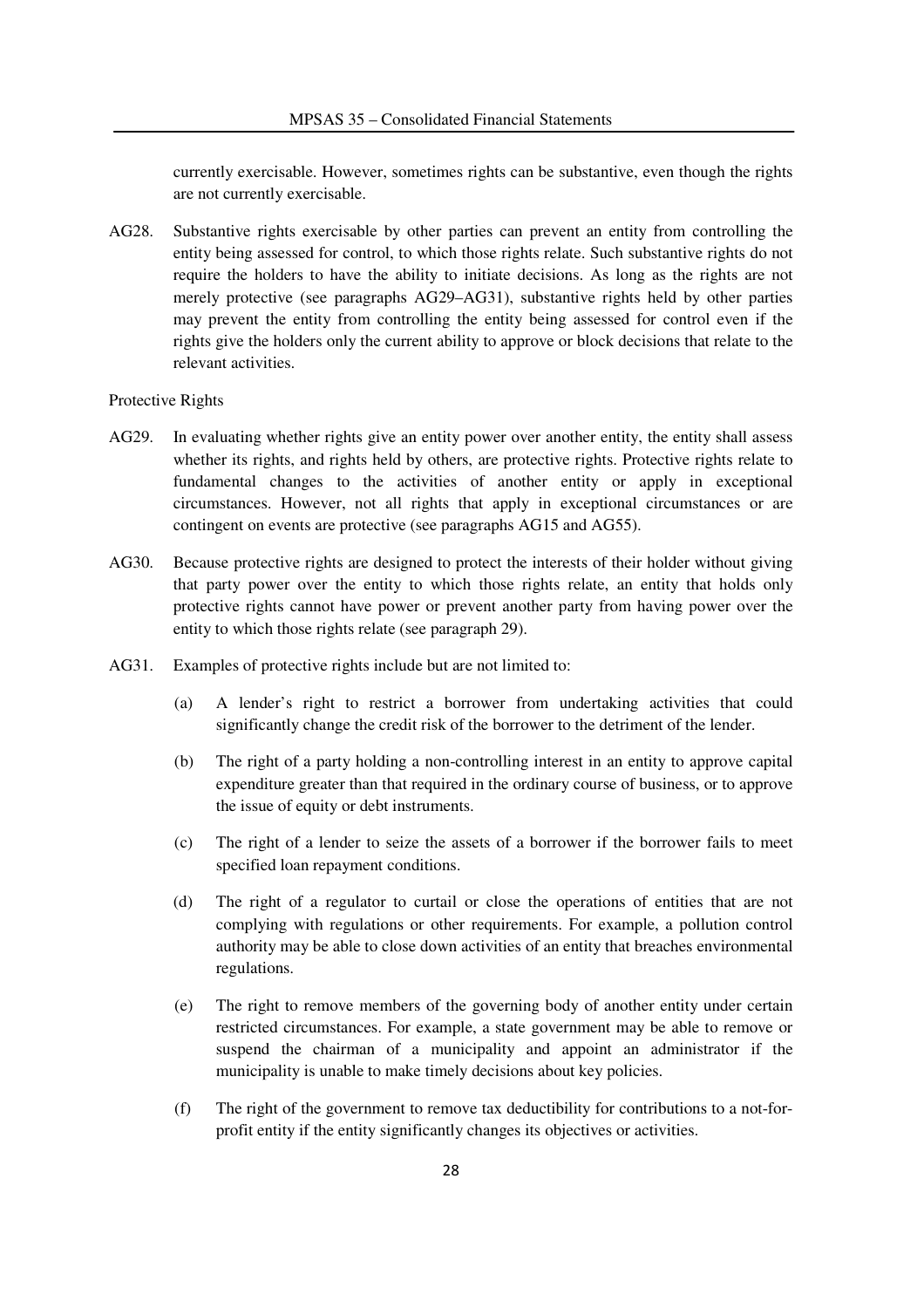(g) The right of an entity providing resources to a charity to demand that, if the charity were to be liquidated, the net assets of the charity would be distributed to an organization undertaking similar activities. (However, if the entity had the power to determine specifically to where the charity's net assets would be distributed upon liquidation, the entity would have substantive rights in relation to the charity).

#### *Voting Rights*

AG32. Where an entity has voting or similar rights in respect of another entity, an entity should consider whether those rights give it the current ability to direct the relevant activities of the other entity. An entity considers the requirements in this section (paragraphs AG33–AG52) in making that assessment.

Power with a Majority of the Voting Rights

- AG33. An entity that holds more than half of the voting rights of another entity has power in the following situations, unless paragraph AG34 or paragraph AG35 applies:
	- (a) The relevant activities are directed by a vote of the holder of the majority of the voting rights; or
	- (b) A majority of the members of the governing body that directs the relevant activities are appointed by a vote of the holder of the majority of the voting rights.

#### Majority of the Voting Rights but no Power

- AG34. For an entity that holds more than half of the voting rights of another entity, to have power over that other entity, the entity's voting rights must be substantive, in accordance with paragraphs AG25–AG28, and must provide the entity with the current ability to direct the relevant activities, which often will be through determining operating and financing policies. If another entity has existing rights that provide that entity with the right to direct the relevant activities and that entity is not an agent of the entity making the assessment of control, the entity making the assessment of control does not have power over the other entity.
- AG35. An entity does not have power over another entity, even though the entity holds the majority of the voting rights in the other entity, when those voting rights are not substantive. For example, an entity that has more than half of the voting rights in another entity cannot have power if the relevant activities are subject to direction by a government, court, administrator, receiver, liquidator or regulator.

Power without a Majority of the Voting Rights

- AG36. An entity can have power even if it holds less than a majority of the voting rights of another entity. An entity can have power with less than a majority of the voting rights of another entity, for example, through:
	- (a) The power to appoint or remove a majority of the members of the board of directors (or other governing body), and control of the other entity is by that board or by that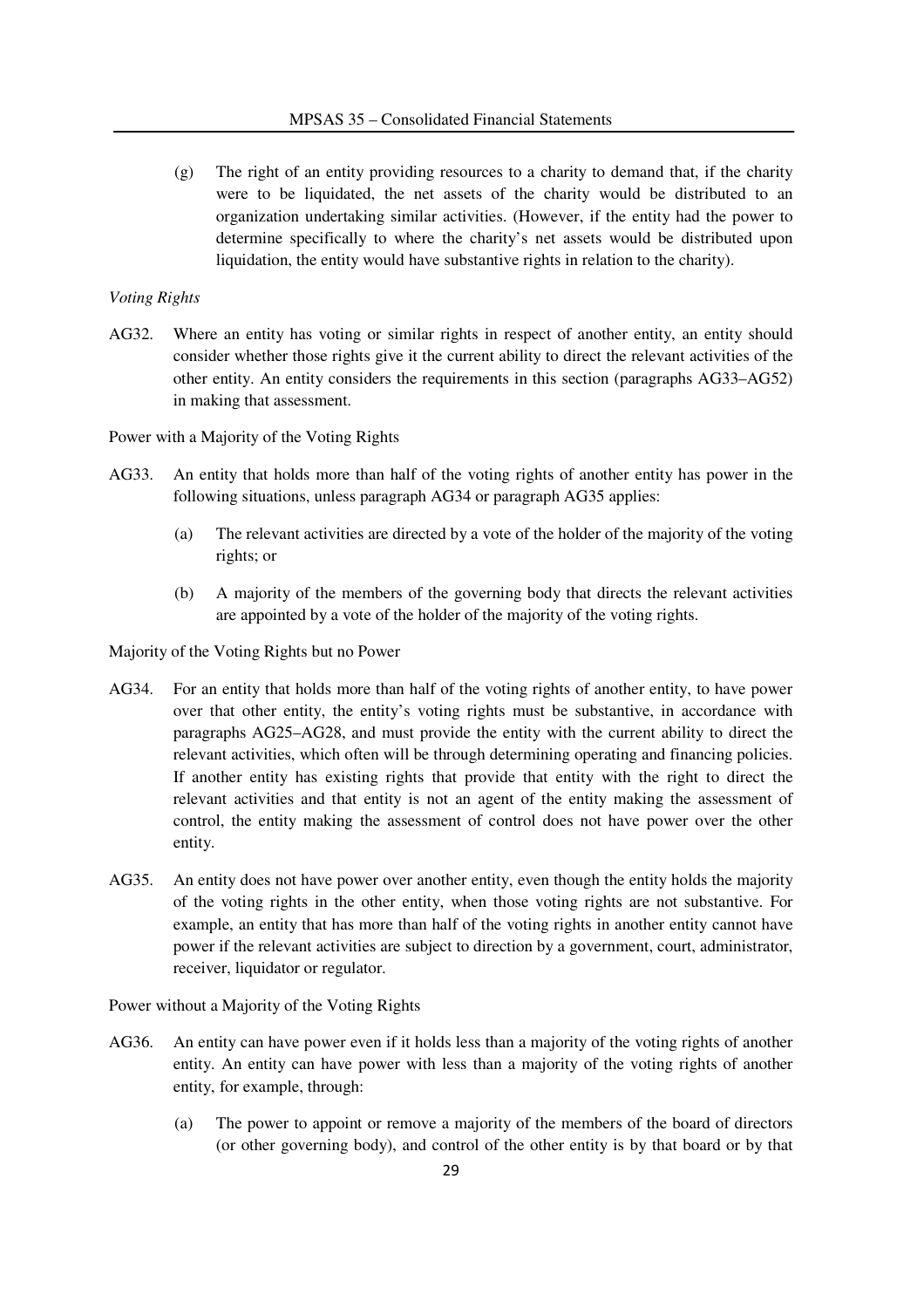body (see paragraph AG38);

- (b) A binding arrangement between the entity and other vote holders (see paragraph AG39);
- (c) Rights arising from other binding arrangements (see paragraph AG40);
- (d) The entity's voting rights (see paragraphs AG37 and AG43–AG48);
- (e) Potential voting rights (see paragraphs AG49–AG52); or
- (f) A combination of  $(a)$ – $(e)$ .

Special Voting Rights Attaching to Ownership Interests (Golden Shares)

AG37. An entity may have the right of decisive vote, thus to veto all other voting rights of another entity. This type of right is sometimes referred to as a "golden share". Such special voting rights may give rise to power. Usually these rights are documented in the founding documents of the other entity (such as articles of association), and are designed to restrict the level of voting or other rights that may be held by certain parties. They may also give an entity veto powers over any major change in the other entity, such as the sale of a major asset or the sale of the other entity as a whole.

Control of the Board or Other Governing Body

AG38. An entity may have the power to appoint or remove a majority of the members of the board of directors (or other governing body) as a result of binding arrangements (including existing legislation, executive authority, regulation, contractual, or other arrangements).

Binding Arrangement with Other Vote Holders

AG39. A binding arrangement between an entity and other vote holders can give the entity the right to exercise voting rights sufficient to give the entity power, even if the entity does not have voting rights sufficient to give it power without the binding arrangement. However, a binding arrangement might ensure that the entity can direct enough other vote holders on how to vote to enable the entity to make decisions about the relevant activities.

Rights from Other Binding Arrangements

AG40. Other decision-making rights, in combination with voting rights, can give an entity the current ability to direct the relevant activities. For example, the rights specified in a binding arrangement in combination with voting rights may give an entity the current ability to direct the operating or financing policies or other key activities of another entity that significantly affect the benefits received by the entity. However, an entity would not control another entity if that other entity were able to determine its policy or program to a significant extent, (for example, by failing to comply with the binding arrangement and accepting the consequences, or by changing its constitution or dissolving itself).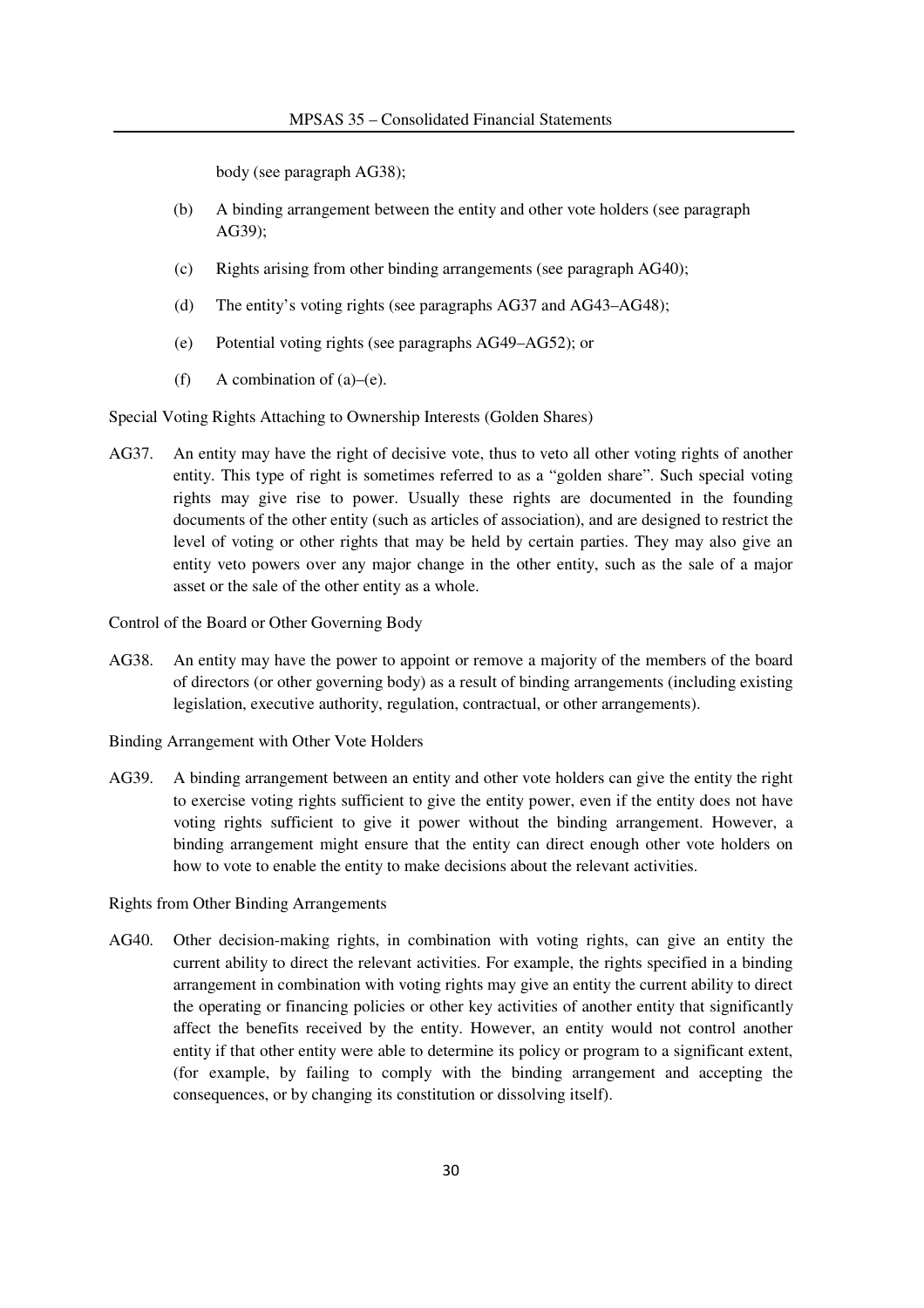#### Economic Dependence

- AG41. Economic dependence, alone, does not give rise to power over an entity for the purposes of this Standard. Economic dependence may occur when:
	- (a) An entity has a single major client and the loss of that client could affect the existence of the entity's operations; or
	- (b) An entity's activities are predominantly funded by grants and donations and it receives the majority of its funding from a single entity.
- AG42. An entity may be able to influence the financial and operating policies of another entity that is dependent on it for funding. However, a combination of factors will need to be considered to determine whether the economic dependence is such that the economically dependent entity no longer has the ultimate power to govern its own financial or operating policies. If an economically dependent entity retains discretion as to whether it will take funding from an entity, or do business with an entity, the economically dependent entity still has the ultimate power to govern its own financial or operating policies. For example, a private school that accepts funding from a government but whose governing body has retained discretion with respect to accepting funds or the manner in which those funds are to be used, would still have the ultimate power to govern its own financial or operating policies. This may be so even if government grants provided to such an entity requires it to comply with specified conditions. Although the entity might receive government grants for the construction of capital assets and operating costs subject to specified service standards or restrictions on user fees, its governing bodies may have ultimate discretion about how assets are used; the entity would therefore control its financial and operating policies. It is also important to distinguish between the operations of an entity and an entity itself. The loss of a major client might affect the viability of the operations of an entity but not the existence of the entity itself.

The Entity's Voting Rights

- AG43. An entity with less than a majority of the voting rights has rights that are sufficient to give it power when the entity has the practical ability to direct the relevant activities unilaterally.
- AG44. When assessing whether an entity's voting rights are sufficient to give it power, an entity considers all facts and circumstances, including:
	- (a) The size of the entity's holding of voting rights relative to the size and dispersion of holdings of the other vote holders, noting that:
		- (i) The more voting rights an entity holds, the more likely the entity is to have existing rights that give it the current ability to direct the relevant activities;
		- (ii) The more voting rights an entity holds relative to other vote holders, the more likely the entity is to have existing rights that give it the current ability to direct the relevant activities;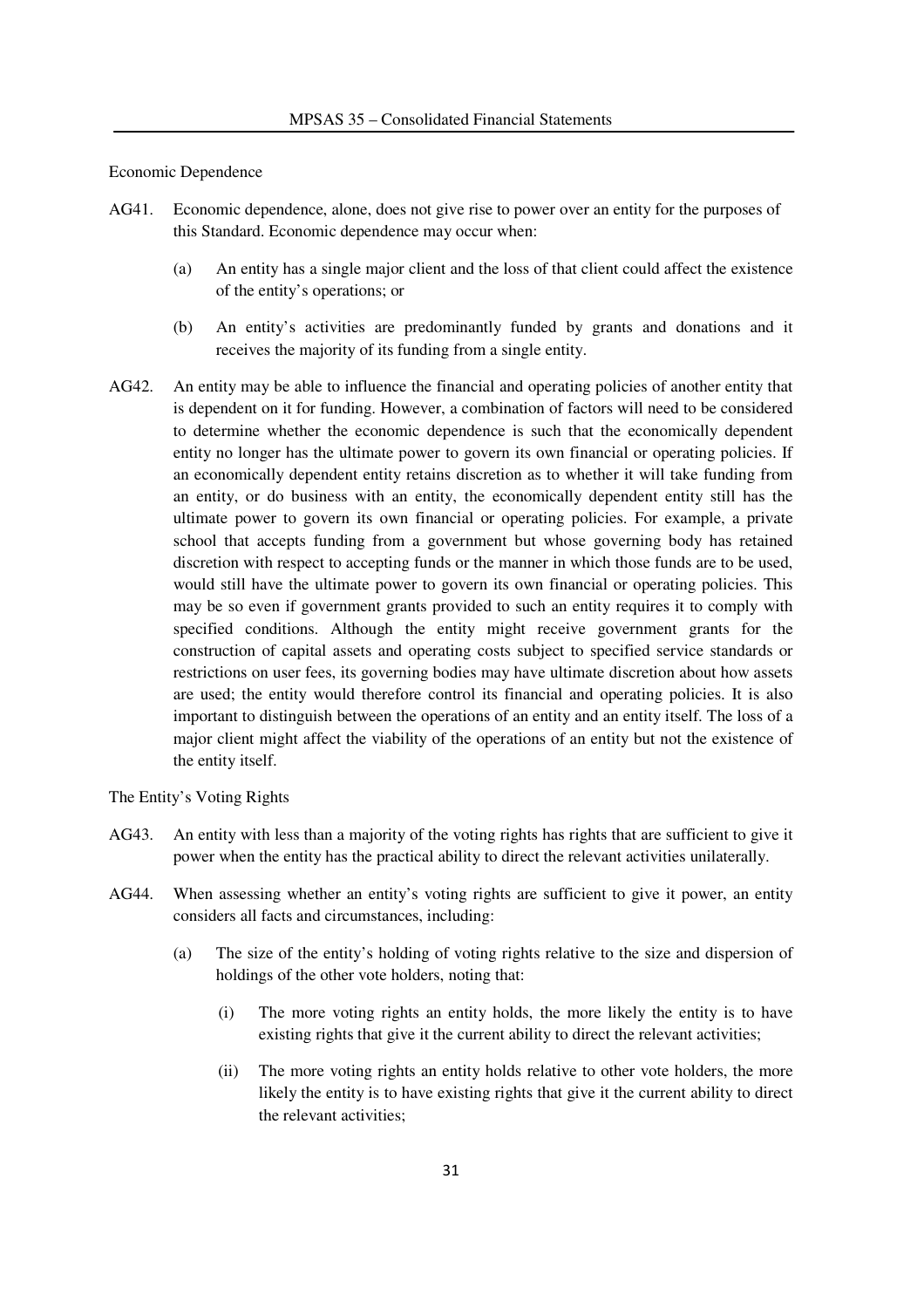- (iii) The more parties that would need to act together to outvote the entity, the more likely the entity is to have existing rights that give it the current ability to direct the relevant activities;
- (b) Potential voting rights held by the entity, other vote holders or other parties (see paragraphs AG49–AG52);
- (c) Rights arising from other binding arrangements (see paragraph AG40); and
- (d) Any additional facts and circumstances that indicate the entity has, or does not have, the current ability to direct the relevant activities at the time that decisions need to be made, including voting patterns at previous shareholders' meetings.
- AG45. When the direction of relevant activities is determined by majority vote and an entity holds significantly more voting rights than any other vote holder or organized group of vote holders, and the other shareholdings are widely dispersed, it may be clear, after considering the factors listed in paragraph  $AG44(a)$ –(c) alone, that the entity has power over the other entity.
- AG46. In other situations, it may be clear after considering the factors listed in paragraph  $AG44(a)$  (c) alone that an entity does not have power.
- AG47. However, the factors listed in paragraph  $AG44(a)$ –(c) alone may not be conclusive. If an entity, having considered those factors, is unclear whether it has power, it shall consider additional facts and circumstances, such as whether other shareholders are passive in nature as demonstrated by voting patterns at previous shareholders' meetings. This includes the assessment of the factors set out in paragraph AG20 and the indicators in paragraphs AG21– AG23. The fewer voting rights the entity holds, and the fewer parties that would need to act together to outvote the entity, the more reliance would be placed on the additional facts and circumstances to assess whether the entity's rights are sufficient to give it power. When the facts and circumstances in paragraphs AG20–AG23 are considered together with the entity's rights, greater weight shall be given to the evidence of power in paragraph AG20 than to the indicators of power in paragraphs AG21–AG23.
- AG48. If it is not clear, having considered the factors listed in paragraph AG44(a)–(d), that the entity has power, the entity does not control the other entity.

#### Potential Voting Rights

- AG49. When assessing control, an entity considers its potential voting rights as well as potential voting rights held by other parties, to determine whether it has power. Potential voting rights are rights to obtain voting rights of another entity, such as those arising from convertible instruments or options, including forward contracts. Those potential voting rights are considered only if the rights are substantive (see paragraphs AG25–AG28).
- AG50. When considering potential voting rights, an entity shall consider the purpose and design of the instrument, as well as the purpose and design of any other involvement the entity has with the other entity. This includes an assessment of the various terms and conditions of the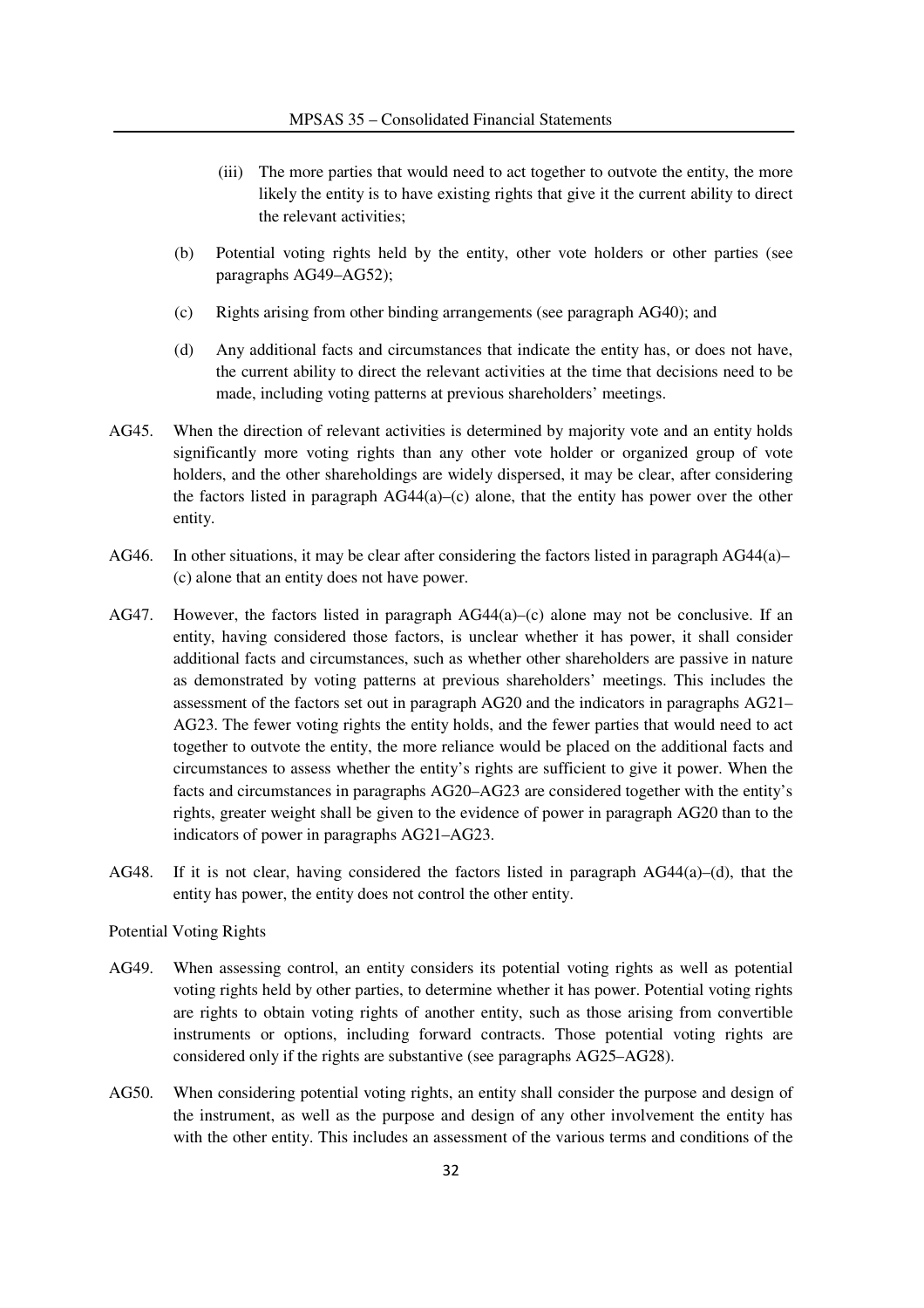instrument as well as the entity's apparent expectations, motives and reasons for agreeing to those terms and conditions.

- AG51. If the entity also has voting or other decision-making rights relating to the other entity's activities, the entity assesses whether those rights, in combination with potential voting rights, give the entity power.
- AG52. Substantive potential voting rights alone, or in combination with other rights, can give an entity the current ability to direct the relevant activities. For example, this is likely to be the case when an entity holds 40 per cent of the voting rights of another entity and, in accordance with paragraph AG26, holds substantive rights arising from options to acquire a further 20 per cent of the voting rights.

#### *Power when Voting or Similar Rights do not have a Significant Effect on Benefits*

- AG53. In assessing the purpose and design of another entity (see paragraphs AG5–AG8), an entity shall consider the involvement and decisions made at the inception of the other entity as part of its design and evaluate whether the transaction terms and features of the involvement provide the entity with rights that are sufficient to give it power. Being involved in the design of another entity alone is not sufficient to give an entity control of that other entity. However, involvement in the design of the other entity may indicate that the entity had the opportunity to obtain rights that are sufficient to give it power over the other entity and hence the ability to determine the purpose and design of an entity may give rise to power. In the case of an entity established with most (or all) of its relevant activities predetermined at inception, having the ability to determine the purpose and design of an entity may be more relevant to the control assessment than any on-going decision-making rights.
- AG54. In addition, an entity shall consider rights arising from binding arrangements such as call rights, put rights, liquidation rights and rights arising from legislative or executive authority established at the inception of the other entity. When binding arrangements involve activities that are closely related to the other entity, then these activities are, in substance, an integral part of the other entity's overall activities, even though they may occur outside the legal boundaries of the other entity. Therefore, explicit or implicit decision-making rights embedded in binding arrangements that are closely related to the other entity need to be considered as relevant activities when determining power over the other entity.
- AG55. For some other entities, relevant activities occur only when particular circumstances arise or events occur. The other entity may be designed so that the direction of its activities and the benefits from those activities are predetermined unless and until those particular circumstances arise or events occur. In this case, only the decisions about the other entity's activities when those circumstances or events occur can significantly affect its benefits and thus be relevant activities. The circumstances or events need not have occurred for an entity with the ability to make those decisions to have power. The fact that the right to make decisions is contingent on circumstances arising or an event occurring does not, in itself, make those rights protective.
- AG56. An entity may have an explicit or implicit commitment to ensure that another entity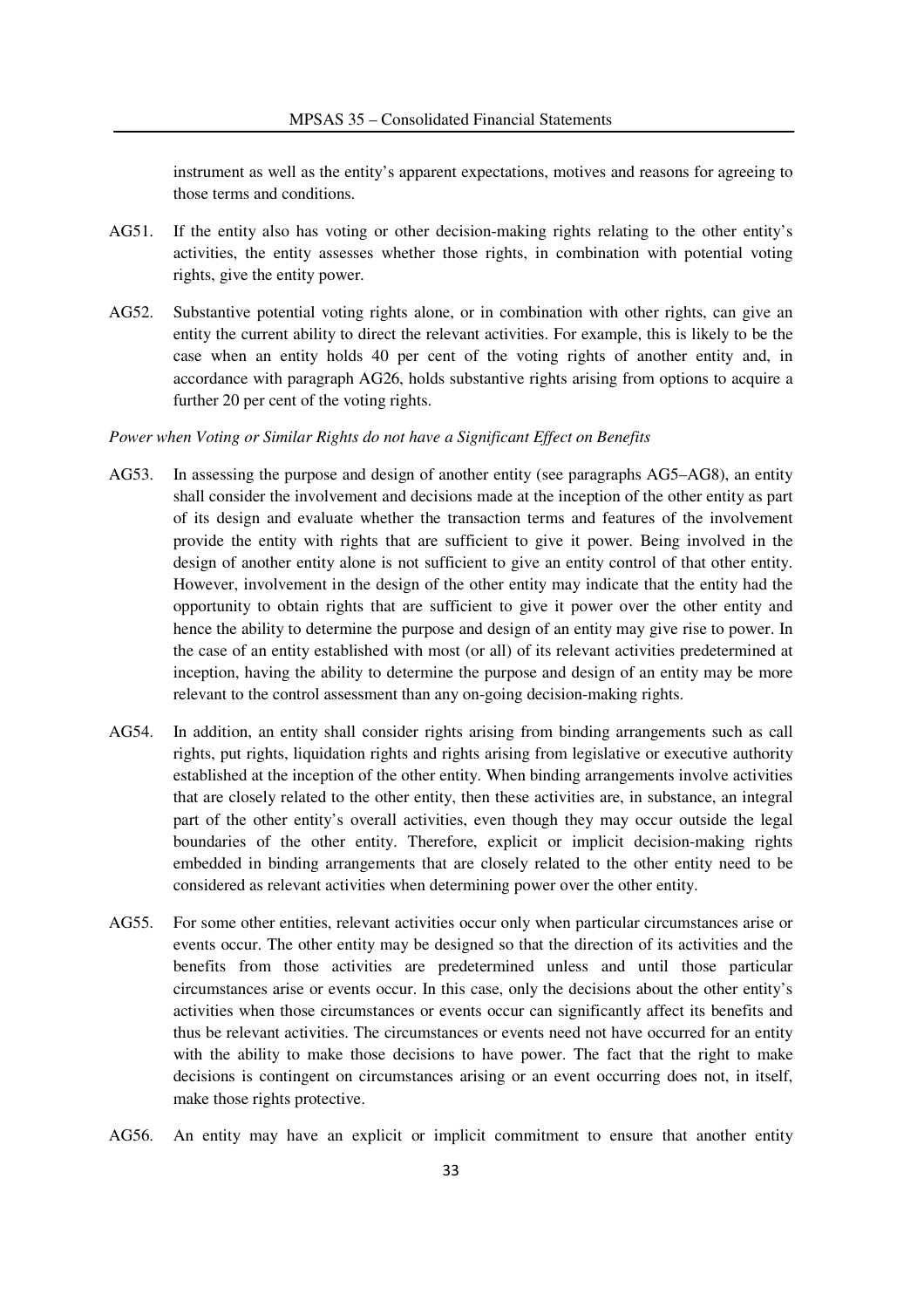continues to operate as designed. Such a commitment may increase the entity's exposure to variability of benefits and thus increase the incentive for the entity to obtain rights sufficient to give it power. Therefore a commitment to ensure that another entity operates as designed may be an indicator that the entity has power, but does not, by itself, give an entity power, nor does it prevent another party from having power.

#### **Exposure, or Rights, to Variable Benefits from another Entity**

- AG57. When assessing whether an entity has control of another entity, the entity determines whether it is exposed, or has rights, to variable benefits from its involvement with the other entity.
- AG58. Variable benefits are benefits that are not fixed and have the potential to vary as a result of the performance of another entity. Variable benefits can be only positive, only negative or both positive and negative (see paragraph 30). An entity assesses whether benefits from another entity are variable and how variable those benefits are on the basis of the substance of the arrangement and regardless of the legal form of the benefits. For example:
	- (a) In the context of non-financial benefits an entity may receive benefits as a result of the activities of another entity furthering its objectives. The benefits may be variable benefits for the purpose of this Standard because they may expose the entity to the performance risk of the other entity. If the other entity were unable to perform those activities then the entity might incur additional costs, either from undertaking the activities itself or by providing additional funds or other forms of assistance to enable the other entity to continue providing those activities.
	- (b) In the context of financial benefits an entity can hold a bond with fixed interest payments. The fixed interest payments are variable benefits for the purpose of this Standard because they are subject to default risk and they expose the entity to the credit risk of the issuer of the bond. The amount of variability (i.e., how variable those benefits are) depends on the credit risk of the bond. Similarly, fixed performance fees for managing another entity's assets are variable benefits because they expose the entity to the performance risk of the other entity. The amount of variability depends on the other entity's ability to generate sufficient revenue to pay the fee.
- AG59. A liquidator would not normally have rights to variable benefits from its involvement with the entity being liquidated.

## **Link between Power and Benefits**

#### *Delegated Power*

AG60. It is common for public sector entities to be responsible for carrying out government policy. In some cases they may have the authority to act in their own right, in other cases they may act as an agent for a Minister or another entity. For example: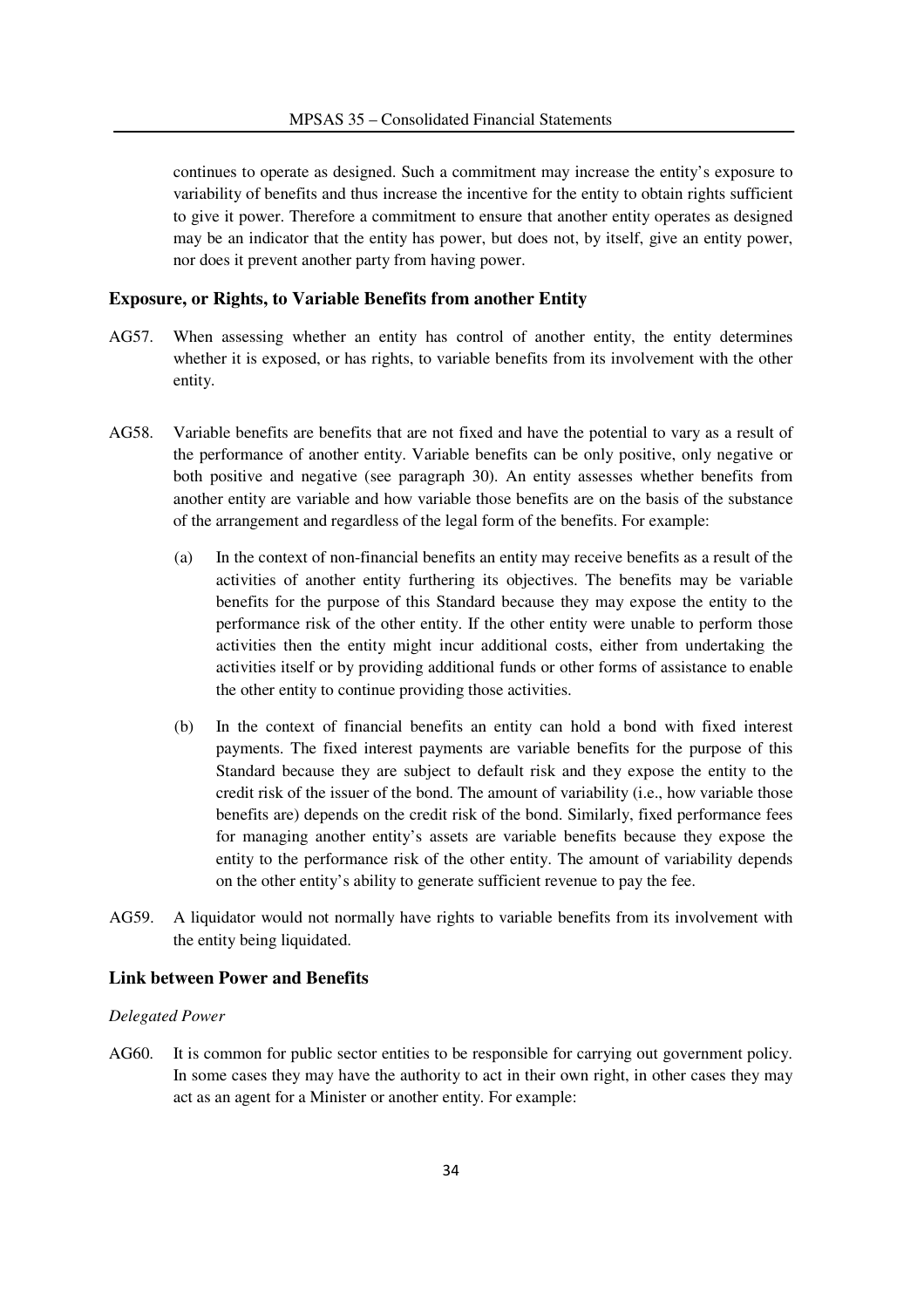- (a) A government department, which is authorized by a Minister to act on the Minister's behalf, might act solely as an agent of the responsible Minister in relation to another entity. In such cases the department would not control the other entity and would not consolidate it.
- (b) A government department may operate under a delegation of power from a Minister. The department uses its own discretion in making decisions and taking actions and is not subject to direction from the Minister. In such cases the department is acting in its own right and would need to apply the other requirements of this Standard to determine whether it controlled another entity. The scope of the department's decision-making authority over another entity would be a significant factor in distinguishing whether it is acting as an agent or as a principal.
- (c) An entity may establish a trust to carry out specified activities and appoints the trustee. The trustee is responsible for making decisions about the financing and operating activities of the trust in accordance with the trust deed. If the entity can replace the trustee at its discretion, the entity would need to assess whether it controls the trust given that, for example, it would be exposed, or have rights, to variable benefits in terms of the extent to which its objectives are achieved or furthered through the activities of the trust.
- AG61. An entity may delegate its decision-making authority to an agent on some specific issues or on all relevant activities. When assessing whether it controls another entity, the entity shall treat the decision-making rights delegated to its agent as held by the entity directly. In situations where there is more than one principal, each of the principals shall assess whether it has power over the other entity by considering the requirements in paragraphs AG5– AG56. Paragraphs AG62–AG74 provide guidance on determining whether a decision maker is an agent or a principal.
- AG62. A decision maker shall consider the overall relationship between itself, the other entity being managed (and assessed for control) and other parties involved with that entity. In particular, a decision maker shall consider all the factors below, in determining whether it is an agent:
	- (a) The scope of its decision-making authority over the other entity (paragraphs AG64 and AG65);
	- (b) The rights held by other parties (paragraphs AG66–AG69);
	- (c) The remuneration to which it is entitled in accordance with the remuneration agreement(s) (paragraphs AG70–AG72); and
	- (d) The decision maker's exposure to variability of benefits from other interests that it holds in the other entity (paragraphs AG73 and AG74).

Different weightings shall be applied to each of the factors on the basis of particular facts and circumstances.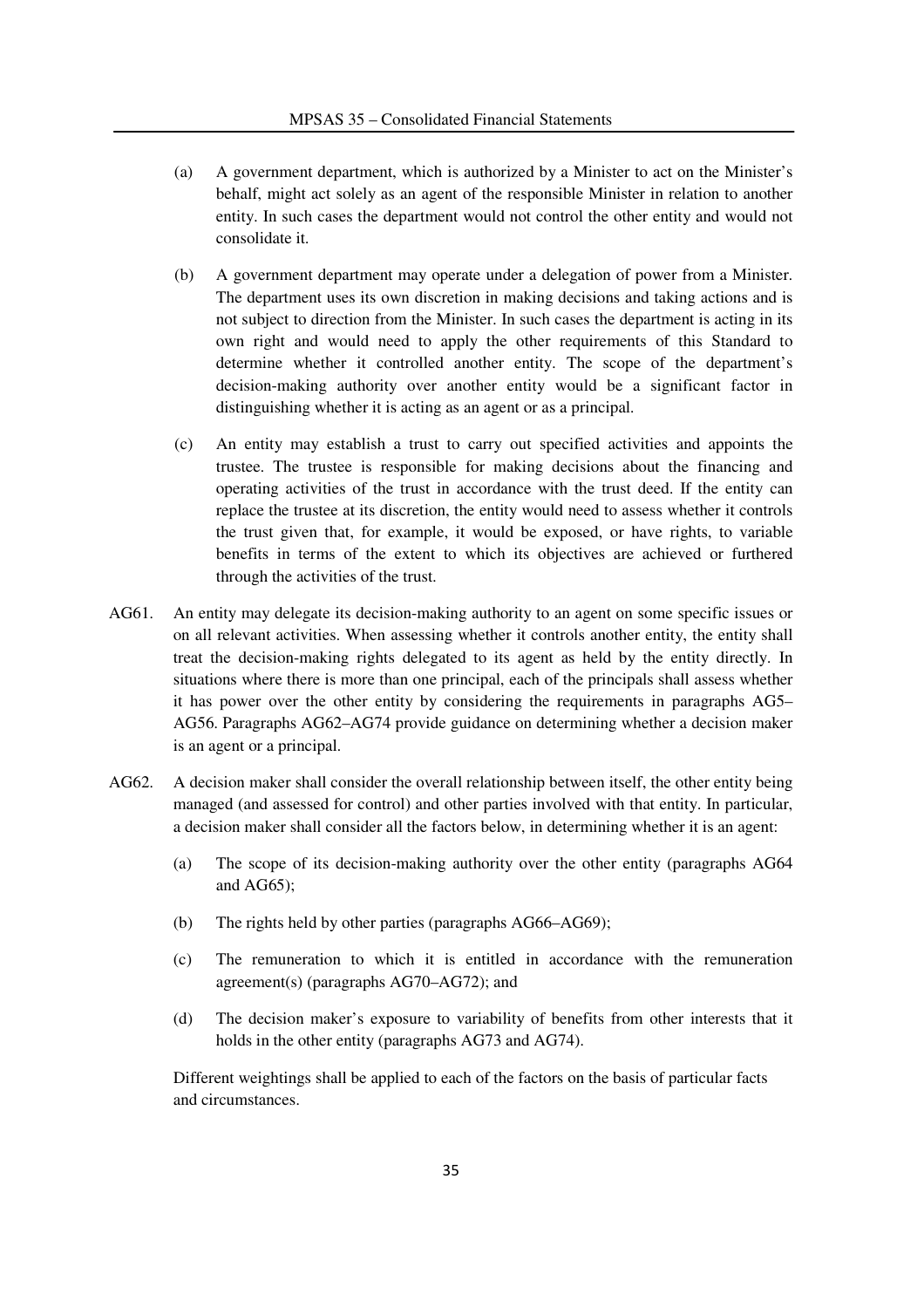AG63. Determining whether a decision maker is an agent requires an evaluation of all the factors listed in paragraph AG62 unless a single party holds substantive rights to remove the decision maker (removal rights) and can remove the decision maker without cause (see paragraph AG67).

The Scope of the Decision-Making Authority

- AG64. The scope of a decision maker's decision-making authority is evaluated by considering:
	- (a) The activities that are permitted according to the decision-making agreement(s) and specified by law, and
	- (b) The discretion that the decision maker has when making decisions about those activities.
- AG65. A decision maker shall consider the purpose and design of the other entity, the risks to which the other entity was designed to be exposed, the risks it was designed to pass on to the parties involved and the level of involvement the decision maker had in the design of another entity. For example, if a decision maker is significantly involved in the design of the other entity (including in determining the scope of decision-making authority), that involvement may indicate that the decision maker had the opportunity and incentive to obtain rights that result in the decision maker having the ability to direct the relevant activities.

Rights held by Other Parties

- AG66. Substantive rights held by other parties may affect the decision maker's ability to direct the relevant activities of another entity. Substantive removal or other rights may indicate that the decision maker is an agent.
- AG67. When a single party holds substantive removal rights and can remove the decision maker without cause, this, in isolation, is sufficient to conclude that the decision maker is an agent. If more than one party holds such rights (and no individual party can remove the decision maker without the agreement of other parties) those rights are not, in isolation, conclusive in determining that a decision maker acts primarily on behalf and for the benefit of others. In addition, the greater the number of parties required to act together to exercise rights to remove a decision maker and the greater the magnitude of, and variability associated with, the decision maker's other economic interests (i.e., remuneration and other interests), the less the weighting that shall be placed on this factor.
- AG68. Substantive rights held by other parties that restrict a decision maker's discretion shall be considered in a similar manner to removal rights when evaluating whether the decision maker is an agent. For example, a decision maker that is required to obtain approval from a small number of other parties for its actions is generally an agent. (See paragraphs AG25– AG28 for additional guidance on rights and whether they are substantive).
- AG69. Consideration of the rights held by other parties shall include an assessment of any rights exercisable by another entity's board of directors (or other governing body) and their effect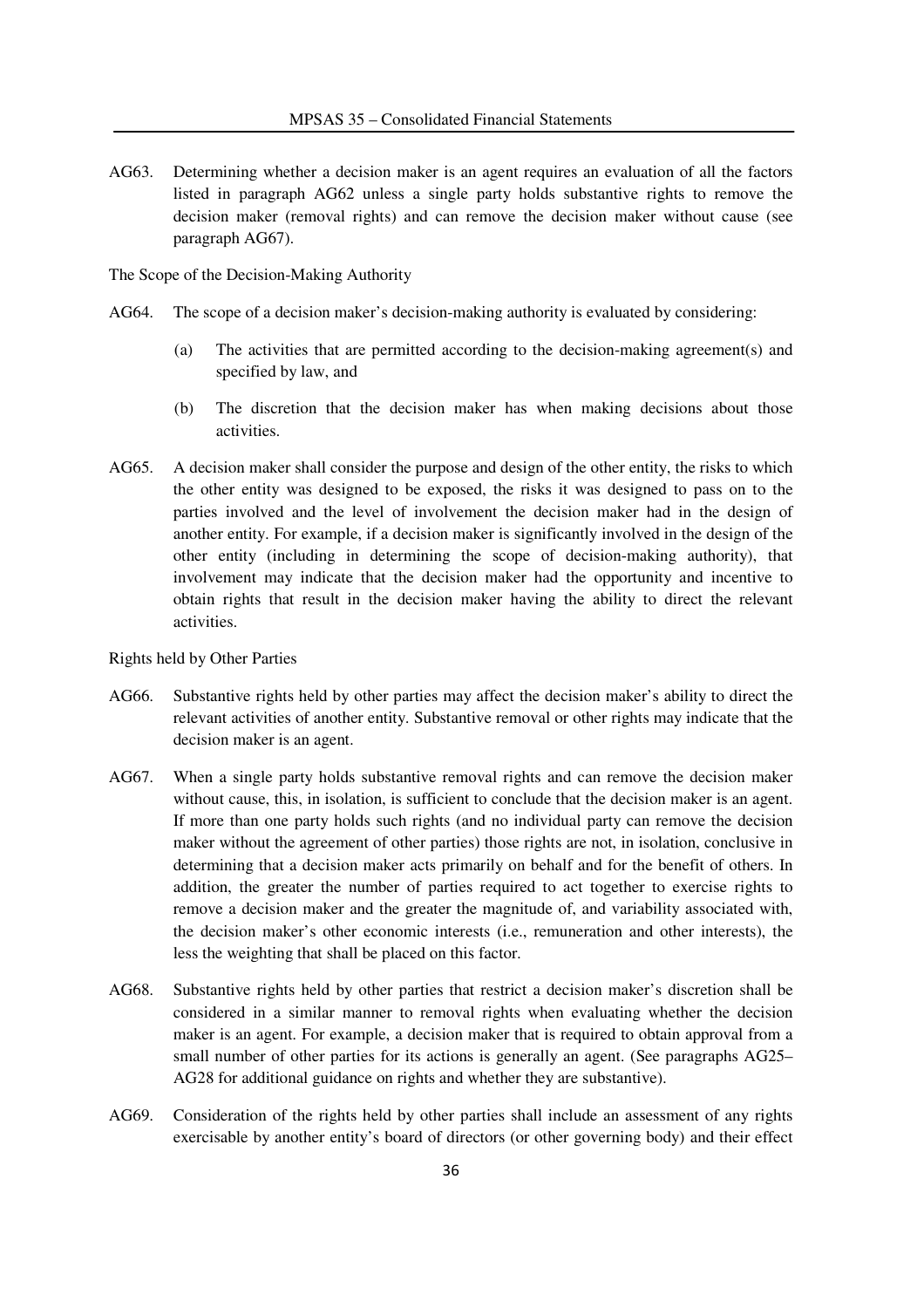on the decision-making authority (see paragraph AG26(b)).

#### Remuneration

- AG70. The greater the magnitude of, and variability associated with, the decision maker's remuneration relative to the benefits expected from the activities of the other entity, the more likely the decision maker is a principal.
- AG71. In determining whether it is a principal or an agent the decision maker shall also consider whether the remuneration agreement includes only terms, conditions or amounts that are customarily present in arrangements for similar services and level of skills negotiated on an arm's length basis.
- AG72. A decision maker cannot be an agent unless the conditions set out in paragraph AG74(a) and (b) are present. However, meeting those conditions in isolation is not sufficient to conclude that a decision maker is an agent.

Exposure to Variability of Benefits from Other Interests

- AG73. A decision maker that holds other interests in another entity (e.g., investments in the other entity or provides guarantees with respect to the performance of the other entity), shall consider its exposure to variability of benefits from those interests in assessing whether it is an agent. Holding other interests in another entity indicates that the decision maker may be a principal.
- AG74. In evaluating its exposure to variability of benefits from other interests in the other entity a decision maker shall consider the following:
	- (a) The greater the magnitude of, and variability associated with, its economic interests, considering its remuneration and other interests in aggregate, the more likely the decision maker is a principal.
	- (b) Whether its exposure to variability of benefits is different from that of the other entities that receive benefits from the entity being assessed for control and, if so, whether this might influence its actions. For example, this might be the case when a decision maker holds subordinated interests in, or provides other forms of credit enhancement to, another entity.

The decision maker shall evaluate its exposure relative to the total variability of benefits of the other entity. This evaluation is made primarily on the basis of benefits expected from the activities of the other entity but shall not ignore the decision maker's maximum exposure to variability of benefits of the other entity through other interests that the decision maker holds.

## **Relationship with Other Parties**

AG75. When assessing control, an entity shall consider the nature of its relationship with other parties and whether those other parties are acting on the entity's behalf (i.e., they are "de facto agents"). The determination of whether other parties are acting as de facto agents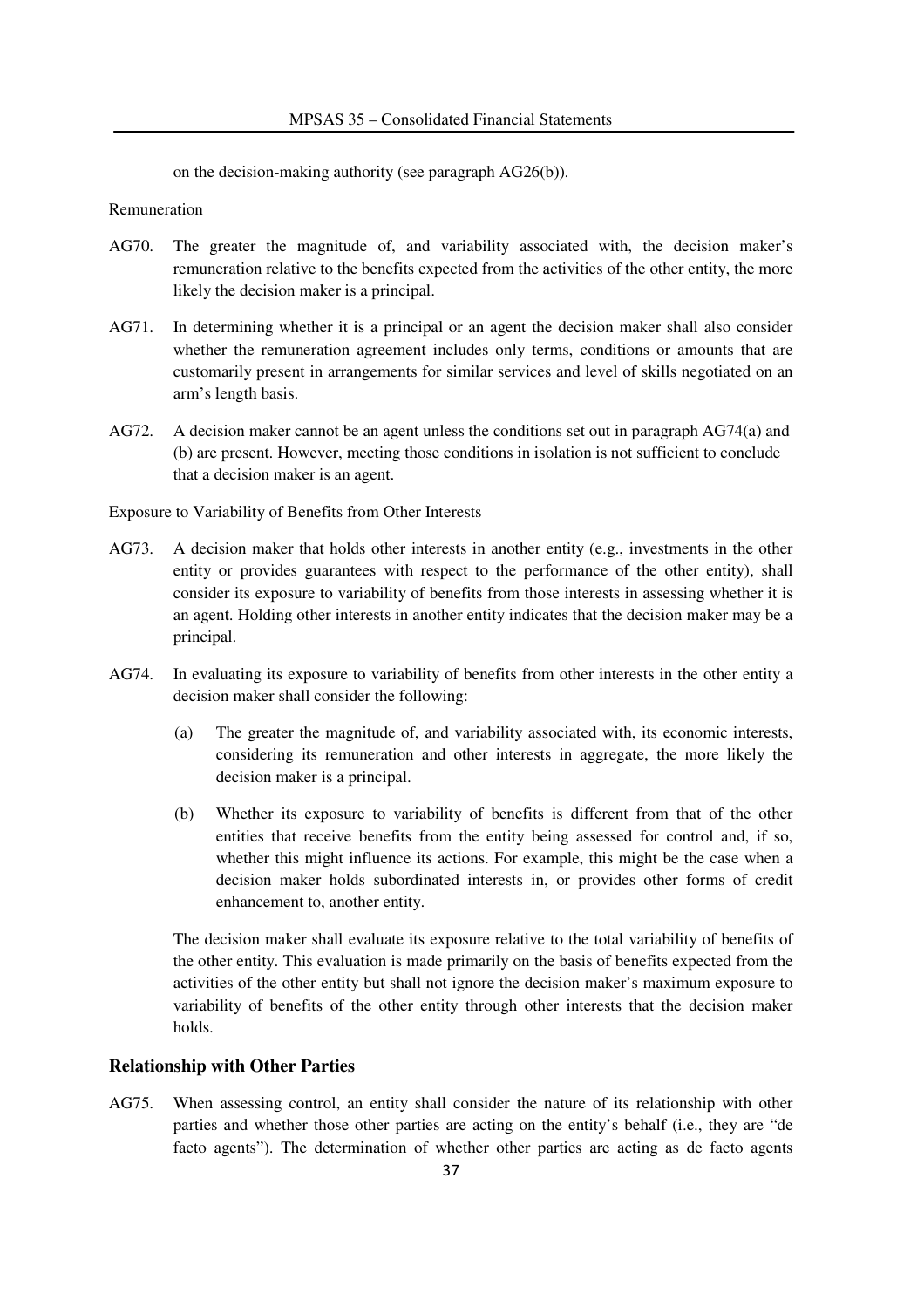requires judgment, considering not only the nature of the relationship but also how those parties interact with each other and the entity.

- AG76. Such a relationship need not involve a binding arrangement. Such relationships could also arise from legislative or executive authority that does not meet the definition of a binding arrangement. A party is a de facto agent when the entity has, or those that direct the activities of the entity have, the ability to direct that party to act on the entity's behalf. In these circumstances, the entity shall consider its de facto agent's decision-making rights and its indirect exposure, or rights, to variable benefits through the de facto agent together with its own when assessing control of another entity.
- AG77. The following are examples of such other parties that, by the nature of their relationship, might act as de facto agents for the entity:
	- (a) The entity's related parties.
	- (b) A party that received its interest in the other entity as a contribution or loan from the entity making the assessment of control.
	- (c) A party that has agreed not to sell, transfer or encumber its interests in the other entity without the entity's prior approval (except for situations in which the entity and the other party have the right of prior approval and the rights are based on mutually agreed terms by willing independent parties).
	- (d) A party that cannot finance its operations without subordinated financial support from the entity.
	- (e) Another entity for which the majority of the members of its governing body or for which its key management personnel are the same as those of the entity.
	- (f) A party that has a close business relationship with the entity, such as the relationship between a professional service provider and one of its significant clients.

#### **Control of Specified Assets**

- AG78. An entity shall consider whether it treats a portion of another entity as a deemed separate entity and, if so, whether it controls the deemed separate entity.
- AG79. An entity shall treat a portion of another entity as a deemed separate entity if and only if the following condition is satisfied:

Specified assets of the other entity (and related credit enhancements, if any) are the only source of payment for specified liabilities of, or specified other interests in, the other entity. Parties other than those with the specified liability do not have rights or obligations related to the specified assets or to residual cash flows from those assets. In substance, none of the benefits from the specified assets can be used by the remaining portion of the other entity and none of the liabilities of the deemed separate entity are payable from the assets of the remainder of the other entity. Thus, in substance, all the assets, liabilities and equity instruments of that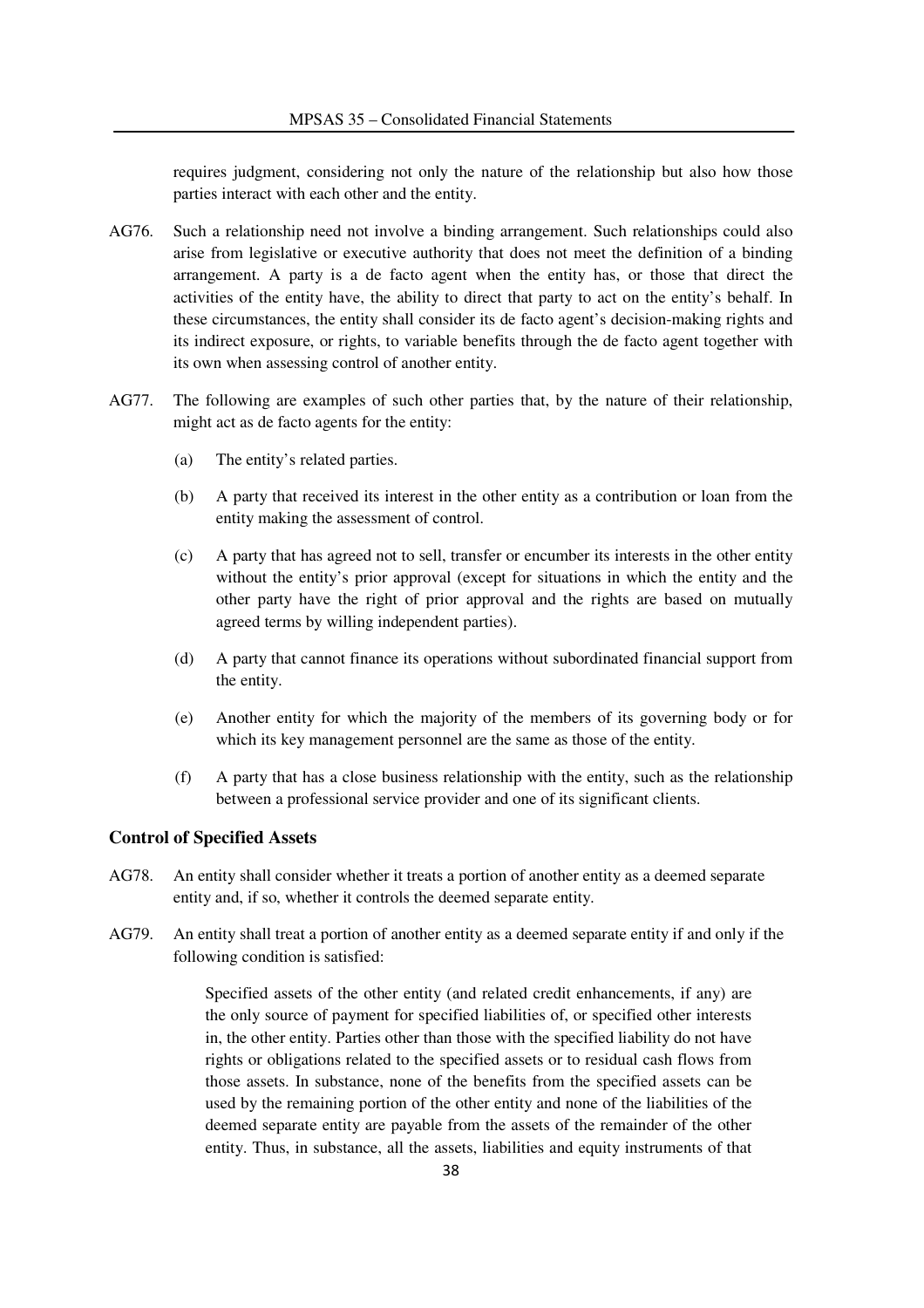deemed separate entity are ring-fenced from the overall other entity. Such a deemed separate entity is often called a "silo".

- AG80. When the condition in paragraph AG79 is satisfied, an entity shall identify the activities that significantly affect the benefits of the deemed separate entity and how those activities are directed in order to assess whether it has power over that portion of the other entity. When assessing control of the deemed separate entity, the entity shall also consider whether it has exposure or rights to variable benefits from its involvement with that deemed separate entity and the ability to use its power over that portion of the other entity to affect the amount of the benefits from that entity.
- AG81. If the entity controls the deemed separate entity, the entity shall consolidate that portion of the other entity. In that case, other parties exclude that portion of the other entity when assessing control of, and in consolidating, the other entity.

### **Continuous Assessment**

- AG82. An entity shall reassess whether it controls another entity if facts and circumstances indicate that there are changes to one or more of the three elements of control listed in paragraph 20.
- AG83. If there is a change in how power over another entity can be exercised, that change must be reflected in how an entity assesses its power over another entity. For example, changes to decision-making rights can mean that the relevant activities are no longer directed through voting rights, but instead other agreements, such as contracts, give another party or parties the current ability to direct the relevant activities.
- AG84. An event can cause an entity to gain or lose power over another entity without the entity being involved in that event. For example, an entity can gain power over another entity because decision-making rights held by another party or parties that previously prevented the entity from controlling another entity have lapsed.
- AG85. An entity also considers changes affecting its exposure, or rights, to variable benefits from its involvement with another entity. For example, an entity that has power over another entity can lose control of that other entity if the entity ceases to be entitled or have the ability to receive benefits or to be exposed to obligations, because the entity would fail to satisfy paragraph 20(b) (e.g., if a contract to receive performance-related fees is terminated).
- AG86. An entity shall consider whether its assessment that it acts as an agent or a principal has changed. Changes in the overall relationship between the entity and other parties can mean that an entity no longer acts as an agent, even though it has previously acted as an agent, and vice versa. For example, if changes to the rights of the entity, or of other parties, occur, the entity shall reconsider its status as a principal or an agent.
- AG87. An entity's initial assessment of control or its status as a principal or an agent would not change simply because of a change in market conditions (e.g., a change in the other entity's benefits driven by market conditions), unless the change in market conditions changes one or more of the three elements of control listed in paragraph 20 or changes the overall relationship between a principal and an agent.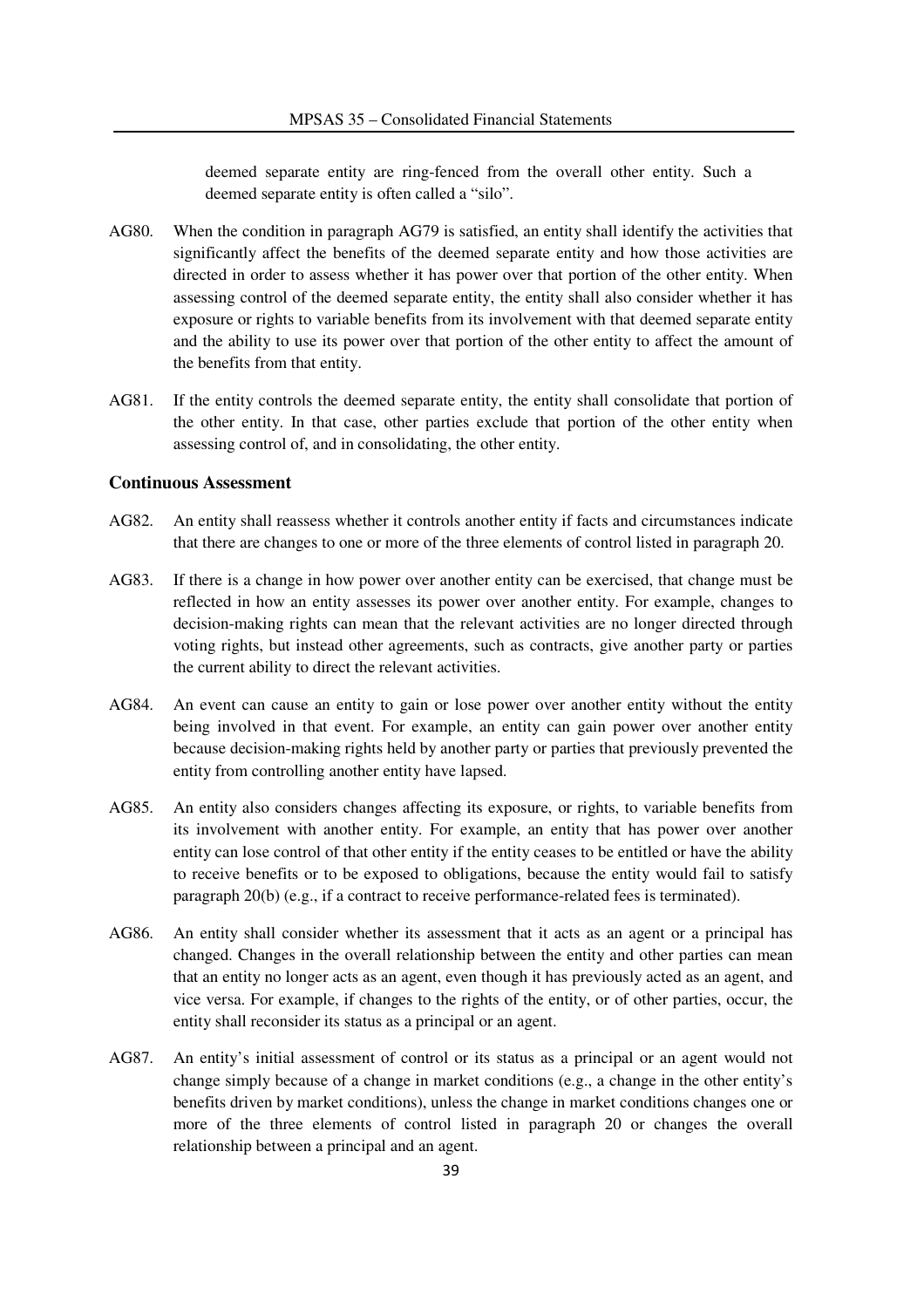## **Determining Whether an Entity is an Investment Entity**

AG88. An entity shall consider all facts and circumstances when assessing whether it is an investment entity, including its purpose and design. Paragraphs AG89–AG106 describe aspects of the definition of an investment entity in more detail.

## **Number of Investors**

- AG89. The definition of an investment entity requires that the entity have one or more investors. An investment entity may have several investors who pool their funds to gain access to investment management services and investment opportunities that they might not have had access to individually. Having several investors would make it less likely that the entity, or other members of the economic entity containing the entity, would obtain benefits other than capital appreciation or investment revenue.
- AG90. However, in the public sector it is also common for an investment entity to be formed by, or for, a single controlling entity that represents or supports the interests of a wider group of investors (e.g., a pension fund, government investment fund or trust).

#### *Ownership Interests*

- AG91. An investment entity is typically, but is not required to be, a separate legal entity. The investors in an investment entity will often, but not always, have ownership interests in the form of equity or similar interests (e.g., partnership interests), to which proportionate shares of the net assets of the investment entity are attributed. The definition of an investment entity does not specify that all investors must have the same rights. Having different classes of investors, some of which have rights only to a specific investment or groups of investments or which have different proportionate shares of the net assets, does not preclude an entity from being an investment entity.
- AG92. The definition of an investment entity does not specify that the investors must have an ownership interest that meets the definition of net assets/equity in accordance with other applicable MPSASs. An entity that has significant ownership interests in the form of debt that does not meet the definition of net assets/equity may still qualify as an investment entity, provided that the debt holders are exposed to variable returns from changes in the fair value of the entity's net assets.

#### **Purpose**

AG93. The definition of an investment entity requires that the purpose of the entity is to invest solely for returns from capital appreciation, investment revenue (such as dividends or similar distributions, interest or rental revenue), or both. Documents that indicate what the entity's investment objectives are, such as the entity's mandate, constitution, offering memorandum, publications distributed by the entity and other corporate or partnership documents, will typically provide evidence of an investment entity's purpose. Further evidence may include the manner in which the entity presents itself to other parties; for example, an entity may present its objective as providing medium-term investment for capital appreciation.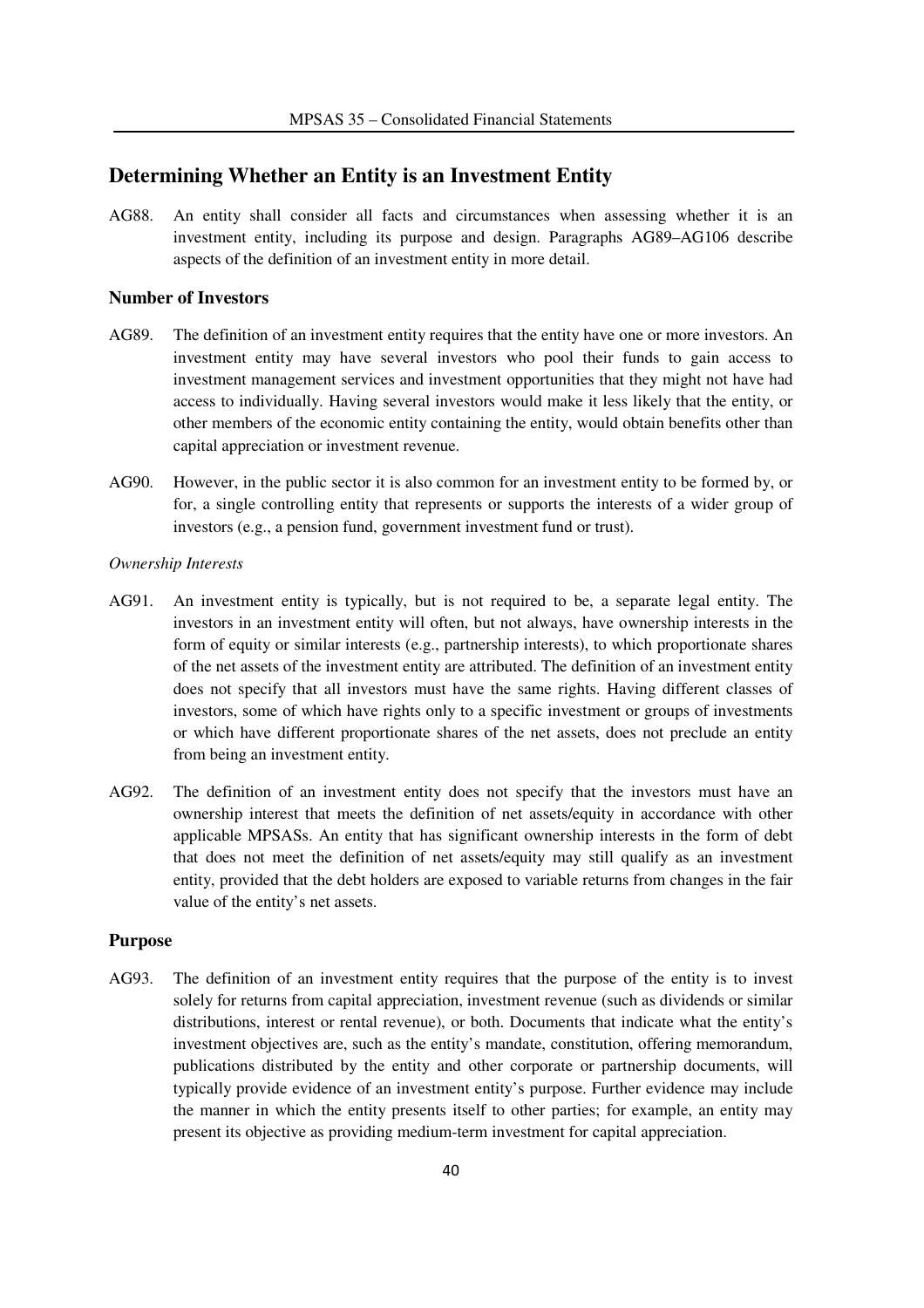- AG94. An entity that has additional objectives that are inconsistent with the purpose of an investment entity would not meet the definition of an investment entity. Examples of when this may occur are as follows:
	- (a) An investor whose objective is to jointly develop, produce or market products with its investees. The entity will earn returns from the development, production or marketing activity as well as from its investments;
	- (b) An investor whose objectives require it to be aligned with the economic, social or environmental policies of another entity. For example, if an entity is required to align its investment policies with other objectives such as owning certain businesses or improving employment outcomes in a jurisdiction; and
	- (c) An investor whose individual investment decisions have to be ratified or approved by a controlling entity or which is required to follow the direction of a controlling entity. Such ratifications, approvals or decisions are likely to be inconsistent with the purpose of an investment entity.
- AG95. An entity's purpose may change over time. In assessing whether it continues to meet the definition of an investment entity, an entity would need to have regard to any changes in the environment in which it operates and the impact of such changes on its investment strategy.

## *Demonstrating Purpose through Holding More than One Investment*

- AG96. An investment entity may have a number of ways in which it can demonstrate that its purpose is to invest funds for capital appreciation, investment revenue or both. One way is by holding several investments to diversify its risk and maximize its returns. An entity may hold a portfolio of investments directly or indirectly, for example by holding a single investment in another investment entity that itself holds several investments.
- AG97. There may be times when the entity holds a single investment. However, holding a single investment does not necessarily prevent an entity from meeting the definition of an investment entity. For example, an investment entity may hold only a single investment when the entity:
	- (a) Is in its start-up period and has not yet identified suitable investments and, therefore, has not yet executed its investment plan to acquire several investments;
	- (b) Has not yet made other investments to replace those it has disposed of;
	- (c) Is established to pool investors' funds to invest in a single investment when that investment is unobtainable by individual investors (e.g., when the required minimum investment is too high for an individual investor); or
	- (d) Is in the process of being disestablished.

#### *Investment-Related Services and Activities*

AG98. An investment entity may provide investment-related services (e.g., investment advisory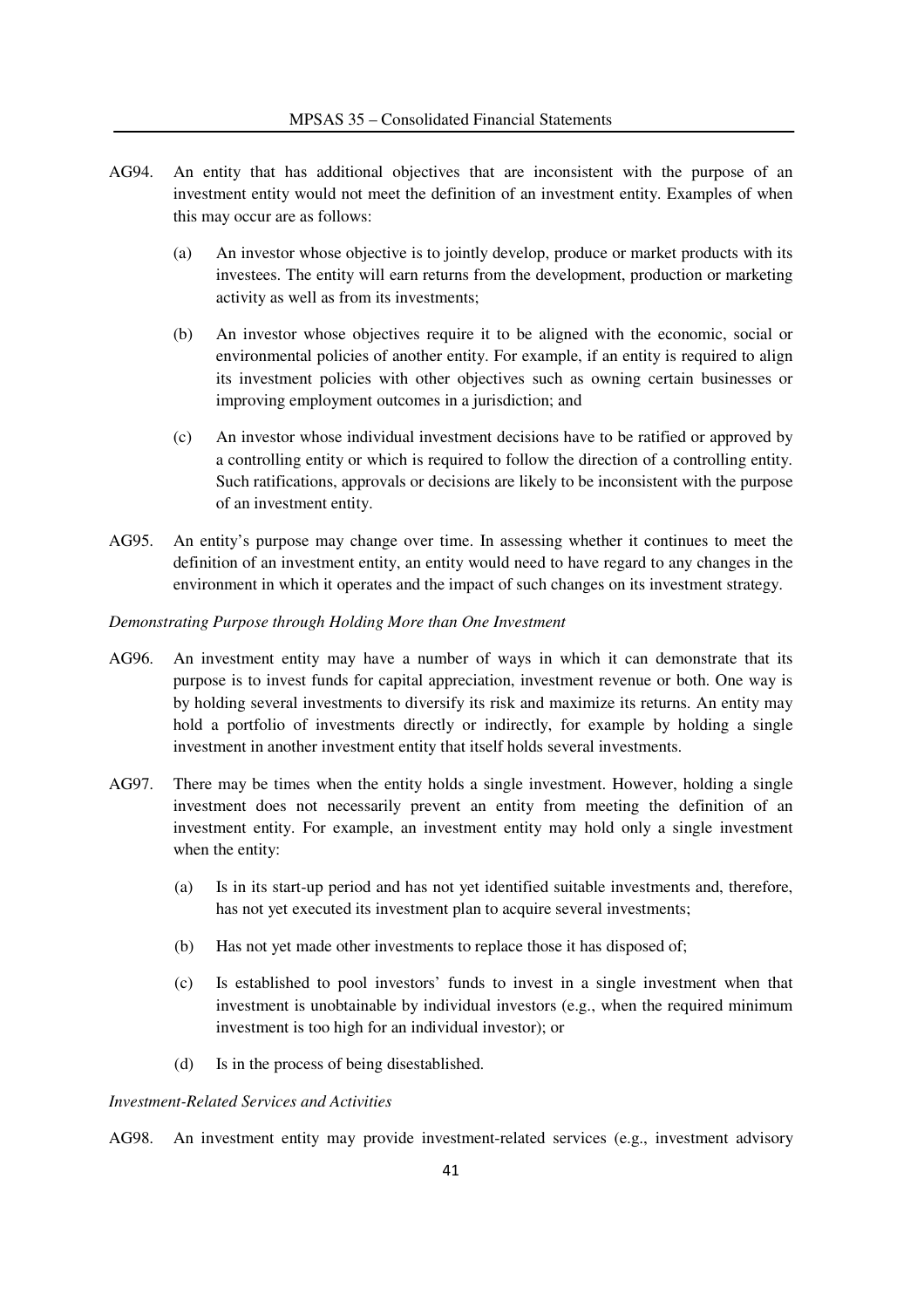services, investment management, investment support and administrative services), either directly or through a controlled entity, to third parties as well as to its controlling entity or other investors, even if those activities are substantial to the entity, subject to the entity continuing to meet the definition of an investment entity.

- AG99. An investment entity may also participate in the following investment-related activities, either directly or through a controlled entity, if these activities are undertaken to maximize the investment return (capital appreciation or investment revenue) from its investees and do not represent a separate substantial activity or a separate substantial source of revenue to the investment entity:
	- (a) Providing management services and strategic advice to an investee; and
	- (b) Providing financial support to an investee, such as a loan, capital commitment or guarantee.
- AG100. If an investment entity has a controlled entity that is not itself an investment entity and whose main purpose and activities are providing investment-related services or activities that relate to the investment entity's investment activities, such as those described in paragraphs AG98– AG99, to the entity or other parties, it shall consolidate that controlled entity in accordance with paragraph 57. If the controlled entity that provides the investment-related services or activities is itself an investment entity, the controlling investment entity shall measure that controlled entity at fair value through surplus or deficit in accordance with paragraph 56.

#### *Exit Strategies*

- AG101. An entity's investment plans also provide evidence of its purpose. One feature that differentiates an investment entity from other entities is that an investment entity does not plan to hold its investments indefinitely; it holds them for a limited period. Because equity investments and non-financial asset investments have the potential to be held indefinitely, an investment entity shall have an exit strategy documenting how the entity plans to realize capital appreciation from substantially all of its equity investments and non-financial asset investments. An investment entity shall also have an exit strategy for any debt instruments that have the potential to be held indefinitely, for example perpetual debt investments. The entity need not document specific exit strategies for each individual investment but shall identify different potential strategies for different types or portfolios of investments, including a substantive time frame for exiting the investments. Exit mechanisms that are only put in place for default events, such as a breach of contract or non-performance, are not considered exit strategies for the purpose of this assessment.
- AG102. Exit strategies can vary by type of investment. For investments in private equity securities, examples of exit strategies include an initial public offering, a private placement, a trade sale of a business, distributions (to investors) of ownership interests in investees and sales of assets (including the sale of an investee's assets followed by a liquidation of the investee). For equity investments that are traded in a public market, examples of exit strategies include selling the investment in a private placement or in a public market. For real estate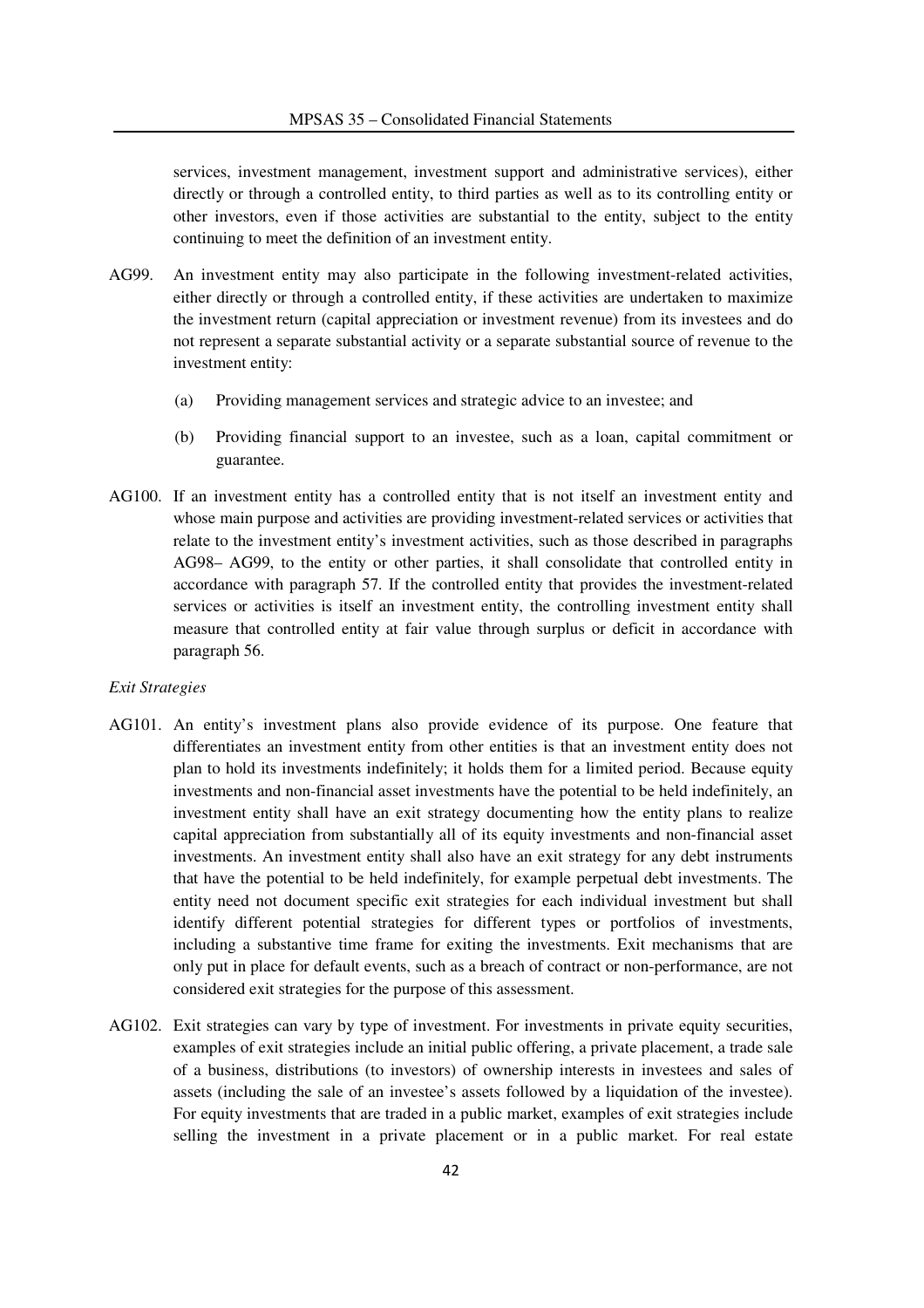investments, an example of an exit strategy includes the sale of the real estate through specialized property dealers or the open market.

AG103. An investment entity may have an investment in another investment entity that is formed in connection with the entity for legal, regulatory, tax or similar business reasons. In this case, the investment entity investor need not have an exit strategy for that investment, provided that the investment entity investee has appropriate exit strategies for its investments.

### **Fair Value Measurement**

- AG104. An essential element of the definition of an investment entity is that it measures and evaluates the performance of substantially all of its investments on a fair value basis, because using fair value results in more relevant information than, for example, consolidating its controlled entities or using the equity method for its interests in associates or joint ventures. In order to demonstrate that it meets this element of the definition, an investment entity:
	- (a) Provides investors with fair value information and measures substantially all of its investments at fair value in its financial statements whenever fair value is required or permitted in accordance with MPSASs; and
	- (b) Reports fair value information internally to the entity's key management personnel (as defined in MPSAS 20, *Related Party Disclosures*), who use fair value as the primary measurement attribute to evaluate the performance of substantially all of its investments and to make investment decisions.
- AG105. In order to meet the requirement in AG104(a), an investment entity would:
	- (a) Elect to account for any investment property using the fair value model in MPSAS 16, *Investment Property*;
	- (b) Elect the exemption from applying the equity method in MPSAS 36 for its investments in associates and joint ventures; and
	- (c) Measure its financial assets at fair value using the requirements in MPSAS 29.
- AG106. An investment entity may have some non-investment assets, such as a head office property and related equipment, and may also have financial liabilities. The fair value measurement element of the definition of an investment entity applies to an investment entity's investments. Accordingly, an investment entity need not measure its non-investment assets or its liabilities at fair value.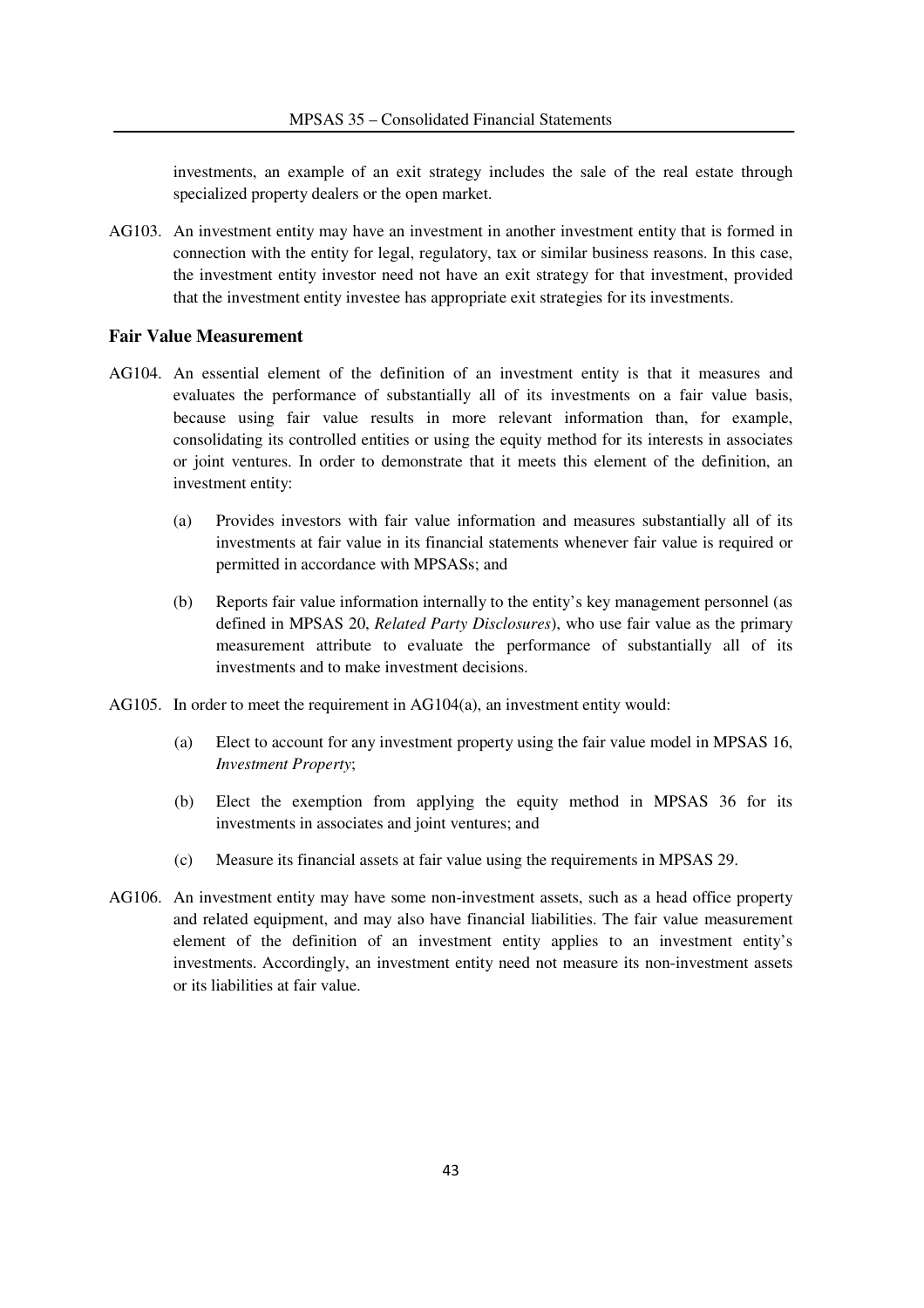## **Appendix B**

## **Amendments to Other MPSASs**

## **MPSAS 1,** *Presentation of Financial Statements*

## **Paragraphs 4, 12, 88(n), 95(d), 97, 103, 118(c) and 135 are amended and paragraph 153E added as follows:**

- 4. This Standard applies equally to all entities including those that present consolidated financial statements in accordance with MPSAS 35, *Consolidated Financial Statements* and those that present whether or not they need to prepare consolidated financial statements or separate financial statements, as defined in accordance with MPSAS 34 6, *Consolidated and Separate Financial Statements*.
- 12. GBEs include both trading enterprises, such as utilities, and financial enterprises, such as financial institutions. GBEs are, in substance, no different from entities conducting similar activities in the private sector. GBEs generally operate to make a profit, although some may have limited community service obligations under which they are required to provide some individuals and organizations in the community with goods and services at either no charge or a significantly reduced charge. MPSAS 35, IPSAS 6 provides guidance on determining whether control exists for financial reporting purposes, and should be referred to in determining whether a GBE is controlled by another public sector entity.

## 88. **As a minimum, the face of the statement of financial position shall include line items that present the following amounts:**

- (a) …
- (n) **Minority Non-controlling interest, presented within net assets/equity; and**
- 95. **When an entity has no share capital, it shall disclose net assets/equity, either on the face of the statement of financial position or in the notes, showing separately:** 
	- (a) …
	- (d) **Minority Non-controlling interests.**
- 97. In some cases, there may be a minority non-controlling interest in the net assets/equity of the entity. For example, at the whole-of-government level, the economic entity may include a GBE that has been partly privatized. Accordingly, there may be private shareholders who have a financial interest in the net assets/equity of the entity.
- 103. The following items shall be disclosed on the face of the statement of financial performance as allocations of surplus or deficit for the period:
	- (a) Surplus or deficit attributable to minority non-controlling interest; and
	- (b) Surplus or deficit attributable to owners of the controlling entity.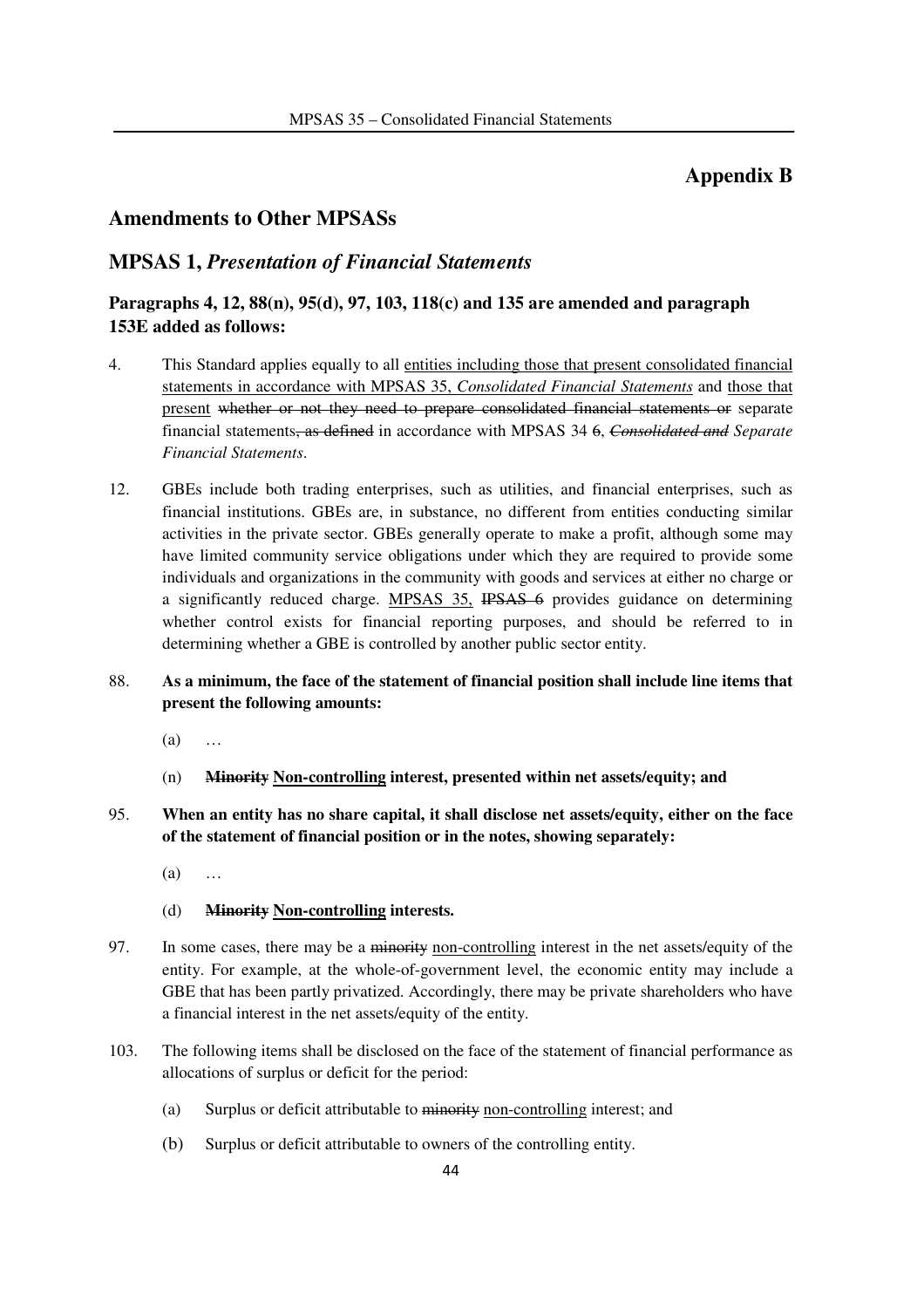- 118. **An entity shall present a statement of changes in net assets/equity showing on the face of the statement:** 
	- (a) …
	- (c) **Total revenue and expense for the period (calculated as the sum of (a) and (b)), showing separately the total amounts attributable to owners of the controlling entity and to minority non-controlling interests; and**
- 135. Each entity considers the nature of its operations and the policies that the users of its financial statements would expect to be disclosed for that type of entity. For example, public sector entities would be expected to disclose an accounting policy for recognition of taxes, donations, and other forms of non-exchange revenue. When an entity has significant foreign operations or transactions in foreign currencies, disclosure of accounting policies for the recognition of foreign exchange gains and losses would be expected. When entity combinations have occurred, the policies used for measuring goodwill and minority noncontrolling interest are disclosed.
- 153E. **MPSAS 35 and MPSAS 38,** *Disclosure of Interests in Other Entities***, issued in January 2015, amended paragraphs 4, 12, 88(n), 95(d), 97, 103, 118(c), 134, 135 and 139. An entity shall apply those amendments when it applies MPSAS 35, and MPSAS 38***.*

**In the Implementation Guidance that accompanies MPSAS 1, all references to "minority interest" are replaced with "non-controlling interest".**

## **MPSAS 2,** *Cash Flow Statements*

**Paragraphs 8 and 30(b) are amended and paragraphs 50A, 52A, 52B and 63D are added as follows:**

8. **The following terms are used in this Standard with the meanings specified:** 

…

## **Control is the power to govern the financial and operating policies of another entity so as to benefit from its activities.**

**Control: An entity controls another entity when the entity is exposed, or has rights, to variable benefits from its involvement with the other entity and has the ability to affect the nature and amount of those benefits through its power over the other entity.**

- 30. Under the indirect method, the net cash flow from operating activities is determined by adjusting surplus or deficit from ordinary activities for the effects of:
	- (a) …
	- (b) Non-cash items such as depreciation, provisions, deferred taxes, unrealized foreign currency gains and losses, undistributed surpluses of associates, and minority noncontrolling interests; and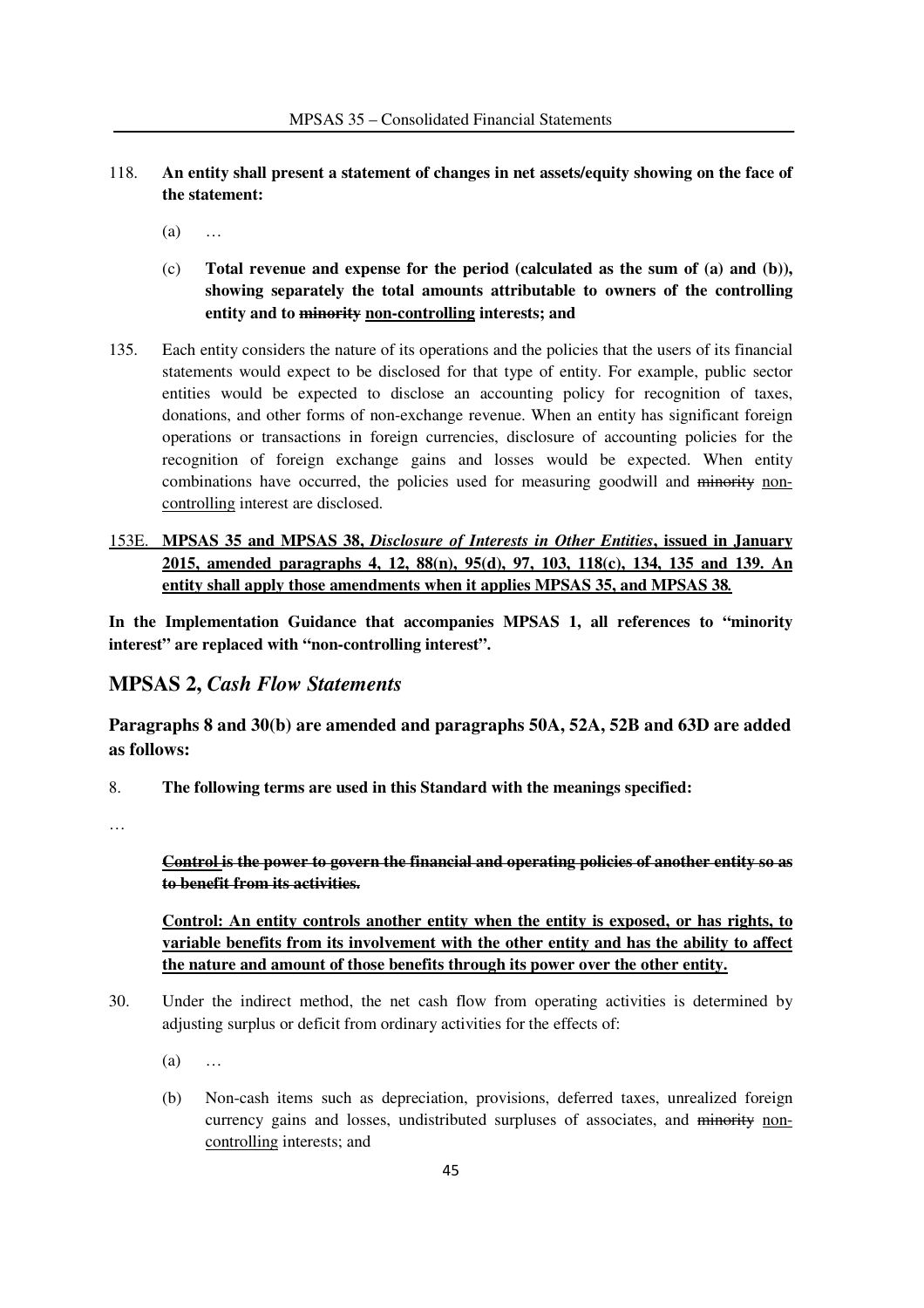- 50A. An investment entity, as defined in MPSAS 35, *Consolidated Financial Statements*, need not apply paragraphs 50(c) or 50(d) to an investment in a controlled entity that is required to be measured at fair value through surplus or deficit. A controlling entity that is not itself an investment entity need not apply paragraphs 50(c) or 50(d) to an investment in a controlled investment entity to the extent that investment is measured at fair value through surplus or deficit.
- 52A. Cash flows arising from changes in ownership interests in a controlled entity that do not result in a loss of control shall be classified as cash flows from financing activities, unless the controlled entity is held by an investment entity, as defined in MPSAS 35, or through a controlled investment entity, and is required to be measured at fair value through surplus or deficit.
- 52B. Changes in ownership interests in a controlled entity that do not result in a loss of control, such as the subsequent purchase or sale by a controlling entity of a controlled entity's equity instruments, are accounted for as equity transactions (see MPSAS 35), unless the controlled entity is held by an investment entity, or through a controlled investment entity, and is required to be measured at fair value through surplus or deficit. Accordingly, the resulting cash flows are classified in the same way as other transactions described in paragraph 26.

## 63D. **MPSAS 35 and MPSAS 37,** *Joint Arrangements* **amended paragraphs 8 and 30(b) and added paragraphs 50A, 52A and 52B. An entity shall apply those amendments when it applies MPSAS 35 and MPSAS 37.**

## **MPSAS 4,** *The Effects of Changes in Foreign Exchange Rates*

## **Paragraphs 22, 47, 51, 53 and 55 are amended and paragraph 71A is added as follows:**

- 22. This Standard also permits a stand-alone entity preparing financial statements or an entity preparing separate financial statements in accordance with MPSAS 346, *Consolidated and Separate Financial Statements*, to present its financial statements in any currency (or currencies). If the entity's presentation currency differs from its functional currency, its financial performance and financial position are also translated into the presentation currency in accordance with paragraphs 43–59.
- 47. The exchange differences referred to in paragraph 44(c) result from:

…

These exchange differences are not recognized in surplus or deficit because the changes in exchange rates have little or no direct effect on the present and future cash flows from operations. When the exchange differences relate to a foreign operation that is consolidated but is not wholly owned, accumulated exchange differences arising from translation and attributable to minority interests are allocated to, and recognized as part of, minority noncontrolling interests in the consolidated statement of financial position.

51. The incorporation of the financial performance and financial position of a foreign operation with those of the reporting entity follows normal consolidation procedures, such as the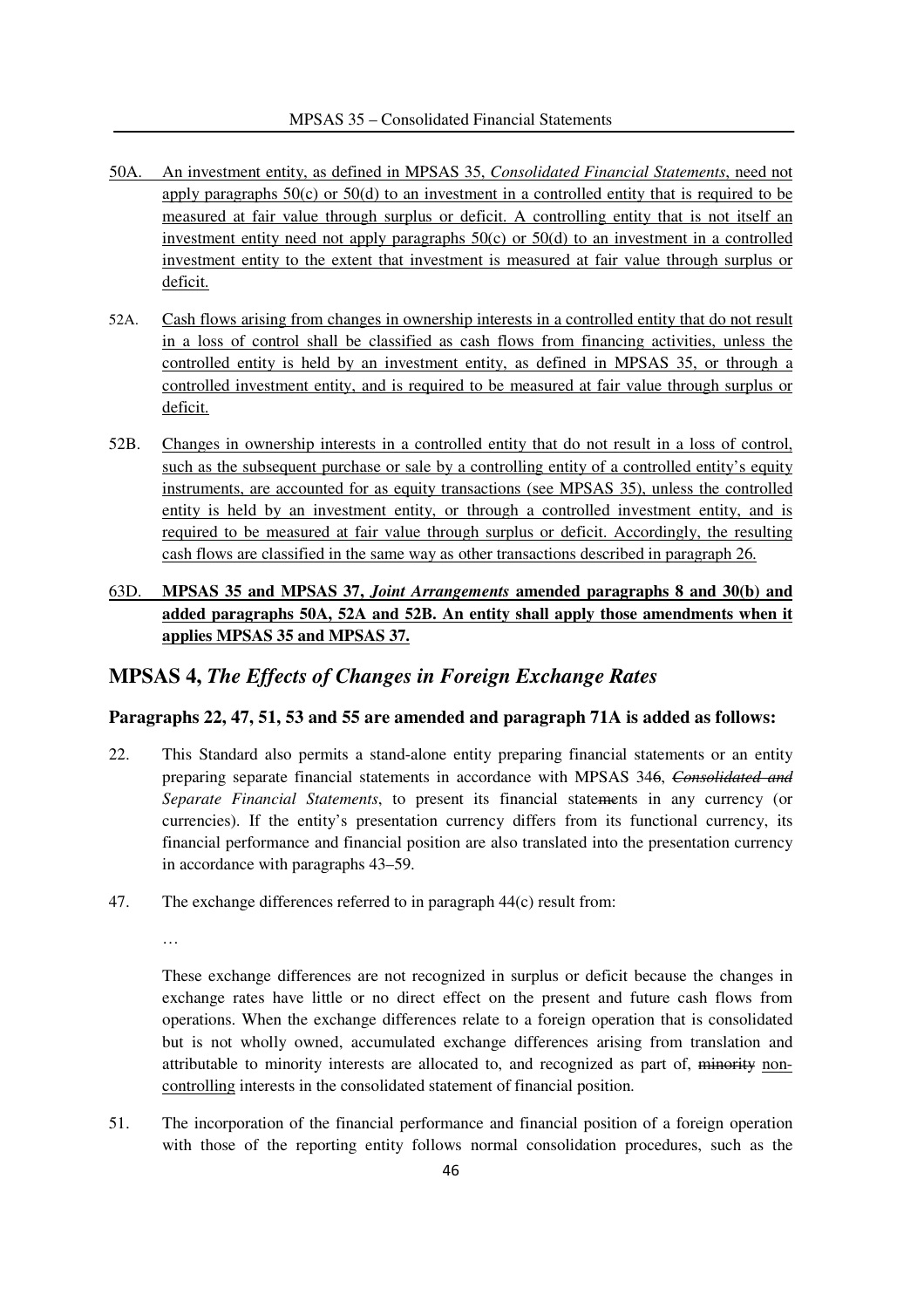elimination of balances and transactions within an economic entity (see MPSAS 356, *Consolidated Financial Statements* and IPSAS 8, *Interests in Joint Ventures*.)

- 53. When the financial statements of a foreign operation are as of a date different from that of the reporting entity, the foreign operation often prepares additional statements as of the same date as the reporting entity's financial statements. When this is not done, MPSAS 356 specifies requirements for when the reporting period of the controlling entity is different from that of a controlled entity allows the use of a different reporting date, provided that (a) the difference isno greater than three months, and (b) adjustments are made for the effects of any significant transactions or other events that occur between the different dates.
- 55. Adjustments are made for significant changes in exchange rates up to the reporting date of the reporting entity in accordance with MPSAS 356 …..

## 71A. **MPSAS 35 and MPSAS 37,** *Joint Arrangements***, amended paragraphs 22, 47, 51, 53 and 55. An entity shall apply those amendments when it applies MPSAS 35 and MPSAS 37.**

## **IPSAS 18,** *Segment Reporting*

### **Paragraph 41 is amended as follows:**

*41. (Deleted)*

## **MPSAS 20,** *Related Party Disclosures*

### **Paragraph 24 and 33 are amended and paragraph 42A added as follows:**

- 24. Some MPSASs also require disclosure of transactions with related parties. For example, MPSAS 1 requires disclosure of amounts payable to and receivable from controlling entities, fellow controlled entities, associates, and other related parties. IPSAS 6, *Consolidated and Separate Financial Statements*, and IPSAS 7 require disclosure of a list of significant controlled entities and associates. MPSAS 38, *Disclosure of Interests in Other Entities,* requires an entity to disclose information that enables users of its consolidated financial statements to understand the composition of the economic entity and information about each joint arrangement and associate that is material to the reporting entity.
- 33. Disclosure of related party transactions between members of an economic entity is unnecessary in consolidated financial statements, because consolidated financial statements present information about the controlling entity and controlled entities as a single reporting entity. Related party transactions that occur between entities within an economic entity, except for those between an investment entity and its controlled entities measured at fair value through surplus or deficit, are eliminated on consolidation in accordance with MPSAS 35, *Consolidated Financial Statements* IPSAS 6. Transactions with associated entities accounted for under the equity method are not eliminated, and therefore require separate disclosure as related party transactions.

## 42A. **MPSAS 35***,* **MPSAS 37,** *Joint Arrangements* **and MPSAS 38, amended paragraphs 24 and 33. An entity shall apply those amendments when it applies MPSAS 35, MPSAS 37,**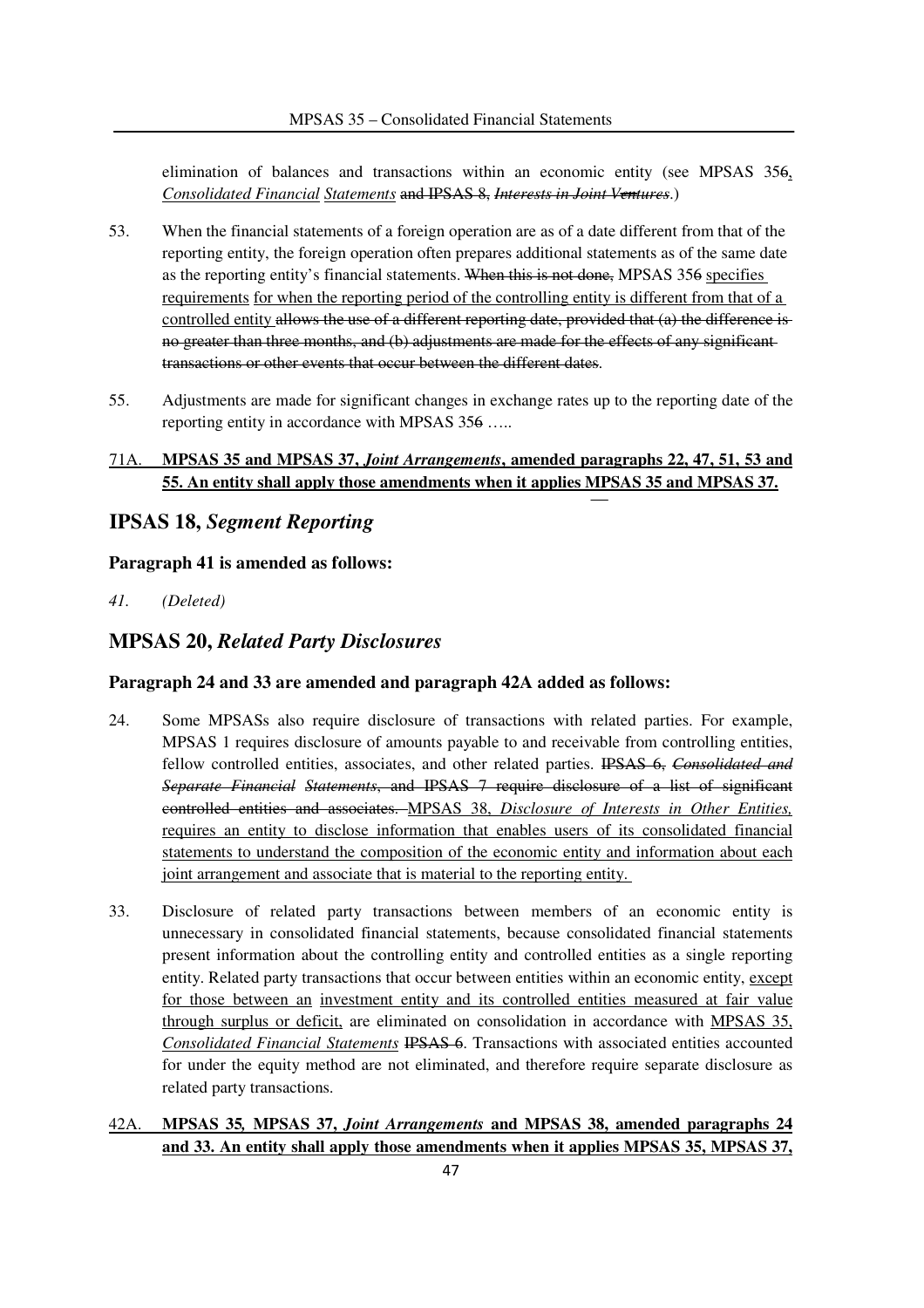### **and MPSAS 38.**

## **Implementation Guidance**

### **Amend the following note when it occurs (twice) in Implementation Guidance.**

…

(Note: MPSAS 356, *Consolidated and Separate Financial Statements*, requires that certain disclosures be made about significant controlled entities.)

## **MPSAS 21,** *Impairment of Non-Cash-Generating Assets*

## **Paragraph 13 is amended and paragraph 82C is added as follows:**

- 13. Investments in:
	- (a) Controlled entities, as defined in MPSAS 356, *Consolidated and Separate Financial Statements*;

…

82C. **MPSAS 35,** *Consolidated Financial Statements,* **and MPSAS 37 issued in January 2015, amended paragraph 13. An entity shall apply those amendments when it applies MPSAS 35 and MPSAS 37.**

# **MPSAS 22,** *Disclosure of Financial Information About the General Government Sector*

**Paragraphs 24, 26, 27, 29, 30, 41 and BC9 are amended and paragraph 47A is added as follows:**

- 24. **In presenting financial information about the GGS, entities shall not apply the requirements of MPSAS 356,** *Consolidated and Separate Financial Statements***, in respect of entities in the PFCs and public NFCS sectors.**
- 26. This Standard reflects the view that the consolidated financial statements of a government that elects to disclose information about the GGS are to be disaggregated to present the GGS as one sector of the government reporting entity. Consistent with this view, this Standard requires that the same definitions and the same recognition, measurement, and presentation requirements that are applied when preparing the consolidated financial statements are also applied to the GGS disclosures, with one exception. That exception is that the requirements of MPSAS 356 are not applied in respect of the relationship of the GGS sector with entities in the PFC and PNFC sectors.
- 27. MPSAS 356 requires controlling entities to prepare financial statements that consolidate controlled entities on a line-by-line basis. MPSAS 356 also contains (a) a detailed discussion of the concept of control as it applies in the public sector, and (b) guidance on determining whether control exists for financial reporting purposes. Consistent with the requirements of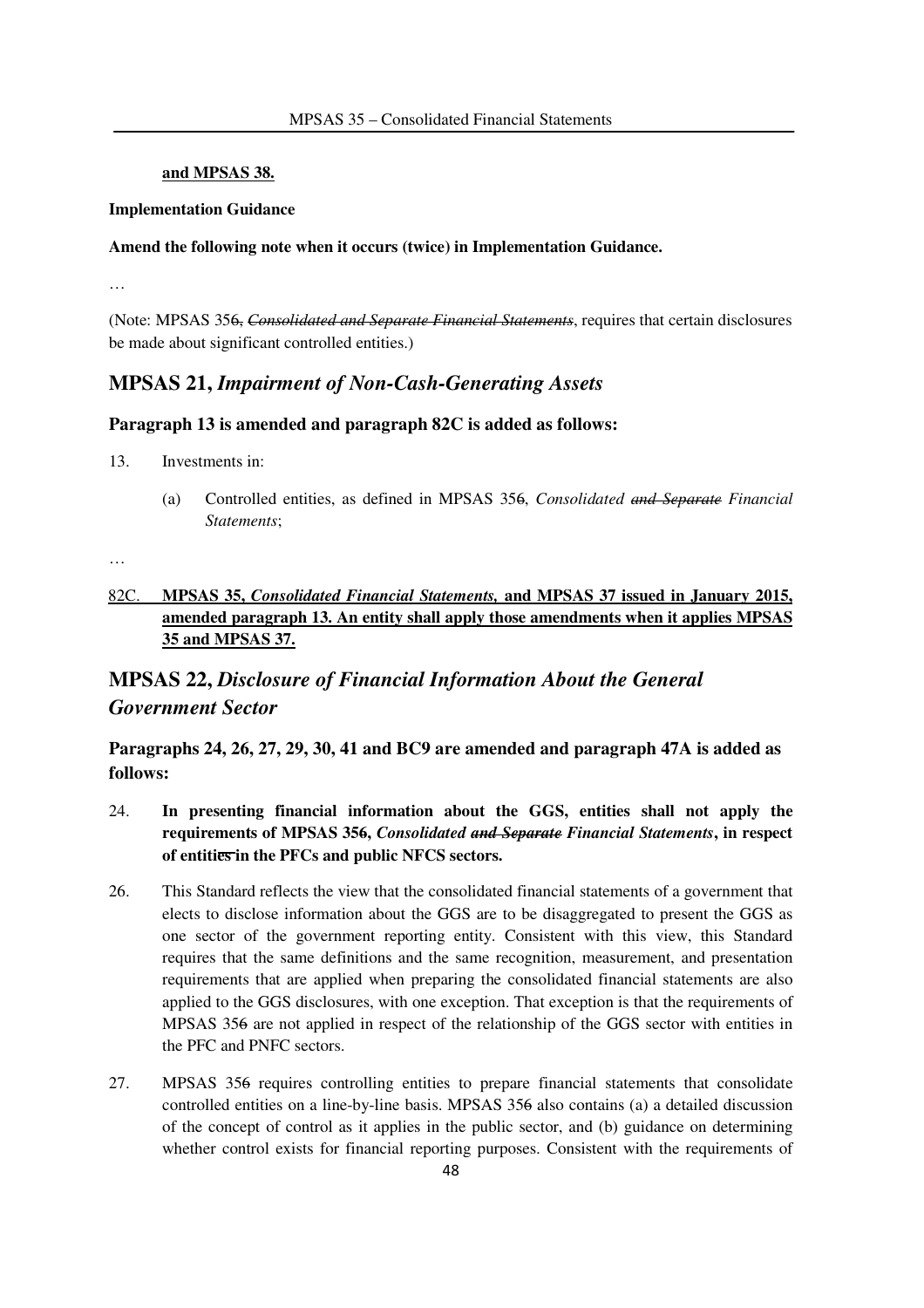MPSAS 356, entities in the PFC and PNFC sectors, as defined in statistical bases of financial reporting, that are controlled entities of the government will be eensolidated in the government's financial statements.

- 29. To apply the MPSAS 356 requirements for consolidation to the GGS would result in the representation of the consolidated financial statements of a government, rather than the GGS financial statements.
- 30. Therefore, in disclosing financial information about the GGS, balances and transactions between entities within the GGS are eliminated in accordance with MPSAS 356. However, balances and transactions between entities in the GGS and entities in other sectors are not eliminated.
- 41. This Standard requires entities electing to disclose information about the GGS to disclose a list of the significant controlled entities that are included in the GGS. MPSAS 356 requires entities preparing consolidated financial statements to disclose a list of the significant controlled entities that are included in the consolidated financial statements. Disclosure of which of the entities consolidated in the financial statements in accordance with MPSAS 356 are included in the GGS will assist users in developing an understanding of the relationship between information about the government and its GGS, and in better understanding the GGS information itself.

## 47A. M**PSAS 35, amended paragraphs 24, 26, 27, 29, 30, and 41. An entity shall apply those amendments when it applies MPSAS 35.**

## **MPSAS 24,** *Presentation of Budget Information in Financial Statements*

**In the Illustrative Examples that accompany MPSAS 24 all references to "minority interest" are replaced with "non-controlling interest". They are also amended as follows:**

### **Extract of Note Disclosures—for Government X**

(Government X presents its approved budget on a cash basis and the financial statements on the accrual basis.)

1. The budget is approved on a cash basis by functional classification. The approved budget covers the fiscal period from January 1, 20XX to December 31, 20XX, and includes all entities within the general government sector. The general government sector includes all entities identified as government departments in note xx (prepared in accordance with MPSAS 356, *Consolidated and Separate Financial Statements*.

## **MPSAS 26,** *Impairment of Cash-Generating Assets*

## **Paragraph 12 is amended and paragraph 47A is added as follows:**

12. Investments in: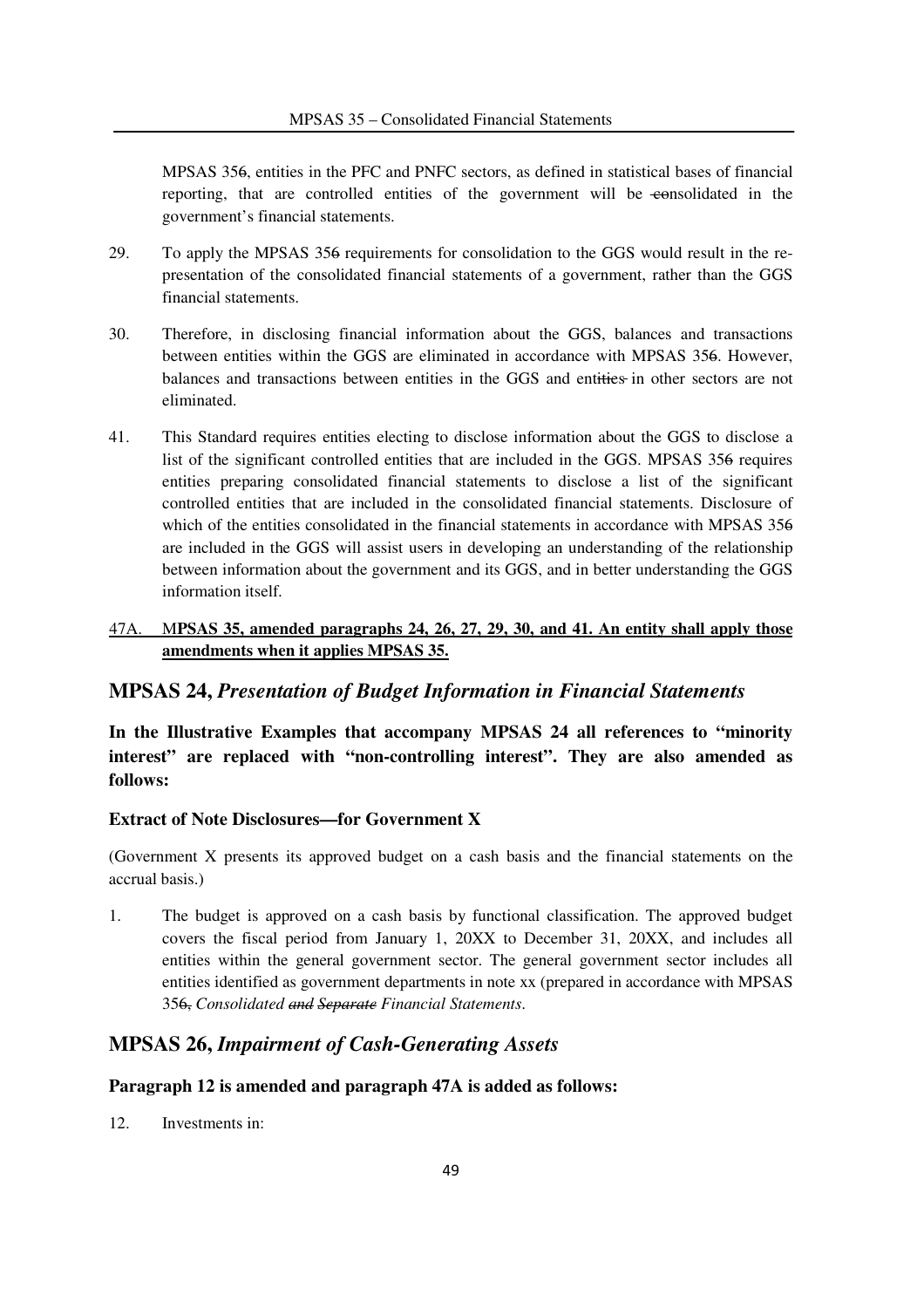(a) Controlled entities, as defined in MPSAS 356, *Consolidated and Separate Financial Statements*;

## 47A. **MPSAS 35, amended paragraph 12. An entity shall apply that amendment when it applies MPSAS 35.**

## **MPSAS 28,** *Financial Instruments: Presentation*

**Paragraphs 3(a) and AG53 are amended and paragraph 60A added as follows:**

- 3. **An entity that prepares and presents financial statements under the accrual basis of accounting shall apply this Standard to all types of financial instruments except:** 
	- (a) **Those interests in controlled entities, associates or joint ventures that are accounted for in accordance with MPSAS 35,** *Consolidated Financial Statements,* **MPSAS 346,** *Consolidated and Separate Financial Statements,* **or MPSAS 367,** *Investments in Associates and Joint Ventures***, or IPSAS 8,** *Interests in Joint Ventures***. However, in some cases, MPSAS 34, MPSAS 356, or MPSAS 367, or IPSAS 8 require or permits an entity to account for an interest in a controlled entity, associate, or joint venture using MPSAS 29; in those cases, entities shall apply the requirements of this Standard. Entities shall also apply this Standard to all derivatives linked to interests in controlled entities, associates, or joint ventures.**

## 60A. **MPSAS 35, and MPSAS 37,** *Joint Arrangements***, amended paragraphs 3(a) and AG53. An entity shall apply those amendments when it applies MPSAS 35, and MPSAS 37.**

#### **In the Appendix, paragraph AG53 is amended as follows:**

AG53. In consolidated financial statements, an entity presents non-controlling interests i.e., the interests of other parties in the net assets/equity and revenue of its controlled entities in accordance with MPSAS 1 and MPSAS 356. When …

## **MPSAS 29,** *Financial Instruments: Recognition and Measurement*

## **Paragraphs 2(a), 17, 89, and AG52–53 are amended and paragraph 125B added as follows:**

- 2. **This Standard shall be applied by all entities to all types of financial instruments, except:** 
	- (a) **Those interests in controlled entities, associates and joint ventures that are accounted for under in accordance with MPSAS 34,** *Separate Financial Statements,* **MPSAS 356,** *Consolidated and Separate Financial Statements***, or MPSAS 367,** *Investments in Associates and Joint Ventures***, or IPSAS 8,** *Interests in Joint Ventures***. However, in some cases, MPSAS 34, MPSAS 35 or MPSAS 36, require or permit an entity to account for entities shall apply this Standard to an interest in a controlled entity, associate, or joint venture that according to IPSAS 6, IPSAS 7, or IPSAS 8 is accounted for under in accordance with some or all of the requirements of this Standard. …**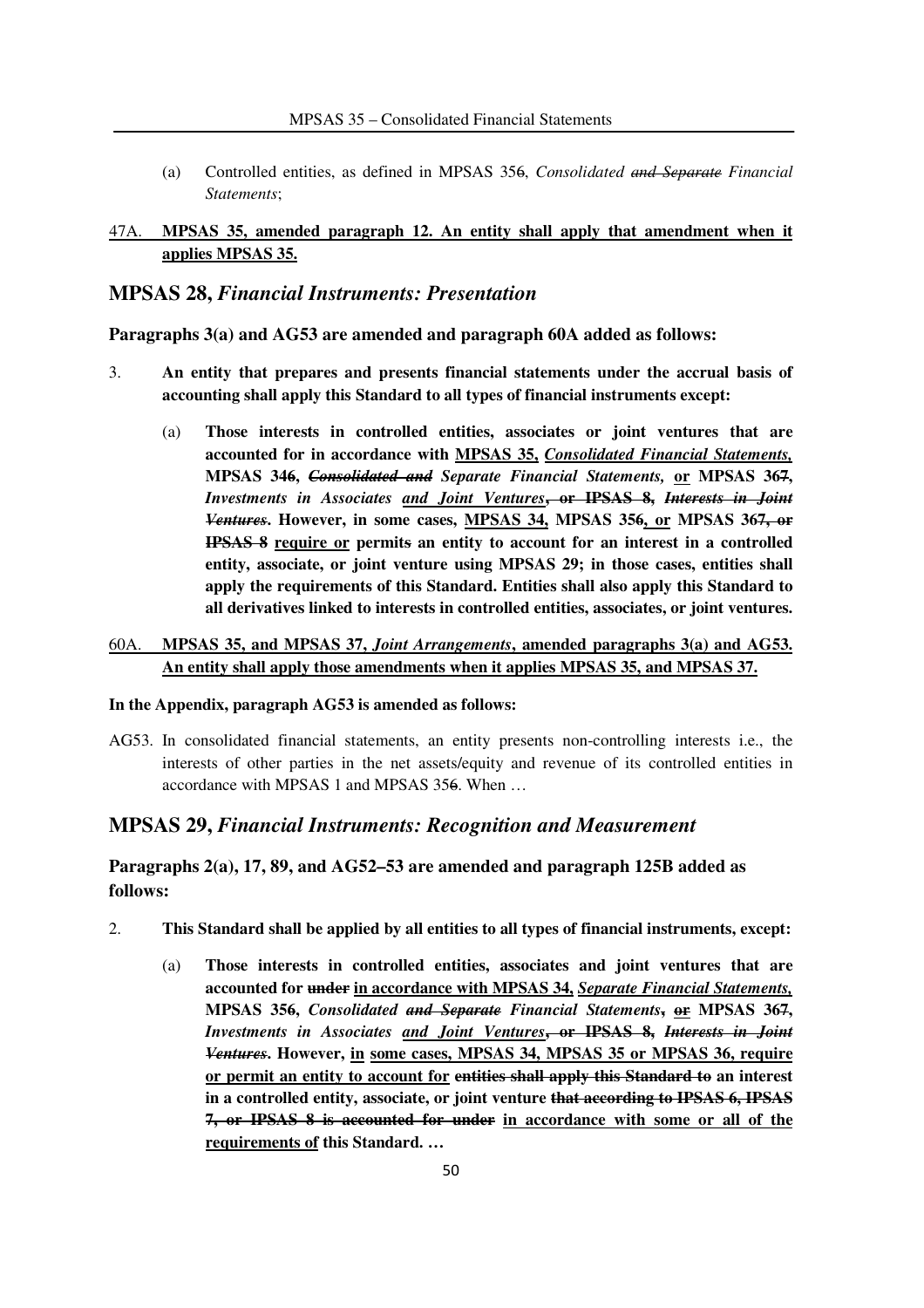- 17. In consolidated financial statements, paragraphs 18–25 and Appendix A paragraphs AG49– AG67 are applied at a consolidated level. Hence, an entity first consolidates all controlled entities in accordance with MPSAS 356 and the relevant international or national accounting standard or interpretation dealing with the consolidation of special purpose entities, and then applies paragraphs 18–25 and Appendix A paragraphs AG49–AG67 to the resulting economic entity.
- 89. For hedge accounting purposes, only assets, liabilities, firm commitments or highly probable forecast transactions that involve a party external to the entity can be designated as hedged items. It follows that hedge accounting can be applied to transactions between entities in the same economic entity only in the individual or separate financial statements of those entities and not in the consolidated financial statements of the economic entity except for the consolidated financial statements of an investment entity, as defined in MPSAS 35, where transactions between an investment entity and its controlled entities measured at fair value through surplus or deficit will not be eliminated in the consolidated financial statements. As an exception.

## 125B. **MPSAS 35 and MPSAS 37,** *Joint Arrangements***, amended paragraphs 2(a), 17, 89, AG2, AG14, AG51–53 and C2. An entity shall apply those amendments when it applies MPSAS 35 and MPSAS 37.**

**In Appendix A the flowchart following paragraph AG51 and paragraphs AG52–AG53 are amended as follows:**

> Consolidate all controlled entities, (including any Special Purpose Entities) [paragraph 17]

- AG52. The situation described in paragraph 20(b) (when an entity retains the contractual rights to receive the cash flows of the financial asset, but assumes a contractual obligation to pay the cash flows to one or more recipients) occurs, for example, if the entity is a special purpose entity (SPE) or trust, and issues to investors beneficial interests in the underlying financial assets that it owns and provides servicing of those financial assets. In that case, the financial assets qualify for derecognition if the conditions in paragraphs 21 and 22 are met.
- AG53. In applying paragraph 21, the entity could be, for example, the originator of the financial asset, or it could be an economic entity that includes a controlled entity consolidated SPE that has acquired the financial asset and passes on cash flows to unrelated third party investors.

## **In the Implementation Guidance examples F.1.4 and F.1.6 are amended as follows:**

#### F.1.4 **Internal Hedges**

…

Yes, if the derivative contracts are internal to the entity being reported on. MPSAS 29 does not specify how an entity should manage its risk. However, it states that internal hedging transactions do not qualify for hedge accounting. This applies both (a) in consolidated financial statements for hedging transactions within an economic entity, and (b) in the individual or separate financial statements of a legal entity for hedging transactions between divisions in the entity. The principles of preparing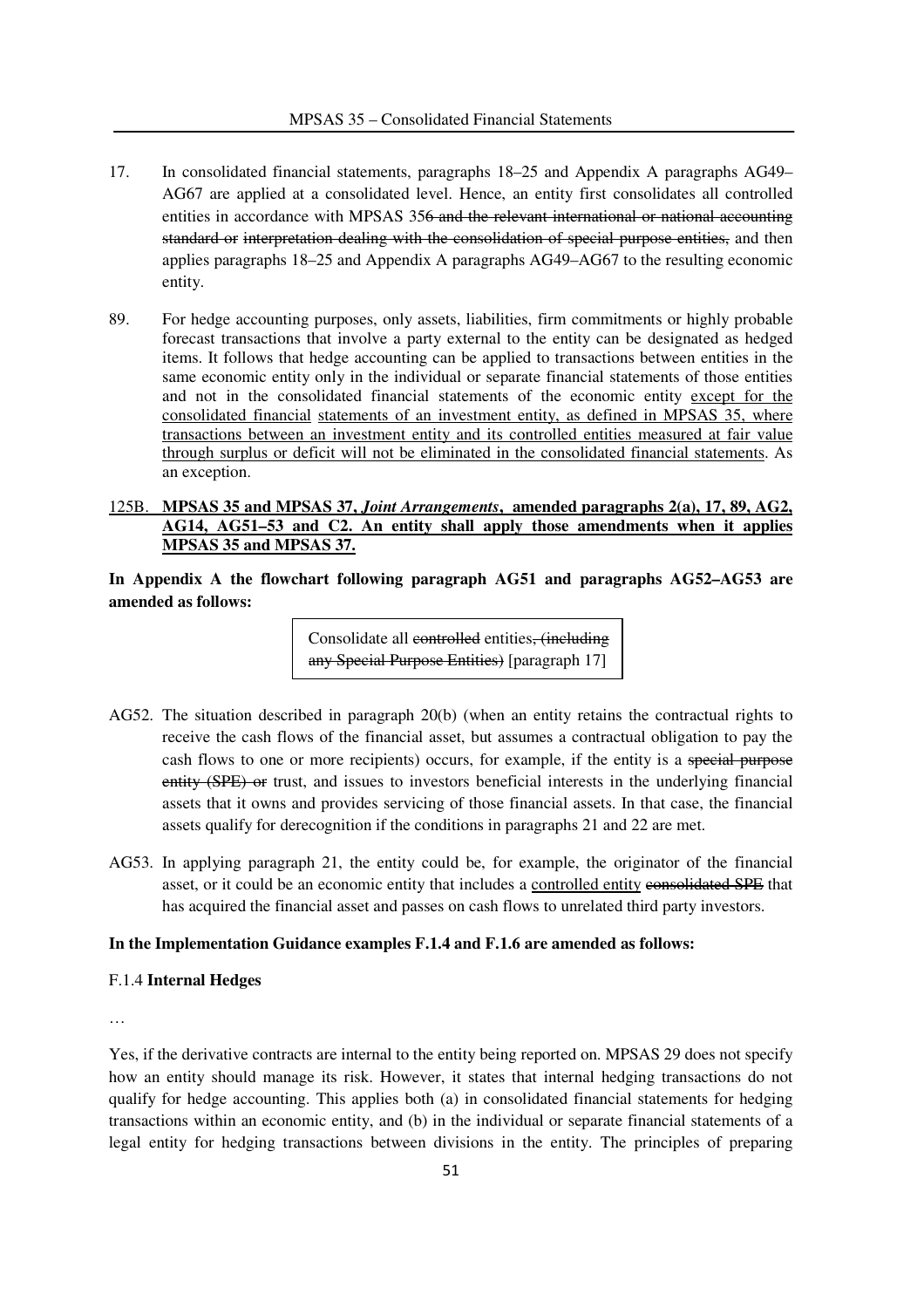consolidated financial statements in IPSAS 6.49 MPSAS 35.40 requires that "Balances, transactions, revenue and expenses within the economic entity shall be eliminated in full." a controlling entity "Eliminate in full intra-economic entity assets and liabilities, net assets/equity, revenue, expenses and cash flows relating to transactions between entities of the economic entity".

### F.1.6 **Offsetting Internal Derivative Contracts Used to Manage Foreign Currency Risk**

…

It depends. MPSAS 356, *Consolidated and Separate Financial Statements* requires all internal transactions to be eliminated in consolidated financial statements. As stated in MPSAS 29.82, internal hedging transactions do not qualify for hedge accounting in the consolidated financial statements of the economic entity. Therefore, if an entity wishes to achieve hedge accounting in the consolidated financial statements, it must designate a hedging relationship between a qualifying external hedging instrument and a qualifying hedged item.

In January 2015 the IPSASB introduced the concept of investment entities in IPSAS 35 and required investment entities, as defined in that Standard, to measure their investments in controlled entities, other than those providing investment-related services or activities, at fair value through surplus or deficit.

## **MPSAS 30,** *Financial Instruments: Disclosures*

### **Paragraph 3(a) is amended and paragraph 52A added as follows:**

- 3. **This Standard shall be applied by all entities to all types of financial instruments, except:** 
	- (a) **Those interests in controlled entities, associates, or joint ventures that are accounted for in accordance with MPSAS 34,** *Separate Financial Statements,* **MPSAS 356,** *Consolidated and Separate Financial Statements***, or MPSAS 367,** *Investments in Associates and Joint Ventures***, or IPSAS 8,** *Interests in Joint Ventures***. However, in some cases, MPSAS 34, MPSAS 356, or MPSAS 377, or IPSAS 8 require or permits an entity to account for an interest in a controlled entity, associate, or joint venture using MPSAS 29; in those cases ….**

## 52A. **MPSAS 35 and MPSAS 37.** *Joint Arrangements***, amended paragraph 3(a). An entity shall apply that amendment when it applies MPSAS 35, and MPSAS 37,**

## **MPSAS 31,** *Intangible Assets*

#### **Paragraph 6(d) is amended and paragraph 132A added as follows:**

- 6. If another MPSAS prescribes the accounting for a specific type of intangible asset, an entity applies that MPSAS instead of this Standard. For example, this Standard does not apply to:
	- (a) …
	- (d) Financial assets as defined in MPSAS 28. The recognition and measurement of some financial assets are covered by MPSAS 34, *Separate Financial Statements,* MPSAS 356,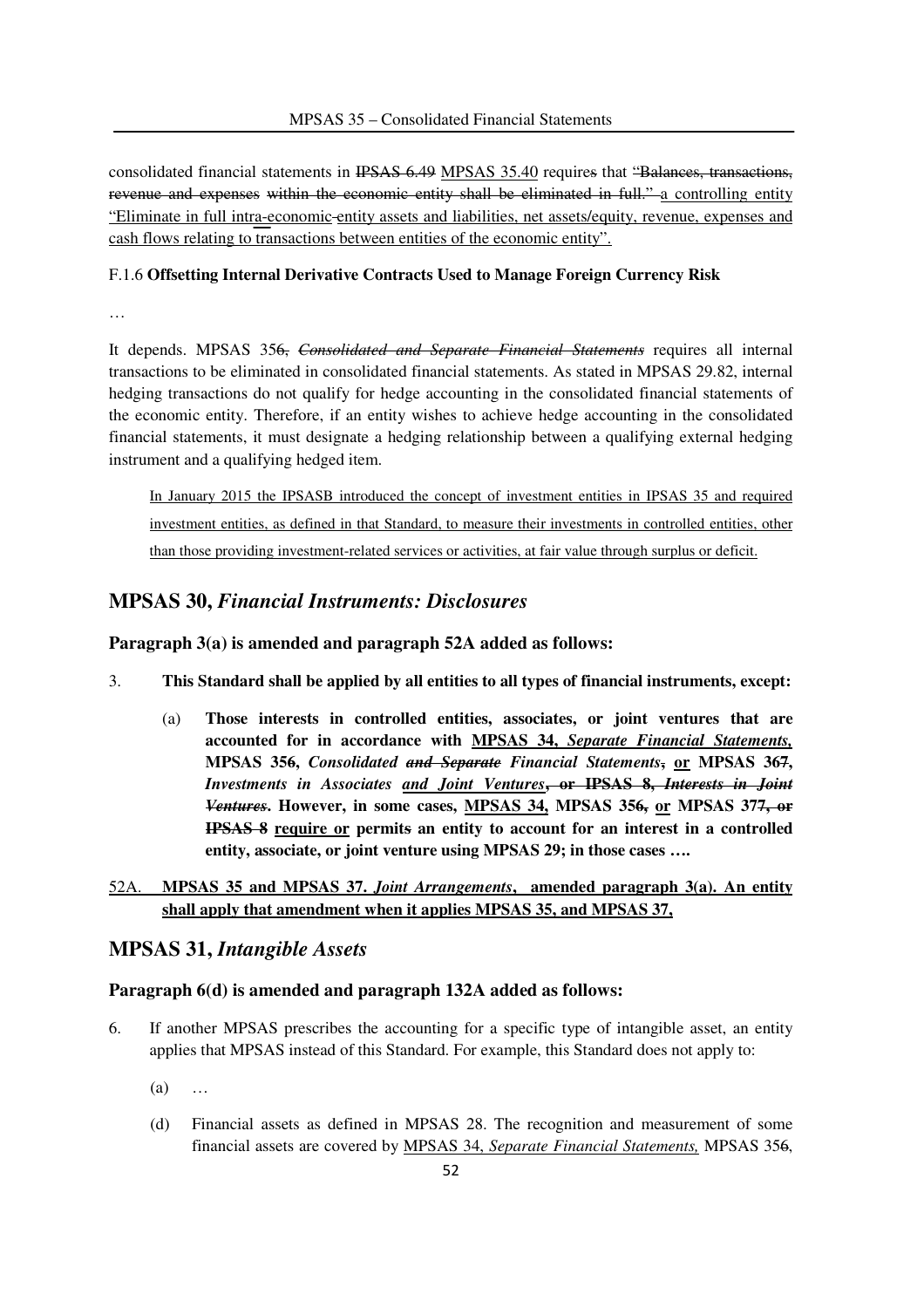*Consolidated and Separate Financial Statements*, and MPSAS 367, *Investments in Associates and Joint Ventures*, and IPSAS 8, *Interests in Joint Ventures*; and....

132A. **MPSAS 35 and MPSAS 37,** *Joint Arrangements***, amended paragraph 6(d). An entity shall apply that amendment when it applies MPSAS 35 and MPSAS 37.**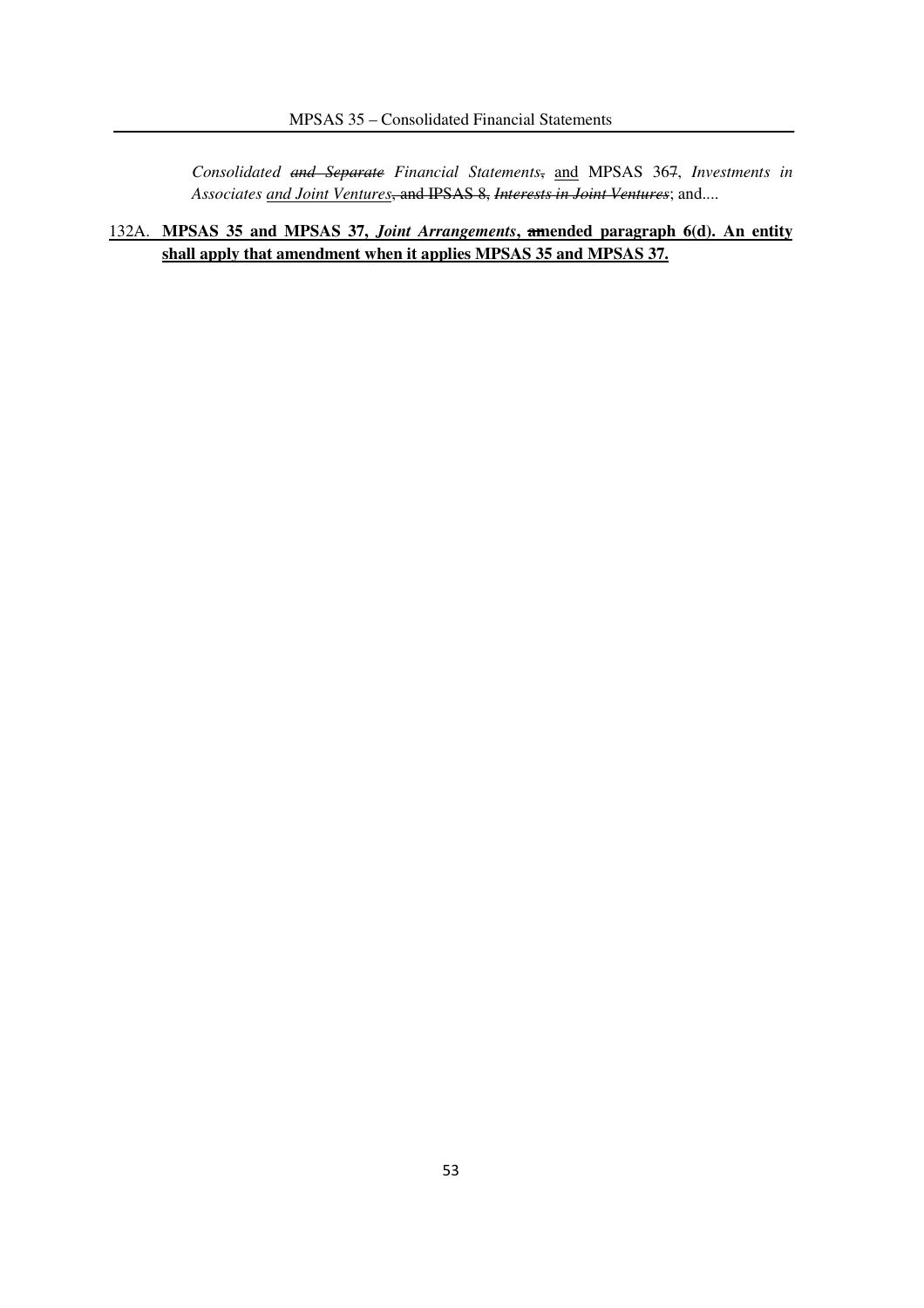## **Implementation Guidance**

*This guidance accompanies, but is not part of, MPSAS 35.*

### **Nature of Relationship with Another Entity**

IG1. The diagram below summarizes the accounting for various types of involvement with another entity.

#### **Flowchart 1: Forms of Involvement with Other Parties**

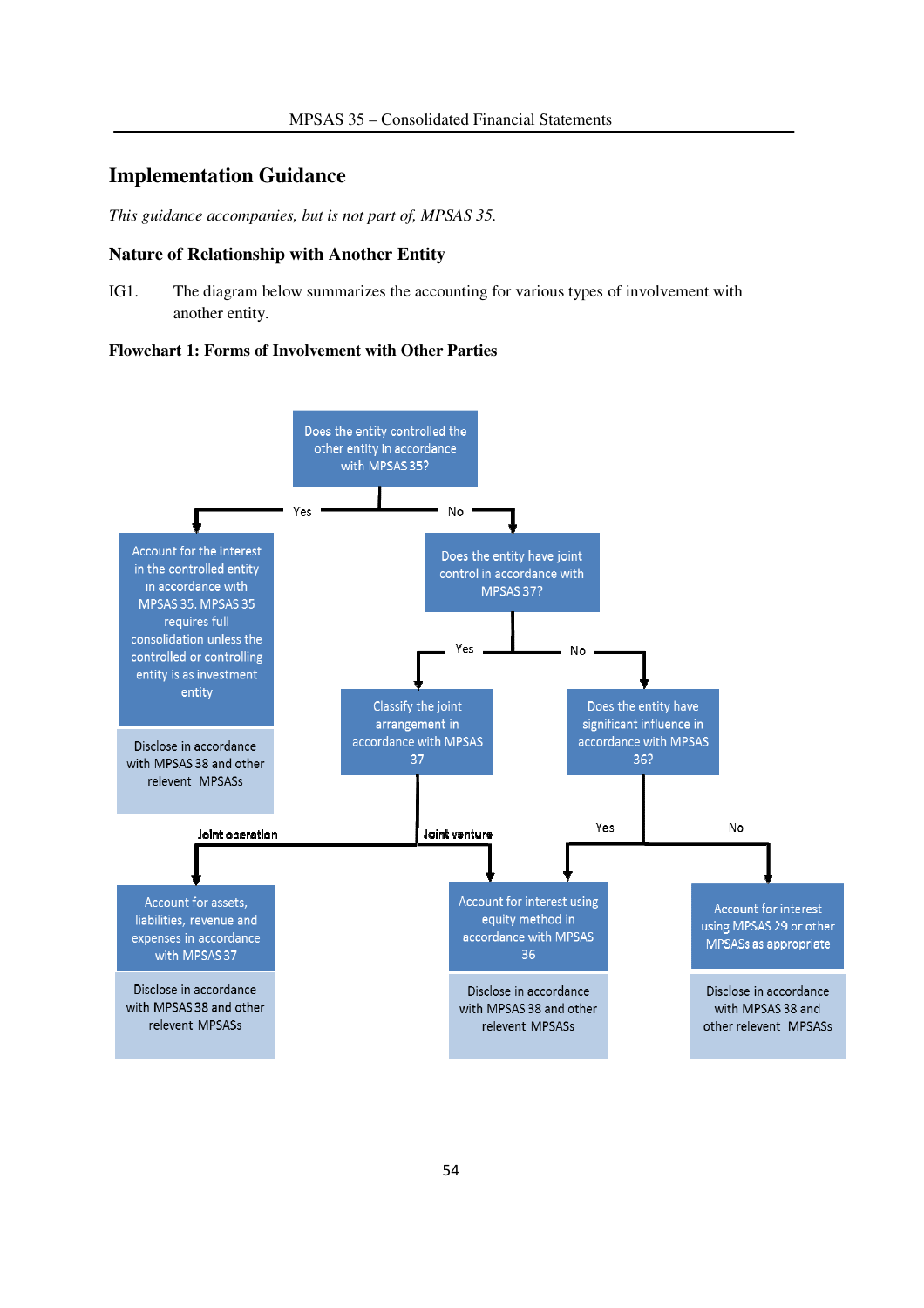## **Illustrative Examples**

*These examples accompany, but are not part of, MPSAS 35.* 

IE1. The examples in this appendix portray hypothetical situations. Although some aspects of the examples may be present in actual fact patterns, all facts and circumstances of a particular fact pattern would need to be evaluated when applying MPSAS 35.

## **Power (paragraphs AG9–AG56)**

IE2. The following example illustrates an assessment of whether power exists for the purposes of this Standard.

## **Example 1**

A state government partially funds the activities of a local government. Some of this funding is required to be spent on specified activities. The local government has a council that is elected every four years by the local community. The council decides how to use the local government's resources for the benefit of the local community. The activities of the local government are diverse and include library services, provision of leisure facilities, management of refuse and wastewater, and enforcement of building and health and safety regulations. These activities are the relevant activities of the local government. Many of these activities also coincide with the interests of the state government. Despite its partial funding of the local government's activities, the state government does not have the power to direct the relevant activities of the local government. The rights of the local government over the relevant activities preclude the state government from having control.

*Regulatory Control (paragraph AG12)* 

IE3. The following examples illustrate various forms of regulatory control. None of these forms of regulatory control give rise to power over the relevant activities for the purposes of this Standard. However, those examples do not rule out that there may be instances where power over the relevant activities for the purposes of this Standard may derive from regulatory control.

#### **Example 2**

A pollution control authority has the power to close down the operations of entities that are not complying with environmental regulations.

The existence of this power does not constitute power over the relevant activities.

#### **Example 3**

A city has the power to pass zoning laws to limit the location of fast food outlets or to ban them altogether.

The existence of this power does not constitute power over the relevant activities of the fast food outlets.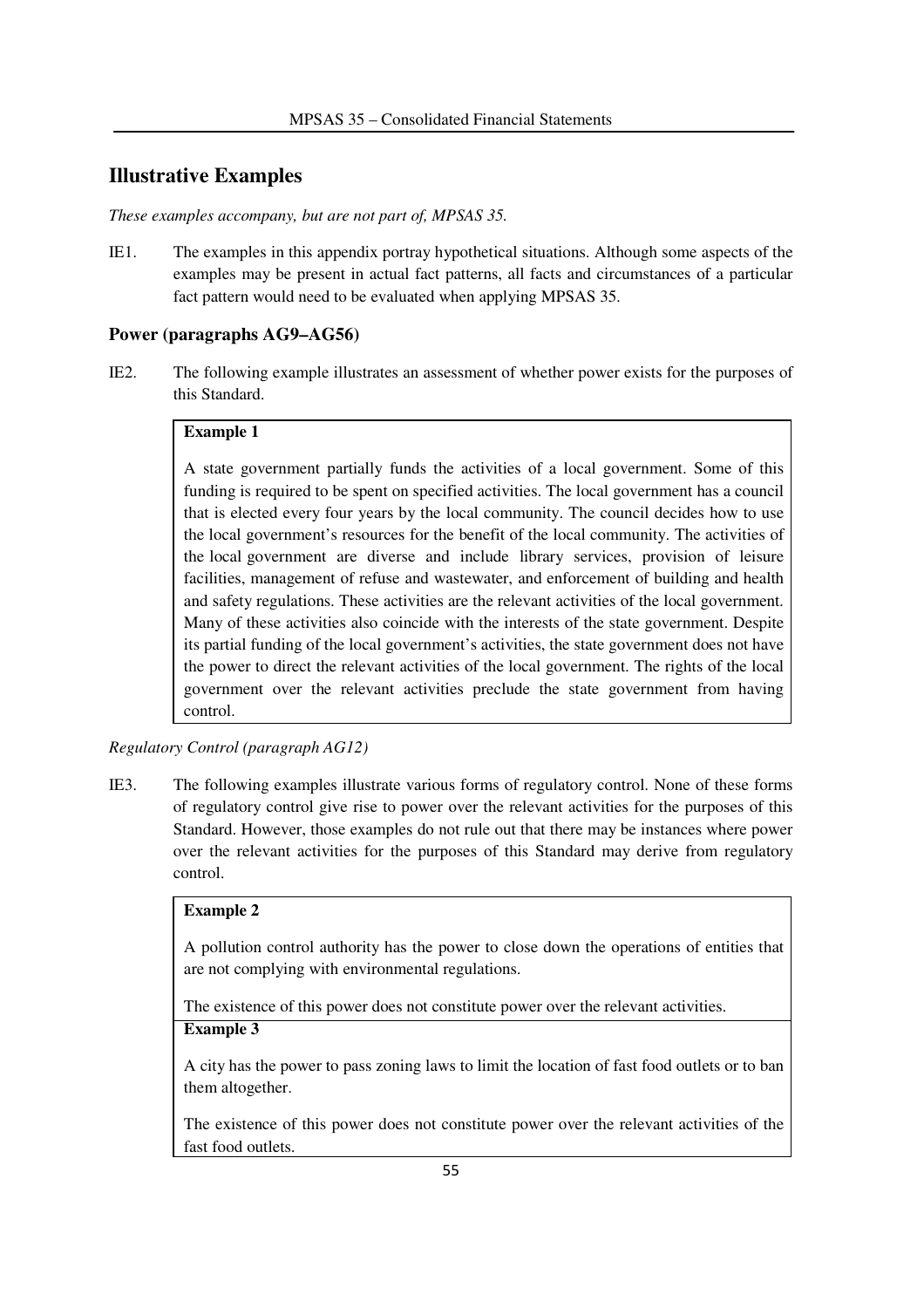A central government has the power to impose regulatory control on monopolies. A wholly owned government agency has the power to regulate monopolies that are subject to such regulatory control and has established price ceilings for entities that distribute electricity. The central government does not have an ownership interest in the electricity distributors and does not receive financial benefits from the electricity distributors. Neither the central government, nor the government agency, has control as a result of the power to impose regulatory control. Any other powers would need to be separately assessed.

#### **Example 5**

A gaming control board (GCB) is a government agency that regulates casinos and other types of gaming in a state, and enforces state gaming legislation. The GCB is responsible for promulgating rules and regulations that govern the conduct of gaming activities in the state. The rules and regulations stem from legislation. The legislation was passed by the legislature and sets forth the broad policy of the state with regard to gaming; while the rules and regulations provide detailed requirements that must be satisfied by a gaming establishment, its owners, employees, and vendors. The rules and regulations cover a broad range of activity, including licensing, accounting systems, rules of casino games, and auditing.

The GCB also has authority to grant or deny licenses to gaming establishments, their ownership, employees, and vendors. In order to obtain a license, an applicant must demonstrate that they possess good character, honesty and integrity. License application forms typically require detailed personal information. Based upon the type of license being sought, an applicant may also be required to disclose details regarding previous business relationships, employment history, criminal records, and financial stability.

Although the rules and regulations have an impact on how gaming establishments operate, the GCB does not have power over the relevant activities (as defined in this Standard) of the gaming establishments. The regulations apply to all gaming establishments and each establishment has a choice as to whether it wishes to engage in gaming or not. The purpose of the gaming legislation and regulations is to protect the public, rather than to establish a controlling interest in the gaming establishments.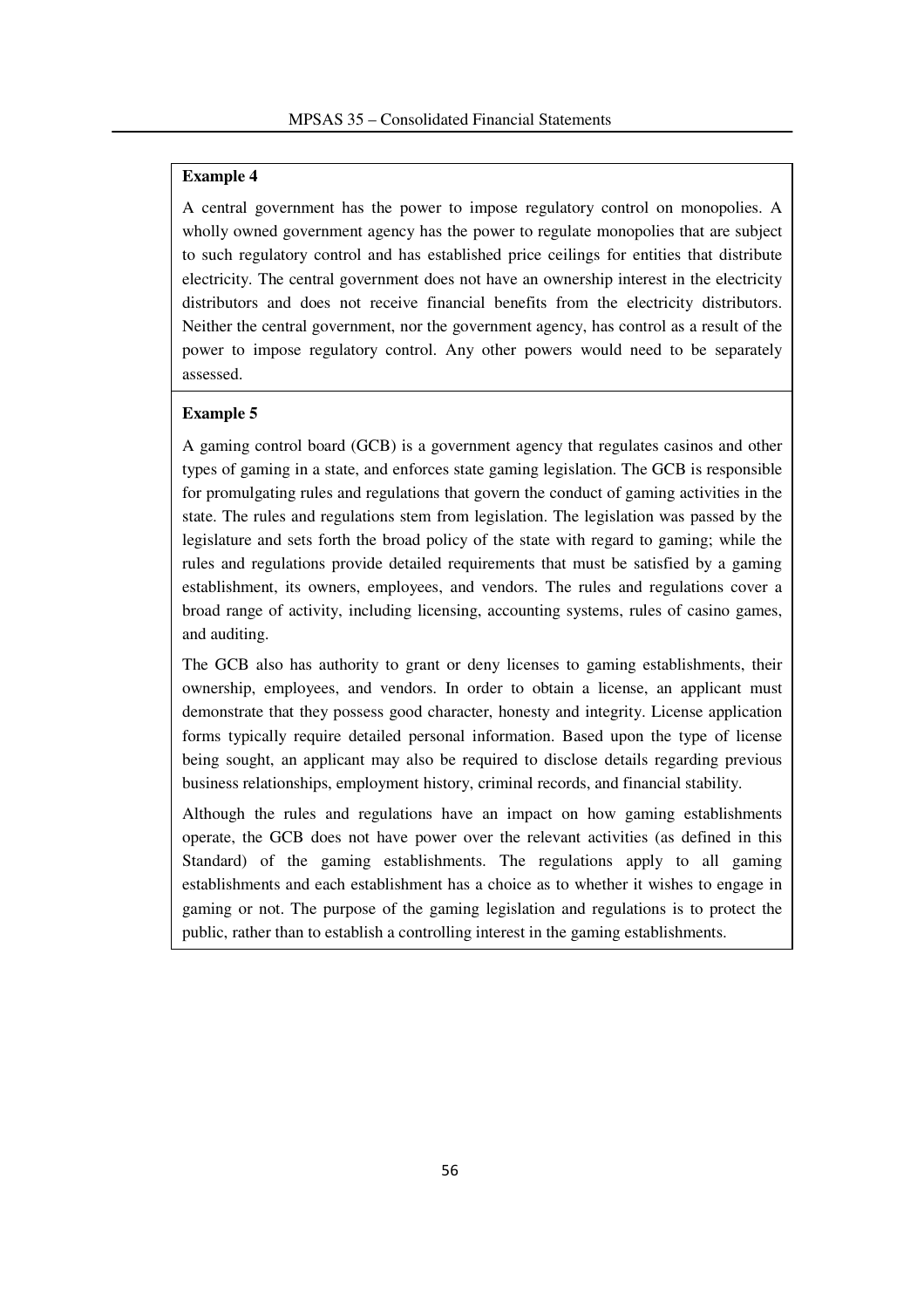#### *Relevant Activities and Direction of Relevant Activities (paragraphs AG13–AG15)*

IE4. The following examples illustrate assessments of whether an entity has the power to direct the relevant activities of another entity for the purposes of this Standard.

## **Example 6**

Entities A and B, form another entity, entity C, to develop and market a medical product. Entity A is responsible for developing and obtaining regulatory approval of the medical product—that responsibility includes having the unilateral ability to make all decisions relating to the development of the product and to obtaining regulatory approval. Once the regulator has approved the product, entity B will manufacture and market it—entity B has the unilateral ability to make all decisions about the manufacture and marketing of the product. If all the activities—developing and obtaining regulatory approval as well as manufacturing and marketing of the medical product—are relevant activities, entity A and entity B, each needs to determine whether they are able to direct the activities that *most* significantly affect the benefits from entity C. Accordingly, entity A and B each need to consider whether developing and obtaining regulatory approval or the manufacturing and marketing of the medical product is the activity that most significantly affects the benefits from entity C and whether they are able to direct that activity. In determining which entity has power, entities A and B would consider:

- (a) The purpose and design of entity C;
- (b) The factors that determine the surplus, revenue and value of entity C as well as the value of the medical product;
- (c) The effect of their decision-making authority on entity C's performance with respect to the factors in (b); and
- (d) Their exposure to variability of benefits from entity C.

In this particular example, the entities would also consider:

- (a) The uncertainty of, and effort required in, obtaining regulatory approval (considering their record of successfully developing and obtaining regulatory approval of medical products); and
- (b) Which entity controls the medical product once the development phase is successful.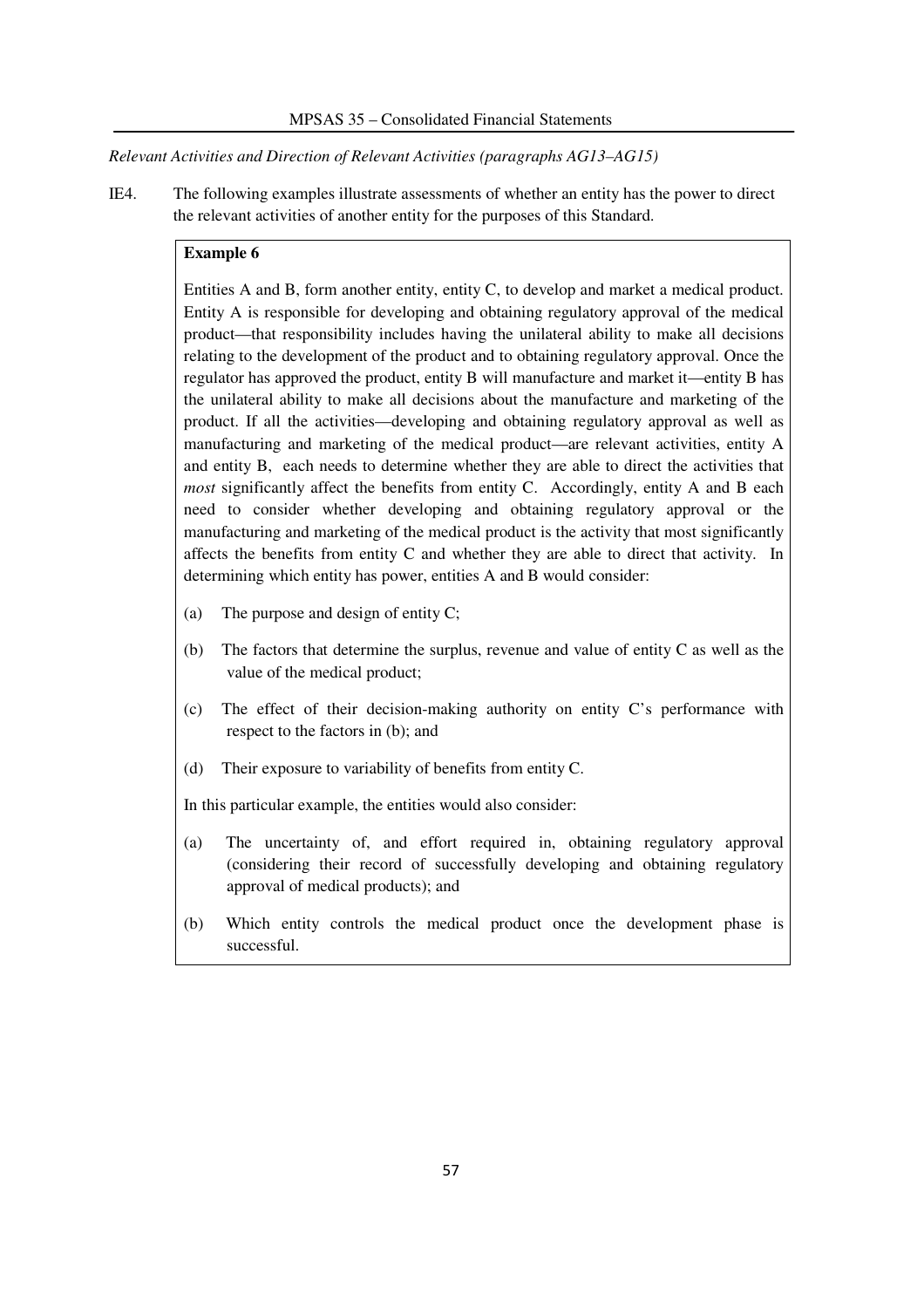An investment vehicle is created and financed with a debt instrument held by an entity (the debt investor) and equity instruments held by a number of other investors. The equity tranche is designed to absorb the first losses and to receive any residual benefit from the investment vehicle. One of the equity investors who holds 30 per cent of the equity instruments is also the asset manager. The investment vehicle uses its proceeds to purchase a portfolio of financial assets, exposing the investment vehicle to the credit risk associated with the possible default of principal and interest payments of the assets. The transaction is marketed to the debt investor as an investment with minimal exposure to the credit risk associated with the possible default of the assets in the portfolio because of the nature of these assets and because the equity tranche is designed to absorb the first losses of the investment vehicle. The benefits from the investment vehicle are significantly affected by the management of the investment vehicle's asset portfolio, which includes decisions about the selection, acquisition and disposal of the assets within portfolio guidelines and the management upon default of any portfolio assets. All those activities are managed by the asset manager until defaults reach a specified proportion of the portfolio value (i.e., when the value of the portfolio is such that the equity tranche of the investment vehicle has been consumed). From that time, a third-party trustee manages the assets according to the instructions of the debt investor. Managing the investment vehicle's asset portfolio is the relevant activity of the investment vehicle. The asset manager has the ability to direct the relevant activities until defaulted assets reach the specified proportion of the portfolio value; the debt investor has the ability to direct the relevant activities when the value of defaulted assets surpasses that specified proportion of the portfolio value. The asset manager and the debt investor each need to determine whether they are able to direct the activities that most significantly affect the benefits from the investment vehicle, including considering the purpose and design of the investment vehicle as well as each party's exposure to variability of benefits.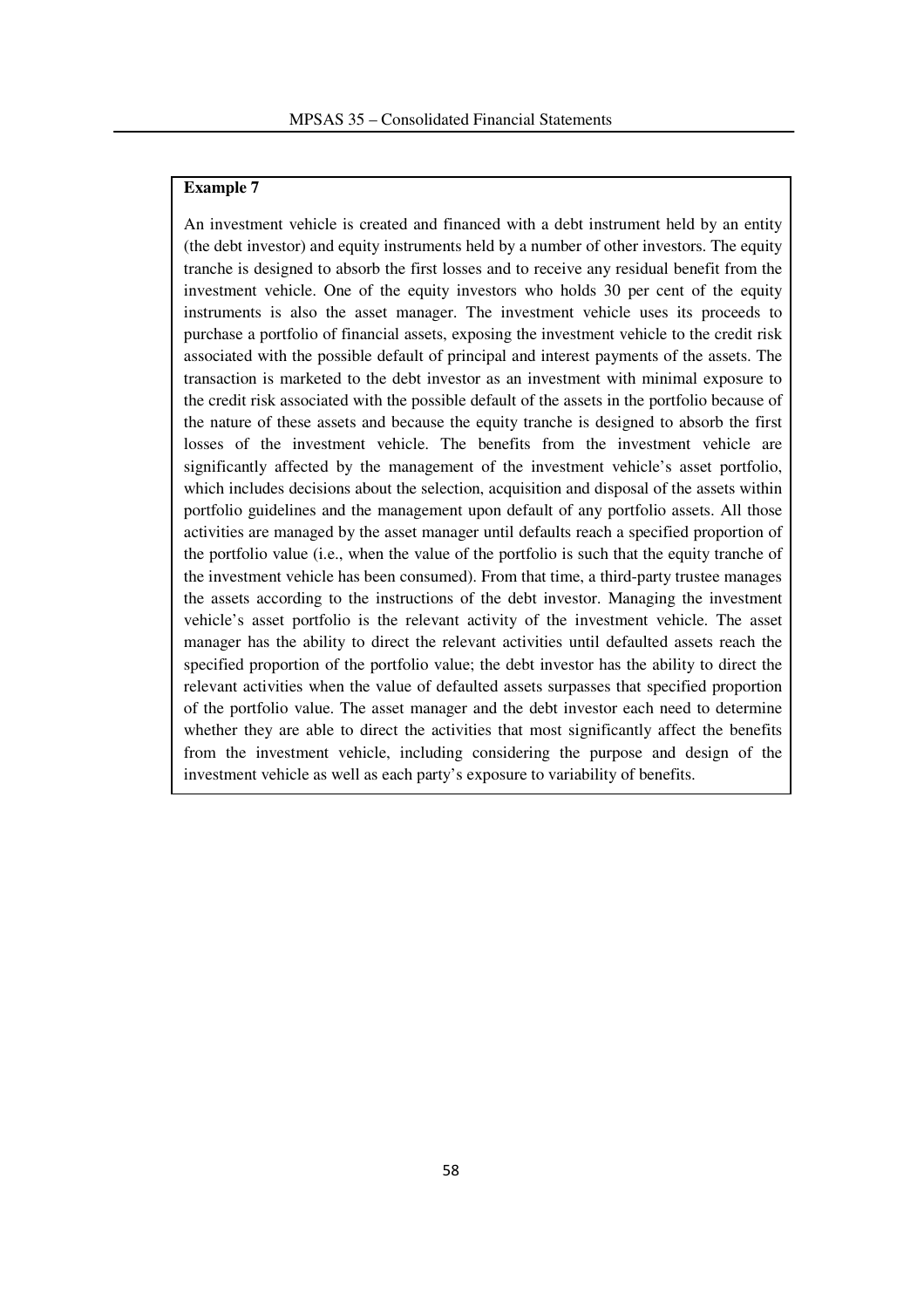*Rights that Give an Entity Power over another Entity (paragraphs AG16–AG28)*

IE5. The following examples illustrate assessments of whether an entity has the power to direct the relevant activities of another entity for the purposes of this Standard.

#### **Example 8**

A government housing agency establishes a community housing program that provides low-cost housing. The program is operated under an agreement with an incorporated association. The association's only activity is to manage the community housing facility. The association has no ownership instruments. The relevant activities of the association comprise:

- Reviewing and selecting applicants for housing;
- The day-to-day operation of the housing program:
- Maintaining the houses and common facilities; and
- Improving and extending the housing facilities.

The board of governors of the association has 16 members, with eight appointed by (and subject to removal by) the government housing agency. The chair is appointed by the board from amongst the appointees of the government housing agency, and has a casting vote that is rarely exercised. The board meets regularly and reviews reports received from the association's management. Based on these reports, the board may confirm or override management decisions. In addition, the board makes decisions on major issues such as significant maintenance and investing further capital to build additional housing, after reviewing vacancy levels and the demand for housing.

The government housing agency owns the land on which the housing facilities stand and has contributed capital and operating funds to the association since it was established. The association owns the housing facilities.

The association retains any surplus resulting from the operation of the facilities and under its constitution is unable to provide a direct financial return to the government housing agency. The above fact pattern applies to examples 8A and 8B described below. Each example is considered in isolation.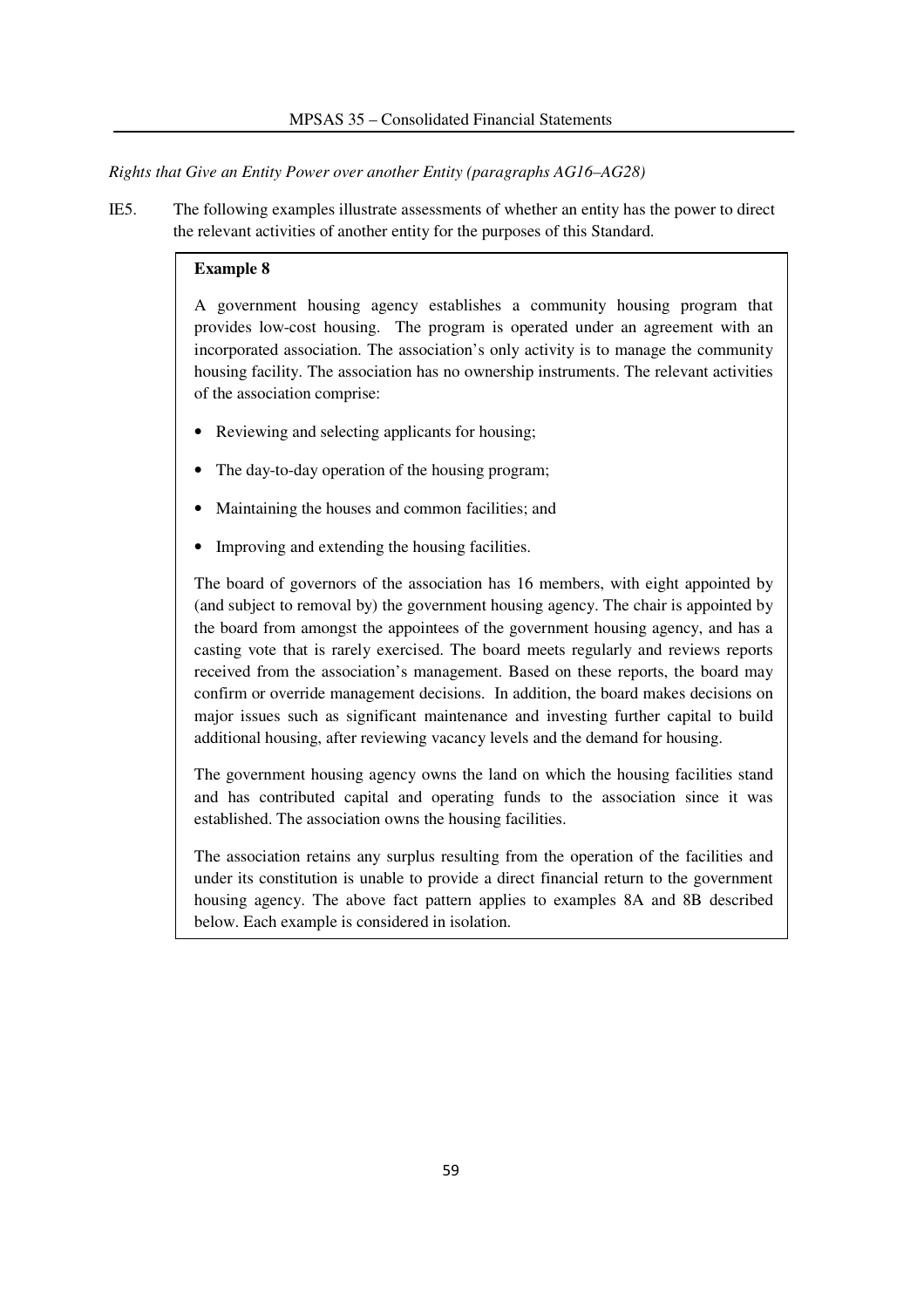## **Example 8A**

Based on the facts and circumstances outlined above, the government housing agency controls the association.

The government housing agency has rights that give it the current ability to direct the relevant activities of the association, regardless of whether it chooses to exercise those rights.

The government housing agency appoints eight members of the board of governors, one of whom will become the chair, who has a casting vote. As a result, the government housing agency has power over the association through substantive rights that give it the current ability to direct the relevant activities of the association, regardless of whether the government housing agency chooses to exercise those substantive rights.

The government housing agency also has exposure or rights to variable benefits from its involvement with the association. The government housing agency obtains non-financial benefits through the association furthering its social objective of meeting the need for low-cost community housing. Although not able to receive direct financial benefits, the government housing agency obtains indirect benefits through its ability to direct how the financial returns are to be employed in the community housing program.

The government housing agency also satisfies the final control criterion. Through its appointees on the board, the government housing agency has the ability to use its power to affect the nature and amount of its benefits from the association.

The government housing agency satisfies all three criteria for control and therefore the government housing agency controls the association.

#### **Example 8B**

In this example, the facts of Example 8A apply, except that:

- (a) The association's board of governors is elected through a public nomination and voting process that does not give rights to the government housing agency to appoint board members; and
- (b) Decisions made by the association's board are reviewed by the government housing agency, which may offer advice to the association.

Based on the revised facts and circumstances outlined above, the government housing agency does not have substantive rights relating to the association and therefore does not have power over the association.

The government housing agency's social objectives in relation to low-cost community housing are still being achieved and therefore it will still obtain direct non-financial benefits. However, congruence of objectives alone is insufficient to conclude that one entity controls another entity (refer paragraph 36).

The government housing agency does not have power and consequently does not have the ability to use power to affect the nature or amount of the agency's benefits. The government housing agency is unable to satisfy two of the three control criteria and therefore the government housing agency does not control the association.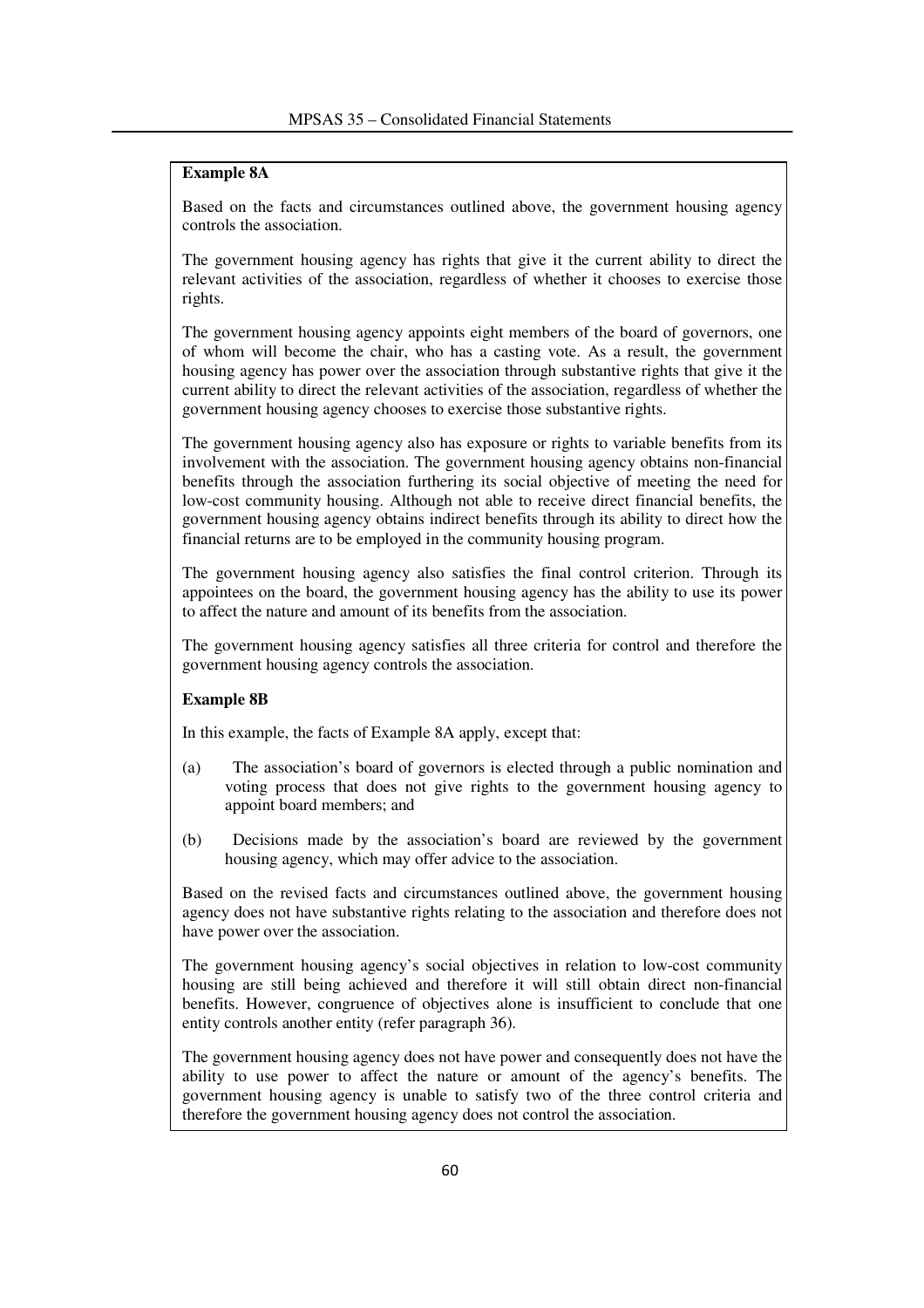A government has the right to appoint and remove the majority of members of a statutory body. This power has been used by previous governments. The current government has not done so because it does not wish, for political reasons, to be regarded as interfering in the activities of the statutory body. In this case the government still has substantive rights, even though it has chosen not to use them.

### **Example 10**

A local government has a policy that, where it holds land that is surplus to its requirements, consideration should be given to making the land available for affordable housing. The local government establishes terms and conditions to ensure that the housing provided remains affordable and available to meet local housing needs.

In accordance with this policy, the local government sold part of a site to a housing association for RM1 to provide 20 affordable homes. The remainder of the site was sold at open market value to a private developer.

The contract between the local government and the housing association specifies what the land can be used for, the quality of housing developments, on-going reporting and performance management requirements, the process for return of unused land and dispute resolution. The land must be used in a manner consistent with the local government's policy for affordable housing.

The agreement also has requirements regarding the housing association's quality assurance and financial management processes. The housing association must demonstrate that it has the capacity and authority to undertake the development. It must also demonstrate the added value that can be achieved by joining the local government's resources with that of the housing association to address a need within a particular client group in a sustainable way.

The Board of the housing association is appointed by the members of the housing association. The local government does not have a representative on the Board.

Based on the facts and circumstances outlined above, the government housing agency does not hold sufficient power over the association to direct its relevant activities and therefore does not control the association. The local government may receive indirect, non-financial benefits from the association in that the local government's social objectives in relation to low-cost community housing are being furthered by the activities of the housing association. However, congruence of objectives alone is insufficient to conclude that one entity controls another (see paragraph 36). In order to have power over the housing association the local government would need to have the ability to direct the housing association to work with the local government to further the local governments' objectives.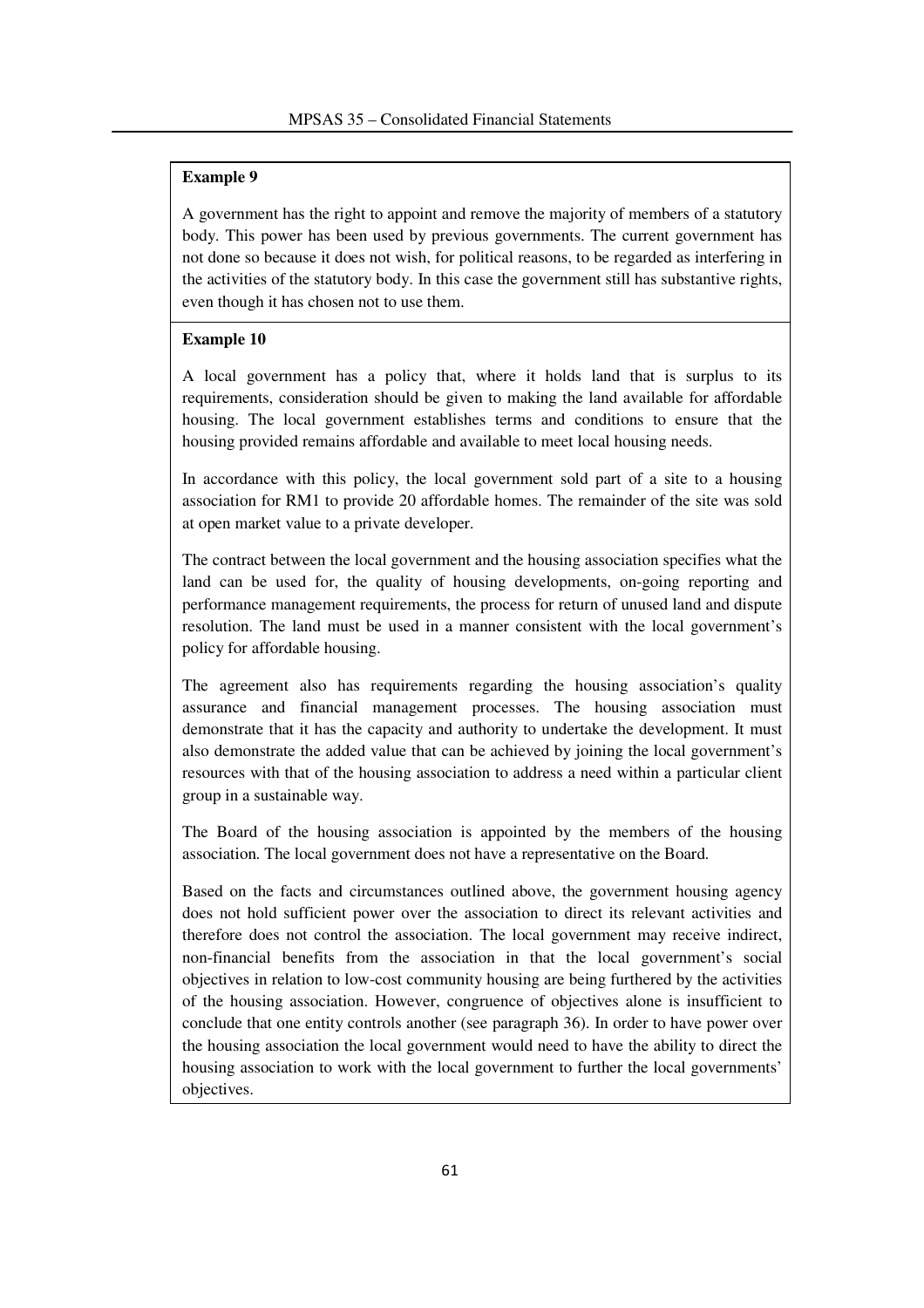An entity being assessed for control has annual shareholder meetings at which decisions to direct the relevant activities are made. The next scheduled shareholders' meeting is in eight months. However, shareholders that individually or collectively hold at least 5 per cent of the voting rights can call a special meeting to change the existing policies over the relevant activities, but a requirement to give notice to the other shareholders means that such a meeting cannot be held for at least 30 days. Policies over the relevant activities can be changed only at special or scheduled shareholders' meetings. This includes the approval of material sales of assets as well as the making or disposing of significant investments.

The above fact pattern applies to examples 11A–11D described below. Each example is considered in isolation.

#### **Example 11A**

An entity holds a majority of the voting rights in the other entity. The entity's voting rights are substantive because the entity is able to make decisions about the direction of the relevant activities when they need to be made. The fact that it takes 30 days before the entity can exercise its voting rights does not stop the entity from having the current ability to direct the relevant activities from the moment the entity acquires the shareholding.

#### **Example 11B**

An entity is party to a forward contract to acquire the majority of shares in the other entity. The forward contract's settlement date is in 25 days. The existing shareholders are unable to change the existing policies over the relevant activities because a special meeting cannot be held for at least 30 days, at which point the forward contract will have been settled. Thus, the entity has rights that are essentially equivalent to the majority shareholder in example 11A above (i.e., the entity holding the forward contract can make decisions about the direction of the relevant activities when they need to be made). The entity's forward contract is a substantive right that gives the entity the current ability to direct the relevant activities even before the forward contract is settled.

#### **Example 11C**

An entity holds a substantive option to acquire the majority of shares in the other entity that is exercisable in 25 days and is deeply in the money. The same conclusion would be reached as in example 11B.

#### **Example 11D**

An entity is party to a forward contract to acquire the majority of shares in the other entity, with no other related rights over the other entity. The forward contract's settlement date is in six months. In contrast to the examples above, the entity does not have the current ability to direct the relevant activities. The existing shareholders have the current ability to direct the relevant activities because they can change the existing policies over the relevant activities before the forward contract is settled.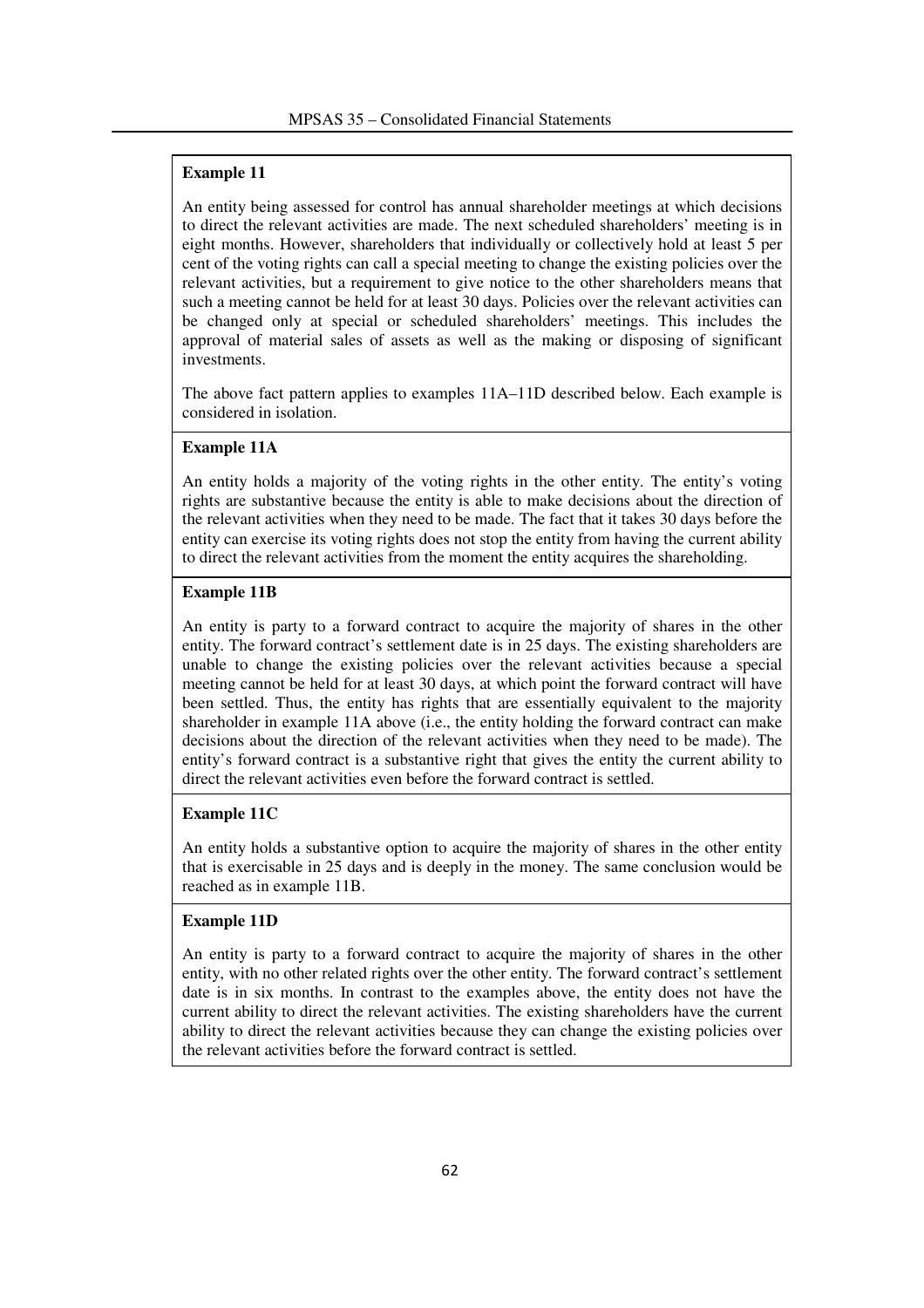*Power without a Majority of the Voting Rights and Special Voting Rights Attaching to Ownership Interests (paragraphs AG36–AG37)*

IE6. The following examples illustrate assessments of whether special voting rights attaching to ownership interests in another entity give rise to power for the purposes of this Standard.

### **Example 12**

A central government has privatized a company and, in order to protect its national interests, it has used a "golden share" mechanism. The "golden share" does not have any value or give any percentage rights to the capital of the company. The golden share states that control of the company, or a 24 percent stake in the company cannot be sold without the permission of the central government.

The central government has protective rights, not substantive rights.

## **Example 13**

A central government sold all of its shares in a company, but kept a golden share (with a nominal value of one currency unit). The golden share granted the Secretary of State (as the holder of the share) a 15 percent shareholding in the company, and consequently the ability to block any potential takeover of the business. It also required that the chairman of the board and the chief executive be citizens of the country. The rationale for the golden share was to protect the company from an overseas acquisition, principally on the grounds of national security.

The central government has protective rights, not substantive rights.

### **Example 14**

A central government does not own any shares in defense companies. However it has passed legislation which specifies that, with respect to companies carrying out strategic activities for the defense and national security system, in the event that fundamental interests of national defense or security could be materially affected, the government may:

- (a) Impose specific conditions on the purchase of an interest in any such company by any person – relating to the security of procurement and of information, the transfer of technologies and export controls;
- (b) Veto the purchase by any person other than the state (whether directly or indirectly, individually or jointly) – of an interest in the voting share capital in any such company that, given its size, may jeopardize defense or national security; and
- (c) Veto the adoption of resolutions by the shareholders or the board of directors of any such company relating to certain extraordinary transactions (such as mergers, de-mergers, assets disposals, winding up, and bylaws amendments concerning the corporate purpose or equity ownership caps in certain state-controlled companies).

The central government has protective rights, not substantive rights, in respect of these companies.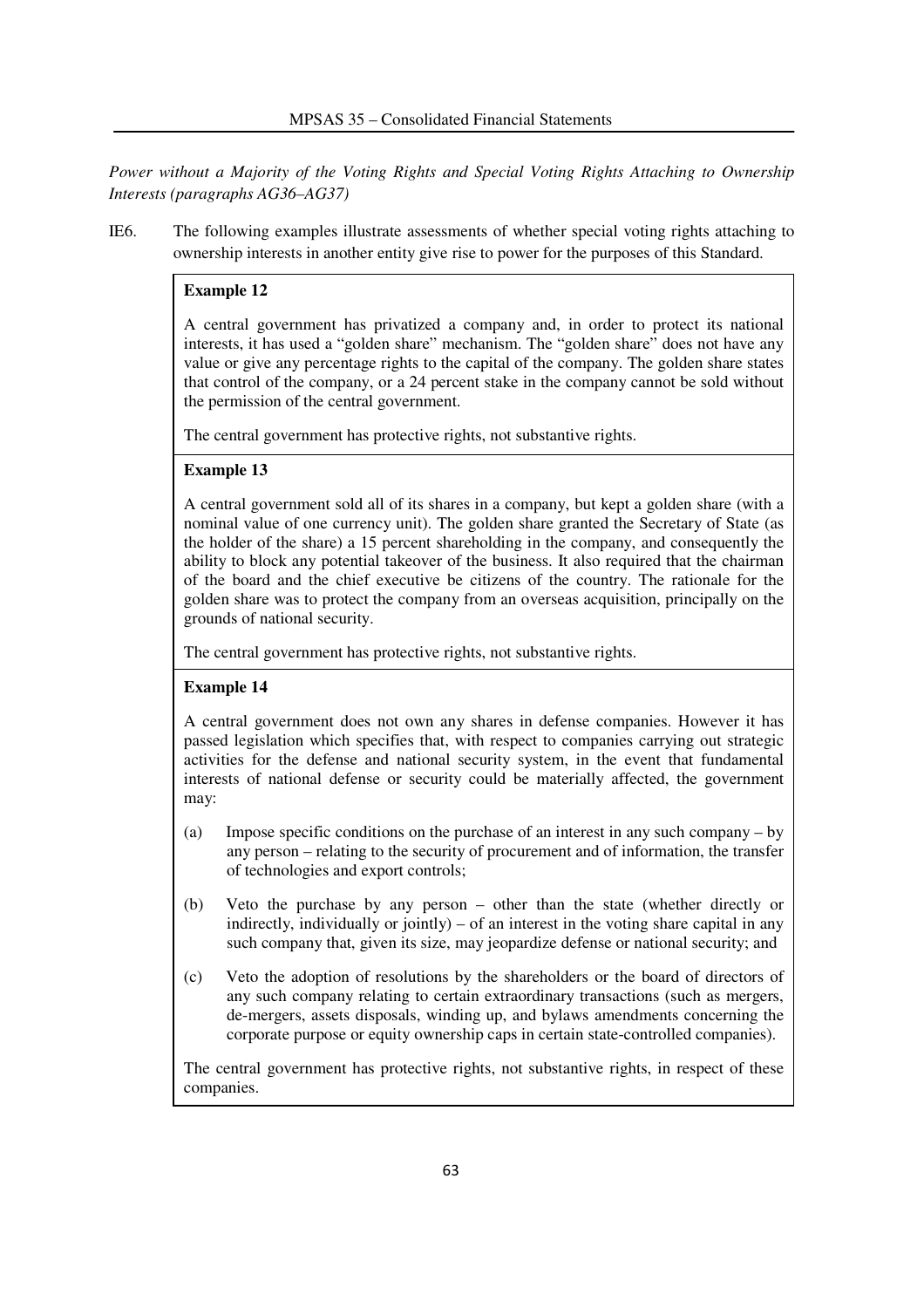#### *Control of the Board or Other Governing Body (paragraph AG38)*

IE7. The following example illustrates assessments of whether an entity has control of the board or governing body control may provide evidence that an entity has sufficient rights to have power over another of another entity for the purposes of this Standard. The existence of such entity.

### **Example 15**

A national museum is governed by a board of trustees who are chosen by the government department responsible for funding the museum. The trustees have freedom to make decisions about the operation of the museum.

The department has the power to appoint the majority of the museum's trustees. The department has the potential to exercise power over the museum.

### *Economic Dependence (paragraphs AG41–AG42)*

IE8. The following examples illustrate assessments of whether dependence on funding from another entity gives rise to power in the context of this Standard.

### **Example 16**

A research institution is one of many institutions that receive the majority of their funding from a central government. The institutions submit proposals and the funding is allocated through a tendering process. The research institution retains the right to accept or decline funding.

The central government does not control the research institution because the research institution can choose to decline funding from the government, seek alternative sources of funding or cease to operate.

## **Example 17**

A catering entity has a binding arrangement to supply food to a government-owned school. The arrangement is between the company and the school. The school contracts generate the majority of the revenue of the catering entity. There are general requirements, set out in regulations, which are applicable to all such arrangements including nutritional standards and policies on procurement. For example, the arrangements specify how much produce must be purchased locally.

Current arrangements are for a period of five years. At the end of this period, if the catering entity wishes to continue supplying school meals it is required to go through a tendering process and compete with other entities for the business.

The school does not control the catering entity because the catering entity can choose to stop supplying school meals, seek other work, or cease to operate.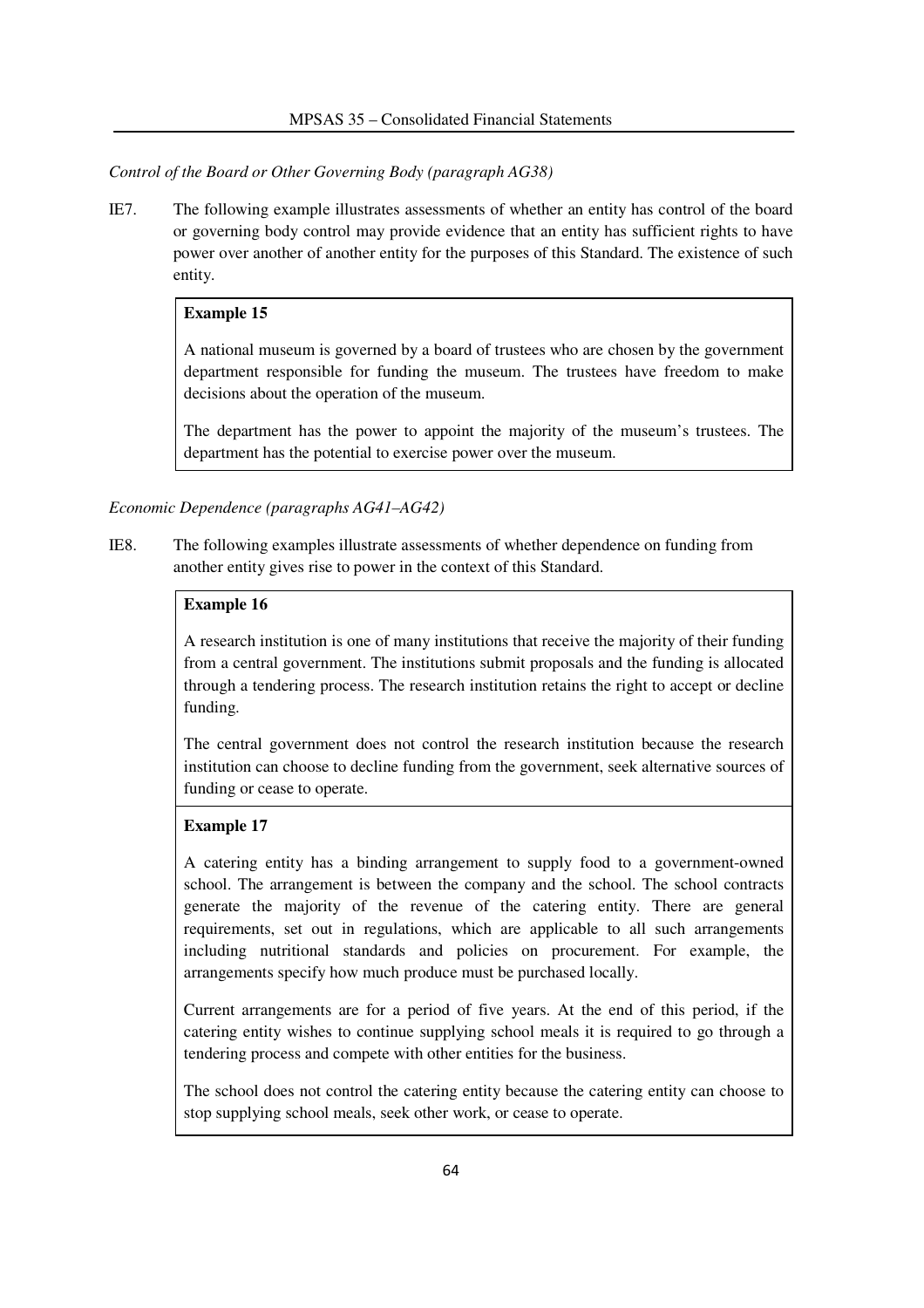An international donor funds a project in a developing country. The donor uses a small, local agency in the country to run the project. The local agency has its own management board but is highly dependent on the donor for funding. The agency retains the power to turn down funding from the donor.

The international donor does not control the local agency because the agency can choose not to accept funding from the donor and seek alternative sources of funding, or cease to operate.

*Voting Rights (paragraphs AG43–AG48)*

IE9. The following examples illustrate assessments of whether an entity with less than a majority of the voting rights in another entity has the practical ability to direct the relevant activities unilaterally, and whether its rights are sufficient to give it power over that other entity for the purposes of this Standard.

### **Example 19**

An entity acquires 48 per cent of the voting rights of another entity. The remaining voting rights are held by thousands of shareholders, none individually holding more than 1 per cent of the voting rights. None of the shareholders have any arrangements to consult any of the others or make collective decisions. When assessing the proportion of voting rights to acquire, on the basis of the relative size of the other shareholdings, the entity determined that a 48 per cent interest would be sufficient to give it control. In this case, on the basis of the absolute size of its holding and the relative size of the other shareholdings, the entity concludes that it has a sufficiently dominant voting interest to meet the power criterion without the need to consider any other evidence of power.

#### **Example 20**

Entity A holds 40 per cent of the voting rights of another entity and twelve other investors each hold 5 per cent of the voting rights of the other entity. A shareholder agreement grants Entity A the right to appoint, remove and set the remuneration of management responsible for directing the relevant activities. To change the agreement, a two-thirds majority vote of the shareholders is required. In this case, Entity A concludes that the absolute size of its holding and the relative size of the other shareholdings alone are not conclusive in determining whether it has rights sufficient to give it power. However, Entity A determines that its contractual right to appoint, remove and set the remuneration of management is sufficient to conclude that it has power over the other entity. The fact that Entity A might not have exercised this right or the likelihood of Entity A exercising its right to select, appoint or remove management shall not be considered when assessing whether Entity A has power.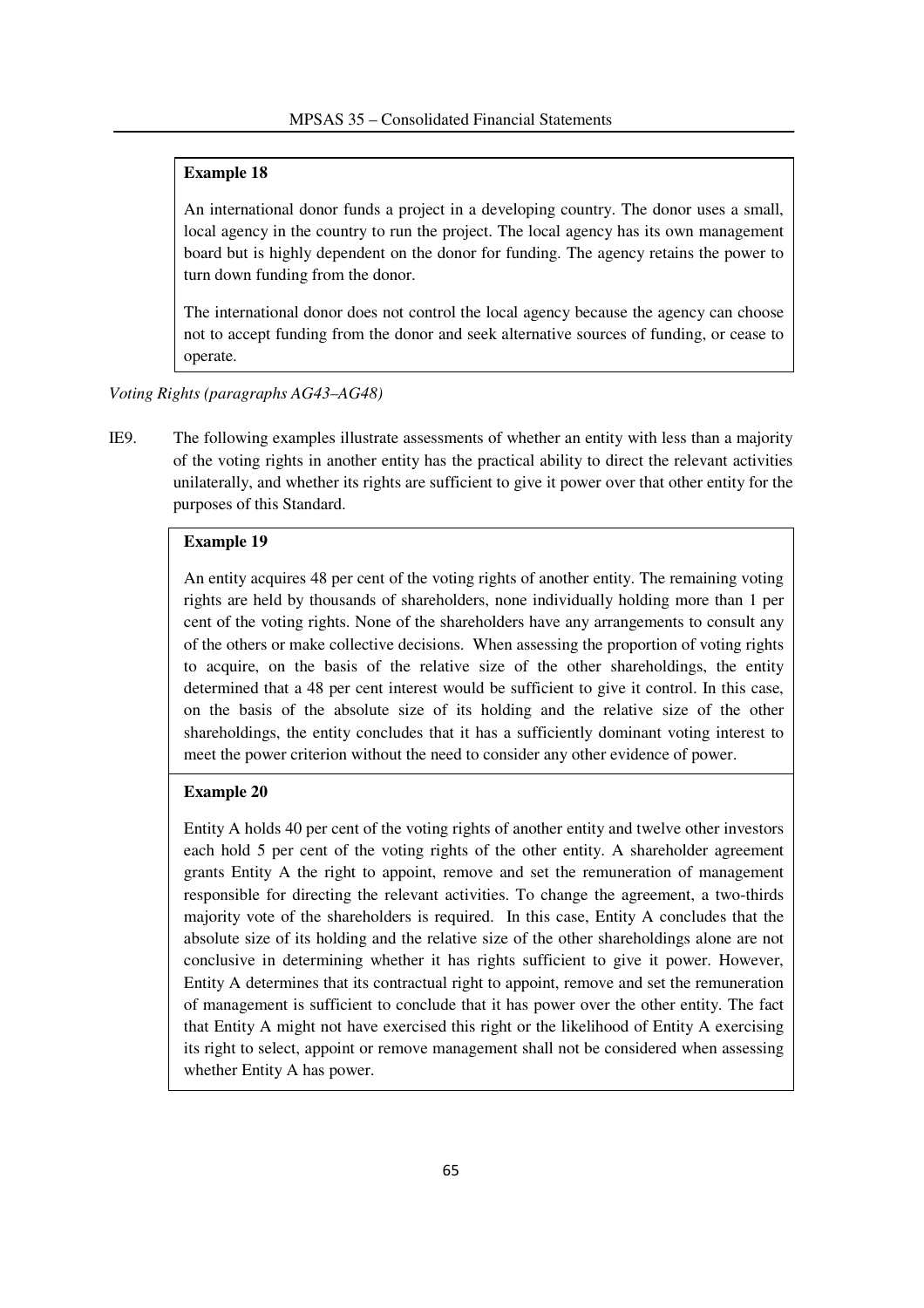Entity A holds 45 per cent of the voting rights of another entity. Two other investors each hold 26 per cent of the voting rights of the other entity. The remaining voting rights are held by three other shareholders, each holding 1 per cent. There are no other arrangements that affect decision-making. In this case, the size of Entity A's voting interest and its size relative to the other shareholdings are sufficient to conclude that Entity A does not have power. Only two other investors would need to co-operate to be able to prevent Entity A from directing the relevant activities of the other entity.

## **Example 22**

An entity holds 35 per cent of the voting rights of another entity. Three other shareholders each hold 5 per cent of the voting rights of the other entity. The remaining voting rights are held by numerous other shareholders, none individually holding more than 1 per cent of the voting rights. None of the shareholders has arrangements to consult any of the others or make collective decisions. Decisions about the relevant activities of the other entity require the approval of a majority of votes cast at relevant shareholders' meetings—75 per cent of the voting rights of the other entity have been cast at recent relevant shareholders' meetings. In this case, the active participation of the other shareholders at recent shareholders' meetings indicates that the entity would not have the practical ability to direct the relevant activities unilaterally, regardless of whether the entity has directed the relevant activities because a sufficient number of other shareholders voted in the same way as the entity.

#### *Potential Voting Rights (paragraphs AG49–AG52)*

IE10. The following examples illustrate assessments of whether potential voting rights are substantive for the purposes of this Standard.

## **Example 23**

Entity A holds 70 per cent of the voting rights of another entity. Entity B has 30 per cent of the voting rights of the other entity as well as an option to acquire half of Entity A's voting rights. The option is exercisable for the next two years at a fixed price that is deeply out of the money (and is expected to remain so for that two-year period). Entity A has been exercising its votes and is actively directing the relevant activities of the other entity. In such a case, Entity A is likely to meet the power criterion because it appears to have the current ability to direct the relevant activities. Although Entity B has currently exercisable options to purchase additional voting rights (that, if exercised, would give it a majority of the voting rights in the other entity), the terms and conditions associated with those options are such that the options are not considered substantive.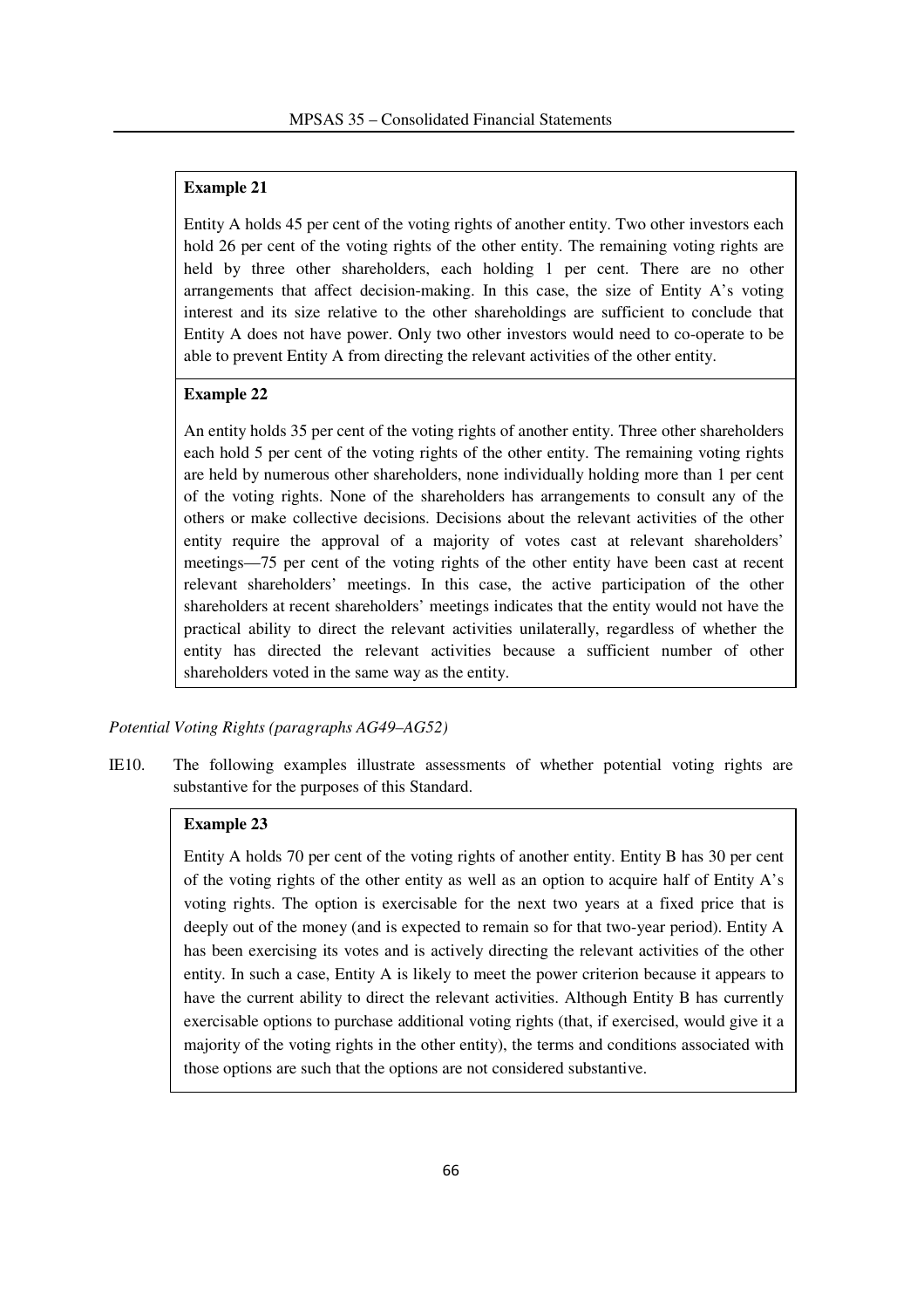Entity A and two other investors each hold a third of the voting rights of another entity. The other entity's business activity is closely related to Entity A. In addition to its equity instruments, Entity A also holds debt instruments that are convertible into ordinary shares of the other entity at any time for a fixed price that is out of the money (but not deeply out of the money). If the debt were converted, Entity A would hold 60 per cent of the voting rights of the other entity. Entity A would benefit from realizing synergies if the debt instruments were converted into ordinary shares. Entity A has power over the other entity because it holds voting rights of the other entity together with substantive potential voting rights that give it the current ability to direct the relevant activities.

*Power when Voting or Similar Rights do not have a Significant Effect on Benefits (paragraphs AG53– AG56)*

IE11. The following examples illustrate assessments of whether an entity has power in the absence of voting rights or similar rights for the purposes of this Standard.

## **Example 25**

A central government has legislation that governs the establishment of cultural and heritage boards. These boards have a separate legal status and have limited liability. The powers and objectives of the boards, along with their reporting requirements are specified by legislation. The main function of each board is to administer the board's assets, mainly property, for the general benefit of beneficiaries. Boards are permitted to spend money on the promotion of health, education, vocational training, and the social and economic welfare of the beneficiaries. They have limited authority to spend money unless it is for a purpose specifically mentioned in the legislation. Each board must deliver an annual financial report to the government. The beneficiaries (as defined by each board and comprising people from a specified area) elect the members of the board. Trustees are appointed for a three-year term by way of voting by beneficiaries at the annual general meeting. Each board determines its own operating and financial policies and strategy. The activities that have the biggest impact on the achievement of the boards' objectives are the management of property and the distribution of funds to the beneficiaries.

The central government does not control the boards. The government was involved in establishing the legislation that governs the activities of the boards, but does not have rights over the relevant activities of the boards.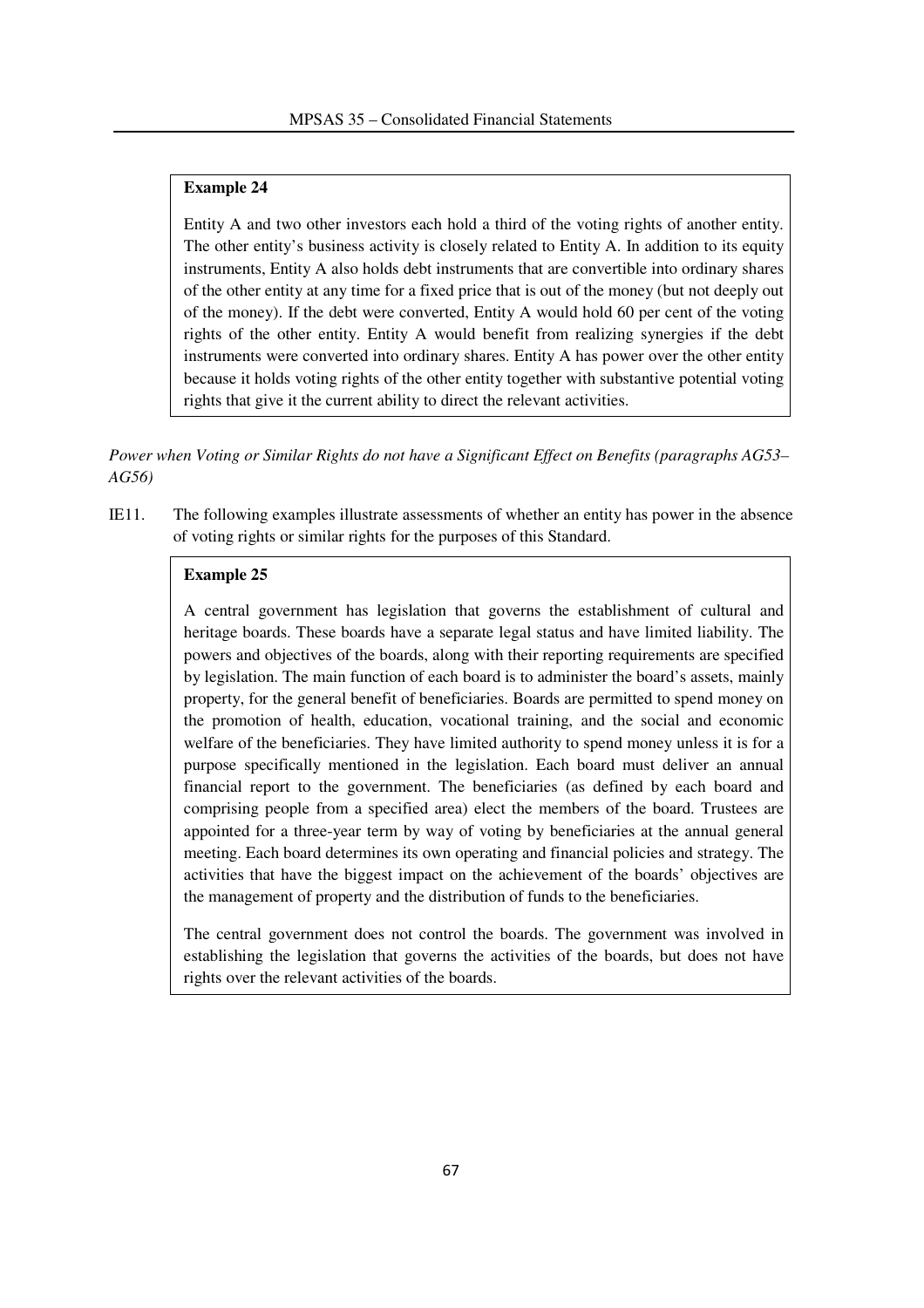Five local authorities create a separate company to deliver shared services to participating authorities. The company operates under contract to these local authorities. The company's major objective is the provision of services to these local authorities.

The company is owned by all of the participating local authorities with each owning one share and allowed one vote. The chief executive of each local government is permitted to be a board member of the company. The board of the company is responsible for strategic direction, approval of business cases and monitoring of performance.

For each shared activity there is an advisory group that is responsible for operational management and decision-making in relation to that activity. Each advisory group consists of one representative from each local government.

The benefits of the shared services arrangement are:

- Improved levels and quality of service;
- A co-ordinated and consistent approach to the provision of services;
- Reductions in the cost of support and administrative services;
- Opportunities to develop new initiatives; and
- Economies of scale resulting from a single entity representing many councils in procurement.

If further shared service activities are established that lead to the need for further capital, the company will either issue a new class of equity instrument or will form a controlled entity to hold the interest in the new assets.

The company covers its costs in two ways. It retains a percentage of savings from its bulk purchasing activities and it charges an administrative transaction cost of services provided to the local authorities.

None of the local authorities individually controls the company. In deciding how to account for its interest in the company each local authority would also need to consider whether it is a party to a joint arrangement as defined in MPSAS 37, *Joint Arrangements*.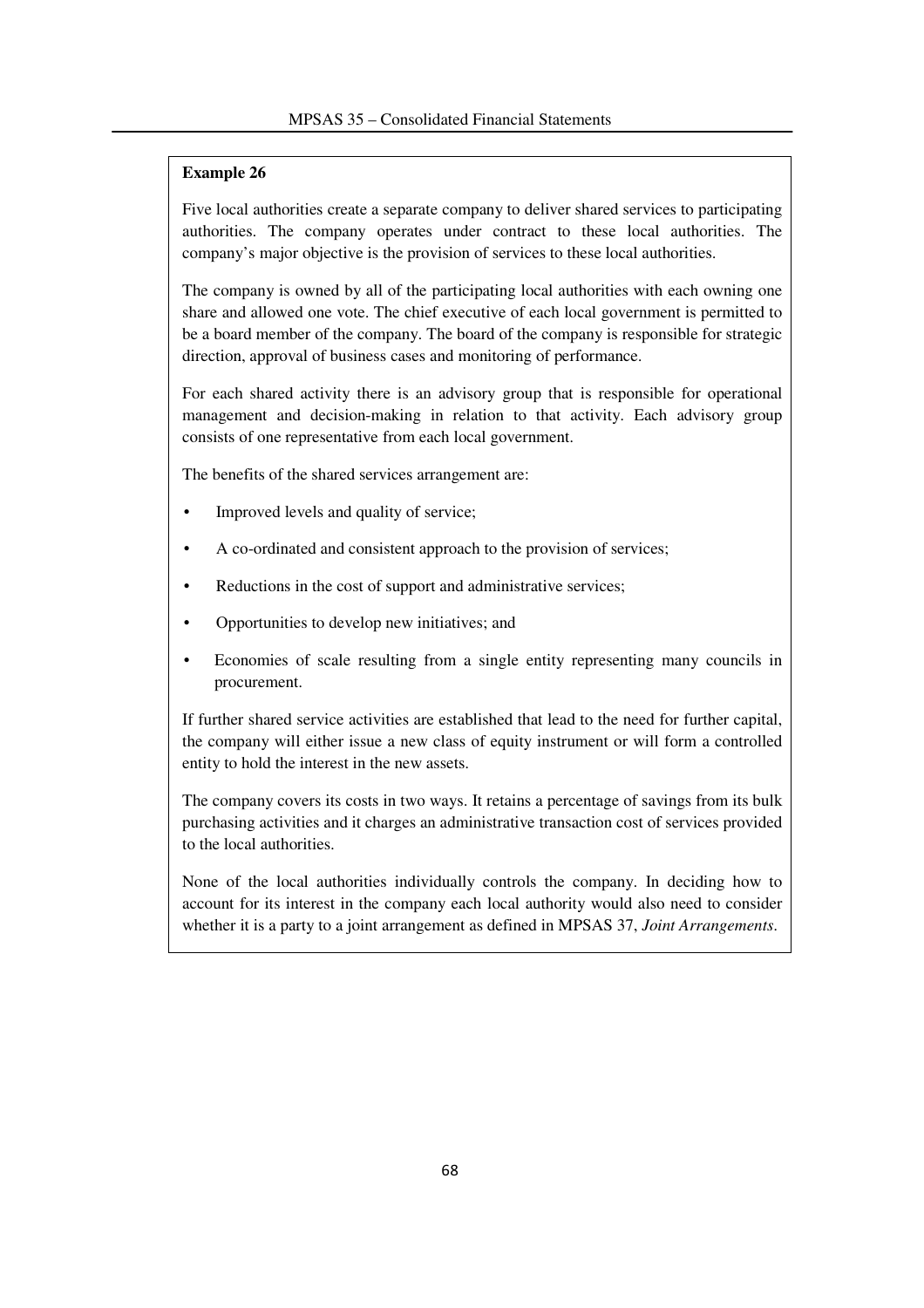A leisure trust was established as a charity, limited by guarantee, to operate and manage sport and leisure facilities on behalf of a local government. Under the terms of the agreement with the local government, the leisure trust is responsible for the operational management, delivery and development of the city's sports and leisure facilities. The trust is required to operate the existing leisure facilities of the local government. The level of service required, including hours of operation and staffing levels, are specified by the local government. The leisure trust's activities must be consistent with the long-term plan of the local government and a significant portion of the trusts activities are funded by the local government. The leisure trust may not create new facilities nor may it engage in any other activities without the approval of the local government.

If the leisure trust ceases to operate the proceeds must be distributed to another charity with similar purposes. The local government is not responsible for the debts of the leisure trust (its liability is limited to one currency unit).

The local government controls the leisure trust. By specifying in detail the way in which the leisure trust must operate the local government has predetermined the leisure trust's activities and the nature of benefits to the local government.

#### **Example 28**

A local government transfers its leisure centers, libraries and theatres into a charitable trust.

In creating the trust the local government expects to benefit from cost savings, increased use of facilities by the public, a more favorable taxation treatment, and better access to funding restricted to charities. The trust can decide the nature and extent of facilities to be provided and can engage in any other charitable purpose. The board of the trust is elected by the community. The local government is entitled to have one representative on the board. The trust is required to retain any surplus and use it for the objectives of the trust.

The local government benefits from the trust's activities but it does not control the trust. The local government cannot direct how the trust uses its resources.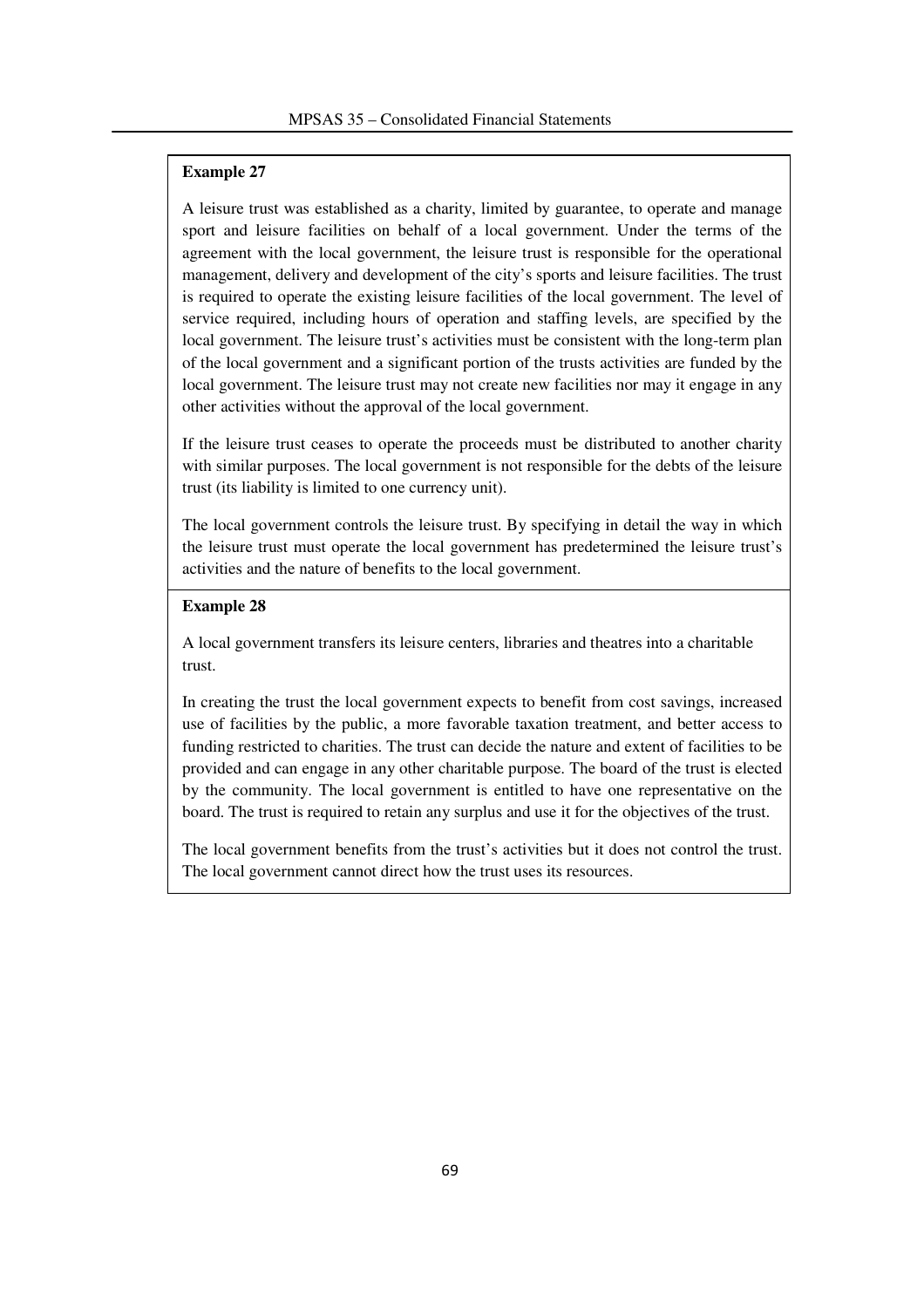Trust A promotes, supports and undertakes programs, actions and initiatives to beautify City A. It receives funding from the local government for various services, including graffiti removal, beautification projects and running environmental events. It reports back to the local government on its performance in delivering these services. If the trust did not exist the local government would need to find some other way to deliver these services. The trust also receives assistance through donations and volunteer work by the local community including local businesses, schools, community groups and individuals.

The trust was originally established by an elected official of the local government.

The governing body of the local government appoints all the trustees (having regard to certain requirements such as balance in gender and location of trustees). There are between five and 12 trustees. The trustees appoint the officers.

Changes to the trust deed must be approved by the trustees and the governing body of the local authority.

If the trust is wound up, surplus assets must be transferred to a similar charitable body in the same geographical area. This transfer of assets is subject to the approval of the local government.

The local government has a mix of rights over the trust including rights to:

- (a) Appoint, reassign or remove members of the trust's key management personnel who have the ability to direct the relevant activities;
- (b) Approve or veto operating and capital budgets relating to the relevant activities of the trust; and
- (c) Veto key changes to the trust, such as the sale of a major asset or of the trust as a whole.

The local government is able to direct the relevant activities (the services) of the trust through its arrangements in such a way that it is able to affect the costs and quality of the services being provided. The local government is exposed to variable returns (both the economic effects of the service and the quality of the service). As it uses its power to affect these returns, the local government controls the trust.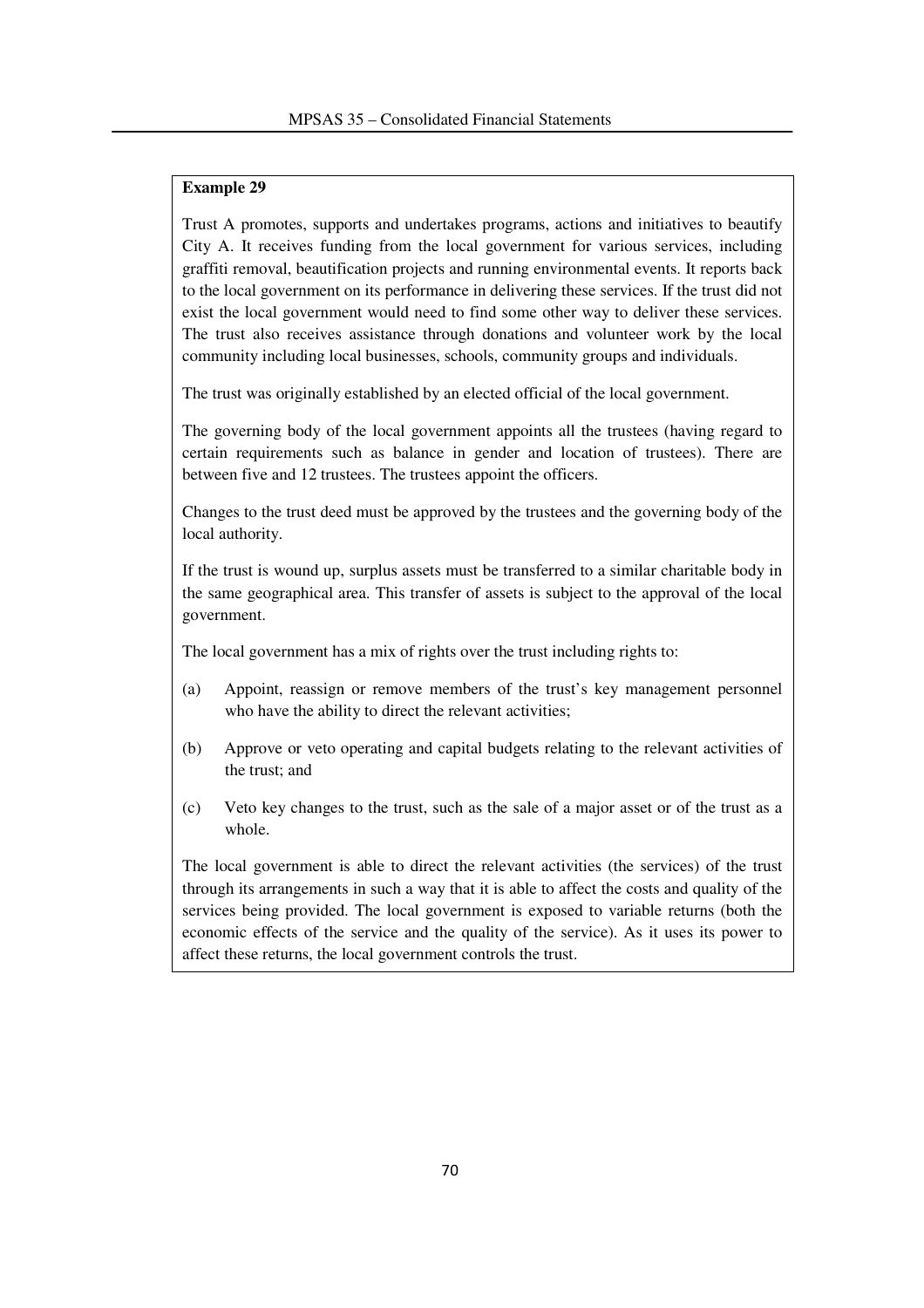Entity A is a public sector body that promotes the construction of new houses, the repair and modernization of existing houses, and the improvement of housing and living conditions. It also facilitates access to housing finance and promotes competition and efficiency in the provision of housing finance.

Entity A established a separate trust which has narrowly defined objectives. The trust's functions are to acquire interests in eligible housing loans and issue mortgage bonds. Entity A guarantees the bonds issued by the trust but does not provide on-going funding – the trust finances its activities through the revenue from its investments. If the trust is wound up the trust's assets are to be distributed to one or more charitable organizations. Entity A does not have on-going decision-making rights over the trust's activities.

Entity A has power over the relevant activities of the trust because it determined the relevant activities of the trust when it established the trust. Entity A is also exposed to variable benefits both through its exposure to the guaranteed bonds and because the trust's activities, determined by Entity A in establishing the trust, help Entity A to achieve its objectives.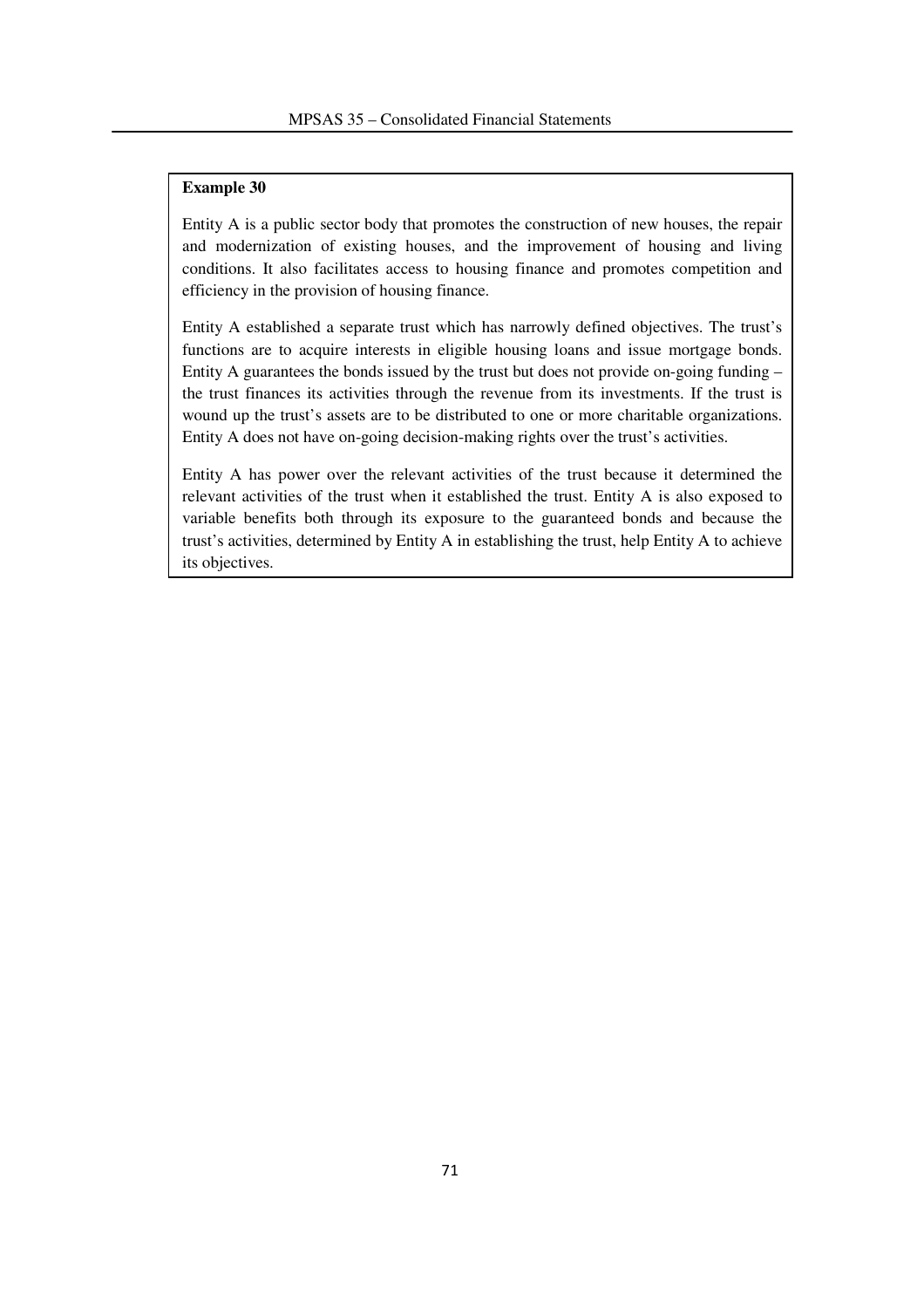A funding agency was established by legislation. It is owned by ten local authorities and the central government. It operates on a for-profit basis. The funding agency will raise debt funding and provide that funding to the participating local authorities. Its primary purpose is to provide more efficient funding costs and diversified funding sources for the local authorities. It may undertake any other activities considered by the board to be reasonably related or incidental to, or in connection with, that business.

The main benefits to the participating local authorities are the reduced borrowing costs. The board of the funding agency may decide to pay dividends but dividend payments are expected to be low.

The board is responsible for the strategic direction and control of the funding agency's activities. The board will comprise between four and seven directors with a majority of independent directors.

There is also a shareholders' council which is made up of ten appointees of the shareholders (including an appointee from the central government). The role of the shareholders' council is to:

- Review the performance of the funding agency and the Board, and report to shareholders on that performance;
- Make recommendations to shareholders as to the appointment, removal, replacement and remuneration of directors; and
- Coordinate shareholders' governance decisions.

The funding agency purchases debt securities in accordance with its lending and/or investment policies, as approved by the board and/or shareholders.

To participate in the funding agency as a principal shareholding authority, each local government made an initial capital investment of RM100,000, provided security against future property taxes and agreed to borrow a set portion of its borrowing needs from the funding agency for a period of three years.

Neither the central government nor the participating local authorities control the funding agency. In deciding how to account for their interest in the funding agency the central government and participating local authorities would also need to consider whether they are parties to a joint arrangement as defined in MPSAS 37.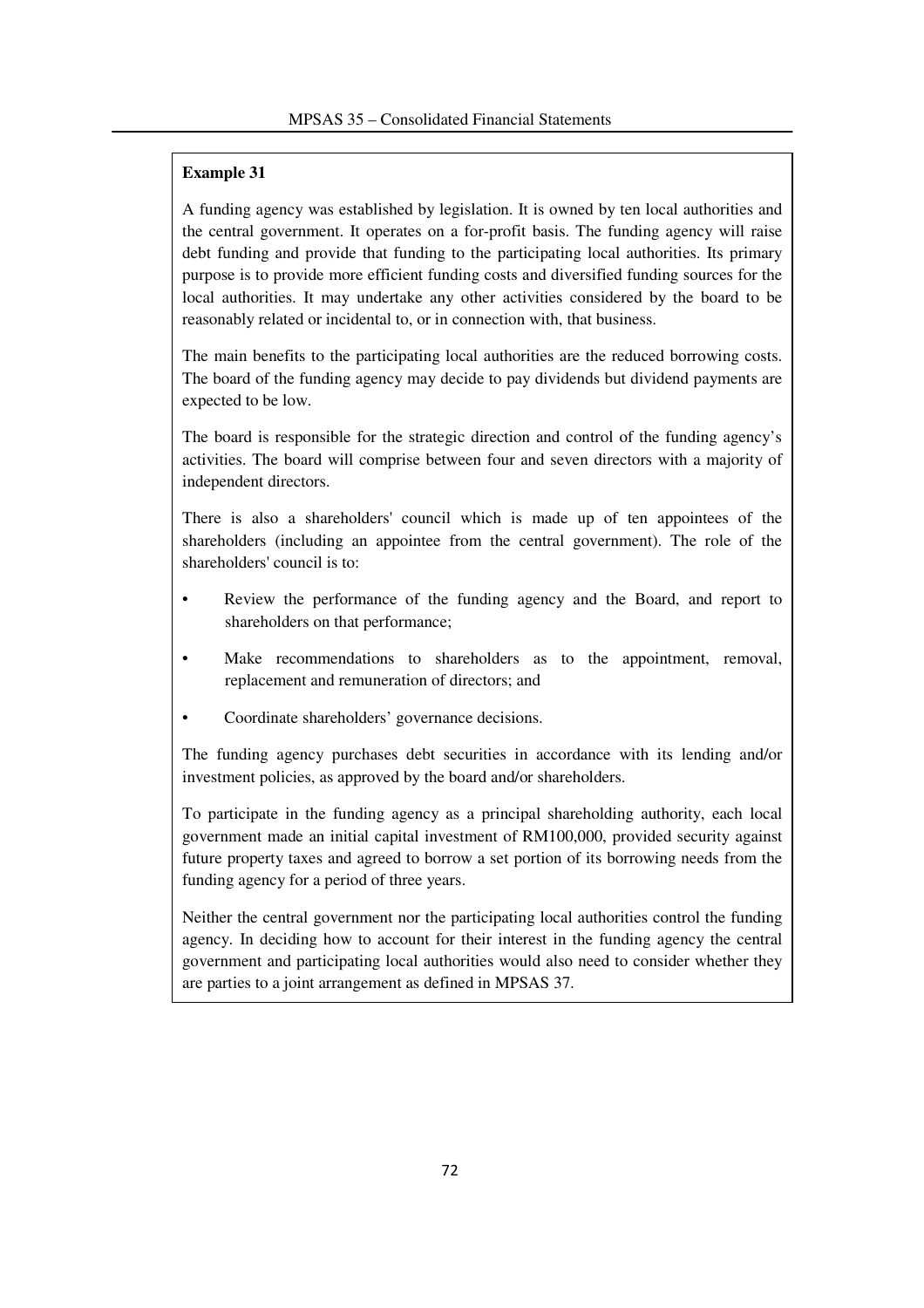Entity A's only business activity, as specified in its founding documents, is to purchase receivables and service them on a day-to-day basis for Entity B. The servicing on a dayto-day basis includes the collection and passing on of principal and interest payments as they fall due. Upon default of a receivable Entity A automatically puts the receivable to Entity B as agreed separately in a put agreement between Entity A and Entity B. The only relevant activity is managing the receivables upon default because it is the only activity that can significantly affect Entity A's financial performance. Managing the receivables before default is not a relevant activity because it does not require substantive decisions to be made that could significantly affect Entity A's financial performance—the activities before default are predetermined and amount only to collecting cash flows as they fall due and passing them on to Entity B. Therefore, only Entity B's right to manage the assets upon default should be considered when assessing the overall activities of Entity A that significantly affect Entity A's financial performance. In this example, the design of Entity A ensures that Entity B has decision-making authority over the activities that significantly affect the financial performance at the only time that such decision-making authority is required. The terms of the put agreement are integral to the overall transaction and the establishment of Entity A. Therefore, the terms of the put agreement together with the founding documents of Entity A lead to the conclusion that Entity B has power over Entity A, even though Entity B takes ownership of the receivables only upon default and manages the defaulted receivables outside the legal boundaries of Entity A.

#### *Exposure, or Rights, to Variable Benefits from another Entity (paragraph AG57)*

IE12. The following examples illustrate assessments of whether an entity receives variable benefits from another entity for the purposes of this Standard.

### **Example 33**

Research has shown that family friendly policies at universities, which include the provision of quality early childhood education services, are critical in attracting and retaining students and staff. This is particularly important for attracting high-level staff and post-graduate students, which in turn help uphold the reputation of the University and its ability to obtain research funding.

The above background information is relevant to examples 33A and 33B described below. Each example is considered in isolation.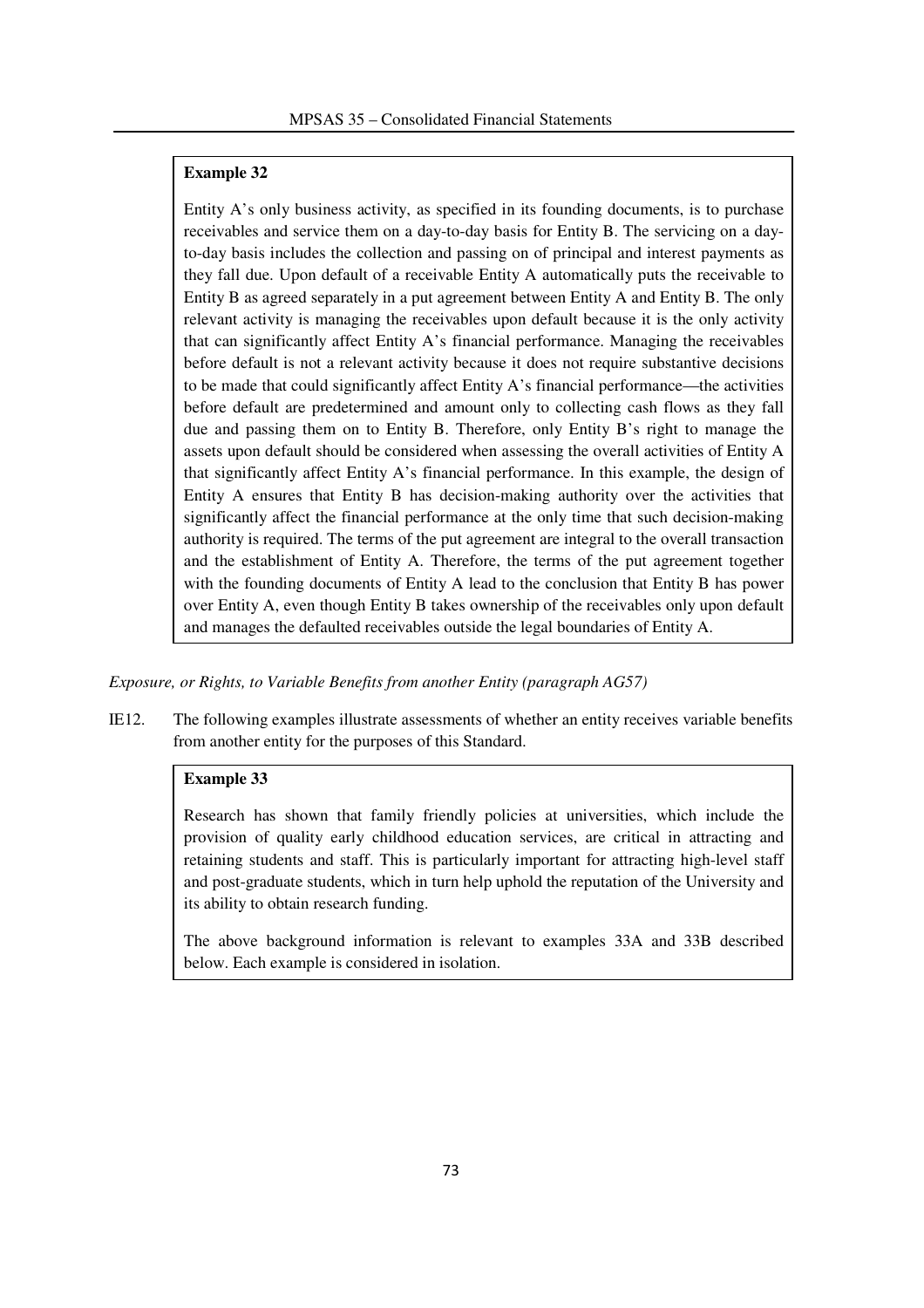## **Example 33A**

University A has established seven childcare centers (although University A receives government funding for its educational programs, the childcare centers have been established by the university, not by the government). The centers operate in University owned buildings. Each center has its own manager, staff and budget. The centers are able to be used by university staff and students only. The University is the licensed provider of childcare services. The University has the right to close centers or relocate them to other properties. Because the childcare center is on university property the staff and parents are required to comply with University health and safety policies. The management team of the childcare center has the ability to determine all other operating policies.

University A receives non-financial benefits from having childcare services available on campus. Although University A is not involved in the day-to-day running of the centers, it has the ability to close the centers or change their hours of operation.

University A controls the childcare centers.

#### **Example 33B**

University B has made a building available free of charge for the provision of childcare services on the grounds of the University. The childcare services are provided by an incorporated society. All parents using the childcare center are members of the society. The members appoint the Board of the incorporated society and are in charge of the childcare center's operating and financial policies. The childcare center is able to be used by staff, students and the general public, with students having priority. Because the childcare center is on University property the staff and parents are required to comply with University health and safety policies. The incorporated society is the licensed provider of childcare services. If the incorporated society ceases to operate, its resources must be distributed to a similar non-profit organization. The incorporated society could choose not to use the University's buildings in providing its services.

Although the University receives non-financial benefits from having childcare services available on campus it does not have power to direct the relevant activities of the incorporated society. The members of the incorporated society, being the parents of the children, have the power to direct the relevant activities of the incorporated society. The University does not control the incorporated society.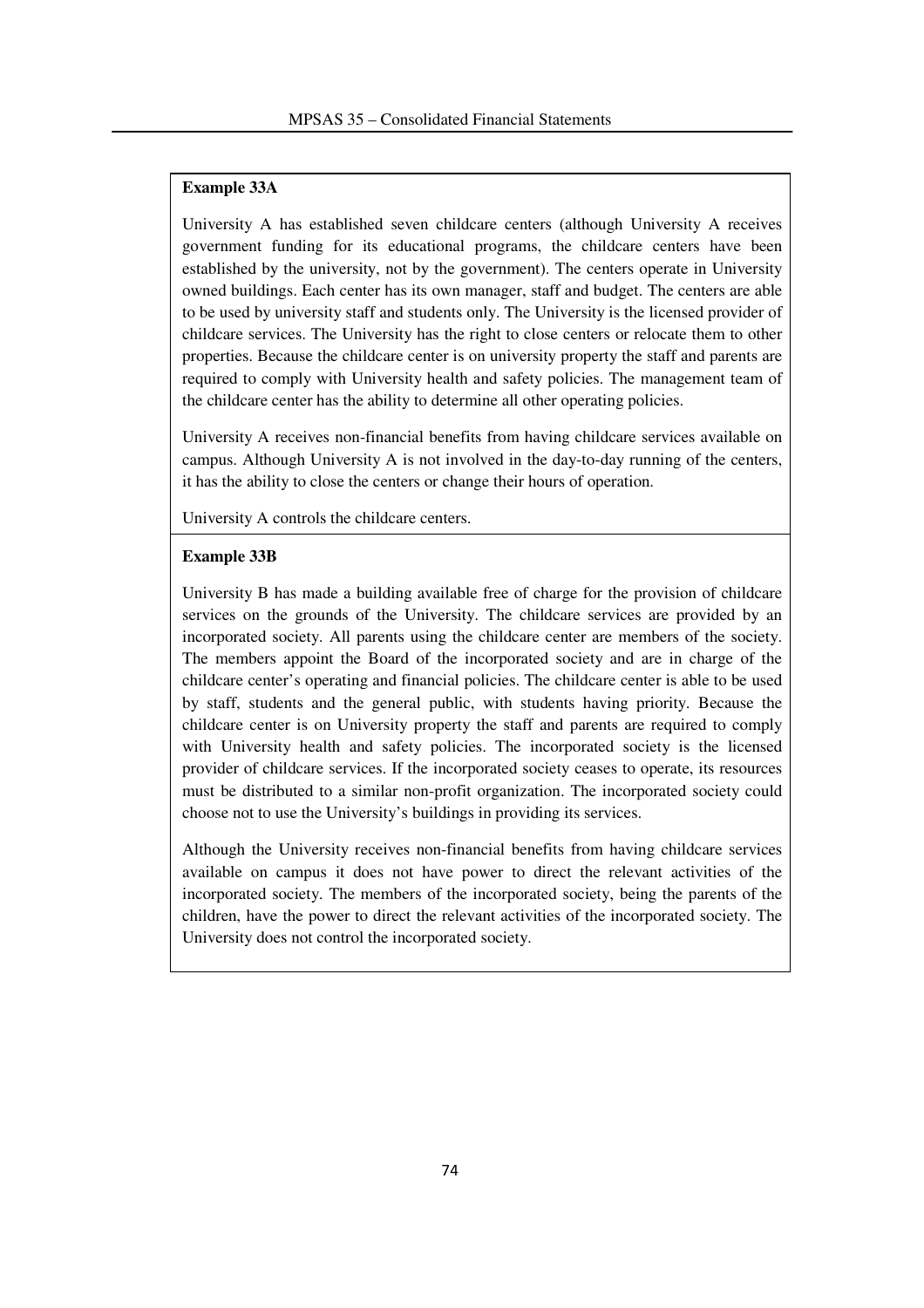### **Link between Power and Benefits**

#### *Delegated Power (paragraphs AG60–AG63)*

IE13. The following examples illustrate assessments of whether an entity is acting as a principal or an agent for the purposes of this Standard.

# **Example 34**

A government department may be responsible for monitoring the performance of another public sector entity. The role of the monitoring department is to make sure the other entity's approach is consistent with the government's goals, provide Ministers with quality assurance about delivery and results and assess and notify the Minister of any risks. The department has an explicit agreement with the Minister which sets out its monitoring responsibilities. The department has the authority to request information from the other entity and provides advice to the Minister on any funding requests from that entity. The department also advises the Minister as to whether the other entity should be permitted to undertake certain activities. The department is acting as an agent of the Minister.

### **Example 35**

A provincial government establishes a trust to co-ordinate fundraising efforts for the benefit of health programs and other health initiatives in the region. The trust also invests and manages designated endowment funds. The funds raised are applied to the government-owned hospitals and aged care facilities in the region.

The provincial government appoints all the trustees on the board of the trust and funds the trust's operating costs. The trust is a registered charity and is exempt from income tax.

Based on the following analysis, the provincial government controls the trust:

- (a) The provincial government can give directions to the trustees, and the trustees have the current ability to direct the relevant activities of the trust. The trustees have power over the trust and the provincial government can replace the trustees at its discretion. The trustees' fiduciary obligation to act in the best interest of the beneficiaries does not prevent the provincial government from having power over the trust;
- (b) The provincial government has exposure and rights to variable benefits from involvement with the trust;
- (c) The provincial government can use its power over the trust to affect the nature and amount of the trust's benefits; and
- (d) The activities of the trust are complementary to the activities of the provincial government.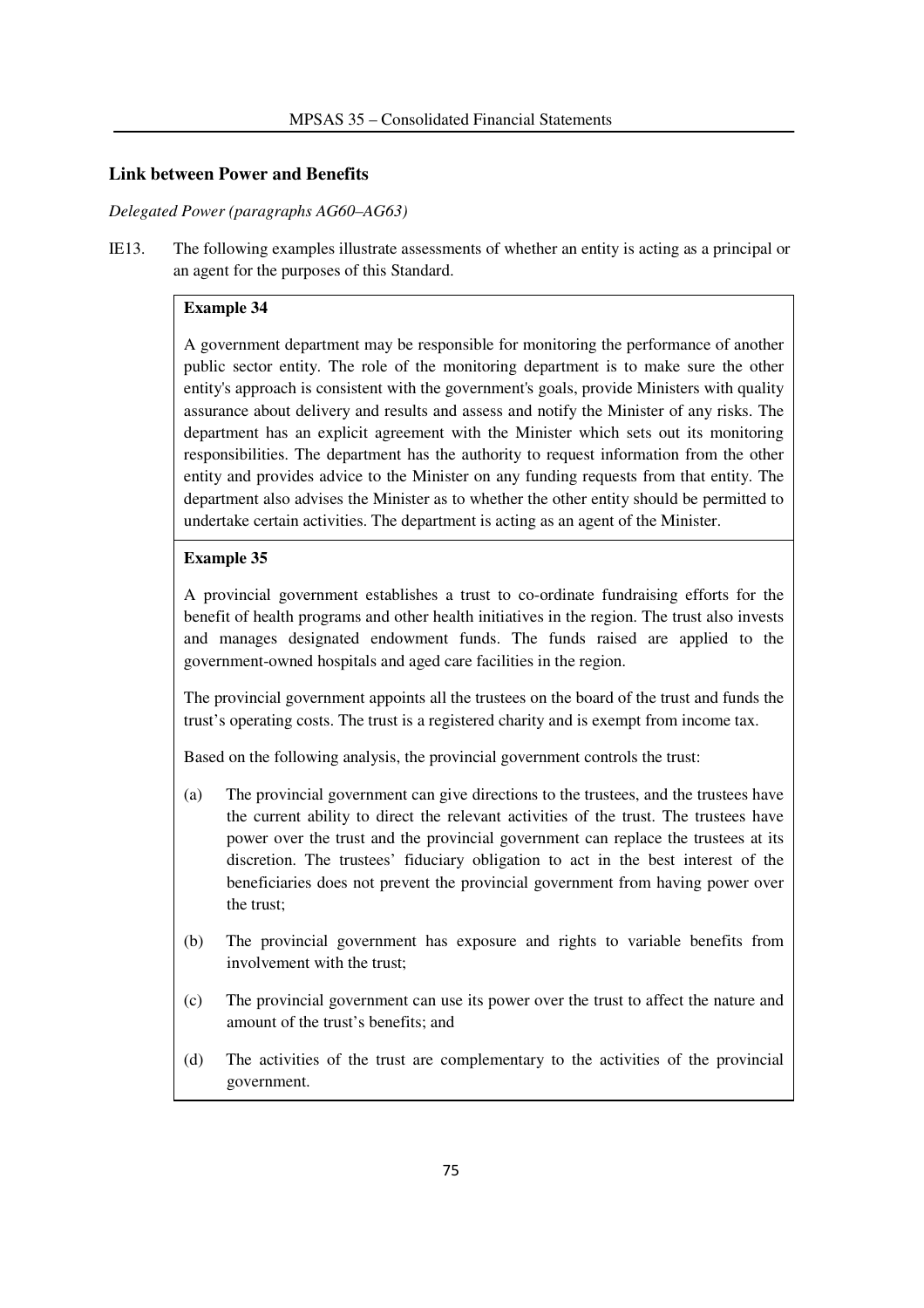A statutory body is established under legislation to deliver services to the community. The statutory body has a governing council that oversees the body's operations and is responsible for its day-to-day operations. The Minister of Health for the provincial government appoints the statutory body's governing council and, subject to the Minister's approval, the statutory body's governing council appoints the chief executive of the body.

The provincial government's Health Department acts as the "system manager" for the provincial public health system. This role includes:

- (a) Strategic leadership, such as the development of provincial-wide health service plans;
- (b) Directions for the delivery of health services, such as entering into service agreements, capital works approval and management of provincial-wide industrial relations, including employment terms and conditions for the statutory body's employees; and
- (c) Monitoring of performance (e.g., quality of health services and financial data) of the authority and taking remedial action when performance does not meet specified performance measures.

The Minister's approval is specifically required for the following major decisions:

- (a) Entering into service agreements with the body;
- (b) Issuing binding health service directives;
- (c) Finalization of health service plans and capital works planning; and
- (d) Employment and remuneration of the statutory body's executive staff.

The Health Department receives all its operating and capital funding from the provincial government.

Based on the facts and circumstances outlined above, the Health Department generally acts as an agent of the Minister in relation to the statutory body. This is evident from the restricted decision-making authority held by the Department. The Health Department does not control the statutory body.

As the Minister appoints the statutory body's governing council and approves the major decisions affecting the body's activities, the Minister has the power to direct the relevant activities of the body. Assuming that the other control criteria (variable returns and link between power and benefits) are satisfied, as would be expected, then the Minister would control the statutory body. As a result, the statutory body would be consolidated in the provincial government's whole of government general purpose financial statements.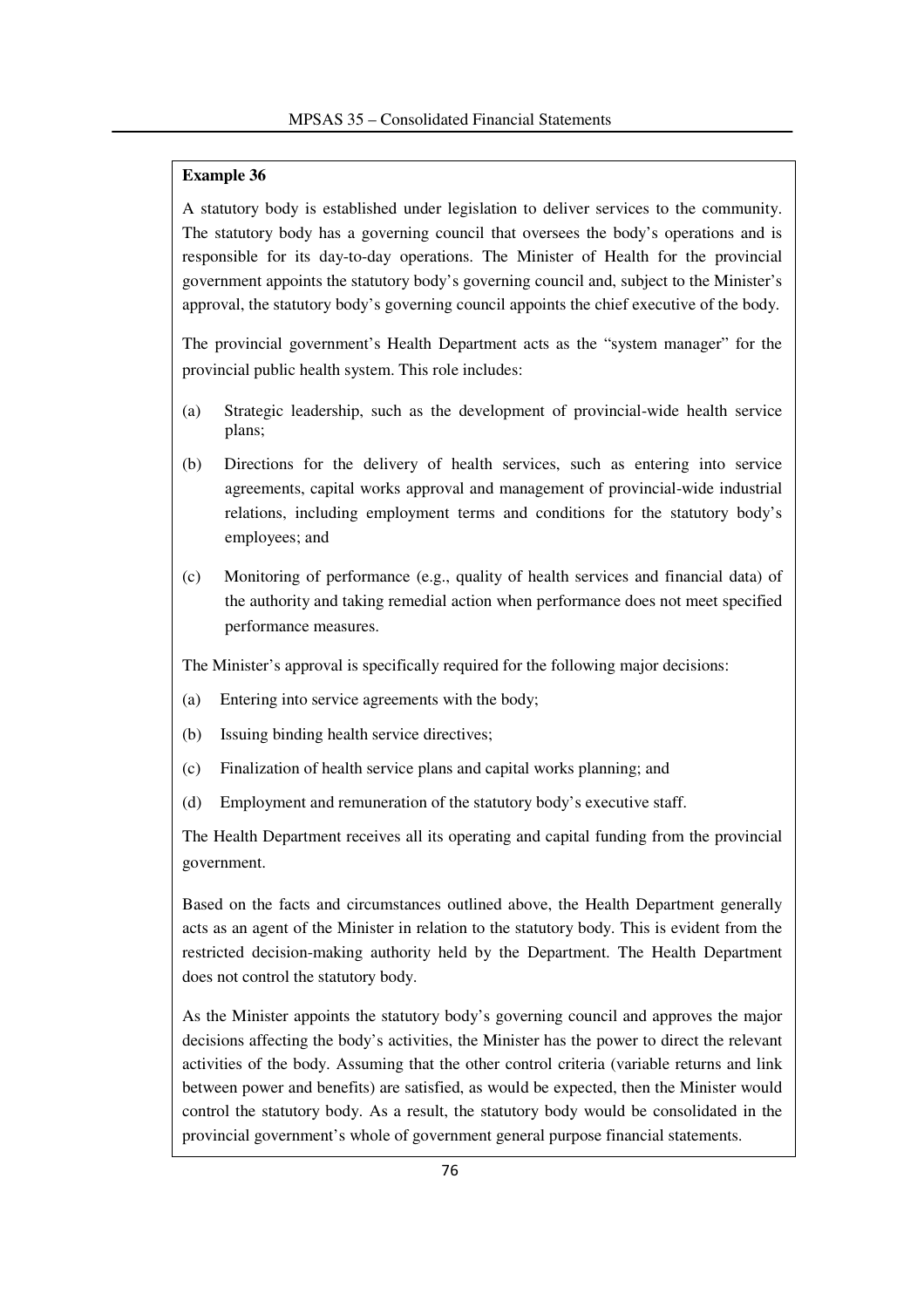The facts are the same as in Example 36 except that:

- (a) The Minister has delegated the power to appoint members of the statutory body's governing council to the Health Department's head;
- (b) The appointment of the statutory body's chief executive by the governing council does not require the Minister's approval;
- (c) The Minister has delegated the power to approve the major decisions to the Health Department's head; and
- (d) Assessments of the Health Department's performance encompass the performance of the statutory body.

The Minister could still exercise the powers that have been delegated to the Health Department's head, but in practice, is unlikely to do so.

In this example, the scope of the decision-making authority held by the Health Department has increased significantly as a result of the delegations by the Minister to the Health Department head. As the Health Department acts as a principal under the delegations, the Department has the current ability to direct the relevant activities of the statutory body so as to achieve the health service objectives of the Health Department. As the Health Department also has the ability to use its power over the authority to affect the nature and amount of the Department's benefits, the Department controls the statutory body.

### **Example 38**

The head of the government department related to finance and taxation (the Treasury) is designated by law as the managing trustee for a number of investment funds. The investment funds are funded by designated taxes and are used to deliver federal welfare programs. The Treasury collects most of the designated tax revenue that relates to these funds. Other agencies also collect some of the revenues and forward these to the Treasury.

The Treasury is delegated the responsibility for administering the funds. For each of the funds, the Treasury immediately invests all receipts credited to the fund, and maintains the invested assets in a designated trust fund until money is needed by the relevant agency.

When the relevant agencies determine that monies are needed, the Treasury redeems securities from the funds' investment balances, and transfers the cash proceeds, including interest earned on the investments, to the program accounts for disbursement by the agency. The Treasury provides monthly and other periodic reporting to each agency. The Treasury charges a management fee for its services.

The Treasury does not control the funds.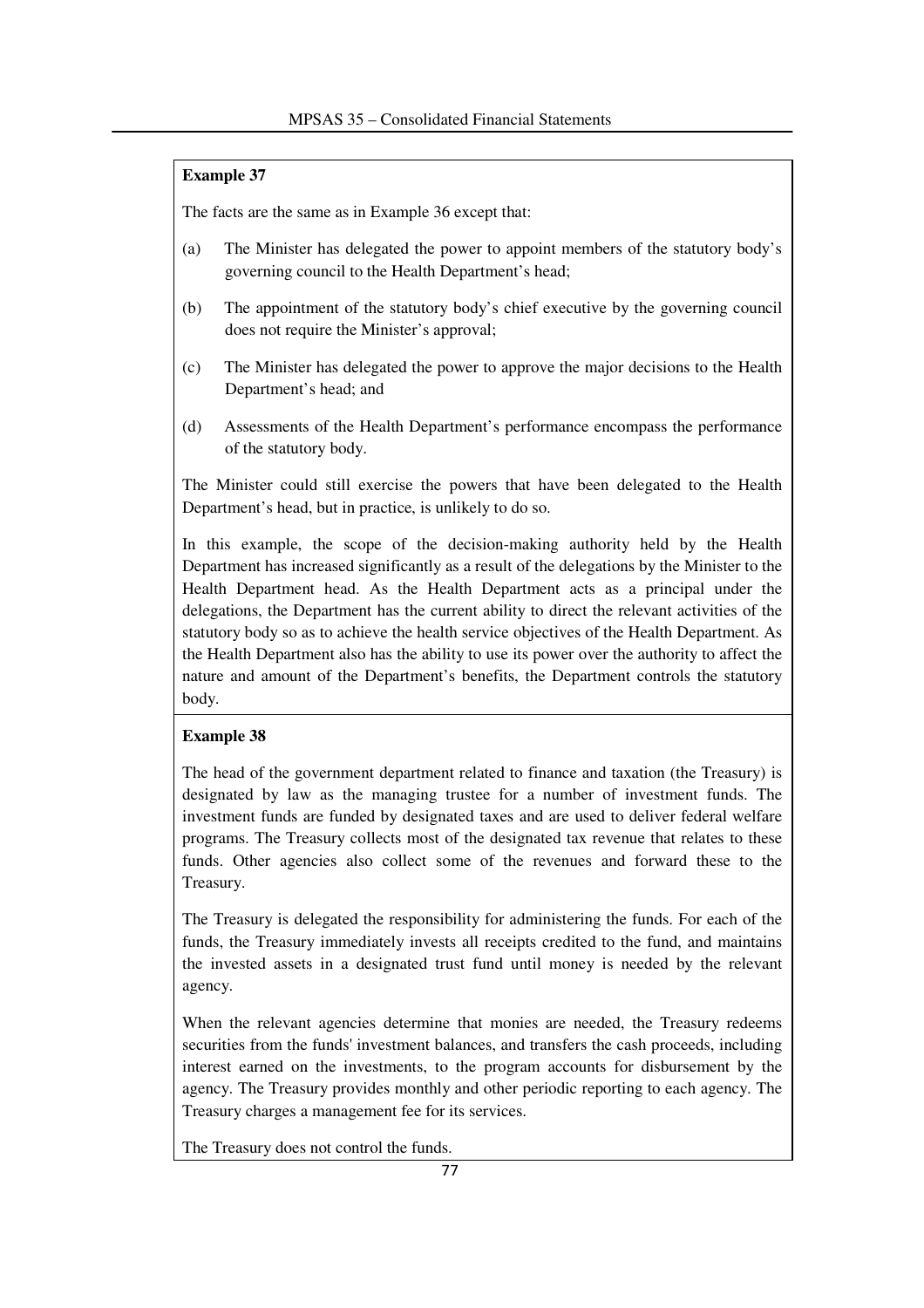A local government administers ten funds, each relating to a specific district. The funds hold specified assets (such as land, property and investments) that belonged to districts that previously had their own local government but which have since been amalgamated with other districts. The funds receive the revenue associated with the assets and certain taxes such as the property taxes for that district. The rights of the funds to hold these specified assets and receive the specified revenue are set out in legislation. The assets and revenue of the fund may be applied solely for the benefit of the inhabitants of the former districts.

The local government has wide discretion over spending by the funds. Funds must be applied for the benefit of the community in such a manner as using reasonable judgment the local government thinks proper and having regard to the interests of the inhabitants of the former district. The local government may apply the fund to spending which is not covered by council taxation. Expenditure charged to the fund must be for purposes permitted by law.

The funds are controlled by the local government.

## **Example 40**

A sovereign wealth fund (the fund) is a constitutionally established permanent fund, managed by a government corporation. Legislation specifies that the fund is entitled to receive at least 25% of proceeds from oil sales. The fund sets aside a certain share of these revenues to benefit current and future generations of citizens.

The corporation manages the assets of both the fund and certain other state investments and is remunerated for doing so. The corporation may not spend the fund revenue. Decisions on spending fund revenue are made by the Parliament. Each year, the fund's revenue is split between operating expenses and an annual payment to residents that meet certain criteria specified in legislation.

The corporation does not control the sovereign wealth fund. It acts solely as an agent.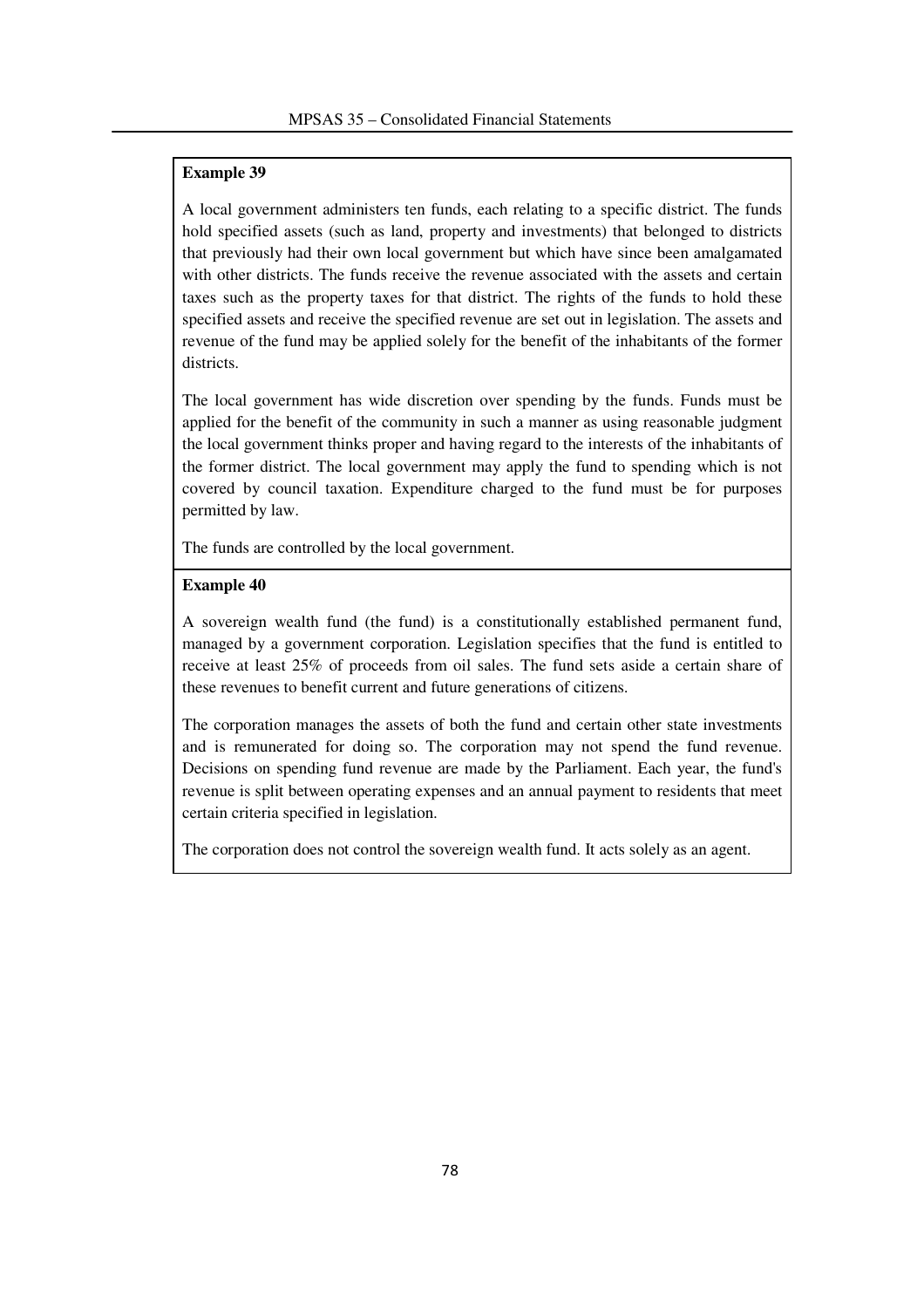A decision maker (fund manager) establishes, markets and manages a publicly traded, regulated fund according to narrowly defined parameters set out in the investment mandate as required by its local laws and regulations. The fund was marketed to investors as an investment in a diversified portfolio of equity securities of publicly traded entities. Within the defined parameters, the fund manager has discretion about the assets in which to invest. The fund manager has made a 10 per cent pro rata investment in the fund and receives a market-based fee for its services equal to 1 per cent of the net asset value of the fund. The fees are commensurate with the services provided. The fund manager does not have any obligation to fund losses beyond its 10 per cent investment. The fund is not required to establish, and has not established, an independent board of directors. The investors do not hold any substantive rights that would affect the decision-making authority of the fund manager, but can redeem their interests within particular limits set by the fund.

Although operating within the parameters set out in the investment mandate and in accordance with the regulatory requirements, the fund manager has decision-making rights that give it the current ability to direct the relevant activities of the fund—the investors do not hold substantive rights that could affect the fund manager's decisionmaking authority. The fund manager receives a market-based fee for its services that is commensurate with the services provided and has also made a pro rata investment in the fund. The remuneration and its investment expose the fund manager to variability of benefits from the activities of the fund without creating exposure that is of such significance that it indicates that the fund manager is a principal.

In this example, consideration of the fund manager's exposure to variability of benefits from the fund together with its decision-making authority within restricted parameters indicates that the fund manager is an agent. Thus, the fund manager concludes that it does not control the fund.

#### **Example 42**

A decision maker establishes, markets and manages a fund that provides investment opportunities to a number of investors. The decision maker (fund manager) must make decisions in the best interests of all investors and in accordance with the fund's governing agreements. Nonetheless, the fund manager has wide decision-making discretion. The fund manager receives a market-based fee for its services equal to 1 per cent of assets under management and 20 per cent of all the fund's surplus if a specified level of surplus is achieved. The fees are commensurate with the services provided.

Although it must make decisions in the best interests of all investors, the fund manager has extensive decision-making authority to direct the relevant activities of the fund. The fund manager is paid fixed and performance-related fees that are commensurate with the services provided. In addition, the remuneration aligns the interests of the fund manager with those of the other investors to increase the value of the fund, without creating exposure to variability of benefits from the activities of the fund that is of such significance that the remuneration, when considered in isolation, indicates that the fund manager is a principal.

The above fact pattern and analysis applies to examples 42A-42C described below. Each example is considered in isolation.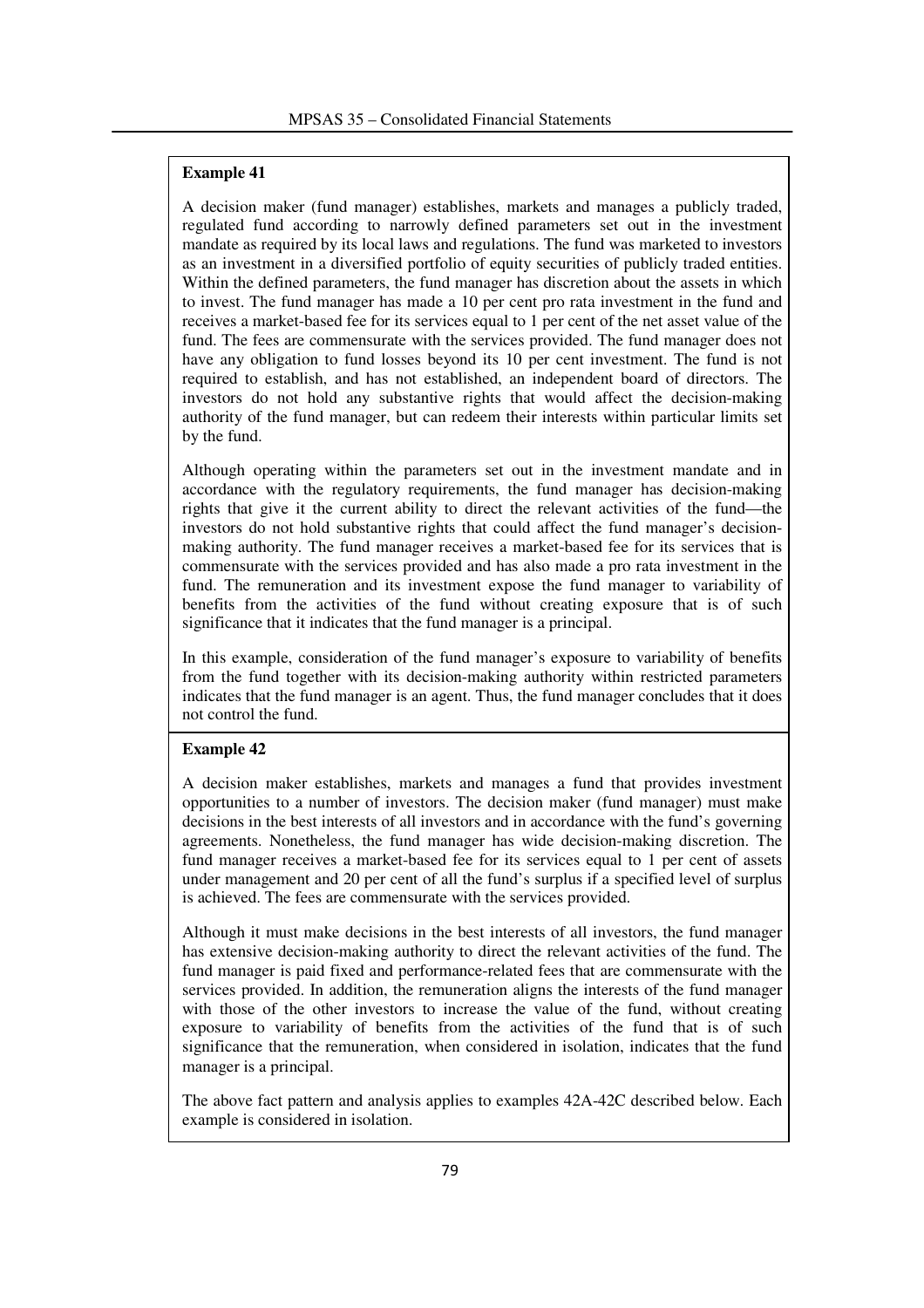# **Example 42A**

The fund manager also has a 2 per cent investment in the fund that aligns its interests with those of the other investors. The fund manager does not have any obligation to fund losses beyond its 2 per cent investment. The investors can remove the fund manager by a simple majority vote, but only for breach of contract.

The fund manager's 2 per cent investment increases its exposure to variability of benefits from the activities of the fund without creating exposure that is of such significance that it indicates that the fund manager is a principal. The other investors' rights to remove the fund manager are considered to be protective rights because they are exercisable only for breach of contract. In this example, although the fund manager has extensive decisionmaking authority and is exposed to variability of benefits from its interest and remuneration, the fund manager's exposure indicates that the fund manager is an agent. Thus, the fund manager concludes that it does not control the fund.

# **Example 42B**

The fund manager has a more substantial pro rata investment in the fund, but does not have any obligation to fund losses beyond that investment. The investors can remove the fund manager by a simple majority vote, but only for breach of contract.

In this example, the other investors' rights to remove the fund manager are considered to be protective rights because they are exercisable only for breach of contract. Although the fund manager is paid fixed and performance-related fees that are commensurate with the services provided, the combination of the fund manager's investment together with its remuneration could create exposure to variability of benefits from the activities of the fund that is of such significance that it indicates that the fund manager is a principal. The greater the magnitude of, and variability associated with, the fund manager's economic interests (considering its remuneration and other interests in aggregate), the more emphasis the fund manager would place on those economic interests in the analysis, and the more likely the fund manager is a principal.

For example, having considered its remuneration and the other factors, the fund manager might consider a 20 per cent investment to be sufficient to conclude that it controls the fund. However, in different circumstances (i.e., if the remuneration or other factors are different), control may arise when the level of investment is different.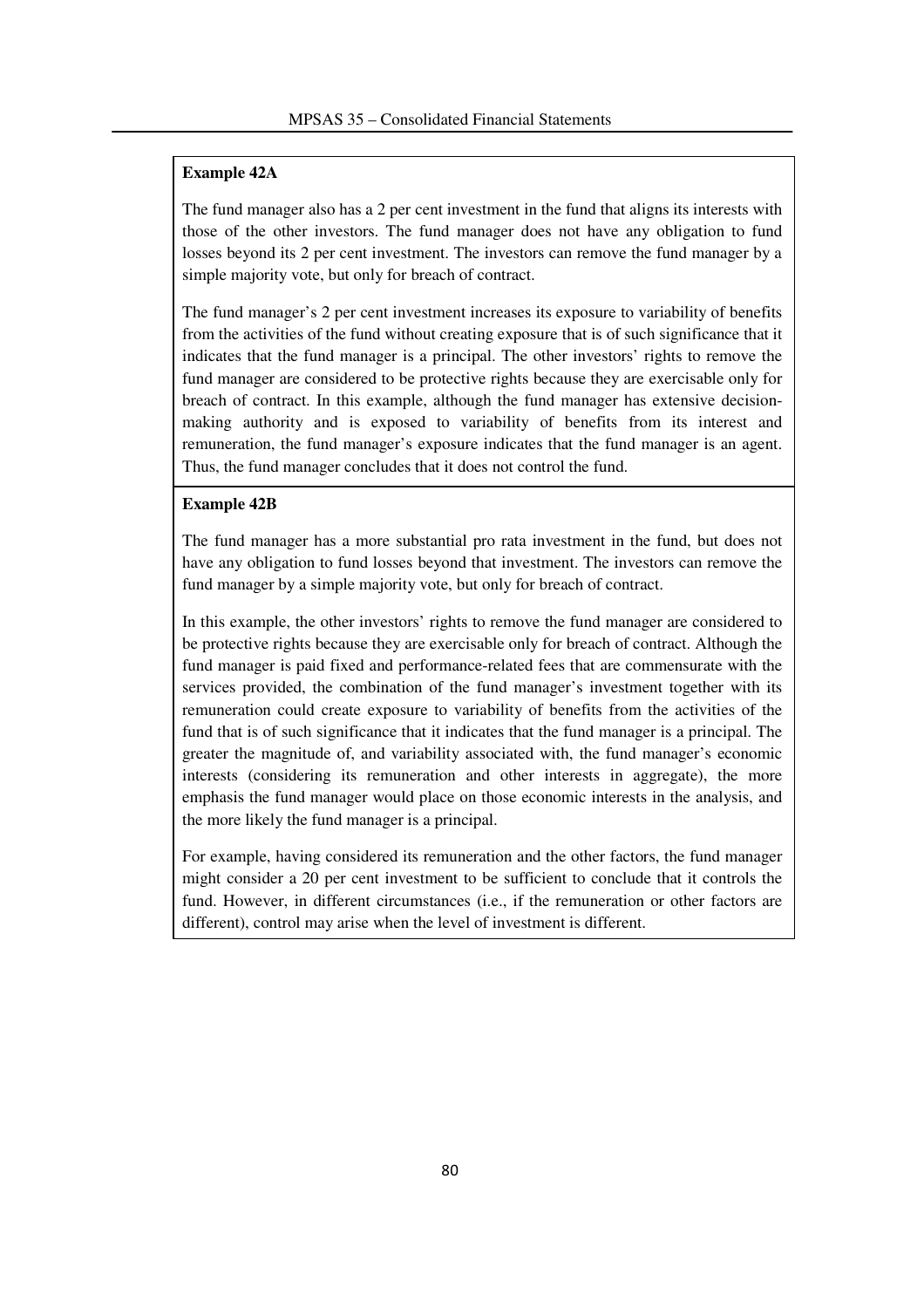### **Example 42C**

The fund manager has a 20 per cent pro rata investment in the fund, but does not have any obligation to fund losses beyond its 20 per cent investment. The fund has a board of directors, all of whose members are independent of the fund manager and are appointed by the other investors. The board appoints the fund manager annually. If the board decided not to renew the fund manager's contract, the services performed by the fund manager could be performed by other managers in the industry.

Although the fund manager is paid fixed and performance-related fees that are commensurate with the services provided, the combination of the fund manager's 20 per cent investment together with its remuneration creates exposure to variability of benefits from the activities of the fund that is of such significance that it indicates that the fund manager is a principal. However, the investors have substantive rights to remove the fund manager—the board of directors provides a mechanism to ensure that the investors can remove the fund manager if they decide to do so.

In this example, the fund manager places greater emphasis on the substantive removal rights in the analysis. Thus, although the fund manager has extensive decision-making authority and is exposed to variability of benefits of the fund from its remuneration and investment, the substantive rights held by the other investors indicate that the fund manager is an agent. Thus, the fund manager concludes that it does not control the fund.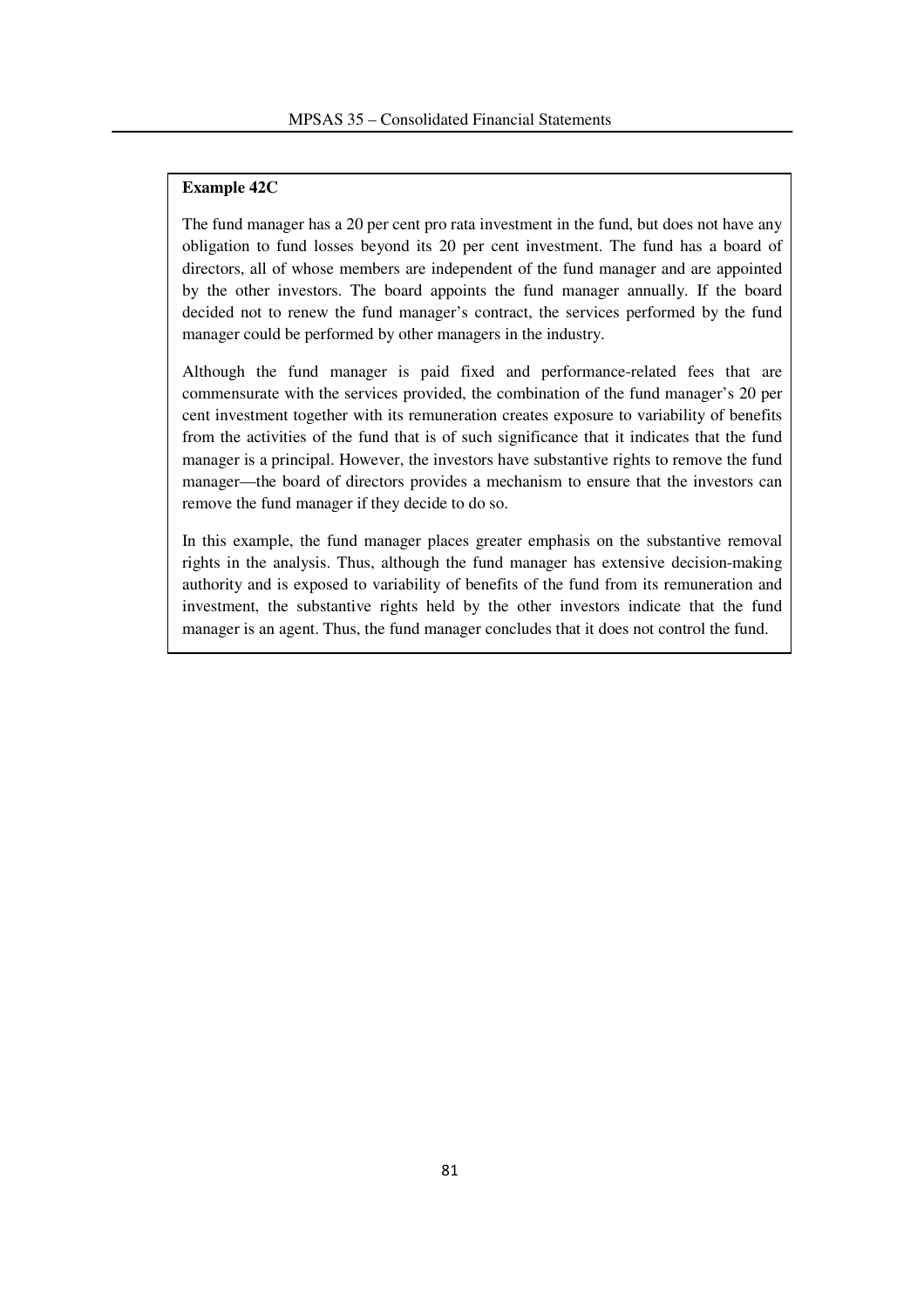Entity A is created to purchase a portfolio of fixed rate asset-backed securities, funded by fixed rate debt instruments and equity instruments. The equity instruments are designed to provide first loss protection to the debt investors and receive any residual benefits from Entity A. The transaction was marketed to potential debt investors as an investment in a portfolio of asset-backed securities with exposure to the credit risk associated with the possible default of the issuers of the asset-backed securities in the portfolio and to the interest rate risk associated with the management of the portfolio. On formation, the equity instruments represent 10 per cent of the value of the assets purchased. A decision maker (the asset manager) manages the active asset portfolio by making investment decisions within the parameters set out in Entity A's prospectus. For those services, the asset manager receives a market-based fixed fee (i.e., 1 per cent of assets under management) and performance-related fees (i.e., 10 per cent of surplus) if Entity A's surpluses exceed a specified level. The fees are commensurate with the services provided. The asset manager holds 35 per cent of the equity instruments of Entity A. The remaining 65 per cent of the equity instruments, and all the debt instruments of Entity A, are held by a large number of widely dispersed unrelated third party investors. The asset manager can be removed, without cause, by a simple majority decision of the other investors.

The asset manager is paid fixed and performance-related fees that are commensurate with the services provided. The remuneration aligns the interests of the fund manager with those of the other investors to increase the value of the fund. The asset manager has exposure to variability of returns from the activities of the fund because it holds 35 per cent of the equity instruments and from its remuneration.

Although operating within the parameters set out in Entity A's prospectus, the asset manager has the current ability to make investment decisions that significantly affect Entity A's benefits in the form of returns—the removal rights held by the other investors receive little weighting in the analysis because those rights are held by a large number of widely dispersed investors. In this example, the asset manager places greater emphasis on its exposure to variability of returns of the fund from its net asset/equity interest, which is subordinate to the debt instruments. Holding 35 per cent of the equity instruments creates subordinated exposure to losses and rights to returns of Entity A, which are of such significance that it indicates that the asset manager is a principal. Thus, the asset manager concludes that it controls Entity A.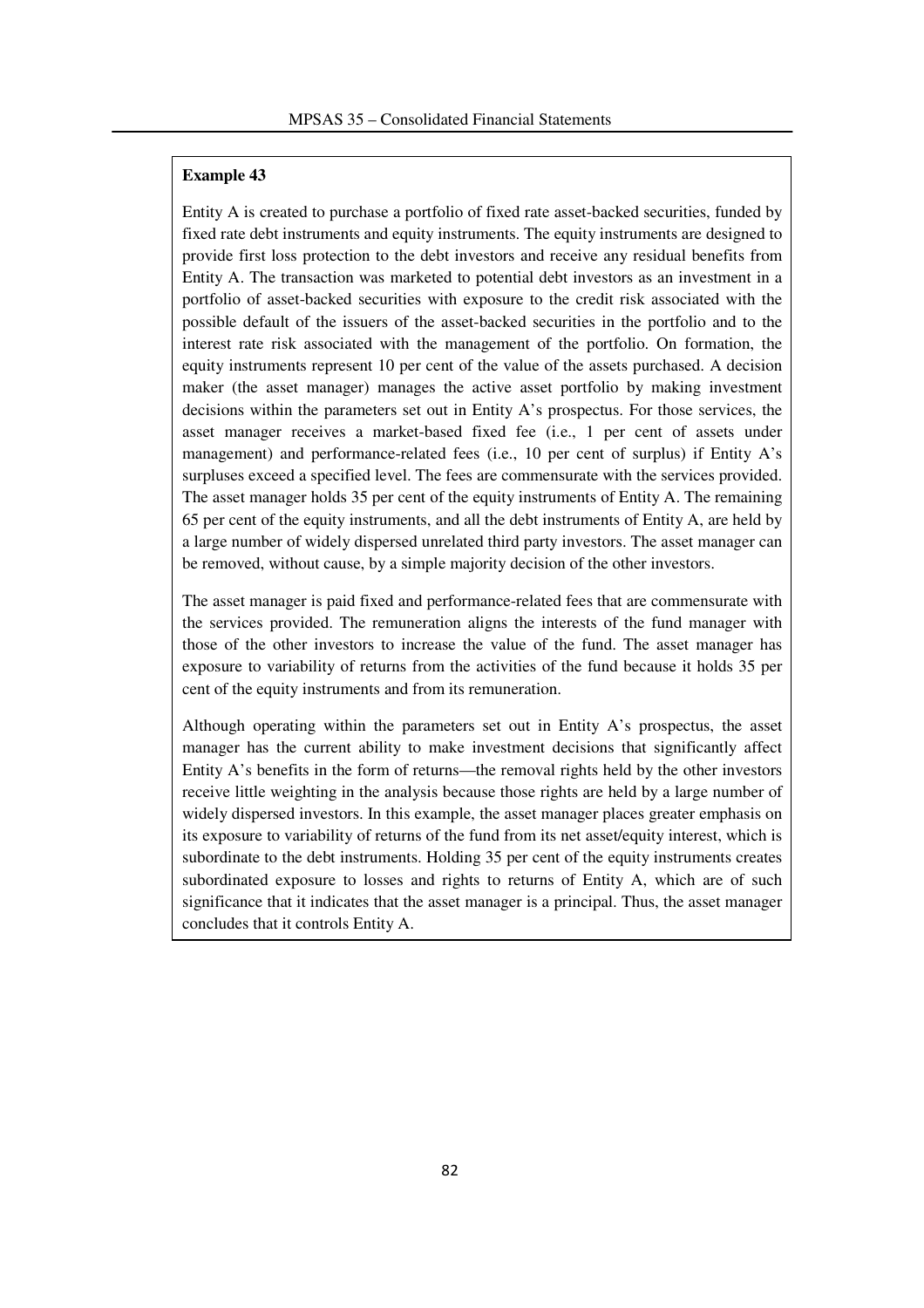A decision maker (the sponsor) sponsors a multi-seller conduit, which issues short-term debt instruments to unrelated third party investors. The transaction was marketed to potential investors as an investment in a portfolio of highly rated medium-term assets with minimal exposure to the credit risk associated with the possible default by the issuers of the assets in the portfolio. Various transferors sell high quality medium-term asset portfolios to the conduit. Each transferor services the portfolio of assets that it sells to the conduit and manages receivables on default for a market-based servicing fee. Each transferor also provides first loss protection against credit losses from its asset portfolio through over-collateralization of the assets transferred to the conduit. The sponsor establishes the terms of the conduit and manages the operations of the conduit for a market-based fee. The fee is commensurate with the services provided. The sponsor approves the sellers permitted to sell to the conduit, approves the assets to be purchased by the conduit and makes decisions about the funding of the conduit. The sponsor must act in the best interests of all investors.

The sponsor is entitled to any residual benefit from the conduit and also provides credit enhancement and liquidity facilities to the conduit. The credit enhancement provided by the sponsor absorbs losses of up to 5 per cent of all of the conduit's assets, after losses are absorbed by the transferors. The liquidity facilities are not advanced against defaulted assets. The investors do not hold substantive rights that could affect the decision-making authority of the sponsor.

Even though the sponsor is paid a market-based fee for its services that is commensurate with the services provided, the sponsor has exposure to variability of benefits from the activities of the conduit because of its rights to any residual benefits from the conduit and the provision of credit enhancement and liquidity facilities (i.e., the conduit is exposed to liquidity risk by using short-term debt instruments to fund medium-term assets). Even though each of the transferors has decision-making rights that affect the value of the assets of the conduit, the sponsor has extensive decision-making authority that gives it the current ability to direct the activities that most significantly affect the benefits from the conduit (i.e., the sponsor established the terms of the conduit, has the right to make decisions about the assets (approving the assets purchased and the transferors of those assets) and the funding of the conduit (for which new investment must be found on a regular basis)). The right to residual benefits from the conduit and the provision of credit enhancement and liquidity facilities expose the sponsor to variability of benefits from the activities of the conduit that is different from that of the other investors. Accordingly, that exposure indicates that the sponsor is a principal and thus the sponsor concludes that it controls the conduit. The sponsor's obligation to act in the best interest of all investors does not prevent the sponsor from being a principal.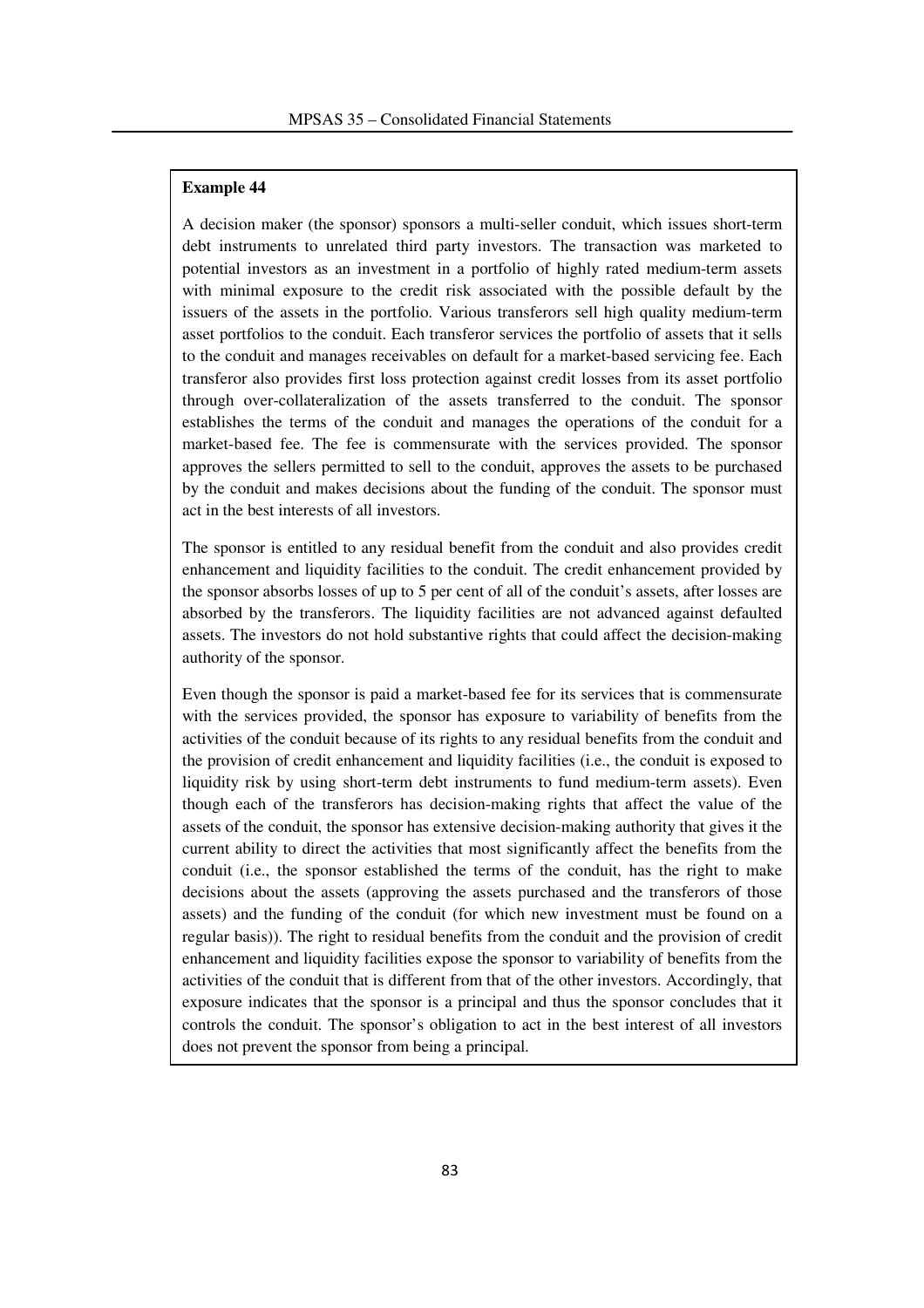#### *Investment Entities (paragraphs AG88–AG106)*

IE14. The following examples illustrate assessments of whether an entity is an investment entity for the purposes of this Standard.

# **Example 45**

An entity, Limited Partnership, is formed in 20X1 as a limited partnership with a 10-year life. The offering memorandum states that Limited Partnership's purpose is to invest in entities with rapid growth potential, with the objective of realizing capital appreciation over their life. Entity GP (the general partner of Limited Partnership) provides 1 per cent of the capital to Limited Partnership and has the responsibility of identifying suitable investments for the partnership. Approximately 75 limited partners, who are unrelated to Entity GP, provide 99 per cent of the capital to the partnership.

Limited Partnership begins its investment activities in 20X1. However, no suitable investments are identified by the end of 20X1. In 20X2 Limited Partnership acquires a controlling interest in one entity, ABC Corporation. Limited Partnership is unable to close another investment transaction until 20X3, at which time it acquires equity interests in five additional operating companies. Other than acquiring these equity interests, Limited Partnership conducts no other activities. Limited Partnership measures and evaluates its investments on a fair value basis and this information is provided to Entity GP and the external investors.

Limited Partnership has plans to dispose of its interests in each of its investees during the 10-year stated life of the partnership. Such disposals include the outright sale for cash, the distribution of marketable equity securities to investors following the successful public offering of the investees' securities and the disposal of investments to the public or other unrelated entities.

From the information provided, Limited Partnership meets the definition of an investment entity from formation in 20X1 to 31 December 20X3 because the following conditions exist:

- (a) Limited Partnership has obtained funds from the limited partners and is providing those limited partners with investment management services;
- (b) Limited Partnership's only activity is acquiring equity interests in operating companies with the purpose of realizing capital appreciation over the life of the investments. Limited Partnership has identified and documented exit strategies for its investments, all of which are equity investments; and
- (c) Limited Partnership measures and evaluates its investments on a fair value basis and reports this financial information to its investors.

In addition, Limited Partnership displays the following characteristics that are relevant in assessing whether it meets the definition of an investment entity:

- (a) Limited Partnership is funded by many investors; and
- (b) Ownership in Limited Partnership is represented by units of partnership interests acquired through a capital contribution.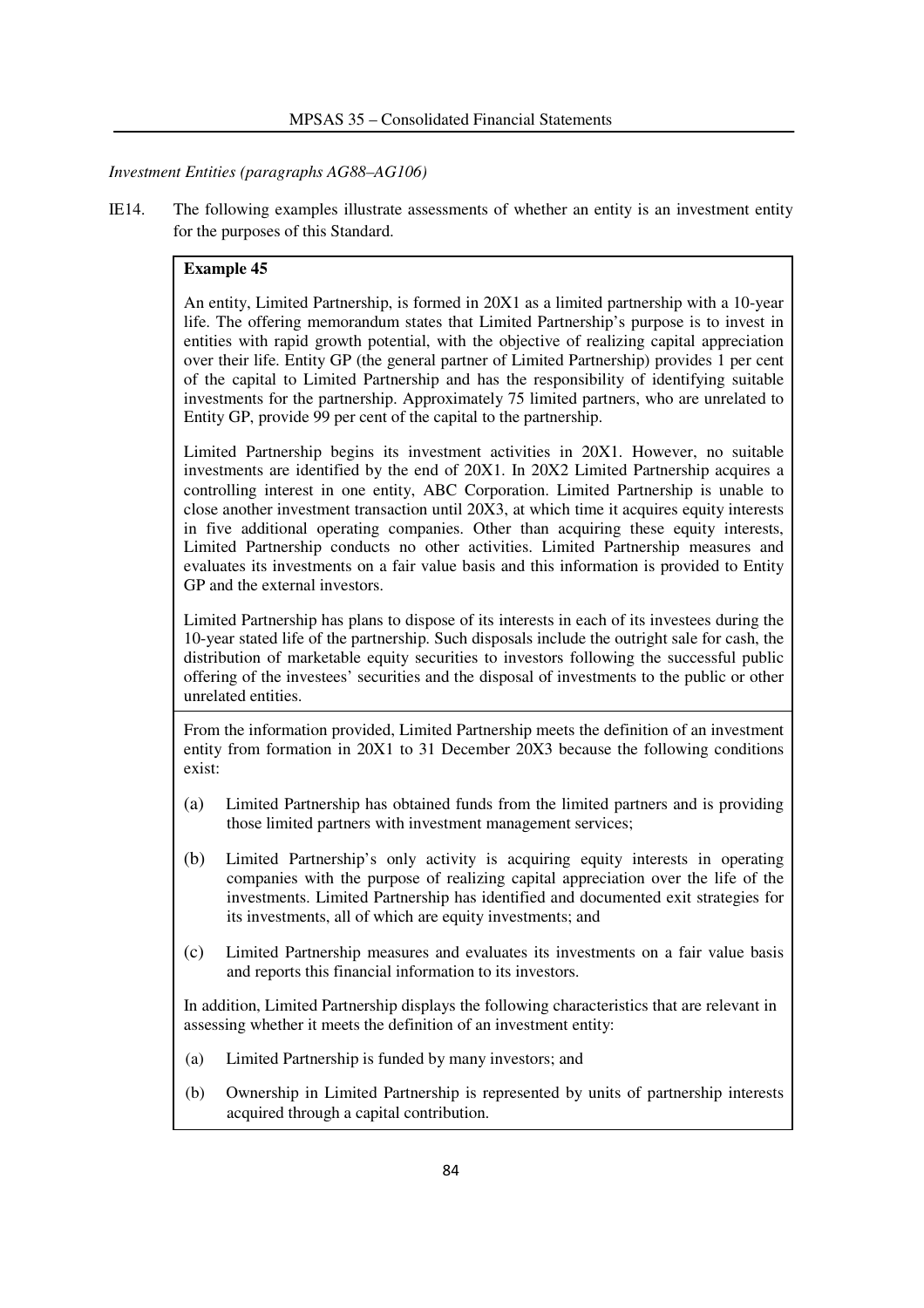Limited Partnership does not hold more than one investment throughout the period. However, this is because it was still in its start-up period and had not identified suitable investment opportunities.

## **Example 46**

High Technology Fund was formed by Technology Corporation to invest in technology start-up companies for capital appreciation. Technology Corporation holds a 70 per cent interest in High Technology Fund and controls High Technology Fund; the other 30 per cent ownership interest in High Technology Fund is owned by 10 investors. Technology Corporation holds options to acquire investments held by High Technology Fund, at their fair value, which would be exercised if the technology developed by the investees would benefit the operations of Technology Corporation. No plans for exiting the investments have been identified by High Technology Fund. High Technology Fund is managed by an investment adviser that acts as agent for the investors in High Technology Fund.

Even though High Technology Fund's purpose is investing for capital appreciation and it provides investment management services to its investors, High Technology Fund is not an investment entity because of the following arrangements and circumstances:

- (a) Technology Corporation, the controlling entity of High Technology Fund, holds options to acquire investments in investments held by High Technology Fund if the assets developed by those entities would benefit the operations of Technology Corporation. This provides a benefit in addition to capital appreciation or investment revenue; and
- (b) The investment plans of High Technology Fund do not include exit strategies for its investments, which are equity investments. The options held by Technology Corporation are not controlled by High Technology Fund and do not constitute an exit strategy.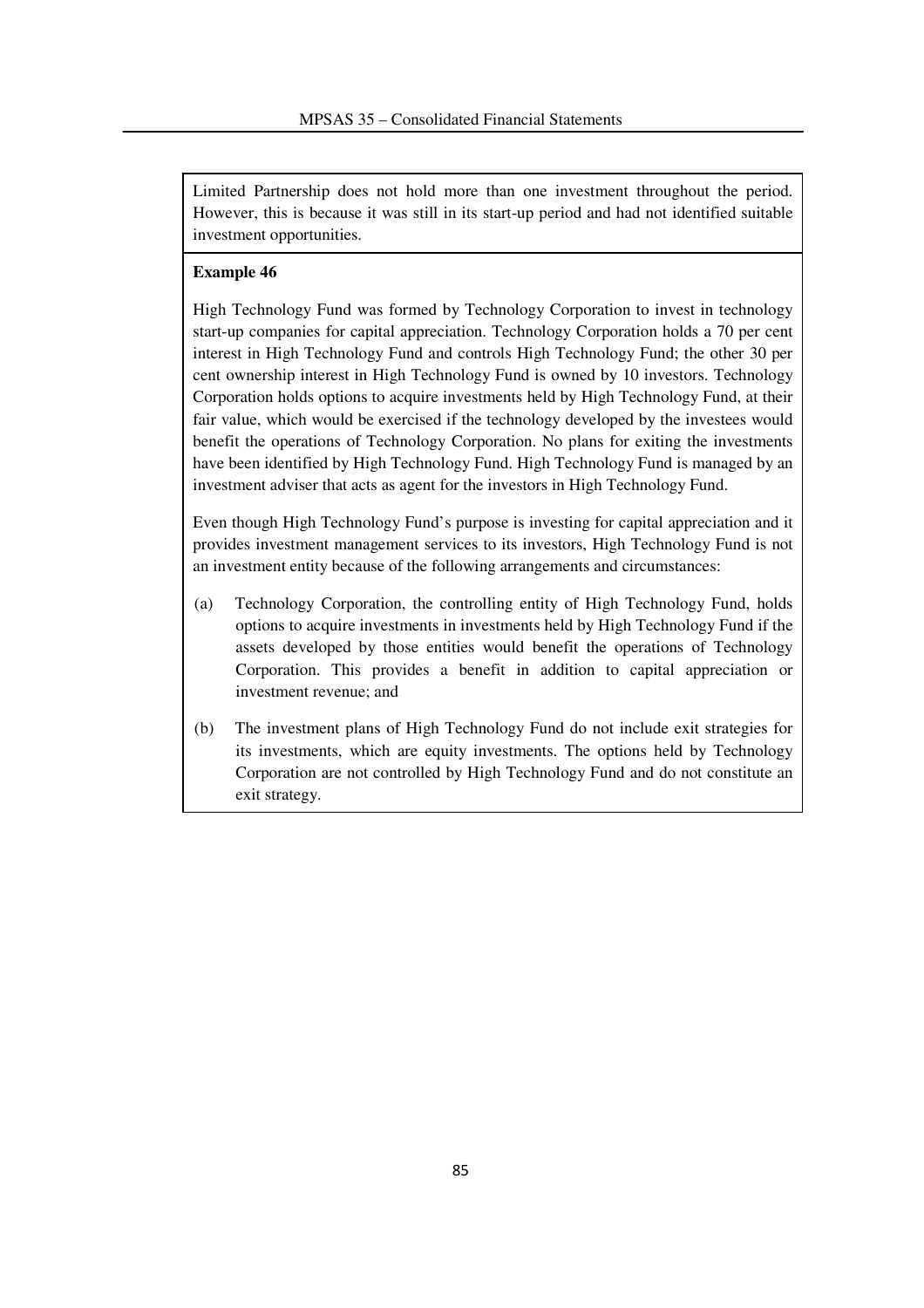Real Estate Entity was formed to develop, own and operate retail, office and other commercial properties. Real Estate Entity typically holds its property in separate whollyowned controlled entities, which have no other substantial assets or liabilities other than borrowings used to finance the related investment property. Real Estate Entity and each of its controlled entities report their investment properties at fair value in accordance with MPSAS 16, *Investment Property*. Real Estate Entity does not have a set time frame for disposing of its property investments, but uses fair value to help identify the optimal time for disposal. Although fair value is one performance indicator, Real Estate Entity and its investors use other measures, including information about expected cash flows, rental revenues and expenses, to assess performance and to make investment decisions. The key management personnel of Real Estate Entity do not consider fair value information to be the primary measurement attribute to evaluate the performance of its investments but rather a part of a group of equally relevant key performance indicators.

Real Estate Entity undertakes extensive property and asset management activities, including property maintenance, capital expenditure, redevelopment, marketing and tenant selection, some of which it outsources to third parties. This includes the selection of properties for refurbishment, development and the negotiation with suppliers for the design and construction work to be done to develop such properties. This development activity forms a separate substantial part of Real Estate Entity's activities.

Real Estate Entity does not meet the definition of an investment entity because:

- (a) Real Estate Entity has a separate substantial activity that involves the active management of its property portfolio, including lease negotiations, refurbishments and development activities, and marketing of properties to provide benefits other than capital appreciation, investment revenue, or both;
- (b) The investment plans of Real Estate Entity do not include specified exit strategies for its investments. As a result, Real Estate Entity plans to hold those property investments indefinitely; and
- (c) Although Real Estate Entity reports its investment properties at fair value in accordance with MPSAS 16, fair value is not the primary measurement attribute used by management to evaluate the performance of its investments. Other performance indicators are used to evaluate performance and make investment decisions.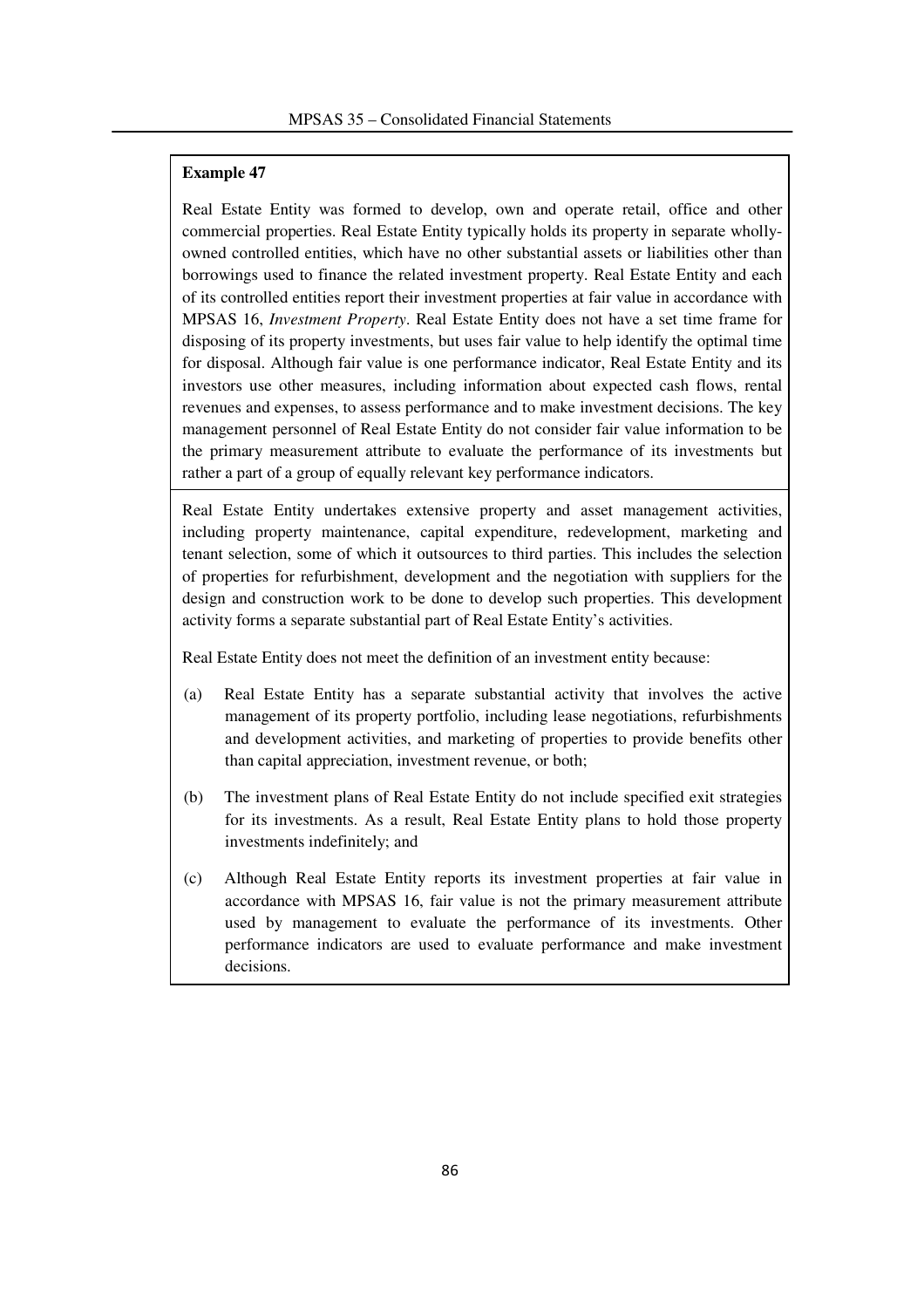An entity, Master Fund, is formed in 20X1 with a 10-year life. The equity of Master Fund is held by two related feeder funds. The feeder funds are established in connection with each other to meet legal, regulatory, tax or similar requirements. The feeder funds are capitalized with a 1 per cent investment from the general partner and 99 per cent from equity investors that are unrelated to the general partner (with no party holding a controlling financial interest).



The purpose of Master Fund is to hold a portfolio of investments in order to generate capital appreciation and investment revenue (such as dividends, interest or rental revenue). The investment objective communicated to investors is that the sole purpose of the Master-Feeder structure is to provide investment opportunities for investors in separate market niches to invest in a large pool of assets. Master Fund has identified and documented exit strategies for the equity and non-financial investments that it holds. Master Fund holds a portfolio of short- and medium-term debt investments, some of which will be held until maturity and some of which will be traded but Master Fund has not specifically identified which investments will be held and which will be traded. Master Fund measures and evaluates substantially all of its investments, including its debt investments, on a fair value basis. In addition, investors receive periodic financial information, on a fair value basis, from the feeder funds. Ownership in both Master Fund and the feeder funds is represented through units of equity.

Master Fund and the feeder funds each meet the definition of an investment entity. The following conditions exist:

- (a) Both Master Fund and the feeder funds have obtained funds for the purpose of providing investors with investment management services;
- (b) The Master-Feeder structure's purpose, which was communicated directly to investors of the feeder funds, is investing solely for capital appreciation and investment revenue and Master Fund has identified and documented potential exit strategies for its equity and non-financial investments;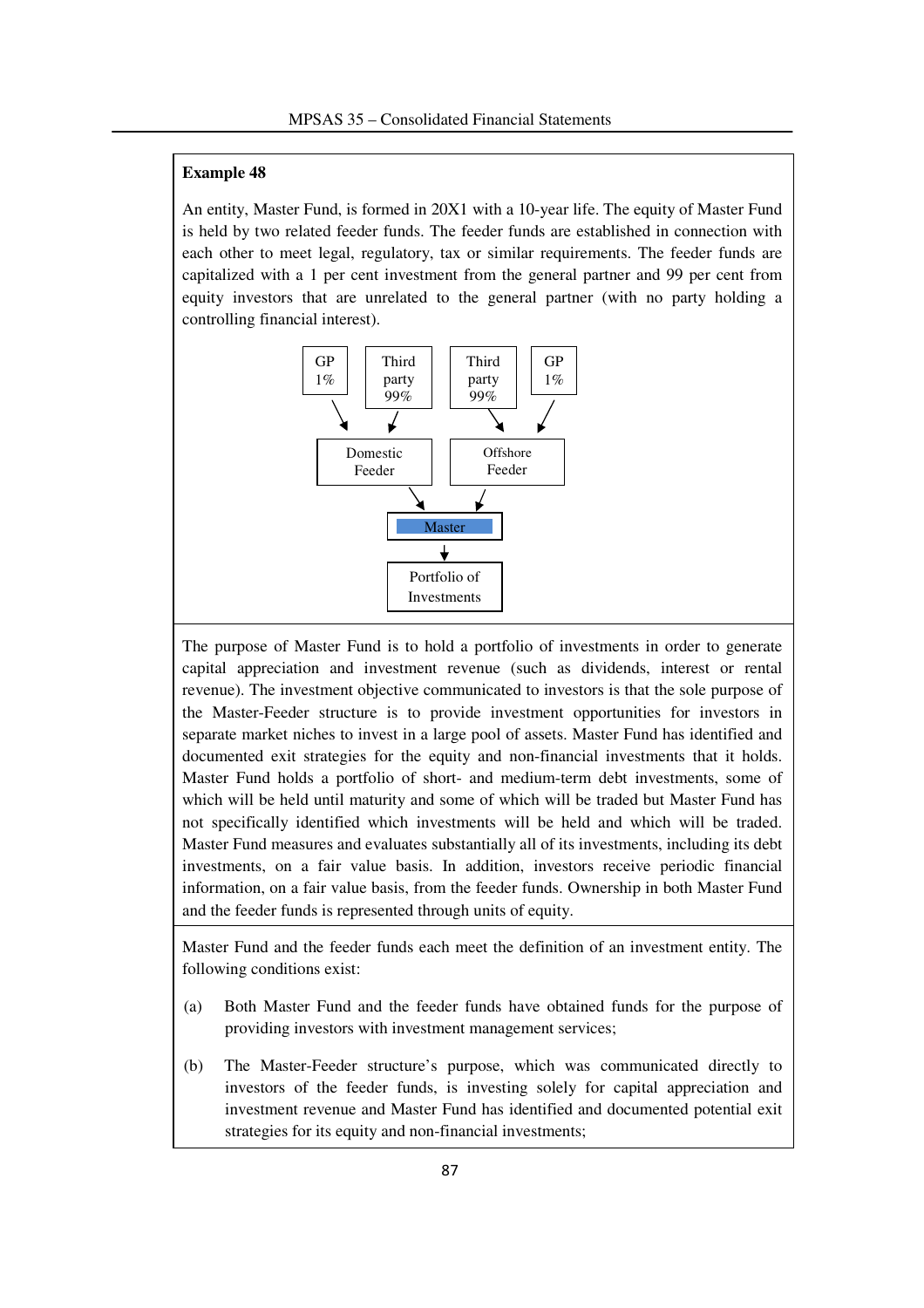- (c) Although the feeder funds do not have an exit strategy for their interests in Master Fund, the feeder funds can nevertheless be considered to have an exit strategy for their investments because Master Fund was formed in connection with the feeder funds and holds investments on behalf of the feeder funds; and
- (d) The investments held by Master Fund are measured and evaluated on a fair value basis and information about the investments made by Master Fund is provided to investors on a fair value basis through the feeder funds.

Master Fund and the feeder funds were formed in connection with each other for legal, regulatory, tax or similar requirements. When considered together, they display the following characteristics:

- (a) The feeder funds indirectly hold more than one investment because Master Fund holds a portfolio of investments;
- (b) Although Master Fund is wholly capitalized by the feeder funds, the feeder funds are funded by many investors who are unrelated to the feeder funds (and to the general partner); and
- (c) Ownership in the feeder funds is represented by units of equity interests acquired through a capital contribution.

### **Example 49**

Government Corporation A was established with the principal activity of providing equity finance to both existing and new enterprises. Its investment objective is to seek capital appreciation and returns. All acquisitions are made on that basis. The strategy of the Corporation is to increase the fair value of investments in order to realize a gain on disposal. Management assesses and monitors fair value of the investments on a regular basis. The Corporation regularly disposes of investments when they reach a certain stage of maturity so as to provide funds for ongoing investment opportunities. Any surplus is distributed to the government in the form of dividends.

The Corporation also provides investment related services to the government regarding the government's policies for assisting entities in financial distress. It acts as an agent in managing and implementing some of the government's business incentive schemes. The Corporation is not exposed to any losses or risks as a result of its involvement with these schemes.

The Corporation is an investment entity. It meets all three aspects of the definition of an investment entity.